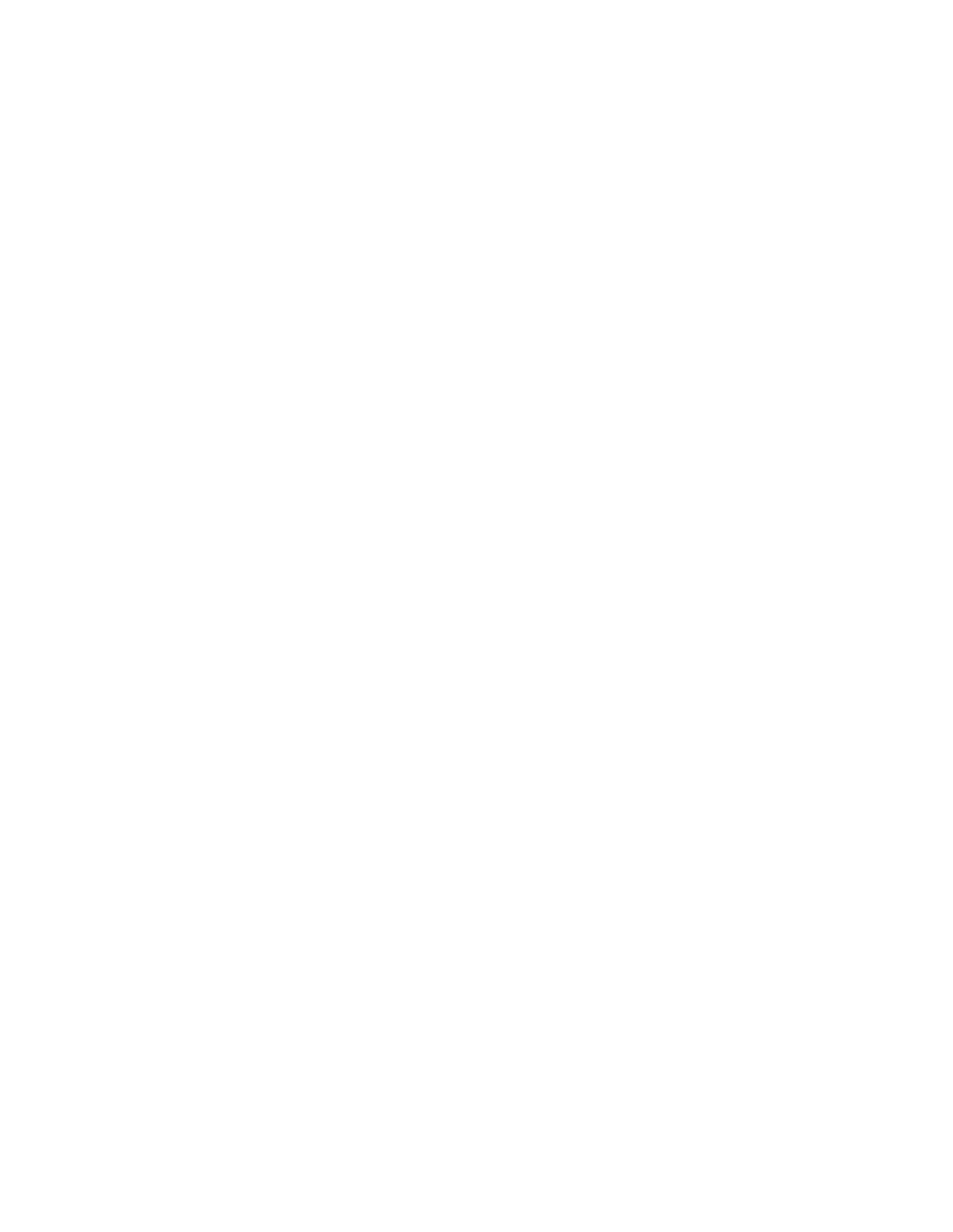# **PHYSICAL SECURITY HANDBOOK FOR HUD REGIONAL AND FIELD OFFICES**



## **HUD HANDBOOK**

**September 2007**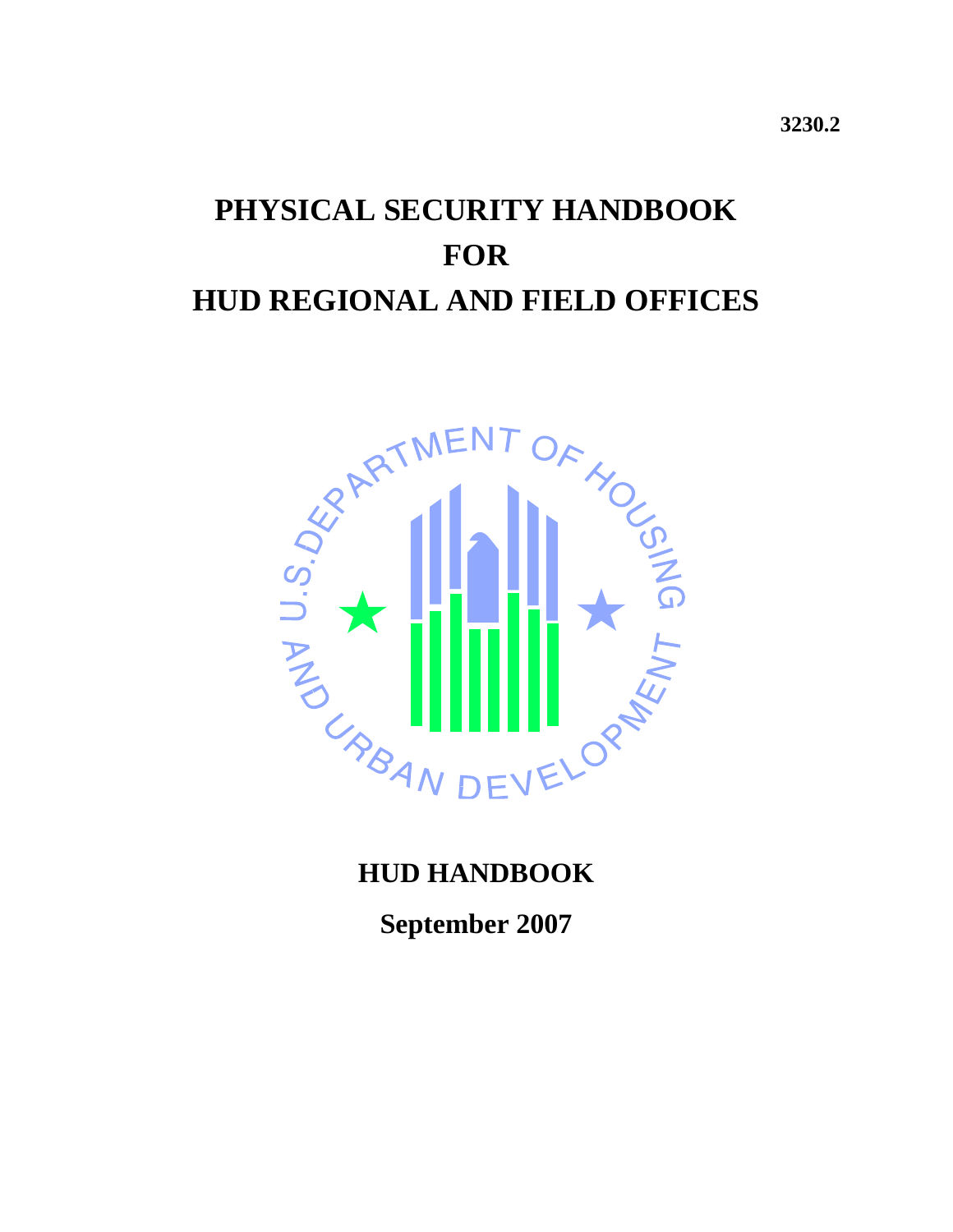## **U.S. Department of Housing and Urban Development Physical Security Handbook for HUD Regional and Field Offices**

### **Foreword**

This *Handbook* provides policy and guidance to managers, supervisors, and staff members on the measures to be taken to ensure the physical security of HUD Regional and Field Offices nationwide. It acknowledges the security levels and minimum security standards established for federal office buildings in the United States in a report issued by the Department of Justice, *Vulnerability Assessment of Federal Facilities*, dated June 28, 1995, as well as modifications to those standards specified in the Federal Interagency Security Committee Subcommittee Final Report, *Security Standards for Leased Space*, dated May 16, 2003.

This *Handbook* lists and describes the security responsibilities of designated HUD officials and HUD offices. It also provides guidelines for conducting security and vulnerability assessments, coordinating among specified offices and agencies, preparing Office Physical Security Plans and Occupant Emergency Plans, and ensuring funding for the physical security program at all levels of the Department. In addition, the *Handbook* outlines a program of security training, education, and awareness for field managers, supervisors, and employees.

The Office of Security and Emergency Planning (OSEP), in coordination with the Office of Administrative and Management Services (OAMS) and the Office of Field Administrative Resources (OFAR), is responsible for ensuring the correctness and currency of the provisions of this *Handbook*. Any questions or comments should be referred to the Director, Physical Security Division, OSEP, at (202) 708-2914.

Keith A. Nelson

Assistant Secretary for Administration

 $\frac{1}{2}$  , and the set of the set of the set of the set of the set of the set of the set of the set of the set of the set of the set of the set of the set of the set of the set of the set of the set of the set of the set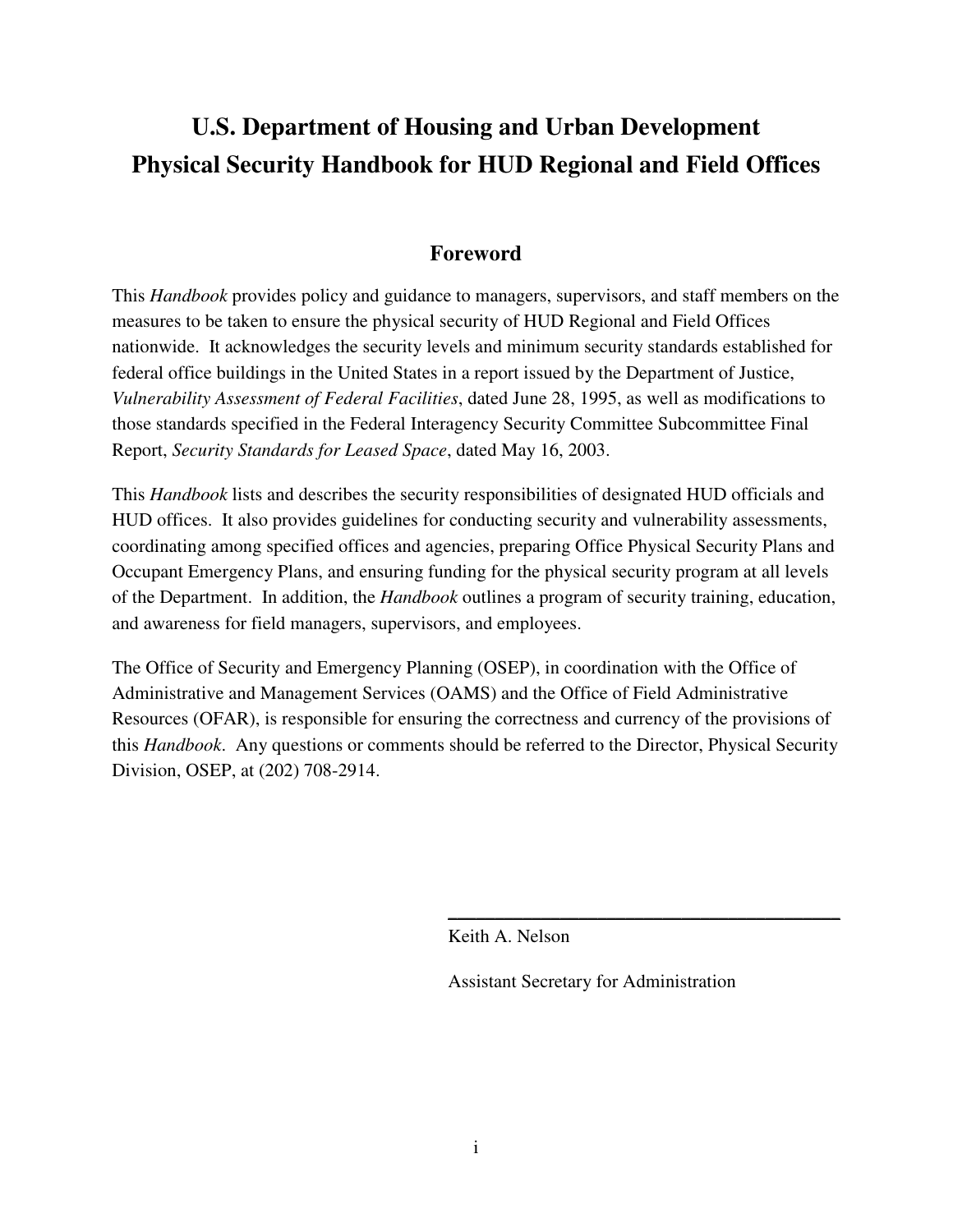## **Department of Housing and Urban Development Physical Security Handbook for HUD Regional and Field Offices**

**Record of Changes**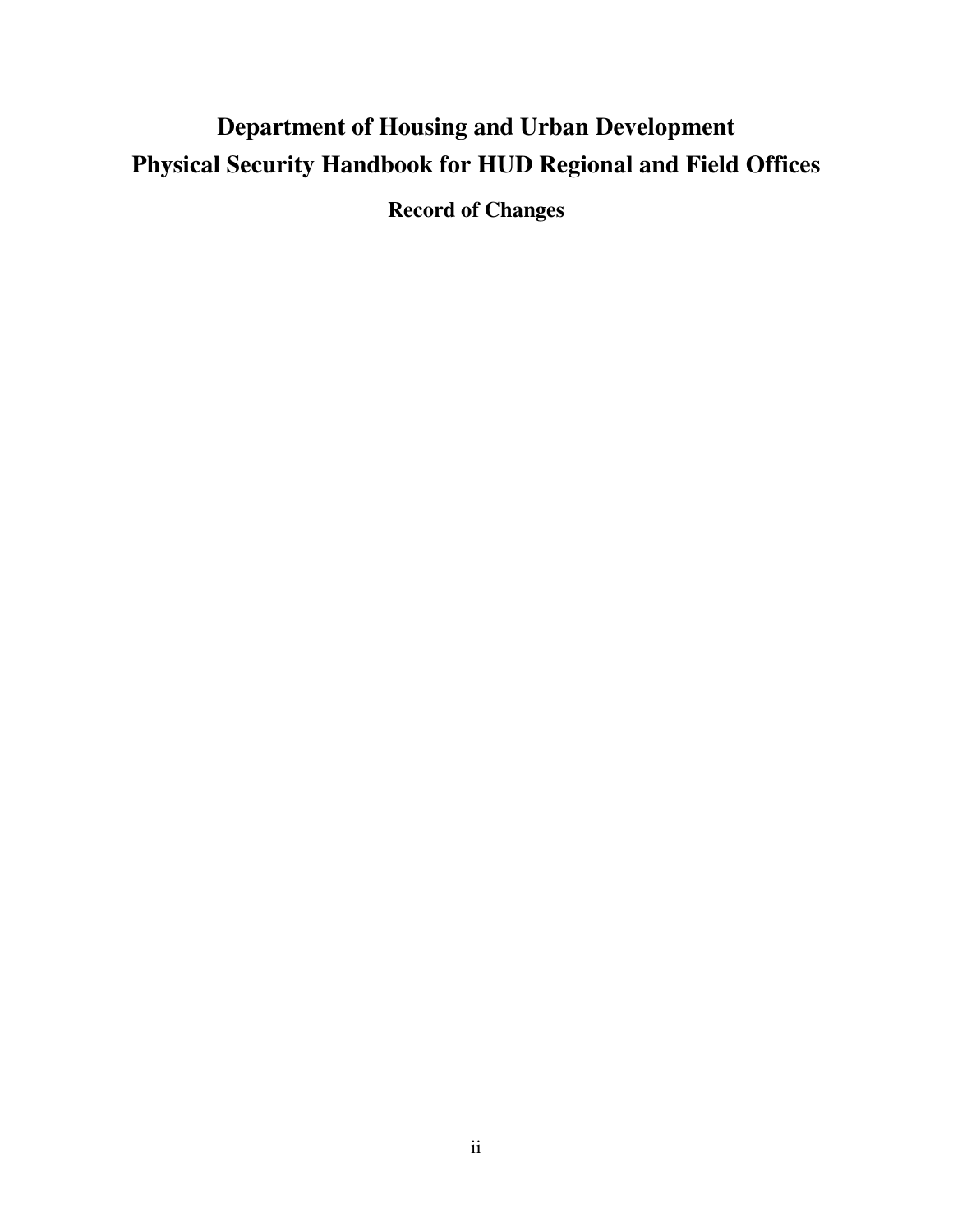## **U.S. Department of Housing and Urban Development Physical Security Handbook for HUD Regional and Field Offices Contents**

| Foreword          |                 |
|-------------------|-----------------|
| Record of Changes | $\cdot$ $\cdot$ |
| Contents          | $\cdots$        |

## **Chapter 1. Introduction**

### **Chapter 2. Physical Security Standards for HUD Field Activities**

| 2.1 General <b>Contract Contract Contract Contract Contract Contract Contract Contract Contract Contract Contract Contract Contract Contract Contract Contract Contract Contract Contract Contract Contract Contract Contract Co</b> | $2 - 1$ |
|--------------------------------------------------------------------------------------------------------------------------------------------------------------------------------------------------------------------------------------|---------|
| 2.2 Federal Security Levels <b>Manual According to the Contract Office</b> Security Levels                                                                                                                                           | $2 - 1$ |
|                                                                                                                                                                                                                                      | $2 - 1$ |
| 2.2.2 Typical Level II Facility <b>Martin Marshall</b> 2.2.2 Typical Level II Facility                                                                                                                                               | $2 - 2$ |
|                                                                                                                                                                                                                                      | $2 - 2$ |
|                                                                                                                                                                                                                                      | $2 - 3$ |
|                                                                                                                                                                                                                                      | $2 - 3$ |
|                                                                                                                                                                                                                                      | $2 - 4$ |

## **Chapter 3. Responsibilities**

| 3.1 General                                                                                                                                                                                                                          | $3 - 1$ |
|--------------------------------------------------------------------------------------------------------------------------------------------------------------------------------------------------------------------------------------|---------|
| 3.2 Assistant Secretary for Administration <b>Material Contract Contract Contract Contract Contract Contract Contract Contract Contract Contract Contract Contract Contract Contract Contract Contract Contract Contract Contrac</b> | $3-1$   |
|                                                                                                                                                                                                                                      | $3-1$   |
| 3.3 Deputy Assistant Secretary for Budget and Management Support manufactured and Management Support                                                                                                                                 |         |
| 3.3.1 Office of Administrative and Management Services                                                                                                                                                                               | $3 - 3$ |
|                                                                                                                                                                                                                                      | $3 - 3$ |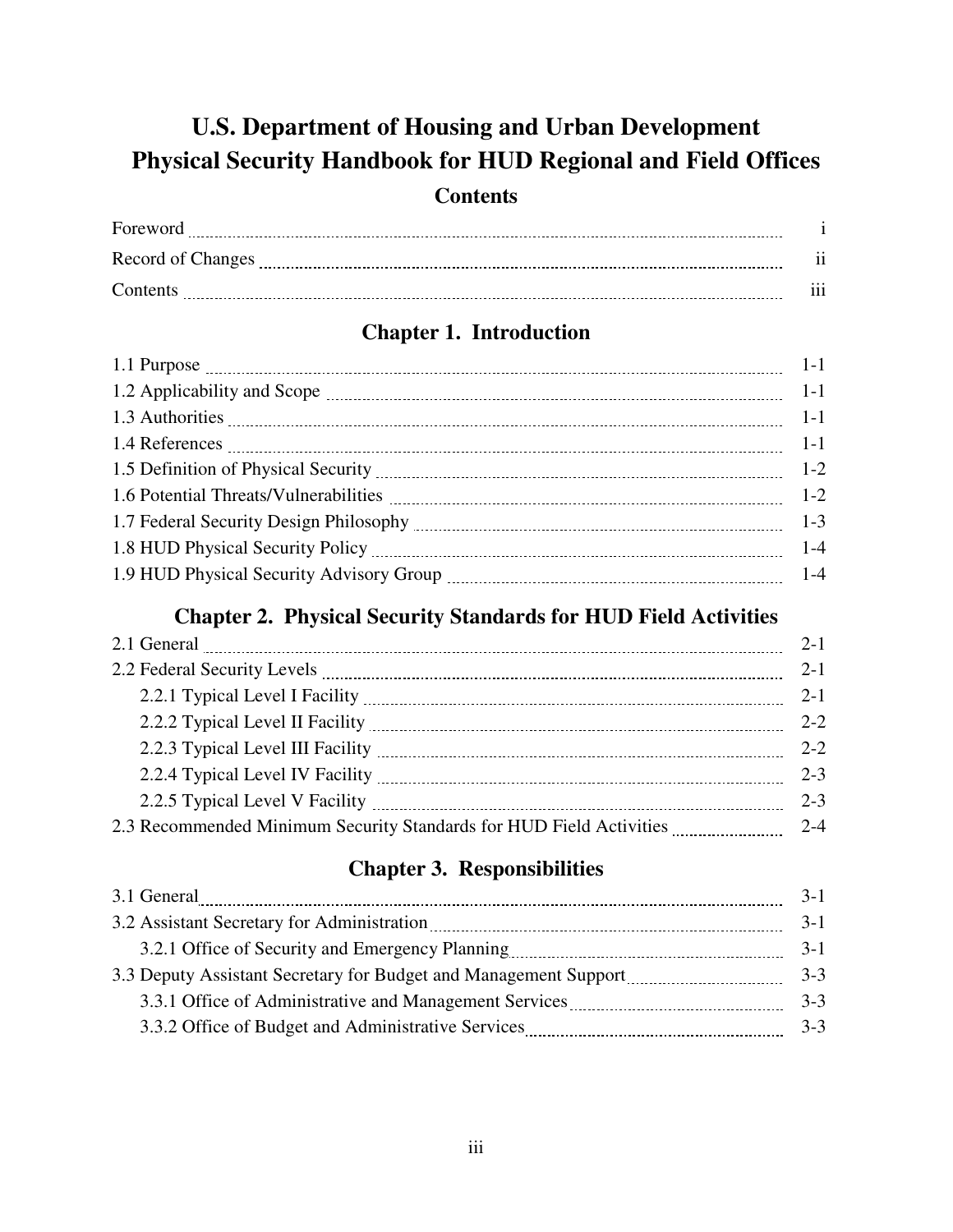## **Chapter 3. Responsibilities** *(continued)*

|                                                                                                                                                                                                                                                    | $3 - 3$ |
|----------------------------------------------------------------------------------------------------------------------------------------------------------------------------------------------------------------------------------------------------|---------|
| 3.4.1 Office of Field Administrative Resources [11] [12] [13] [14.1] Office of Field Administrative Resources                                                                                                                                      | $3 - 3$ |
| 3.5 Assistant Deputy Secretary for Field Policy and Management manufactured and Management                                                                                                                                                         | $3-3$   |
| 3.5.1 Regional Directors <b>Manual According to the Contract Office</b> Directors <b>Manual According to the Contract Office</b> Directors <b>Manual According to the Contract Office</b> Directors <b>Manual According to the Contract Office</b> | $3-4$   |
| 3.5.2 Field Office Directors                                                                                                                                                                                                                       | $3-4$   |
|                                                                                                                                                                                                                                                    | $3-4$   |

## **Chapter 4. Implementation Guidelines**

| 4.1 General 2000 Contract 2000 Contract 2000 Contract 2000 Contract 2000 Contract 2000 Contract 2000 Contract 2000 Contract 2000 Contract 2000 Contract 2000 Contract 2000 Contract 2000 Contract 2000 Contract 2000 Contract        | $4-1$    |
|--------------------------------------------------------------------------------------------------------------------------------------------------------------------------------------------------------------------------------------|----------|
| 4.2 Risk Management Process <b>Management Process</b> 2004 and 2014 and 2015 and 2016 and 2016 and 2016 and 2016 and 2016 and 2016 and 2016 and 2016 and 2016 and 2016 and 2016 and 2016 and 2016 and 2016 and 2016 and 2016 and 20  | $4-1$    |
|                                                                                                                                                                                                                                      | $4-1$    |
|                                                                                                                                                                                                                                      | $4 - 1$  |
|                                                                                                                                                                                                                                      | $4 - 2$  |
| 4.4 Office Physical Security Plan 2000 Martin Communication and Communication of the Physical Security Plan                                                                                                                          | $4 - 2$  |
|                                                                                                                                                                                                                                      | $4-6$    |
|                                                                                                                                                                                                                                      | $4-6$    |
|                                                                                                                                                                                                                                      | $4 - 7$  |
|                                                                                                                                                                                                                                      | $4 - 7$  |
| 4.6.1 Lead Tenant <u>manual contract and the set of the set of the set of the set of the set of the set of the set of the set of the set of the set of the set of the set of the set of the set of the set of the set of the set</u> | $4 - 7$  |
|                                                                                                                                                                                                                                      | $4 - 7$  |
| 4.6.3 Federal Protective Service <b>Manual Accord Protective Service</b> Manual Accord Protective Service <b>Manual Accord Protective Service</b>                                                                                    | $4 - 7$  |
|                                                                                                                                                                                                                                      | $4 - 8$  |
|                                                                                                                                                                                                                                      | $4 - 8$  |
|                                                                                                                                                                                                                                      | $4 - 8$  |
| 4.7.2 Physical Security Status Review                                                                                                                                                                                                | $4-9$    |
|                                                                                                                                                                                                                                      | $4-9$    |
|                                                                                                                                                                                                                                      | $4 - 10$ |
|                                                                                                                                                                                                                                      | $4 - 10$ |
|                                                                                                                                                                                                                                      |          |

## **Chapter 5. Training, Education, and Awareness**

| 5.1 General                  |  |
|------------------------------|--|
| 5.2 Training Objectives      |  |
| 5.3 New Employee Orientation |  |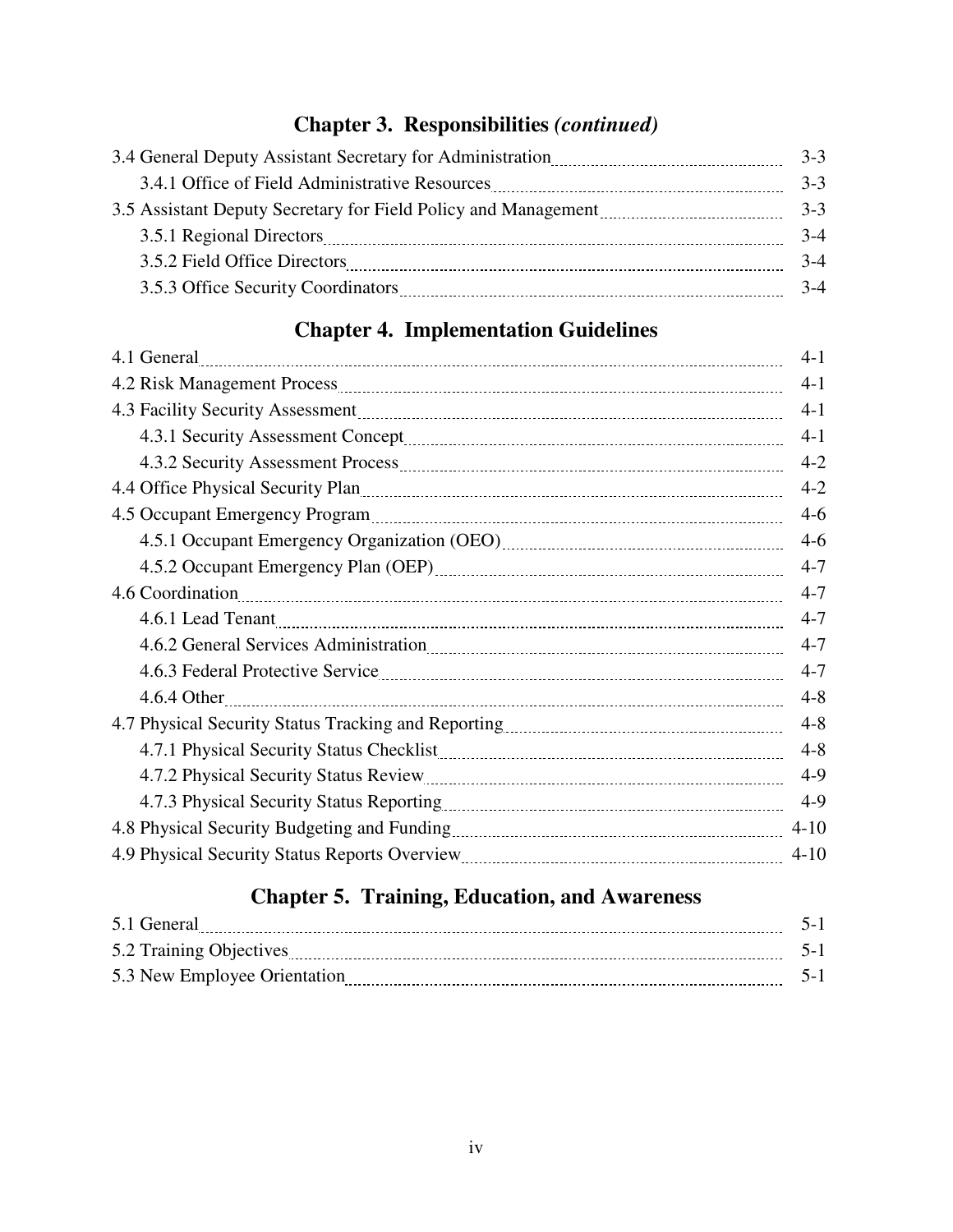## **Chapter 5. Training, Education, and Awareness** *(continued)*

|                            | $5-1$   |
|----------------------------|---------|
| 5.4.1 Functional Training  | $5-2$   |
| 5.4.2 Specialized Training | $5 - 3$ |
|                            | $5 - 3$ |
|                            | $5 - 3$ |
|                            | $5-3$   |
| 5.6 Security Awareness     | $5 - 4$ |

## **Appendices**

| Appendix A | Security Standards for Leased Space                 |
|------------|-----------------------------------------------------|
| Appendix B | <b>HUD Office Physical Security Plan</b>            |
| Appendix C | <b>Occupant Emergency Program</b>                   |
| Appendix D | <b>Contract Security Force Standards</b>            |
| Appendix E | <b>Facility Physical Security Status Checklist</b>  |
| Appendix F | <b>Field Office Physical Security Status Report</b> |
| Appendix G | <b>Regional Physical Security Status Report</b>     |
| Appendix H | <b>Urgent Physical Security Issue Report</b>        |
| Appendix I | Glossary of Acronyms and Terms                      |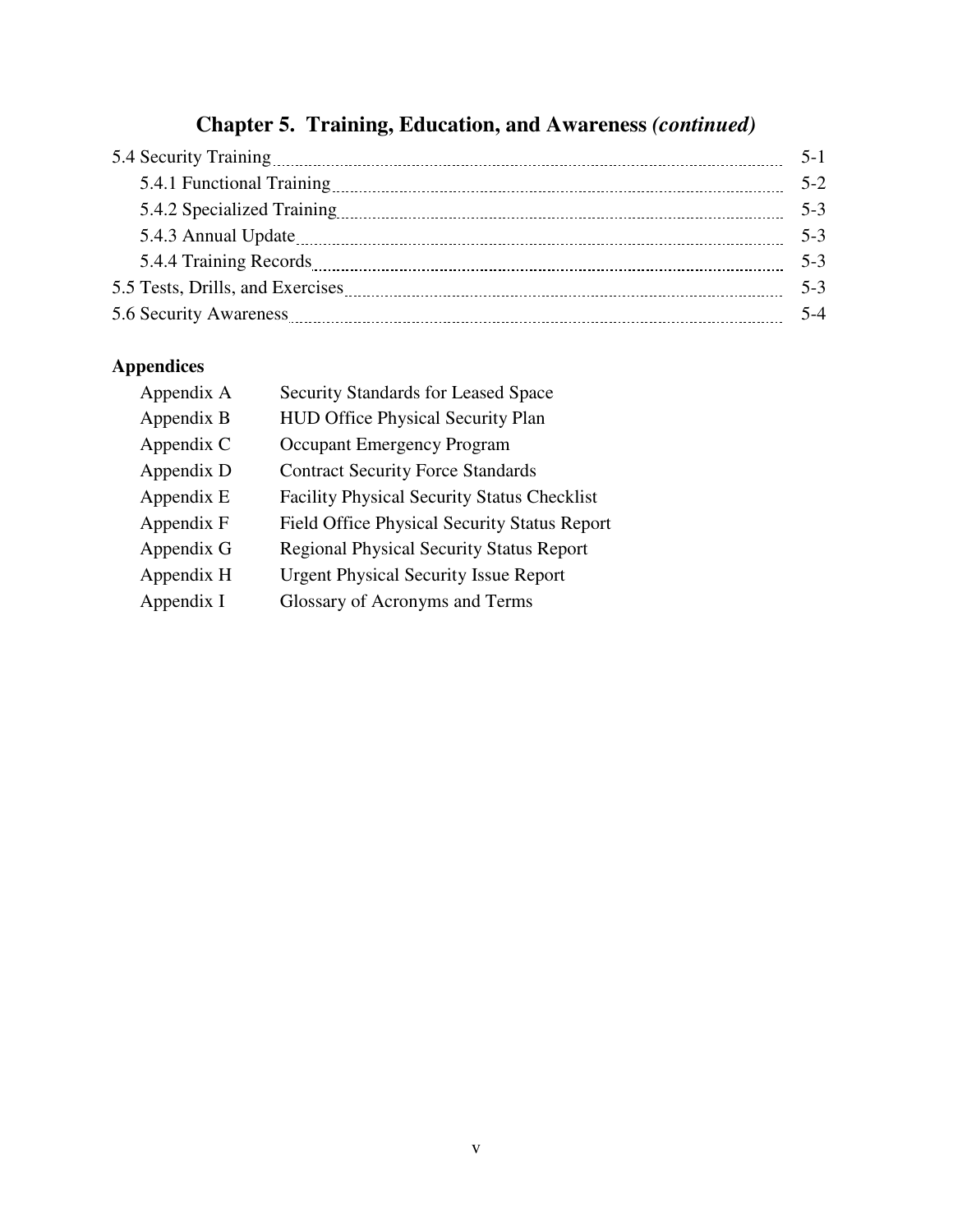## **U.S. Department of Housing and Urban Development Physical Security Handbook for HUD Regional and Field Offices**

### **Chapter 1 - Introduction**

#### **1.1 Purpose**

This *Handbook* delineates definitive policy and guidance for establishing and maintaining effective physical security at HUD's Regional and Field Offices.

#### **1.2 Applicability and Scope**

The provisions of this *Handbook* are applicable to all supervisors, managers, and staff members assigned to HUD Regional and Field Offices. The *Handbook* addresses: security standards for HUD field activities; roles and responsibilities; security and vulnerability assessments; preparation of Physical Security Plans and Occupant Emergency Plans (OEPs); security program budgeting and funding; and security training, education, and awareness.

#### **1.3 Authorities**

- a. The National Security Act of 1947, dated July 26, 1947, as amended.
- b. Executive Order 12656, *Assignment of Emergency Preparedness Responsibilities*, dated November 18, 1988, as amended.
- c. Presidential Decision Directive 39, *U.S. Policy on Counterterrorism*, dated June 21, 1995.
- d. Executive Order 12977, *Interagency Security Committee*, dated October 19, 1995.
- e. Presidential Decision Directive 62, *Protection Against Unconventional Threats to the Homeland and Americans Overseas*, dated May 22, 1998.
- f. Homeland Security Presidential Directive 7 (HSPD-7), *Critical Infrastructure Identification, Prioritization, and Protection*, dated December 17, 2003.
- g. Homeland Security Presidential Directive 12 (HSPD-12), *Policy for a Common Identification Standard for Federal Employees and Contractors*, dated August 27, 2004.

#### **1.4 References**

- a. Department of Justice, *Vulnerability Assessment of Federal Facilities*, dated June 28, 1995.
- b. Interagency Security Committee (ISC), *Security Design Criteria for New Federal Office Buildings and Major Modernization Projects*, dated May 28, 2001.
- c. U. S. General Accounting Office (GAO), *Key Elements of a Risk Management Approach*, dated October 12, 2001. (Note: Effective July 7, 2004, the GAO was renamed the Government Accountability Office.)
- d. General Services Administration, *Occupant Emergency Program Guide*, dated March 2002.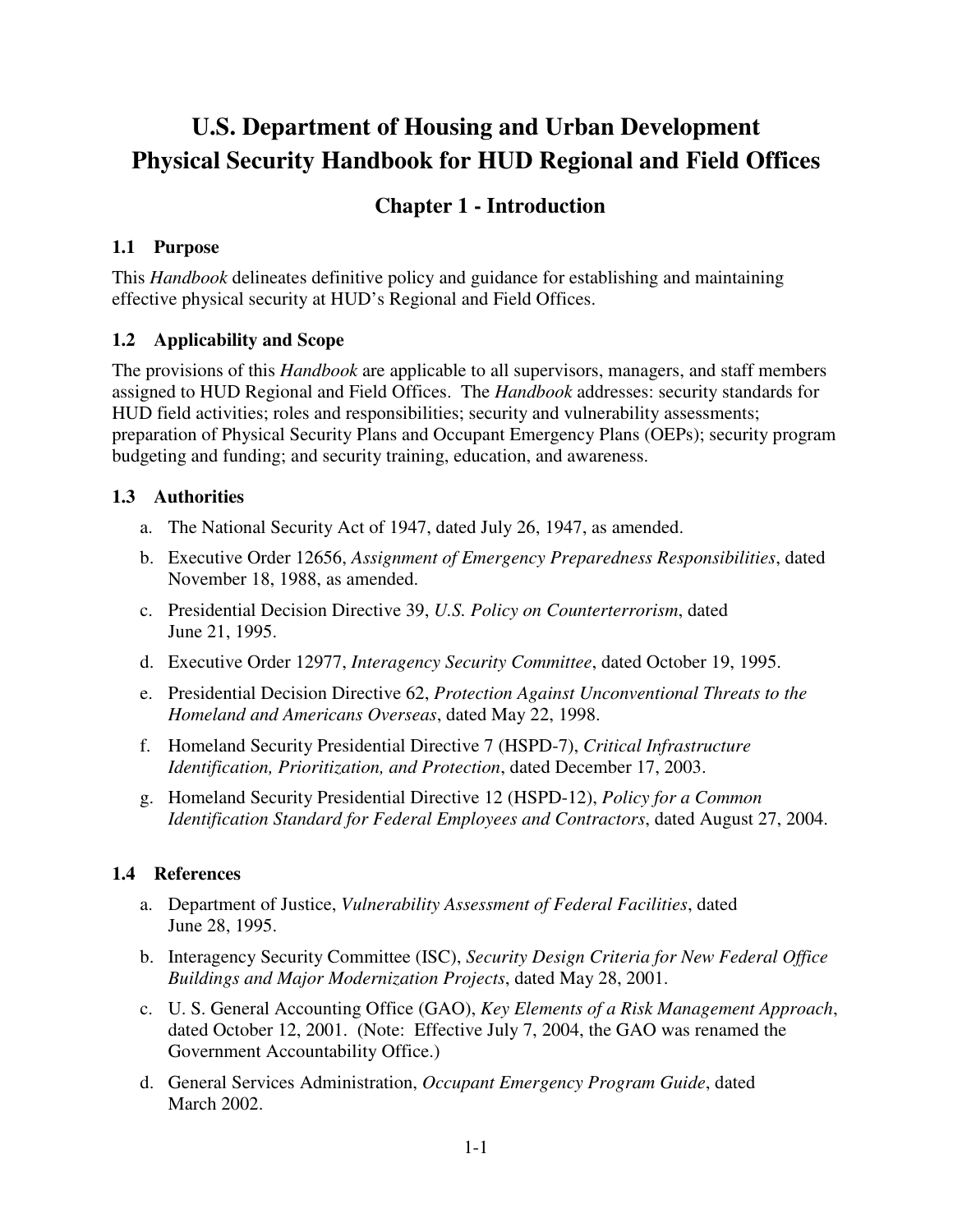- e. HUD Deputy Secretary Memorandum, *Operating Protocols*, dated September 13, 2002.
- f. U. S. General Accounting Office, *Security Responsibilities for Federally Owned and Leased Facilities*, dated October 2002. (Note: Effective July 7, 2004, the GAO was renamed the Government Accountability Office.)
- g. Inter-Sec Group, *Report on Vulnerability Assessment of 25 Designated HUD Facilities*, dated January 22, 2003.
- h. ISC Subcommittee Final Report, *Security Standards for Leased Space*, dated May 16, 2003.
- i. Update of ISC, *Security Design Criteria for New Federal Office Buildings and Major Modernization Projects*, dated September 29, 2004.

#### **1.5 Definition of Physical Security**

For the purposes of this *Handbook*, physical security is defined as that part of security concerned with physical measures to:

- **Provide for the individual and collective safety and well-being of personnel, as well as** visitors and clients;
- Prevent unauthorized access to a designated facility; and
- **Protect and safeguard information, equipment, materials, and documents within the** facility against espionage, sabotage, damage, theft, and/or unauthorized disclosure.

#### **1.6 Potential Threats/Vulnerabilities**

Shown in Figure 1-1 are descriptions of the potential threats/vulnerabilities that may be applicable to any federal facility, as well as an indication of the likelihood that a given threat/vulnerability may present a problem for HUD Regional or Field Offices.

It should be noted that, irrespective of the likelihood of each of the potential threats/vulnerabilities identified, the physical security program of a given HUD facility must address each of these threats/vulnerabilities to some extent—with due consideration given to risk, cost, adverse impact due to loss, and other factors.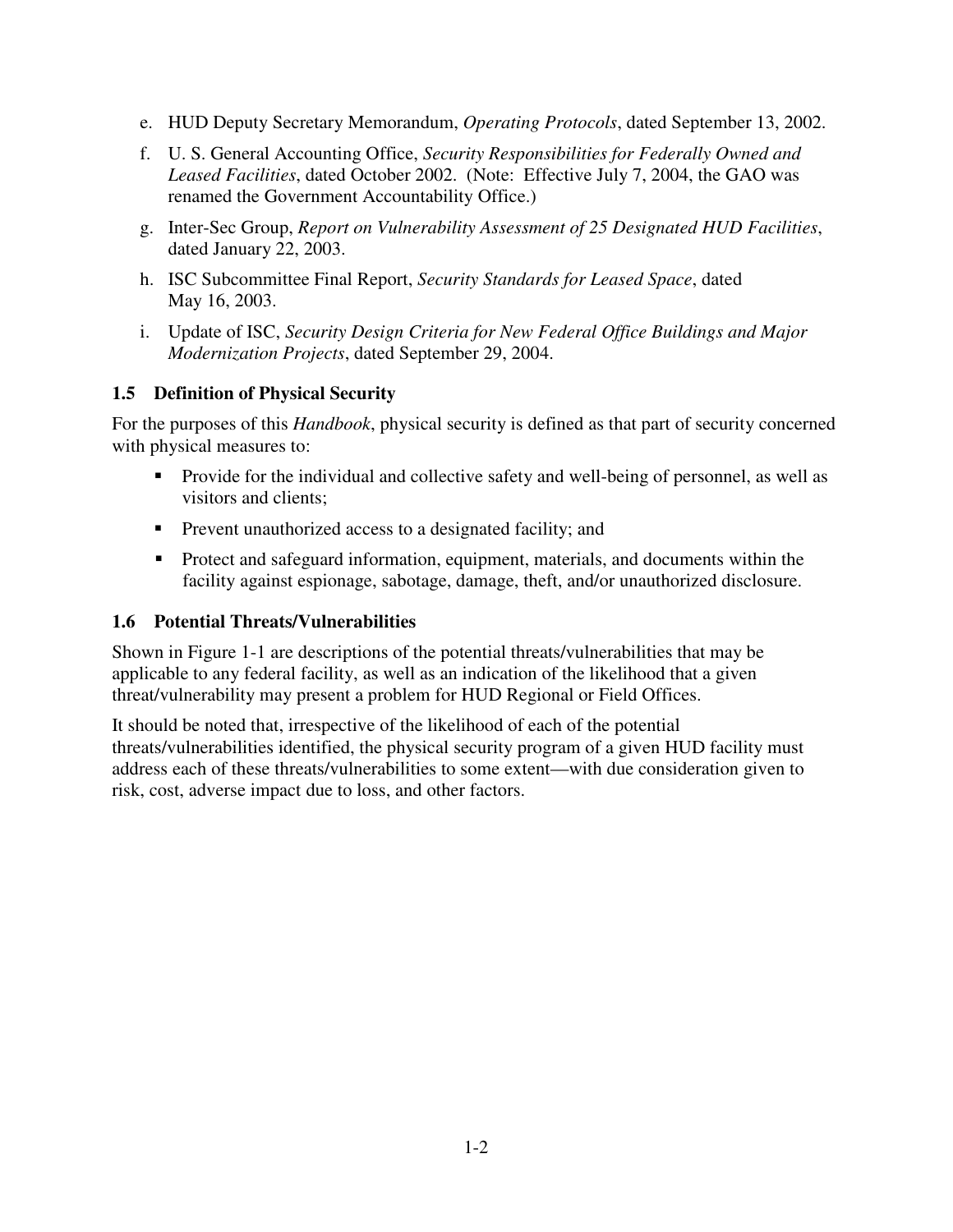| <b>Potential Threat/Vulnerability</b> | <b>Description</b>                                                                                                                                                                                                   | Likelihood                                                                                                                                                     |
|---------------------------------------|----------------------------------------------------------------------------------------------------------------------------------------------------------------------------------------------------------------------|----------------------------------------------------------------------------------------------------------------------------------------------------------------|
| Security breaches                     | Deficiencies, inadequate training, and/or the<br>absence of effective plans and procedures<br>relative to controlling access to the facility,<br>installed equipment, files and records, and<br>information systems. | Likely, but can be<br>minimized through<br>proper corrective<br>actions. (e.g.,<br>implementation of a<br>comprehensive Physical<br>Security Plan and<br>OEP). |
| Non-hostile disruption of services    | Disruption of utilities or support services (e.g.,<br>electrical power, water supply, environmental<br>controls) due to non-hostile acts of nature or<br>equipment failures or breakdowns.                           | Depends on a number<br>of variables (location,<br>service providers, age<br>or condition of<br>equipment, etc.).                                               |
| Hostile attack                        | Hostile use of conventional weapons or<br>chemical, biological, or radiological agents to<br>incapacitate or severely injure occupants of the<br>facility.                                                           | Unlikely, but depends<br>on location (some areas<br>are more likely than<br>others).                                                                           |
| Hostile intelligence                  | Penetration or compromise of the facility's<br>mission, installed equipment, or supporting<br>infrastructures by hostile elements.                                                                                   | Unlikely, but depends<br>on location (some areas<br>are more likely than<br>others).                                                                           |

#### **Figure 1-1. Potential Threats/Vulnerabilities**

#### **1.7 Federal Security Design Principles**

Establishing and implementing an effective physical security program for each HUD facility should be undertaken in accordance with security design principles (as delineated by the ISC in reference 1.4b), including:

- Addressing the need to save lives and prevent injury, as well as protect the facility and its functions and assets.
- Taking a flexible and reasonable approach to the reliability, safety, and security of the facility;
- Considering cost effectiveness, geographic location, and urban design principles;
- Acknowledging the acceptance of some risk; and
- Recognizing that the facility must connect with the public in a reasonably open and accessible manner.

For construction of new office building space, and as appropriate, for major modernizations, the principles delineated by the ISC in reference 1.4i should be applied. Regional and Field Office staff involved in the project development, design and construction on behalf of HUD should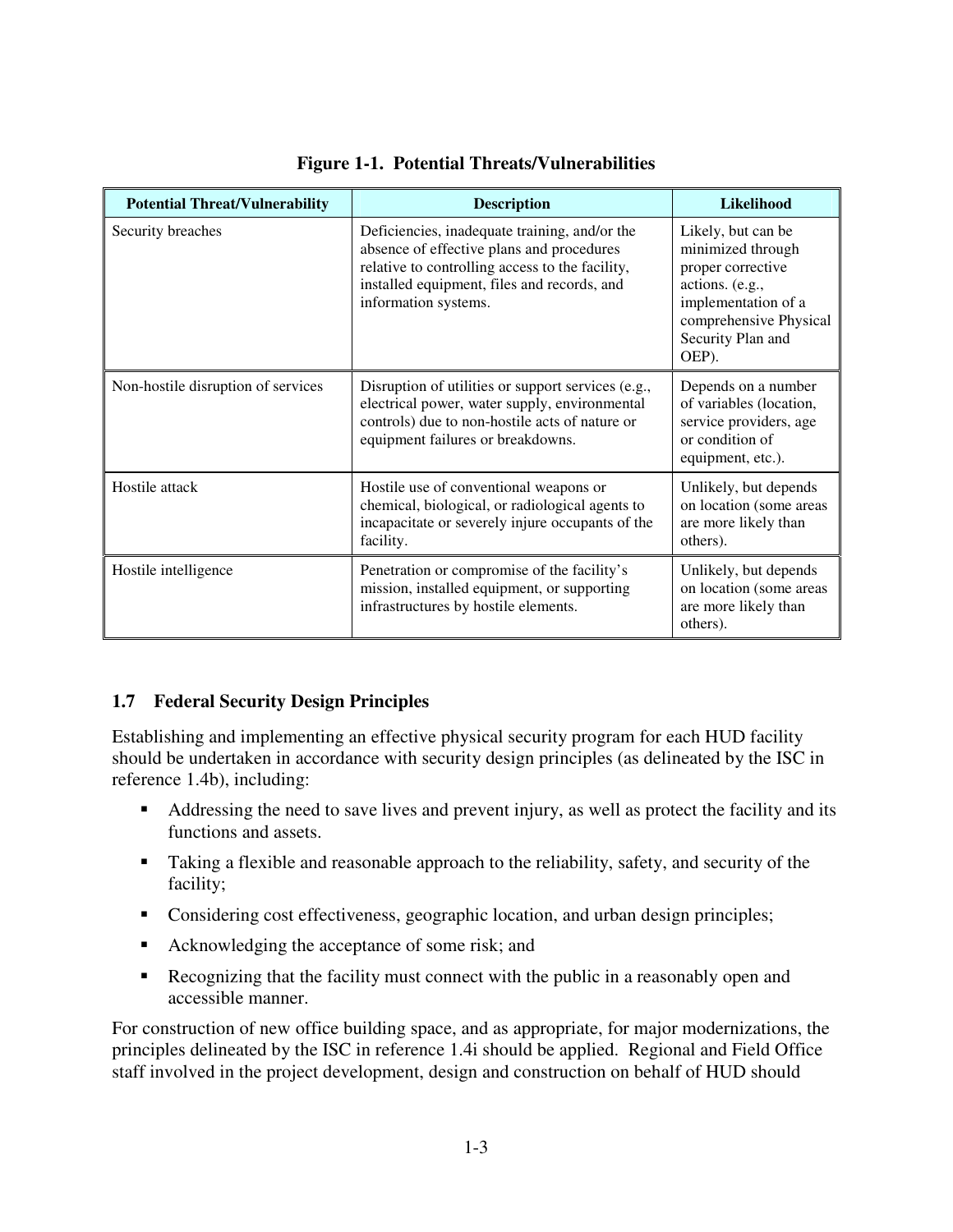work with the agency in charge of the project (typically the General Services Administration) to ensure that those principles are met with respect to HUD facilities.

### **1.8 HUD Physical Security Policy**

Each HUD Regional and Field Office supervisor, manager, and individual employee is responsible for ensuring the safety, protection, and security of all information, resources, and property over which he/she has knowledge and control, as well as providing for the safety and well being of all occupants of the office. This policy will be put into effect in accordance with the standards and procedures specified in this *Handbook*.

### **1.9 HUD Physical Security Advisory Group**

The HUD Physical Security Advisory Group (PSAG) provides a forum to review, coordinate, and make recommendations on the processes and procedures that ensure the physical security of each HUD Regional and Field Office. The PSAG is chaired by the Director, Physical Security Division, Office of Security and Emergency Planning (OSEP). Membership consists of another staff member from OSEP; the Director, Office of Administrative and Management Services (OAMS); the Director, Office of Field Administrative Resources (OFAR), one representative of from the Office of Field Policy and Management (FPM); one Regional Office; and two Field Offices (one of which is located in a federal building and the other in leased space).

The PSAG may be involved in or assist with:

- a. Implementing a strategy for maintaining an effective physical security program for HUD Regional and Field Offices;
- b. Defining a multi-year physical security program budget;
- c. Complying with Presidential guidance and applicable criteria and standards for the physical security of HUD Regional and Field Offices;
- d. Providing information and recommendations within HUD for policy and planning for the physical security of Regional and Field Offices;
- e. Coordinating among OSEP, OAMS, OFAR, and FPM, on the resolution of physical security issues relative to HUD's Regional and Field Offices;
- f. Providing advice and assistance in ensuring that individual HUD Regional and Field Office Physical Security Plans and OEPs comply with prescribed criteria and standards; and
- g. Implementing a Test, Training, and Exercise (TT&E) program to evaluate the effectiveness of Physical Security Plans, OEPs, and implementing procedures for each HUD Regional and Field Office.

Any requests for PSAG advice and assistance, or recommendations concerning its activities, should be referred to the Director, Physical Security Division, OSEP, 202-708-2914.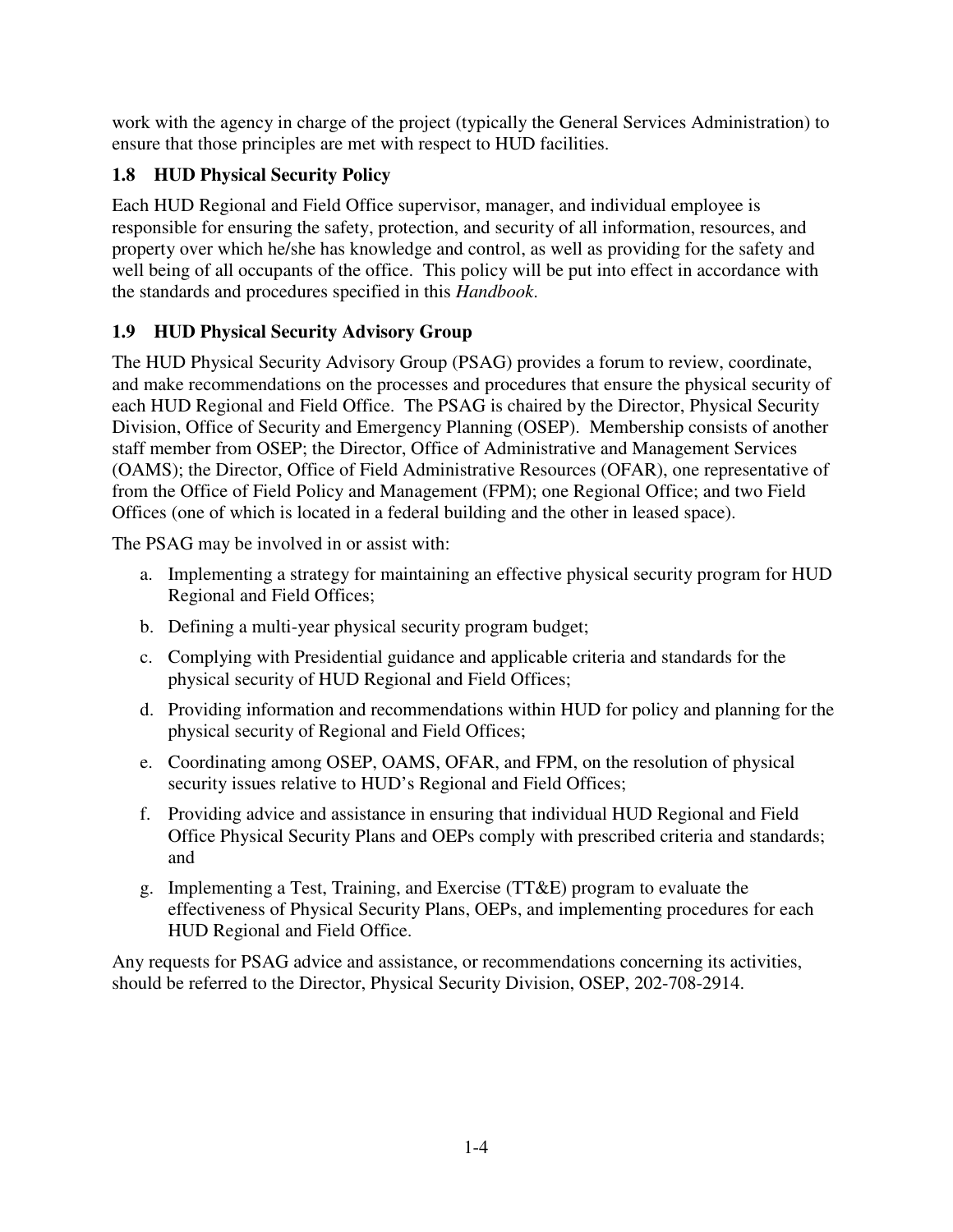## **Chapter 2 - Physical Security Standards for HUD Field Activities**

#### **2.1 General**

This Chapter presents the minimum physical security standards for HUD Regional and Field Offices. These standards are based on guidelines presented in:

- Department of Justice (DOJ) Report, *Vulnerability Assessment of Federal Facilities*, dated June 28, 1995 (see reference 1.4a in Chapter 1); and
- Interagency Security Committee (ISC) Subcommittee Final Report, *Security Standards for Leased Space*, dated May 16, 2003 (see reference 1.4h in Chapter 1) (see summary in Appendix A).

#### **2.2 Federal Security Levels**

Physical security standards for federal facilities are determined by five Federal Security Levels, which are generally based on the number of employees, size of the facility, use of the facility, and the need for public access. These levels from lowest to highest were specified in the Department of Justice (DOJ) report as Level I, Level II, Level III, Level IV, and Level V.

Based on a security survey conducted by the DOJ working group, the physical characteristics of typical facilities for each of the security levels were summarized as shown below. In addition, based on the working group's findings, the DOJ report provided the recommended security features that should be provided at each level. Further details on Governmentwide recommendations for Federal facilities are available in the DOJ report (reference 1.4a).

#### **2.2.1 Typical Level I Facility**

A typical Level I facility has 10 or fewer federal employees (2,500 or less square feet of office space) and was found to have security-related physical characteristics such as:

- The federal agency is a single tenant in a leased office;
- The building has no set-back from the surrounding streets;
- There are other offices or business establishments in the building;
- There is metered and/or public parking immediately adjacent to the building;
- It is usually a satellite or small field office;
- The standard hours of operation are less than 12 hours a day;
- The building may or may not have perimeter lighting;
- The building may have rudimentary back-up power for emergency lighting and fire detection systems; and
- The facility most likely has high-security locks on all exterior doors; these locks are probably the primary measure of security for this level facility.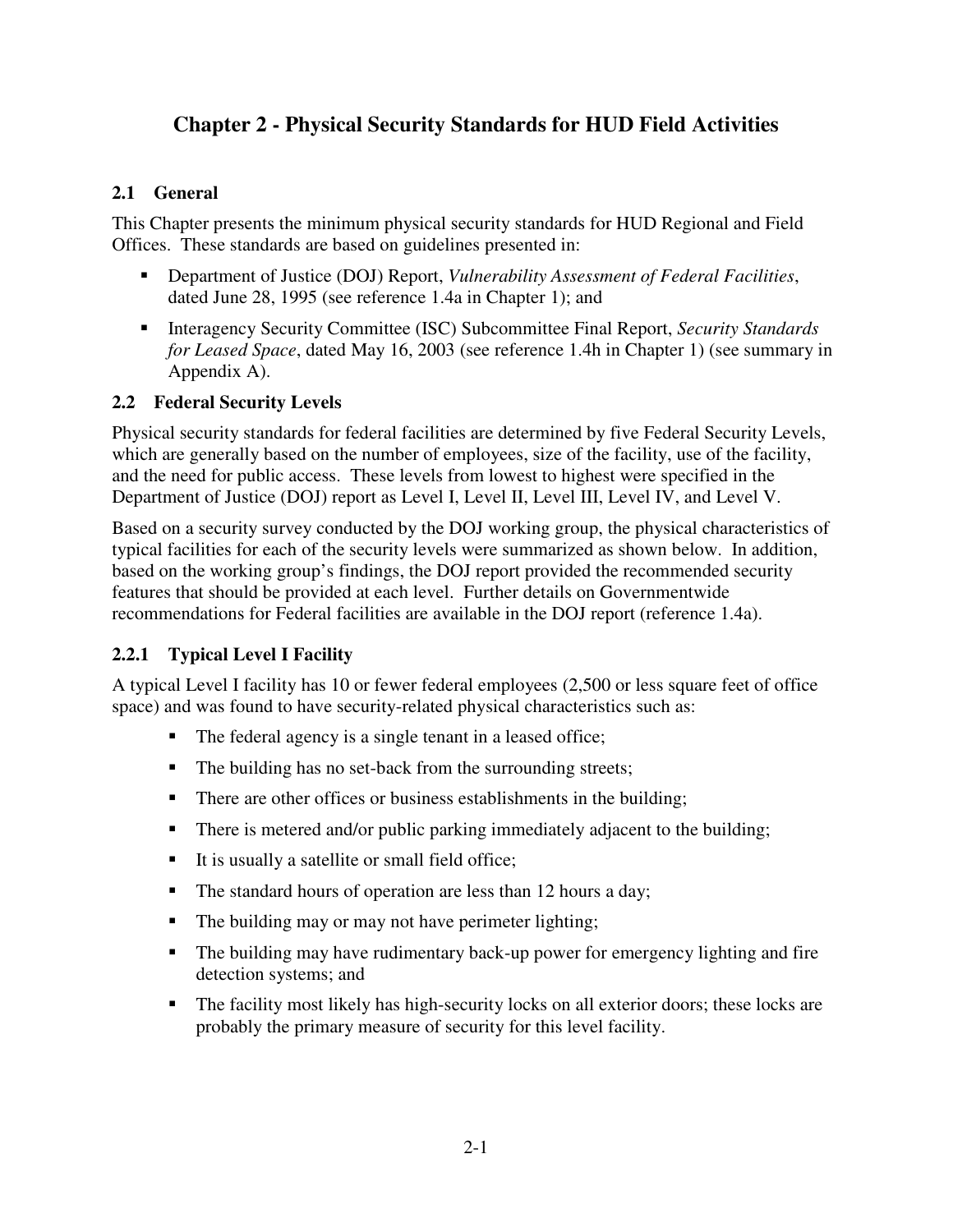**Recommended security features for a Level I facility (in addition to high-security locks if not present) include:** 

- **Employee security awareness training;**
- **Perimeter lighting, with street lighting acceptable, and emergency power back-up** desirable;
- Emergency back-up power for interior lighting;
- Occupant Emergency Organization officials assigned and trained; and
- Background security checks conducted on contract service personnel.

#### **2.2.2 Typical Level II Facility**

A typical Level II facility, most likely a multi-tenant, federally-owned or leased building, has between 11 and 150 federal employees (2,500 to 80,000 square feet of office space) and was found to have security-related physical characteristics such as:

- $\blacksquare$  The building is likely to be multi-story;
- The building is likely to be older; there are many historical buildings in this category;
- With the exception of a sidewalk, the building is likely to have no setback from the surrounding streets;
- Only exterior parking is available, and it is adjacent to the building;
- The building operates an average of 12 hours a day; and
- As in a Level I facility, the primary security measure is high-security locks on all exterior doors.

#### **Recommended security features for a Level II facility (in addition to those recommended for Level I) include:**

- **Perimeter lighting other than street lighting (again, emergency back-up power is** desirable); and
- A visitor control and/or screening system, such as identification badges or sign-in register

#### **2.2.3 Typical Level III Facility**

A typical Level III facility, a multi-story, federally owned or leased building with several federal tenant organizations and 151 to 450 federal employees (80,000 to 150,000 square feet of office space), was found to have security-related physical characteristics such as:

- The building was constructed less than 25 years ago;
- Although the building has a greater set-back than would be found at a Level I or II facility, it still has only a minimal set-back from surrounding streets;
- It is likely to have an exterior parking lot;
- The building is open to employees more than 12 hours per day.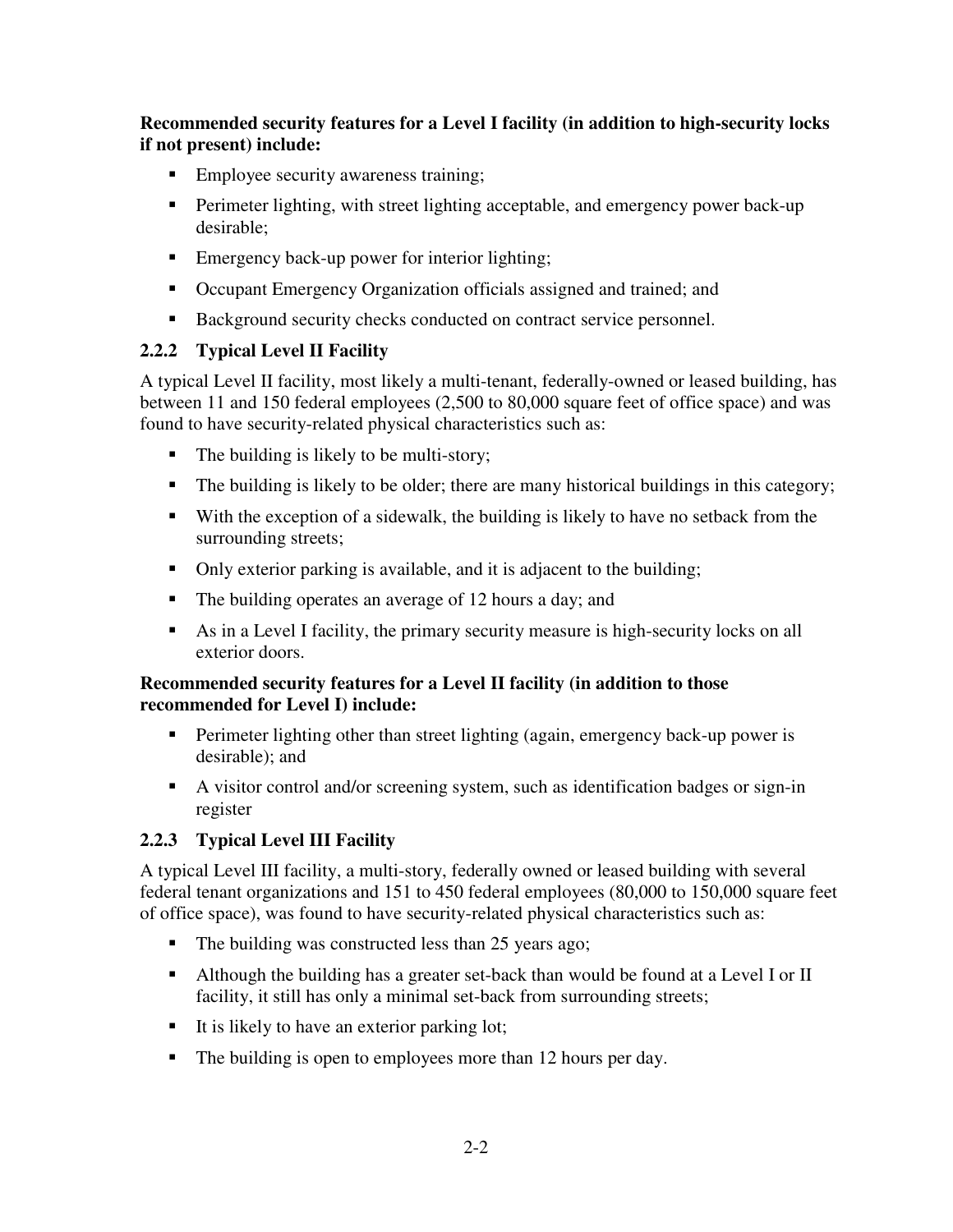- As for Levels I and II, the primary security measure is high-security locks on all exterior doors; and
- The building may also have a centrally monitored intrusion detection system (IDS).

#### **Recommended security features for a Level III facility (in addition to those recommended for Levels I and II) include:**

- As much control as possible over interior parking, where available;
- Parking areas adjacent to federal space should be controlled when feasible;
- Perimeter lighting (for federally controlled facilities, the perimeter should be attached to a back-up power system);
- **Magnetometer or x-ray screening at public entrances, as determined by local facility** evaluations; and
- A security force, the size and locations to be determined by local facility evaluation.

#### **2.2.4 Typical Level IV Facility**

A typical Level IV facility, a large multi-tenant, federally owned or leased building with more than 450 federal employees (more than 150,000 square feet of office space), was found to have security-related physical characteristics such as:

- The building may be set back from the surrounding streets;
- Some interior underground parking as well as exterior parking is available;
- The building is accessible to employees more than 12 hours a day, and may be open to employees 24 hours per day;
- Public access is limited to less than 12 hours a day; and
- The building may have security officers stationed at entrances.

#### **Recommended security features for a Level IV facility (in addition to those recommended for Levels I, II, and III) include:**

- Control adjacent parking as much as possible;
- Use 24-hour closed circuit television (CCTV) with monitoring and videotape recording of the building's perimeter and with signs publicizing the presence of this equipment;
- Require that agency photo identification cards be displayed at all times;
- Have shatter-resistant exterior glass, or glass treated with a substance to resist shattering; and
- Require x-ray screening of all mail and packages brought into the building.

#### **2.2.5 Typical Level V Facility**

A typical Level V facility is a building such as the Pentagon or Central Intelligence Agency (CIA) Headquarters that is engaged in missions or functions critical to national security. A Level V facility is similar at a Level IV facility in terms of number of employees and square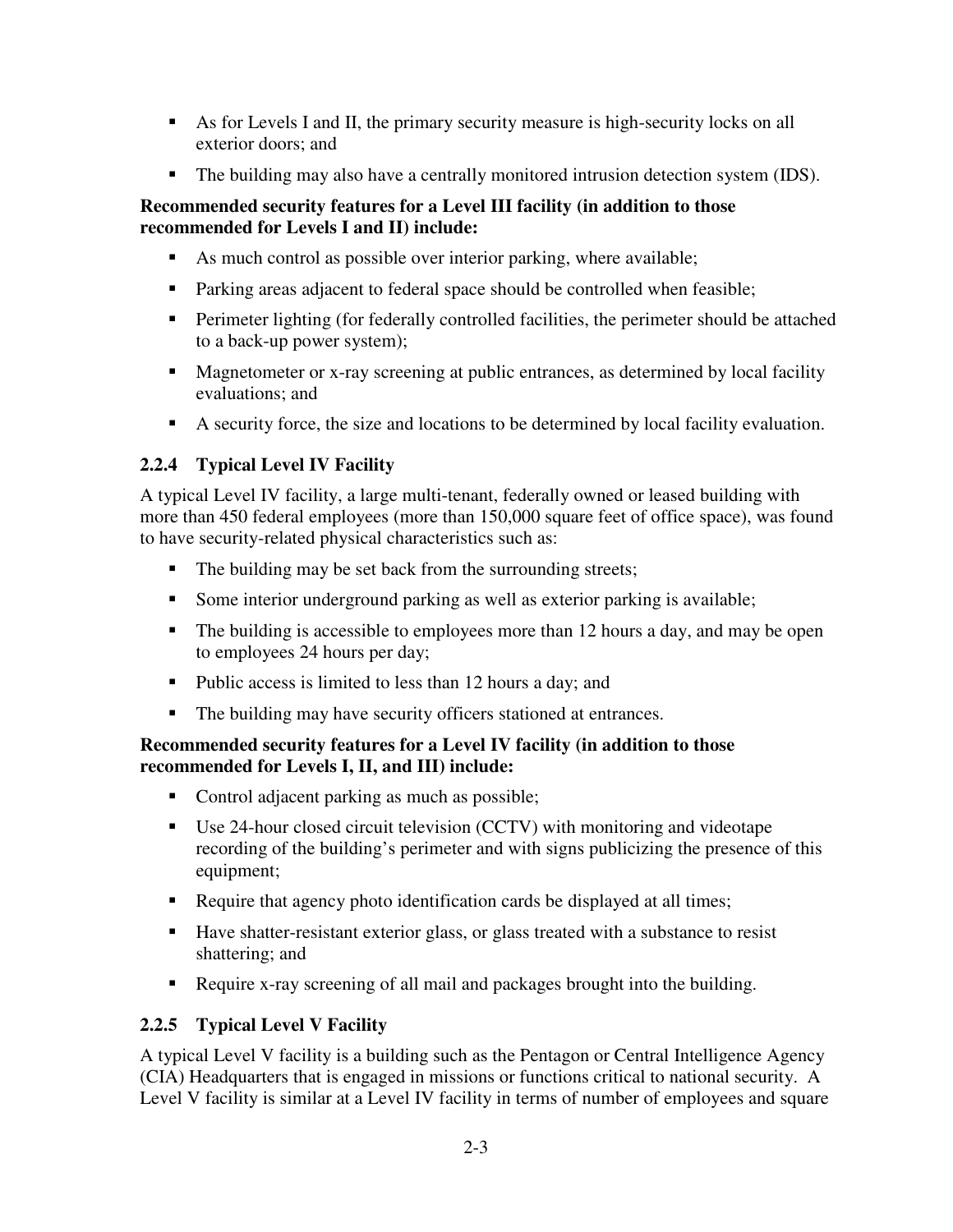footage. (NOTE: There are no HUD Regional or Field Offices located in a facility categorized as Level V.)

The above descriptions may not apply exactly to each HUD field activity for a given level, but generally indicate the distinctions between the levels that exist. Each HUD Regional and Field Office should have been assigned a Federal Security Level based on a facility security assessment by the Federal Protective Service (FPS). If such is not the case, the Office Director should request through appropriate channels that the FPS be contacted to officially validate the Federal Security Level of the office at the earliest opportunity.

#### **2.3 Recommended Minimum Security Standards for HUD Field Activities**

The following pages present recommended security standards for HUD Regional and Field Offices for Federal Security Levels I through IV, based on an analysis of the standards specified by DOJ for federal facilities and those prescribed for leased space by the ISC. The standards are delineated in the following charts:

Figure 2-1. HUD Office Security Standards—Perimeter Security;

Figure 2-2. HUD Office Security Standards—Interior Security;

Figure 2-3. HUD Office Security Standards—Entry Security; and

Figure 2-4. HUD Office Security Standards—Security Planning and Coordination.

The key to the symbols used in the charts is:

- **M** Minimum standard (i.e., **mandatory**);
- **S** Standard based on facility evaluation (i.e., standard will be met as practicable, but may vary from the minimum standard based on the local situation and/or conditions);
- **D** Desirable (i.e., should be considered to enhance the security of the office); and
- **N/A** Not applicable.

The recommended minimum security standards developed by the Department of Justice for HUD field locations will be used to guide and coordinate security planning for perimeter, entry, common area, and workspace areas. Any waivers/variations to the standards will be handled in accordance with the 2002 (Deputy Secretary Jackson, *Operating Protocols*, September 13, 2002) and 2007 (Secretary Jackson, *Strengthening Field Management Through Enhancement of Delegations of Authority and Operating Protocols*, February 13, 2007) Memorandum Delegations of Authority Protocols, as amended. All waivers in this regard must be in writing fully describing the need and basis for a variation. Waivers require the concurrence of OFAR or the Assistant Secretary for Administration.

For those standards that address the physical layout of or ancillary equipment provided at the host facility, the standard must be specified when negotiating new leases for HUD office space. In the case of long-term existing leases, every effort should be made to come as close to meeting each such standard as is reasonably possible.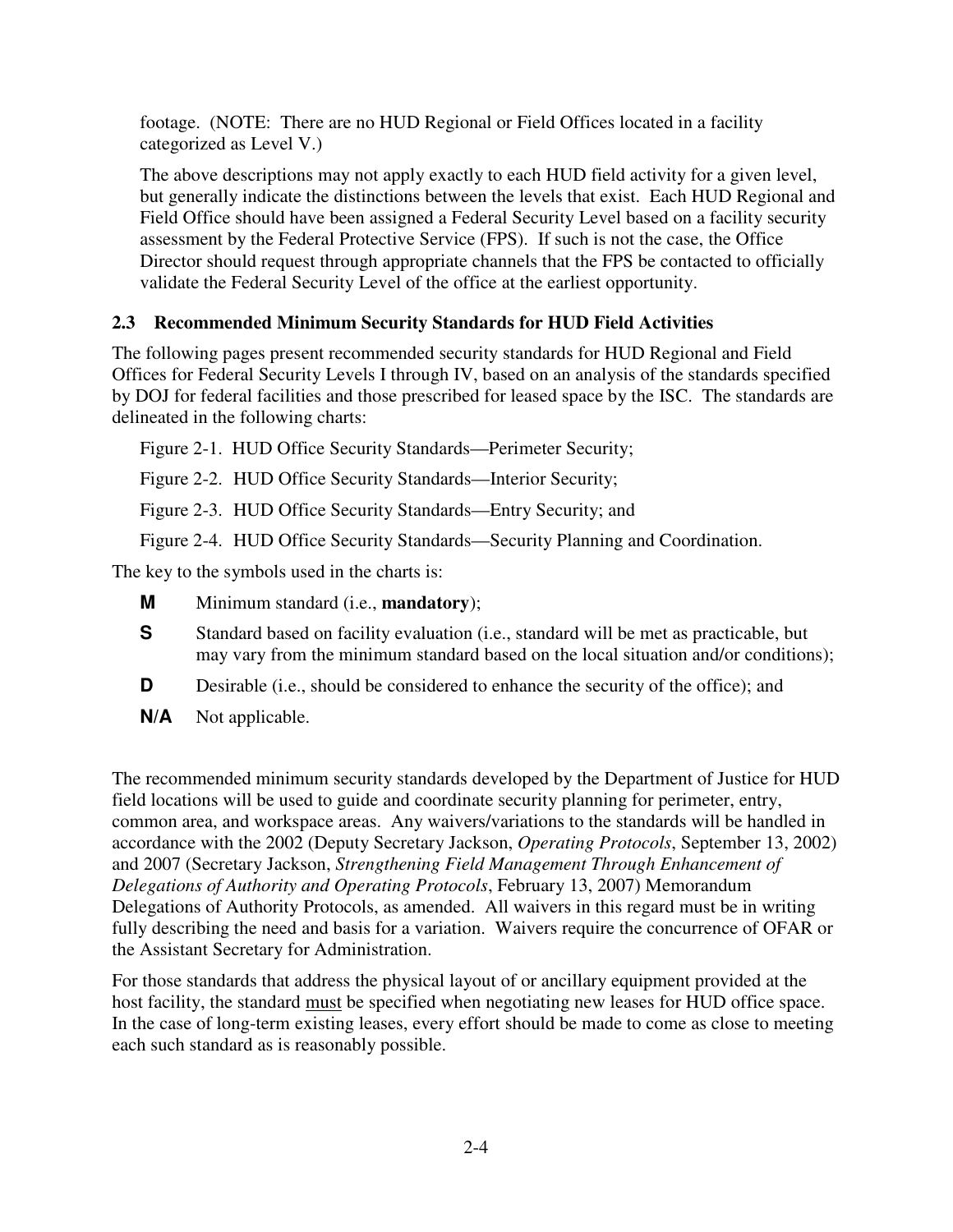Justification for or an explanation of not meeting a given security standard at a given HUD office should be recorded and retained on file as part of the Field Office Physical Security Status Report prepared annually for each office (see Chapter 4, sub-section 4.7.1, and Appendix F).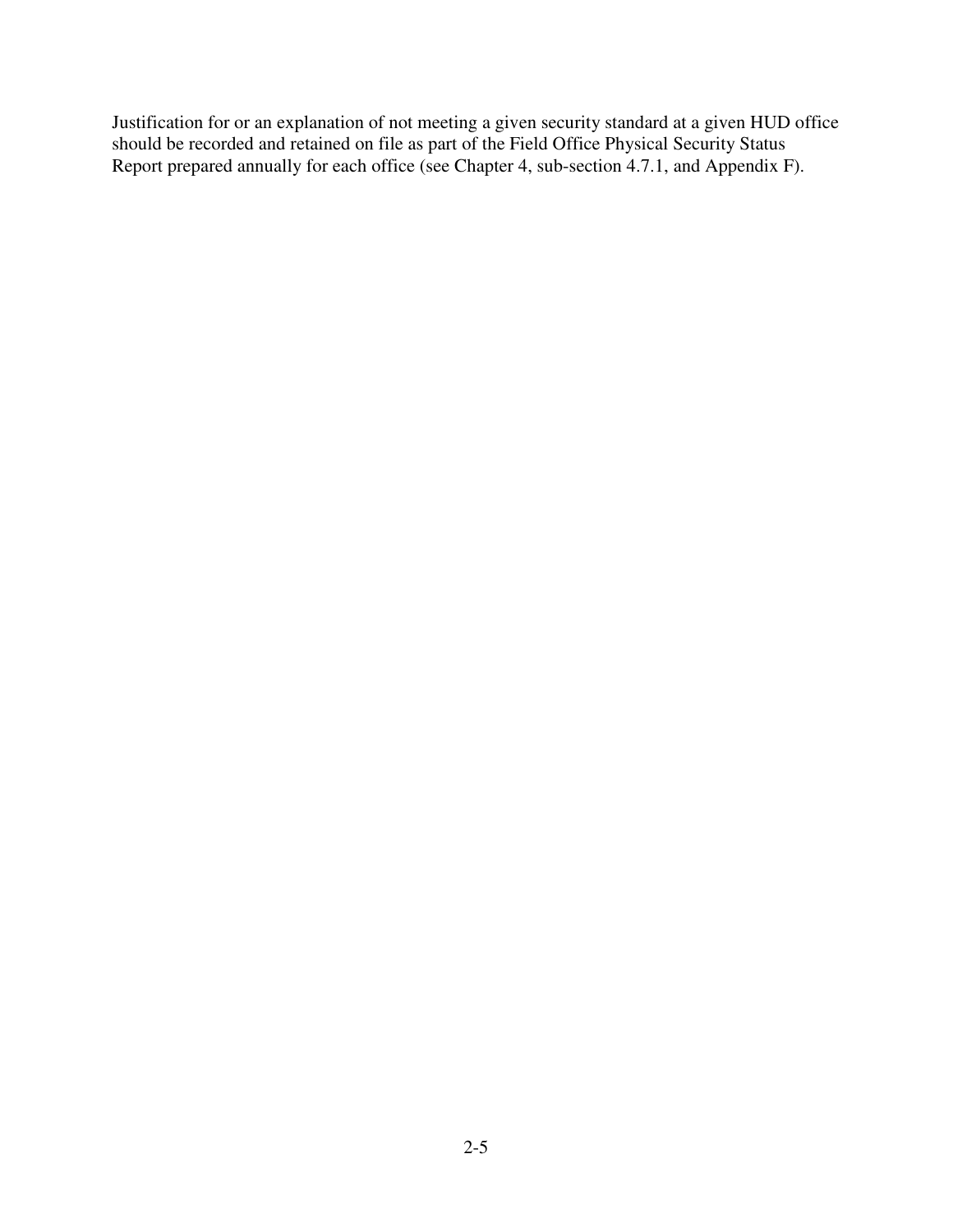| <b>Standard</b>                                                                                                                                              | <b>Level</b><br>Т | <b>Level</b><br>$\mathbf{I}$ | <b>Level</b><br>$\mathbf{III}$ | <b>Level</b><br>$\mathbf{IV}$ |
|--------------------------------------------------------------------------------------------------------------------------------------------------------------|-------------------|------------------------------|--------------------------------|-------------------------------|
| <b>Parking</b>                                                                                                                                               |                   |                              |                                |                               |
| Access to facility parking is limited to government or other designated<br>personnel and vehicles, and to authorized visitors.                               | D                 | D                            | S                              | S                             |
| Access controls to adjacent parking areas are in place to minimize<br>threats to the facility and employee exposure to criminal activity.                    | D                 | D                            | S                              | S                             |
| Signs are posted to alert the public to parking restrictions, and<br>arrangements have been made for towing unauthorized vehicles.                           | S                 | S                            | S                              | S                             |
| A system and procedures are in place for identifying authorized<br>vehicles and corresponding parking spaces (e.g., placards, decals, card<br>keys, etc.).   | D                 | S                            | S                              | S                             |
| Adequate lighting is provided in parking areas to ensure the safety of<br>employees and authorized visitors, and deter illegal or threatening<br>activities. | M                 | M                            | M                              | M                             |
| Closed circuit television (CCTV) monitoring                                                                                                                  |                   |                              |                                |                               |
| Twenty-four hour CCTV surveillance cameras with time-lapse video<br>recording are used for monitoring exterior areas.                                        | S                 | S                            | S                              | S                             |
| Signs are posted advising of 24-hour video surveillance.                                                                                                     | S                 | S                            | S                              | S                             |
| <b>Exterior Lighting</b>                                                                                                                                     |                   |                              |                                |                               |
| Lighting with emergency back-up power is provided along the<br>building exterior and at entrances and exits.                                                 | M                 | M                            | M                              | M                             |
| <b>Windows</b>                                                                                                                                               |                   |                              |                                |                               |
| Shatter-resistant material has been applied to all exterior windows.                                                                                         | N/A               | S                            | S                              | M                             |
| <b>Physical barriers</b>                                                                                                                                     |                   |                              |                                |                               |
| Physical barriers (concrete and/or steel composition) are in place<br>along the perimeter of the facility.                                                   | N/A               | D                            | D                              | S                             |
| Parking barriers are in place to prevent unauthorized vehicle access.                                                                                        | N/A               | D                            | D                              | S                             |

## **Figure 2-1. HUD Security Standards – Perimeter Security**

**M** Minimum standard **S** Standard based on facility evaluation **D** Desirable **N/A** Not applicable (mandatory)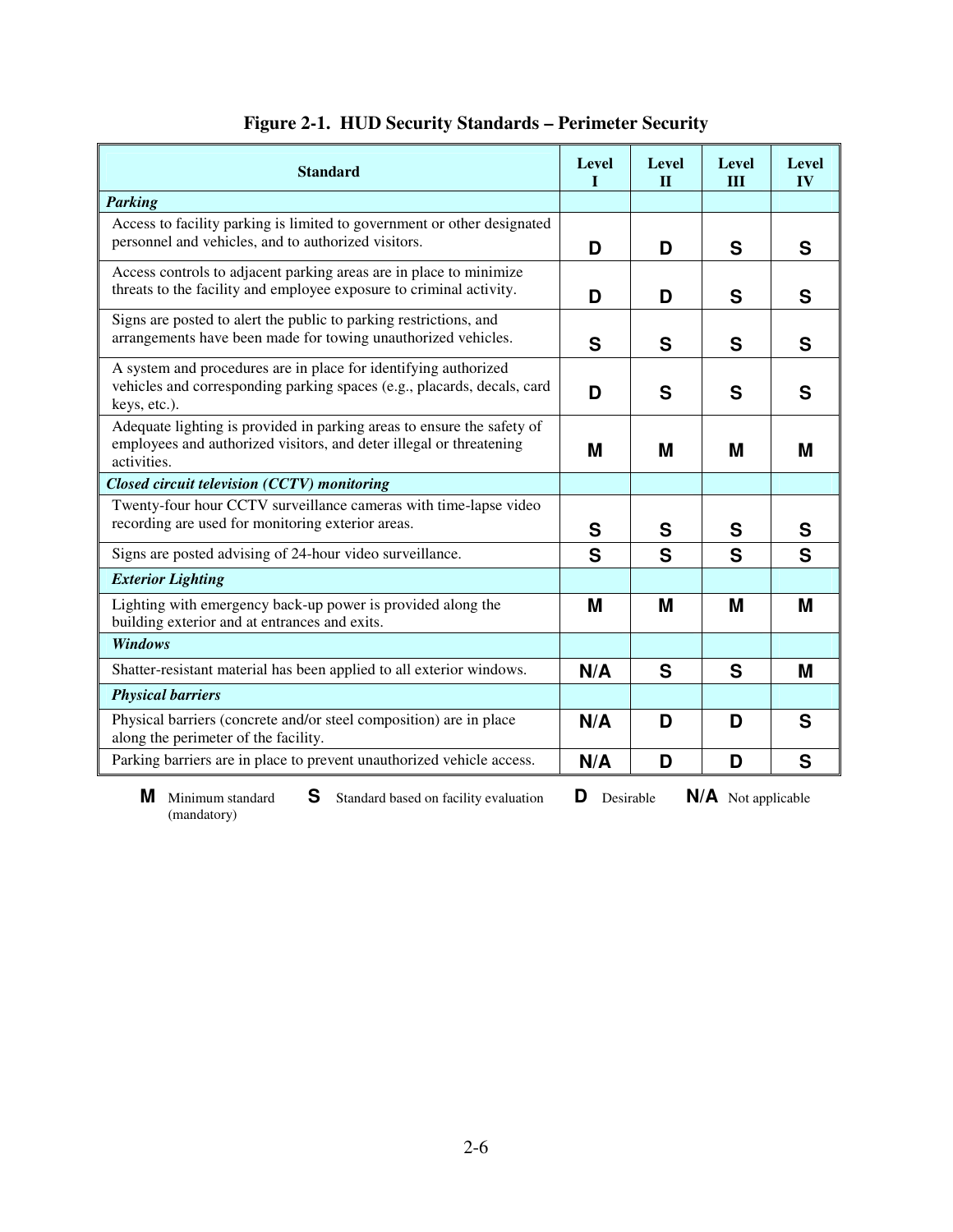| <b>Standard</b>                                                                                                                                                                                            | <b>Level</b><br>I | Level<br>$\mathbf{H}$ | Level<br>III | Level<br>IV |
|------------------------------------------------------------------------------------------------------------------------------------------------------------------------------------------------------------|-------------------|-----------------------|--------------|-------------|
| <b>Access Control</b>                                                                                                                                                                                      |                   |                       |              |             |
| Security officer is posted at entrance(s) to control building access and/or<br>access to HUD office space.                                                                                                 | N/A               | D                     | S            | S           |
| An Intrusion Detection System (IDS) with central monitoring capability<br>is installed at the building exterior.                                                                                           | S                 | S                     | S            | S           |
| Entry control is accomplished through installation of an automatic<br>locking/remote unlocking mechanism on the entrance door(s) to HUD<br>office space.                                                   | M                 | M                     | S            | S           |
| An internal IDS is installed within HUD office space to preclude<br>unauthorized entry into specified sensitive areas.                                                                                     | D                 | S                     | S            | S           |
| Life safety standards per General Services Administration (GSA) design<br>standards (e.g., fire detection, fire suppression systems, etc.) are<br>installed and operable.                                  | M                 | M                     | М            | М           |
| <b>Entrances/Exits</b>                                                                                                                                                                                     |                   |                       |              |             |
| X-ray equipment and magnetometers (or comparable detection<br>equipment) are installed at public entrances to the facility.                                                                                | N/A               | S                     | S            | S           |
| All mail/packages hand-carried into the building are subject to screening<br>by x-ray machines and/or visual inspection.                                                                                   | N/A               | D                     | S            | M           |
| Glass door(s) is installed at the main entrance to HUD office space that<br>permits visibility from within the immediate area outside of the<br>entrance.                                                  | M                 | M                     | M            | M           |
| HUD office space has at least two ways of egress, a front door and a<br>back door. Preferably, the doors will not be located near each other and<br>will open out into different hallways.                 | D<br>S<br>M       |                       |              | М           |
| All exterior entrances/exits have high security locks that meet GSA<br>specifications.                                                                                                                     | M                 | M                     | M            | M           |
| <b>Receiving/Shipping Areas</b>                                                                                                                                                                            |                   |                       |              |             |
| Package entry and access to receiving/shipping areas are controlled.                                                                                                                                       | D                 | S                     | S            | M           |
| <b>Posting of Government Rules and Regulations</b>                                                                                                                                                         |                   |                       |              |             |
| Federal government rules and regulations are posted at the entrance(s) to<br>HUD-occupied space relative to policies such as prohibiting the<br>unauthorized possession of firearms and dangerous weapons. | M<br>M<br>M       |                       | M            |             |

## **Figure 2-2. HUD Security Standards – Entry Security**

**S** Standard based on facility evaluation **D** Desirable **N/A** Not applicable **M** Minimum standard (mandatory)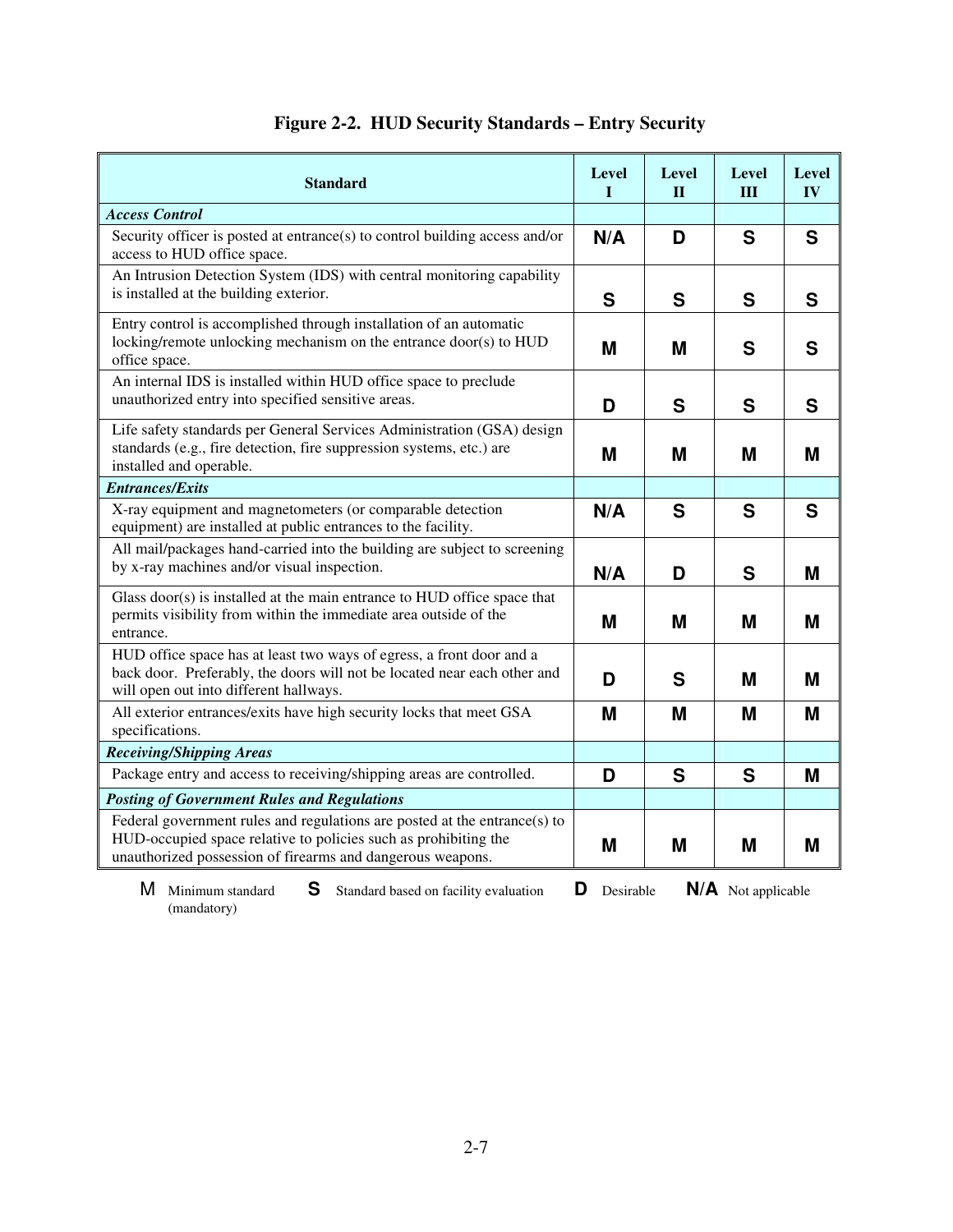| <b>Standard</b>                                                                                                                                                   | <b>Level</b><br>I | <b>Level</b><br>$\mathbf{I}$ | <b>Level</b><br>Ш | Level<br>IV |
|-------------------------------------------------------------------------------------------------------------------------------------------------------------------|-------------------|------------------------------|-------------------|-------------|
| <b>Receptionist Areas/Duress Alarm</b>                                                                                                                            |                   |                              |                   |             |
| A receptionist area is established facing the main entrance to HUD<br>office space.                                                                               | S                 | S                            | M                 | M           |
| The receptionist area is clearly visible from the interior of the office.                                                                                         | S                 | S                            | M                 | M           |
| The receptionist area has a hidden duress alarm that can be<br>unobtrusively activated by the receptionist or other employee.                                     | M                 | M                            | M                 | M           |
| The duress alarm annunciates at a monitoring station that is<br>continuously staffed.                                                                             | M                 | M                            | M                 | M           |
| Access to interior office space from the receptionist area is controlled<br>by installation of card access mechanisms or cipher locks on doors<br>leading inside. | S<br>S<br>S<br>S  |                              |                   |             |
| <b>Employee/Visitor Identification/Control</b>                                                                                                                    |                   |                              |                   |             |
| All employees are issued a photo ID, which must be displayed at all<br>times while in the HUD office.                                                             | N/A<br>D<br>M     |                              |                   | M           |
| All visitors sign in and out with a receptionist or security officer.                                                                                             | D                 | D                            | D                 | M           |
| All visitors are screened and issued a visitor ID badge, which must be<br>displayed at all times while in the HUD office.                                         | N/A               | D                            | S                 | S           |
| All visitors are accompanied by an escort while in the HUD office.                                                                                                | D                 | D                            | D                 | D           |
| <b>Mail and Package Handling</b>                                                                                                                                  |                   |                              |                   |             |
| The mail and package handling and sorting area is isolated from other<br>internal activities within the HUD office.                                               | D                 | S<br>M<br>M                  |                   |             |
| Access to the mail and package handling area is restricted only to<br>designated personnel.                                                                       | D                 | S                            | M                 | M           |
| Personnel assigned to mail and package handling and sorting duties<br>have been provided security training.                                                       | M<br>M<br>M       |                              |                   | M           |
| Use of appropriate gloves is mandatory for all personnel handling<br>incoming mail and packages.                                                                  | M                 | M<br>M                       |                   | M           |
| Procedures have been established for handling suspicious mail and<br>packages, including provision of a repository for disposition of<br>suspicious items.        | M                 | M                            | M                 | M           |
| <b>Access to Sensitive Records and Equipment</b>                                                                                                                  |                   |                              |                   |             |
| The configuration and layout of the office precludes<br>casual/unauthorized access to sensitive records.                                                          |                   | M                            | M                 | M           |
| Access to computer workstations and printers, copiers, fax machines,<br>etc., is restricted to authorized users.                                                  | M                 | M                            | M                 | M           |
| Access to telephone switching equipment is restricted to authorized<br>users.                                                                                     | M<br>M<br>M       |                              |                   | M           |

## **Figure 2-3. HUD Security Standards – Interior Security**

(mandatory)

**M** Minimum standard **S** Standard based on facility evaluation **D** Desirable **N/A** Not applicable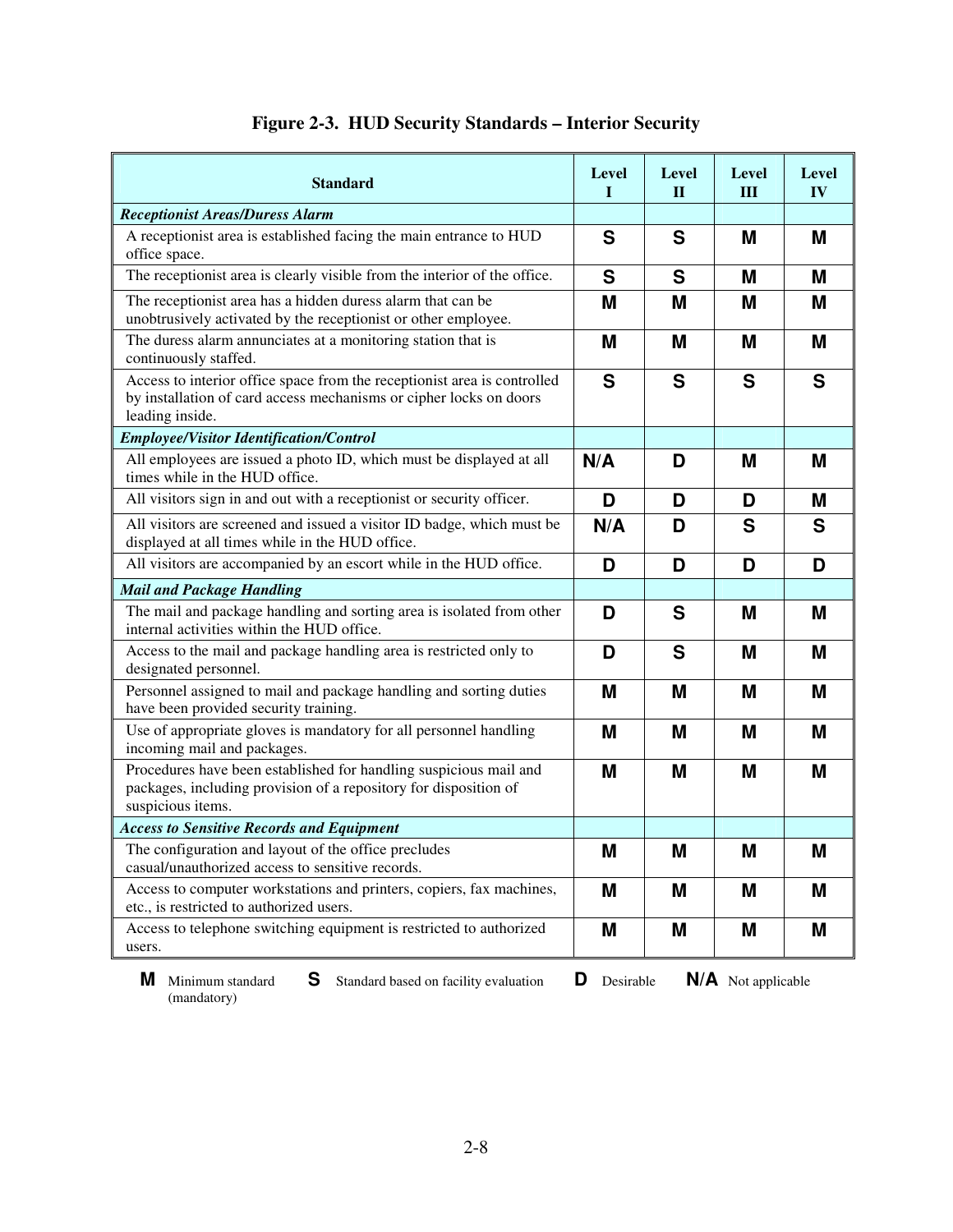|  | <b>Figure 2-3. HUD Security Standards – Interior Security (continued)</b> |  |  |  |
|--|---------------------------------------------------------------------------|--|--|--|
|--|---------------------------------------------------------------------------|--|--|--|

| <b>Standard</b>                                                                                                                                                                                                           | <b>Level</b><br>л. | <b>Level</b><br>$\Pi$ | <b>Level</b><br>$\mathbf{H}$ | Level<br><b>IV</b> |
|---------------------------------------------------------------------------------------------------------------------------------------------------------------------------------------------------------------------------|--------------------|-----------------------|------------------------------|--------------------|
| <b>Public Address System</b>                                                                                                                                                                                              |                    |                       |                              |                    |
| A public address system has been installed to permit emergency<br>announcements to all occupants of HUD office space and/or the<br>building in which the HUD office is located.                                           | N/A                | S                     | S                            | S                  |
| <b>Access to Public Restrooms</b>                                                                                                                                                                                         |                    |                       |                              |                    |
| Provisions have been made to restrict access to public restrooms to<br>authorized personnel only.                                                                                                                         | N/A                | S<br>S                |                              |                    |
| <b>Utilities</b>                                                                                                                                                                                                          |                    |                       |                              |                    |
| Utility areas in the facility in which the HUD office is located are<br>secure and only authorized personnel can gain entry.                                                                                              | S<br>D<br>M<br>M   |                       |                              |                    |
| Emergency back-up power to critical systems (e.g., alarm systems,<br>radio communications, computer facilities, etc.) is available.                                                                                       | M                  | M                     | M                            | M                  |
| Emergency lighting is provided throughout HUD office space,<br>including illuminated exit signs powered by the emergency lighting<br>system.                                                                              | M                  | M                     | M                            | M                  |
| A fire detection and suppression (sprinkler) system is installed that<br>provides 100 percent coverage of HUD office space. *****                                                                                         | M                  | M                     | M                            | M                  |
| Protection from airborne chemical, biological, or radiological<br>$(CBR)$ attack                                                                                                                                          |                    |                       |                              |                    |
| Access to fresh air intakes, mechanical areas, and roof tops in the<br>facility in which the HUD office is located is strictly controlled.                                                                                | S                  | S                     | S                            | S                  |
| S<br>Access to building heating, ventilation, and air conditioning<br>(HVAC) systems information is restricted to authorized personnel<br>only.                                                                           |                    | S                     | S                            | M                  |
| Procedures are in place for notification of the building manager,<br>security force desk, local emergency personnel, and/or other key<br>personnel in the event that toxic airborne hazards are suspected or<br>detected. | M<br>M<br>M        |                       | M                            |                    |

\*\*\*\*\* - Desirable in leased space but will depend on local fire code standards.

(mandatory)

M Minimum standard **S** Standard based on facility evaluation **D** Desirable **N/A** Not applicable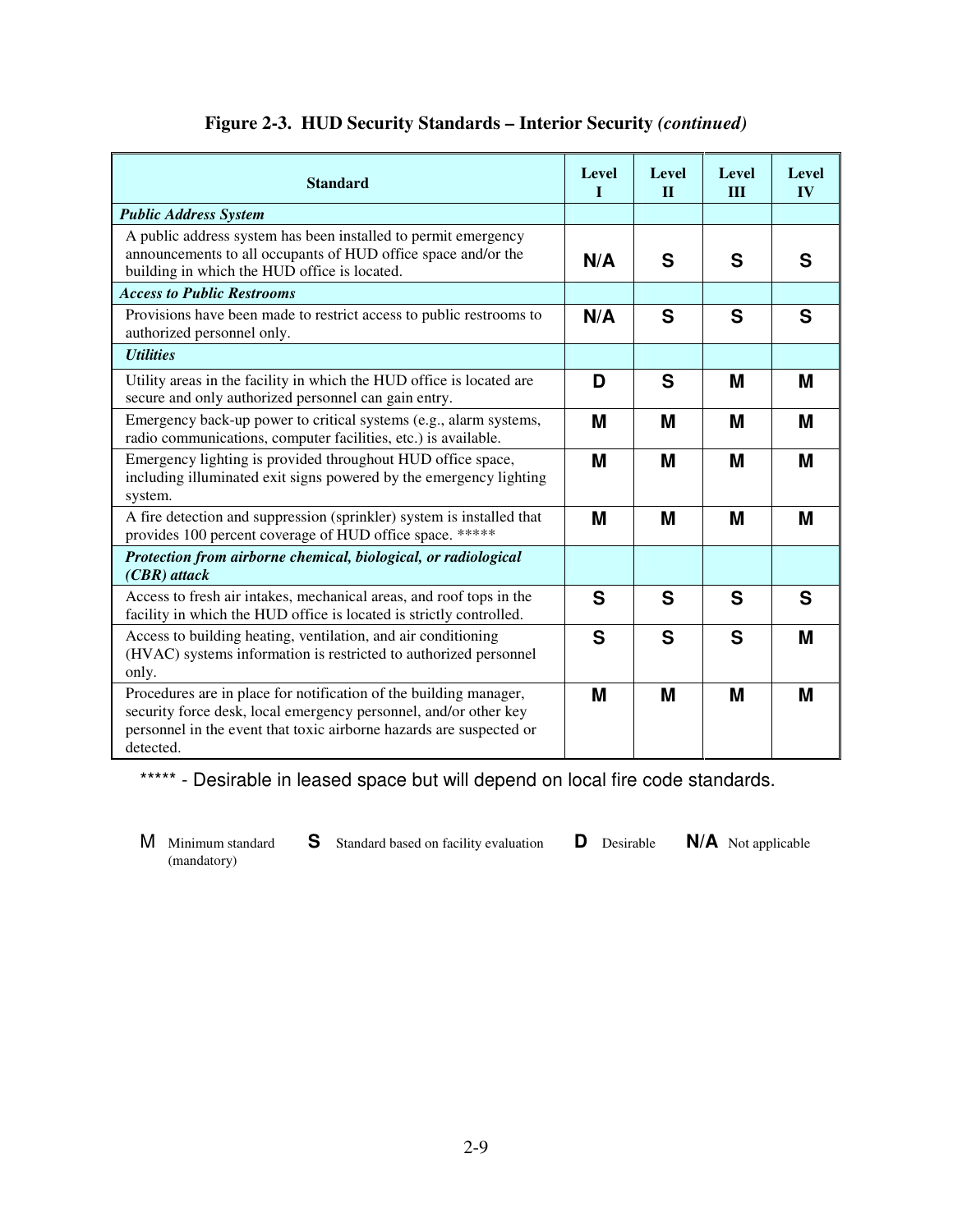|  | Figure 2-4. HUD Security Standards - Security Planning and Coordination |  |  |  |  |
|--|-------------------------------------------------------------------------|--|--|--|--|
|--|-------------------------------------------------------------------------|--|--|--|--|

| <b>Standard</b>                                                                                                                                                                                                                              | <b>Level</b><br>I | <b>Level</b><br>$\mathbf{I}$ | <b>Level</b><br>III | <b>Level</b><br>IV |
|----------------------------------------------------------------------------------------------------------------------------------------------------------------------------------------------------------------------------------------------|-------------------|------------------------------|---------------------|--------------------|
| <b>Physical Security Plan</b>                                                                                                                                                                                                                |                   |                              |                     |                    |
| A comprehensive Physical Security Plan for the HUD office exists<br>and is kept current.                                                                                                                                                     | M                 | M                            | M                   | M                  |
| Copies of the Physical Security Plan are made available to all office<br>employees.                                                                                                                                                          | M                 | M                            | M                   | M                  |
| Provisions of the Physical Security Plan are made known to all<br>employees through a comprehensive security training, education, and<br>awareness program.                                                                                  | M                 | M                            | M                   | M                  |
| <b>Occupant Emergency Program</b>                                                                                                                                                                                                            |                   |                              |                     |                    |
| An Occupant Emergency Organization (OEO) has been established<br>and includes the participation of all tenants in the facility in which the<br>HUD office is located.                                                                        | M                 | M                            | M                   | M                  |
| An OEP is in place, updated annually, and periodically tested.                                                                                                                                                                               | Μ                 | M                            | M                   | Μ                  |
| Copies of the OEP are made available to all office employees.                                                                                                                                                                                | M                 | M                            | M                   | M                  |
| A formal OEP test, training, and exercise program has been<br>established.                                                                                                                                                                   | M                 | M                            | M                   | M                  |
| <b>Standardized Alert Levels and Threat Conditions</b>                                                                                                                                                                                       |                   |                              |                     |                    |
| Standardized alert levels and threat terminology have been<br>established.                                                                                                                                                                   | M                 | M                            | M                   | M                  |
| Procedures are in place to disseminate alert level and threat<br>information to all concerned in a timely manner.                                                                                                                            | M                 | M                            | M                   | M                  |
| Provisions have been made to jointly upgrade alert levels and security<br>procedures in the facility in which the HUD office is located during<br>emergency situations such as terrorist attacks, natural disasters, and/or<br>civil unrest. | M                 | M                            | M                   | M                  |
| <b>Security Training, Education, and Awareness</b>                                                                                                                                                                                           |                   |                              |                     |                    |
| Security training and awareness materials have been developed and<br>distributed, as appropriate, to provide up-to-date information covering<br>security practices, employee security awareness, personal safety<br>during emergencies, etc. | M                 | M                            | M                   | M                  |
| A formal security-training program has been established, including a<br>new employee orientation and an annual update for all HUD<br>employees.                                                                                              | M                 | M                            | M                   | M                  |
| <b>Background Security Checks for Contract Service Personnel</b>                                                                                                                                                                             |                   |                              |                     |                    |
| Background security checks and security control procedures are<br>required for all contract service personnel within the facility in which<br>the HUD office is located.                                                                     | M                 | M                            | M                   | M                  |

M Minimum standard **S** Standard based on facility evaluation **D** Desirable **N/A** Not applicable (mandatory)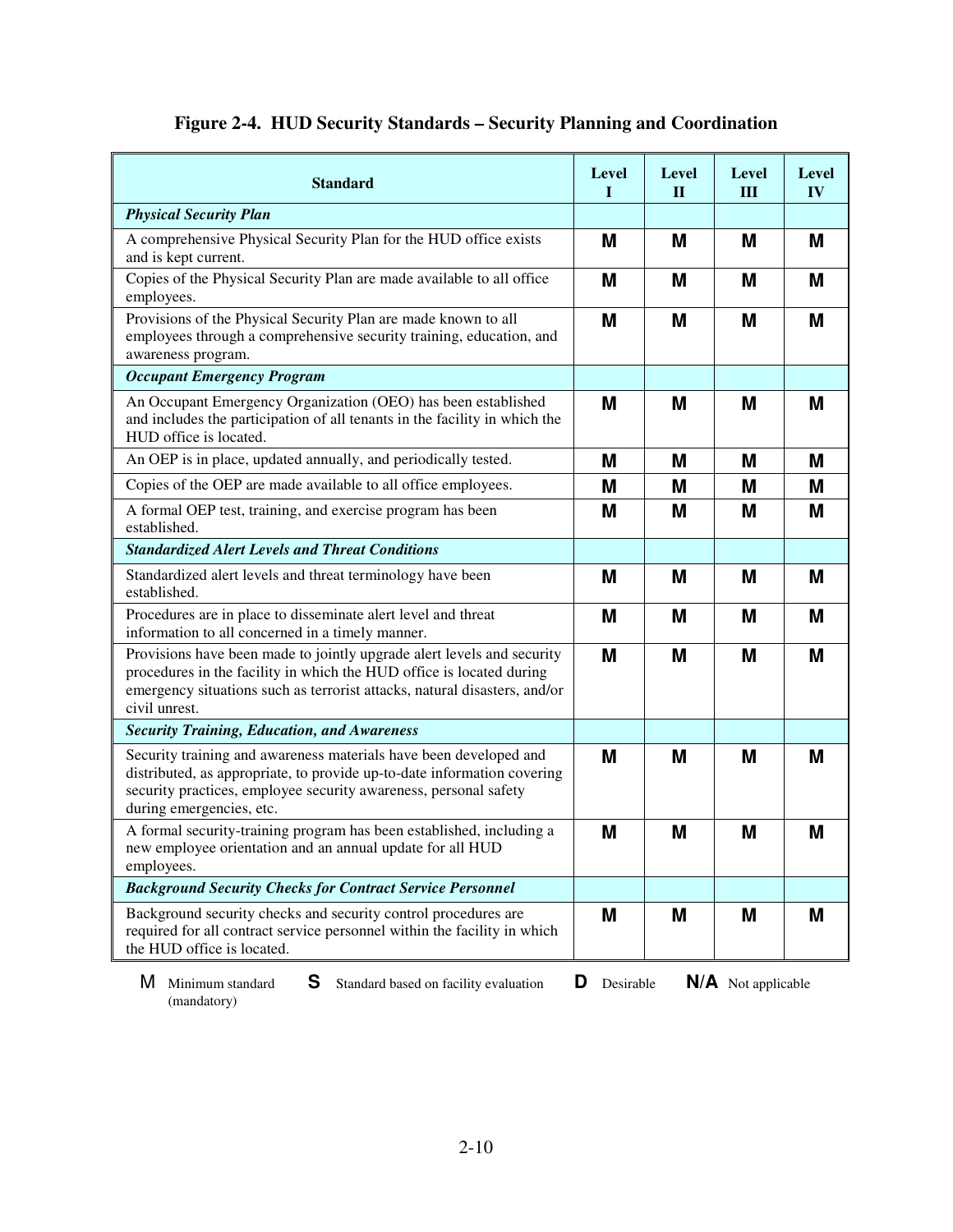### **Chapter 3 - Responsibilities**

#### **3.1 General**

The Office of Field Administrative Resources (OFAR) will assist Regional and Field Office Directors in the development and implementation of a comprehensive physical security program for their respective offices that complies with the objectives of this handbook. OFAR will coordinate day-to-day operational support for the local physical security programs including the provision of appropriate office space, and equipment pursuant to applicable HUD, GSA and ISC security standards. OFAR will also provide and/or arrange training for the Regional and Field Security Coordinators to be selected by the Regional and Field Office Directors in accordance with this handbook

The Director, Physical Security Division, OSEP, relies on the guidance and assistance of the Physical Security Advisory Group (PSAG) (see Section 1.9, Chapter 1) in developing and distributing standards and policies governing HUD's physical security program in the field. Funding to implement various physical security needs is provided through OFAR based upon the recommendations of FPM and the RDs and FODs.

#### **3.2 Assistant Secretary for Administration**

The ASA is responsible for ensuring that physical security standards are established for all HUD Regional and Field Offices and for providing oversight of the adequacy of field security plans to protect HUD personnel, assets, and functions. This responsibility is carried out through the joint efforts and coordination among OSEP, the PSAG, FPM, OAMS, the Office of Budget and Administrative Support (OBAS), the Office of Field Administrative Resources (OFAR), RDs, and FODs. OBAS, through OFAR, RDs, and FODs, provides funding for physical security services and equipment in the field.

#### **3.2.1 Office of Security and Emergency Planning**

Within OSEP, the Director, Physical Security Division, relies on PSAG guidance and advice in developing physical security standards and systems for the field and monitors (in coordination with FPM and OFAR) the effectiveness of their implementation. With respect to determining appropriate solutions to significant physical security issues in Regional or Field Offices, the Director, Physical Security Division, will provide recommendations on corrective measures that could be taken to address the problem. However, ultimate responsibility for a decision on such matters rests with the RD or FOD of the office in question. Thus, the RD or FOD, with additional input from FPM and OFAR, will make the final decision on how to proceed to resolve the issue.

Specifically, the Director, Physical Security Division, is responsible for:

a. Ensuring that FPM through the Regional and Field Directors coordinate with OFAR, for the Federal Protective Service (FPS) to perform a Facility Security Assessment for each office. The Facility Security Assessment will provide a comprehensive, independent evaluation of the security status of each office (see Section 4.3 in Chapter 4);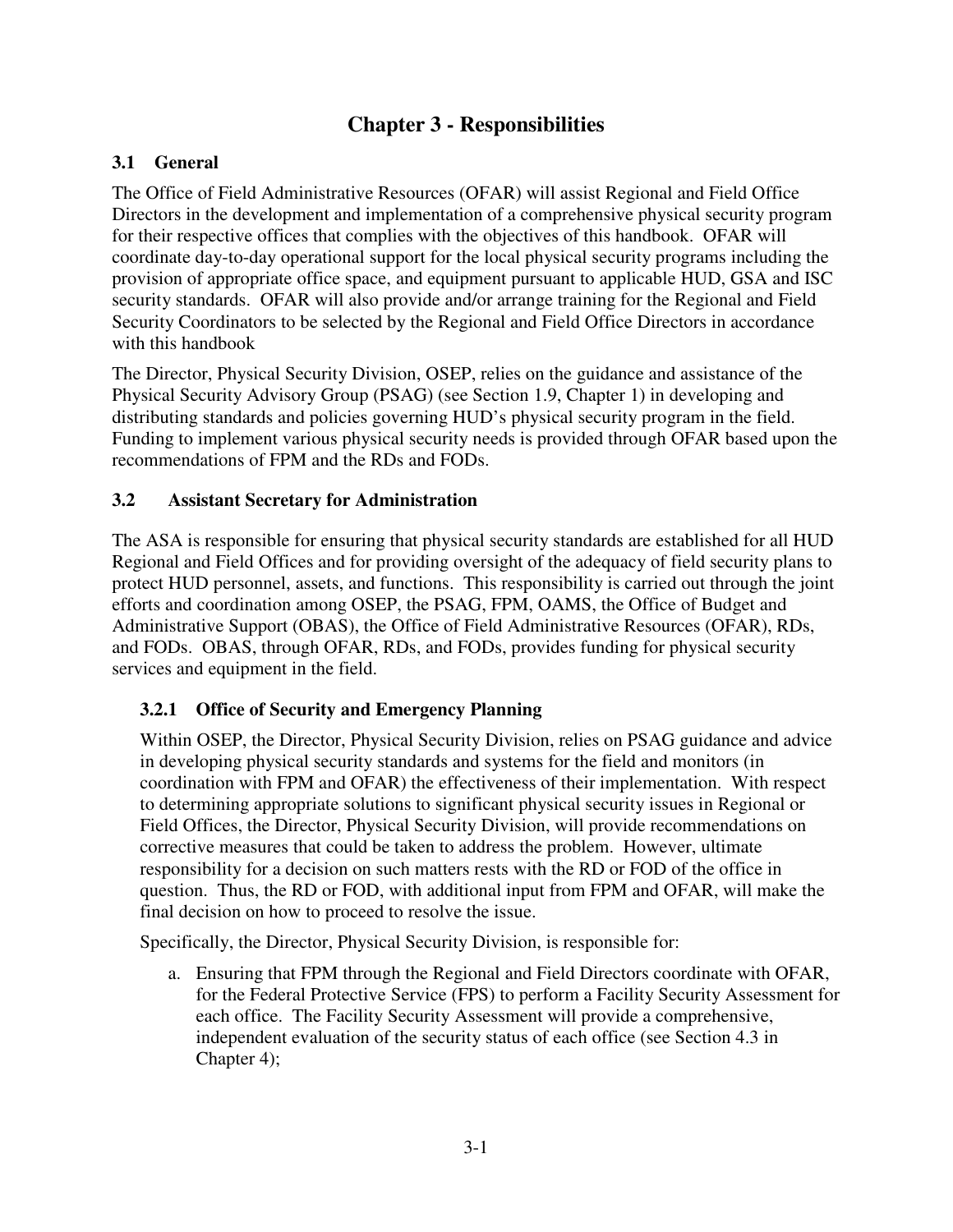- b. Chairing the PSAG, which has been established to assist OSEP in the development of a strategy and standards for maintaining an effective physical security program for HUD Regional and Field Offices;
- c. Coordinating with the PSAG in developing and promulgating physical security standards and procedures for all Regional and Field Offices based on the ISC report, *Security Standards for Leased Space* (see reference 1.4h in Chapter 1), and additional security enhancements established by HUD;
- d. Coordinating with FPM through the RDs, FODs, and OFAR to ensure that there is a designated Security Coordinator in each Regional and Field Office;
- e. Coordinating with the PSAG in providing OAMS and OFAR with HUD security standards that are to be included in GSA leases for new leased office space in the field. Follow up with OAMS and OFAR to ensure that such standards are included in new GSA leases negotiated for Regional and Field Offices;
- f. Coordinating with the PSAG, RDs, FODs and OFAR in developing and distributing to the Regional and Field Office Security Coordinators information concerning nocost security measures that should be implemented immediately upon receipt. Such information includes:
	- (1) Mandating that agency photo identification cards be displayed at all times by employees and contractors;
	- (2) Implementing procedures regarding visitor access and escort within the office;
	- (3) Issuing policy to ensure that office doors to staff space are locked at all times;
	- (4) Issuing policy concerning handling of incoming mail and packages; and
	- (5) In consultation with the OAMS Documents Division, issuing policy concerning protection and destruction of private and sensitive files;
- g. Developing, with input from the PSAG and in accordance with GSA certification guidelines, minimum standards for private non-federal contract security force services;
- h. Ensuring that OFAR, in coordination with the RDs, and FODs, develop a multi-year physical security budget that reflects security equipment and services identified in the office's Physical Security Plan. The OFAR Director should prioritize items included in the physical security budget request, with input from FPM and RDs and FODs. The budget should be incorporated into the consolidated budget request submitted to Headquarters by OFAR;
- i. Establishing and distributing standards and criteria for OEPs all HUD offices in the field to ensure consistency. In coordination with FPM and OFAR, and the Regional and Field Office Coordinators, oversee field compliance with specified OEP requirements; and
- j. Developing a system for sharing lessons learned about problematic security practices, and exemplary security practices that illustrate highly effective or innovative ways to address security issues in Regional and Field Offices among Security Coordinators.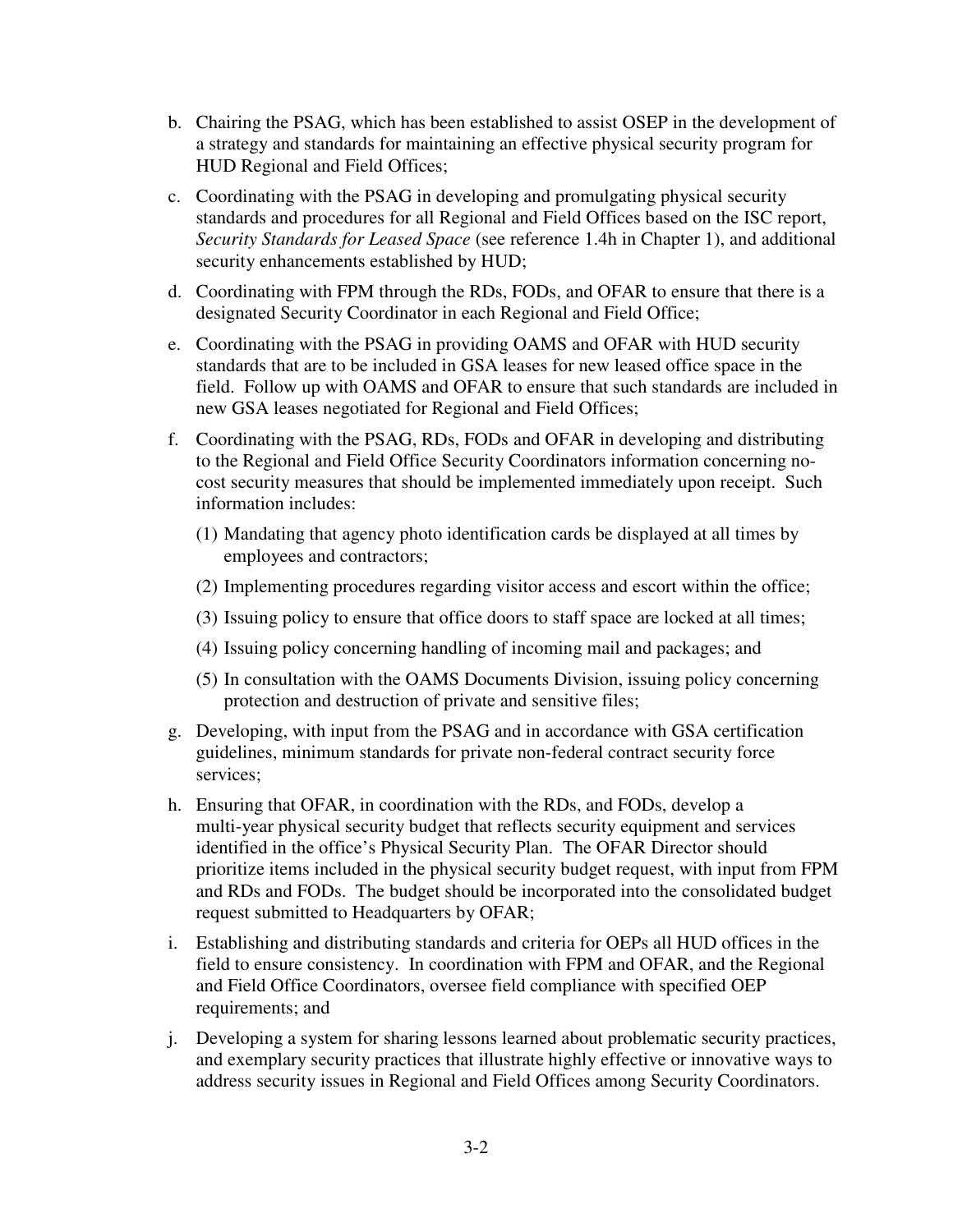#### **3.3 Deputy Assistant Secretary for Budget and Management Support**

The Deputy Assistant Secretary for Budget and Management Support (BMS) provides support to OFAR and FPM in preparing annual and multi-year budget submissions to cover the cost of physical security equipment and services in HUD facilities in Washington, DC, and in Regional and Field Offices.

#### **3.3.1 Office of Administrative and Management Services**

The OAMS Space Design Branch (SDB) is responsible for conveying to GSA the HUD physical security requirements that exceed the ISC leased space security standards (see reference 1.4h in Chapter 1). The SDB Branch Chief coordinates with GSA and OFAR to ensure that all proposed new Regional and Field Office leases include the additional HUD physical security standards.

#### **3.3.2 Office of Budget and Administrative Services**

OBAS provides funds to the Regional and Field Offices for meeting their physical security equipment and services needs. Funding is provided through OFAR to work with the RDs and FODs in prioritizing funding needs within individual offices and across the region.

#### **3.4 General Deputy Assistant Secretary for Administration**

The General Deputy Assistant Secretary for Administration oversees the operations of OFAR, which provides services to HUD field activities in the areas of administrative support for facilities, equipment, and supplies. This includes management oversight of the operations of OFAR in fulfilling the Office's responsibilities for supporting the Regional and Field Offices relative to physical security.

#### **3.4.1 Director, Office of Field Administrative Resources**

The Director of the Office of Field Administrative Resources provides administrative support to the RDs and FODs within the respective field jurisdictions. OFAR is responsible for obtaining equipment and services required for the security of Regional and Field Offices. OFAR coordinates with the OAMS SDB and GSA to negotiate leases for office space that meet both the ISC leased space security standards and additional HUD physical security requirements. OFAR is responsible for assisting the RDs and FODs develop Regional and Field Office's Physical Security Plans and OEPs to determine compliance with Sections 4.4 and 4.5 of this *Handbook*, respectively and assisting in the coordination efforts of the Regional Coordinators.

#### **3.5 Assistant Deputy Secretary for Field Policy and Management**

The Secretary and Deputy Secretary of HUD, through the Assistant Deputy Secretary for FPM, have delegated substantial Field Office management and operational authority to the RDs, who in turn may re-delegate this authority to the FODs. Included in this delegation is the management of the work environment and key operational and administrative functions for management, oversight and development of office security plans, evacuation plans, and emergency procedures. FPM monitors field compliance and performance of these functions with OSEP and OFAR.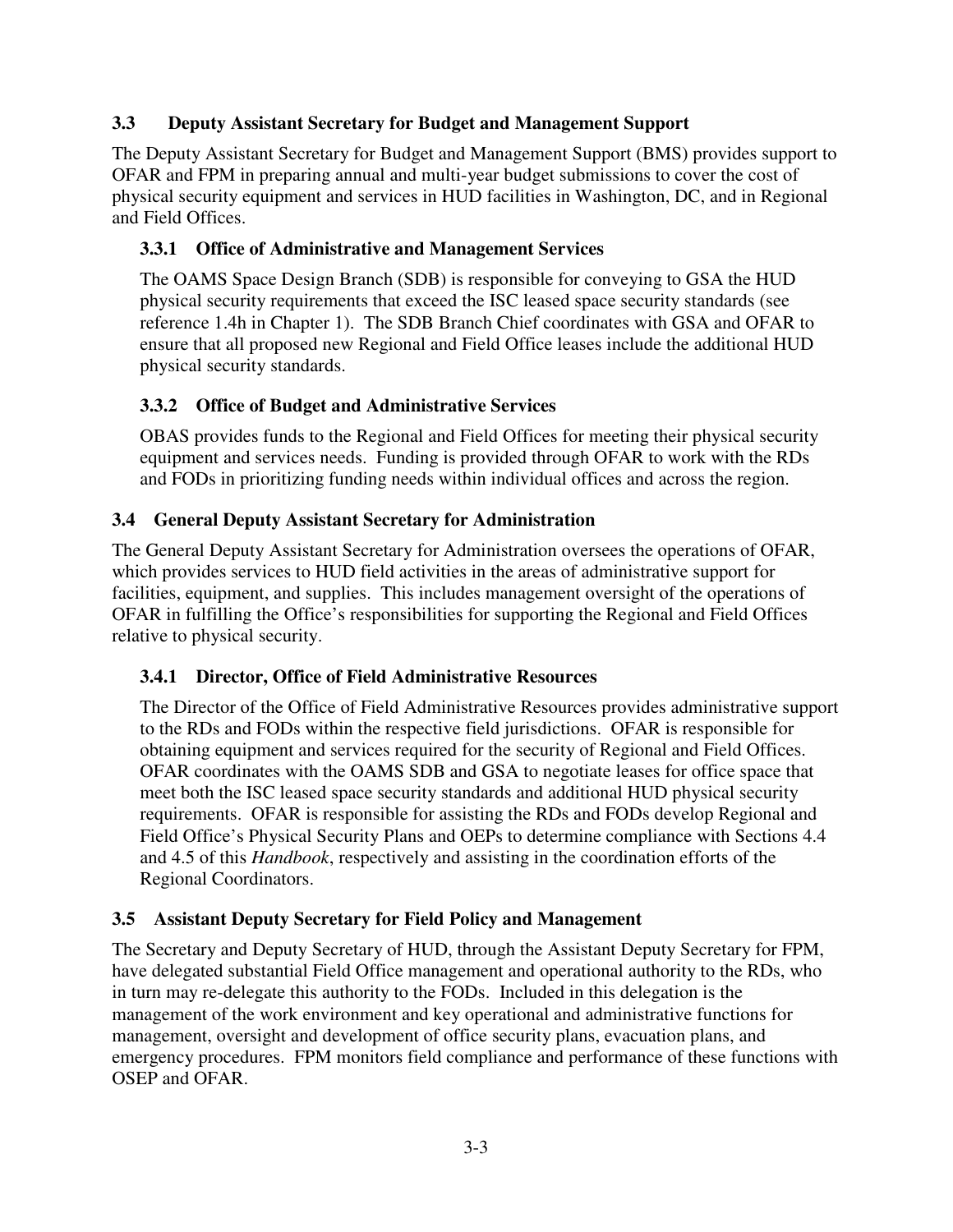#### **3.5.1 Regional Directors**

Regional Directors (RDs) are responsible for ensuring the protection of HUD employees, visitors, and property in the Regional Office and in Field Offices in their jurisdiction. Specific responsibilities include:

- a. In consultation with OFAR, designating an individual to serve as the Regional Security Coordinator for the Regional Office. The Regional Security Coordinator should be a designated staff member in OFAR, when practicable, to ensure coordination and oversight of the program through Administration. In the absence of an OFAR staff person on site, the Regional Coordinator may be assigned to a member of the RD's staff or a Program staff in consultation with the OFAR Director.
- b. Likewise, ensuring that each FOD, in consultation with OFAR designates an individual to serve as the Security Coordinator for the Field Office. The Field Office Security Coordinator should be the on-site Administrative Officer (AO), if available. In the absence of an on-site AO, or a designated OFAR staff person, this position could be assigned to a member of the FOD's staff or a Program Area staff person;
- c. Ensuring that the Regional Office and all Field Offices have an OEP that meets the basic requirements outlined in Section 4.5 of this *Handbook*;
- d. Identifying and prioritizing required Regional and Field Office security equipment and services, and requesting funding from the OFAR budget allocation; and
- e. Directing all FODs to ensure that an independent HUD Facility Security Assessment is accomplished at least every five years, or whenever significant changes in the facility, or its surroundings, have occurred.

#### **3.5.2 Field Office Directors**

FODs are responsible for ensuring the protection of HUD employees, visitors, and property in their respective offices. Specific responsibilities include:

- a. In consultation with the OFAR Director , designating an individual to serve as the Field Office Security Coordinator for the office;
- b. Ensuring that the Field Office has an OEP that meets the requirements outlined in Section 4.5 of this *Handbook*;
- c. Conducting staff training on the OEP and scheduling periodic tests of emergency evacuation and shelter-in-place procedures;
- d. Ensuring that the office has a Physical Security Plan that has been developed in coordination with OFAR and submitted through the Regional Security Coordinator and OSEP for approval; and
- e. Identifying and prioritizing required office security equipment and services, and, with the approval of the RD, request funding from the OFAR budget allocation.

#### **3.5.3 Regional and Field Office Security Coordinators**

- a. Regional Security Coordinator responsibilities include:
	- (1) Developing and testing the OEP for the Regional Office in leased facilities where HUD is the lead tenant;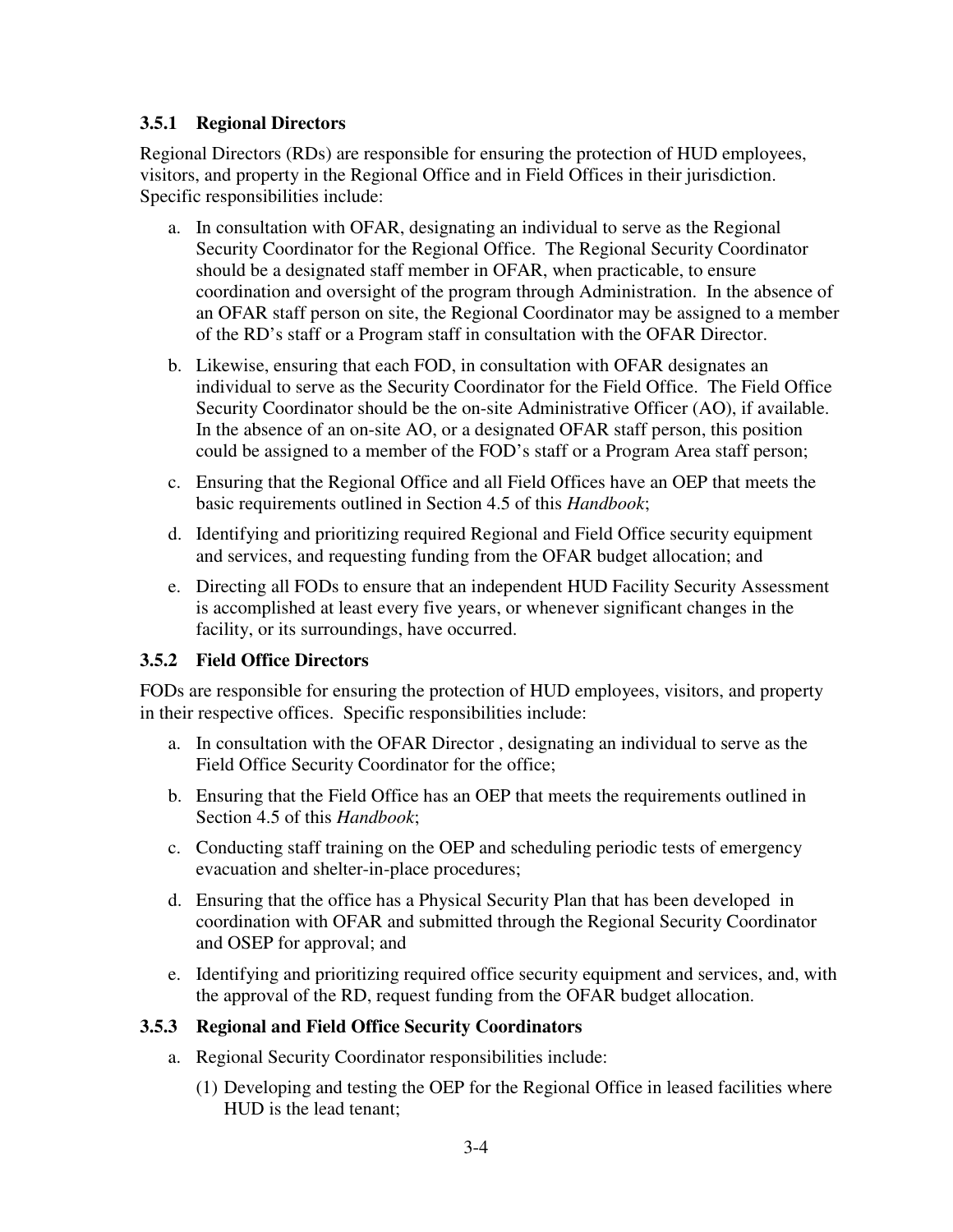- (2) Coordinating with GSA, FPS, and the lead federal agency tenant in federal buildings, and building management officials and tenants in privately leased space, on developing and testing the OEP;
- (3) Maintaining close communication with OSEP and OFAR on developing and implementing OEPs and Physical Security Plans and resolving physical security problems;
- (4) Providing technical assistance to the Field Office Security Coordinators on issues related to the OEPs and Physical Security Plans;
- (5) Reviewing Field Office OEPs and Physical Security Plans for compliance with prescribed standards, and of approved plans to the Director, Physical Security Division, OSEP and FPM;
- (6) Coordinating the scheduling of an independent Facility Security Assessment of the Regional Office at least every five years or whenever significant changes in the facility, or its surroundings, have occurred;
- (7) Developing a physical security briefing for all new employees and an ongoing security awareness program for all Regional Office employees; and
- (8) Implementing a system to ensure that procedures are in place to ensure the safety and security of the office when employees are working after normal business hours and on weekends.
- b. Field Office Security Coordinator responsibilities include:
	- (1) Developing and testing the Field Office OEP in those cases where HUD is the lead tenant in leased space;
	- (2) Coordinating with the Regional Security Coordinator, GSA, DHS, and lead federal agency tenant in federal buildings, and with building management officials and tenants in privately leased space, on developing and testing the OEP;
	- (3) Preparing the Field Office Physical Security Plan, and upon approval by the FOD, submitting it through the Regional Security Coordinator for final approval;
	- (4) Maintaining close communications with the Regional Security Coordinator for technical assistance and guidance on OEPs and Physical Security Plans and to resolve problems;
	- (5) Coordinating the scheduling and preparation of an independent Facility Security Assessment of the Field Office at least every five years or whenever significant changes in the facility, or its surroundings, have occurred;
	- (6) Developing a physical security briefing for all new employees and an ongoing security awareness program for all Field Office employees; and
	- (7) Implementing a system to ensure that procedures are in place to ensure the safety and security of the office when employees are working after normal business hours and on weekends.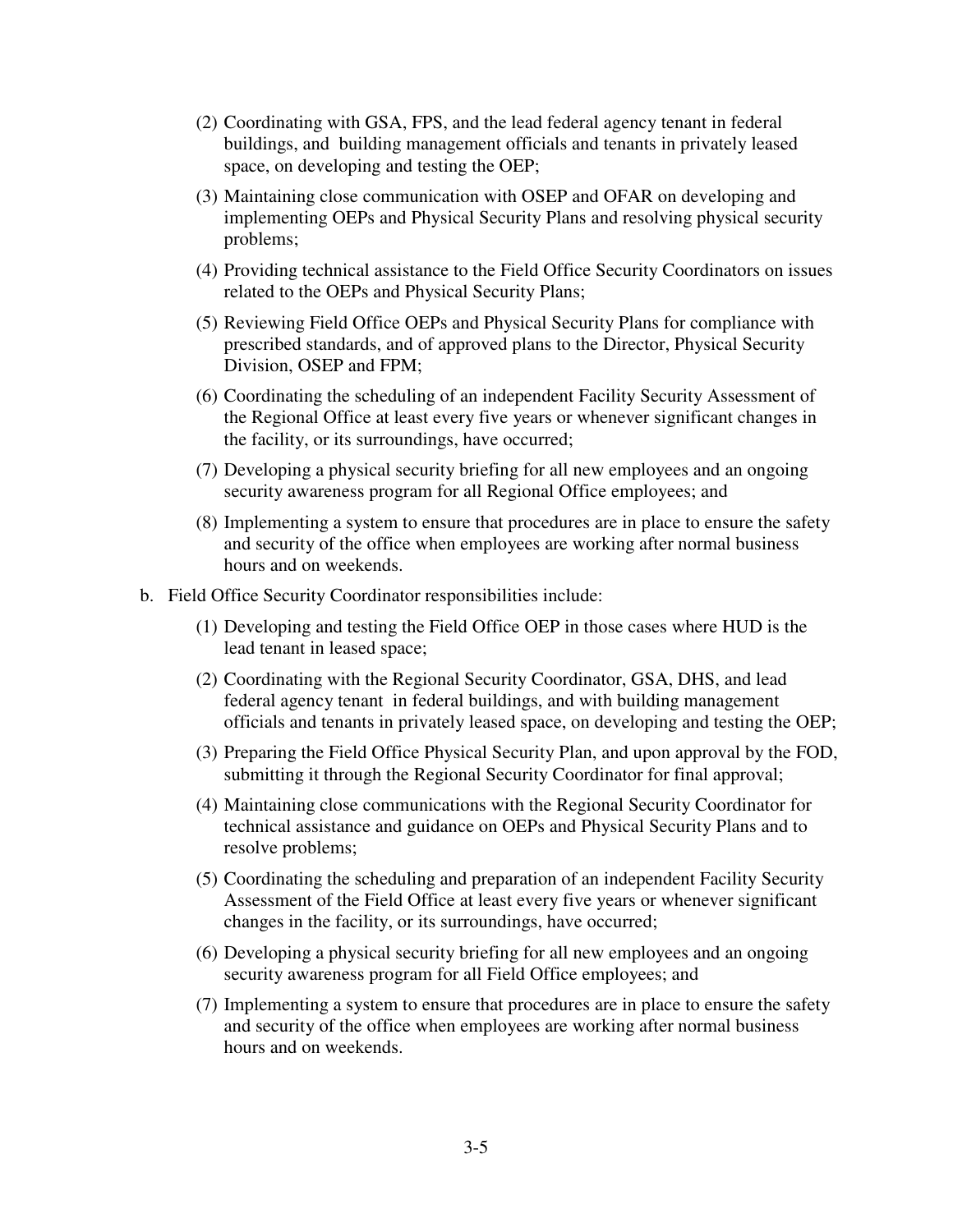## **Chapter 4 - Implementation Guidelines**

#### **4.1 General**

This Chapter provides guidelines for implementing an effective physical security program for each HUD Regional and Field Office.

#### **4.2 Risk Management Process**

Because of the vast differences in the types of facilities occupied by HUD field activities and the variety of risks associated with each of them, there is no single approach to security that will work ideally for all buildings. Thus, it would be prudent to adopt a **risk management process** that has been followed by the federal intelligence and defense communities for many years (as cited by the GAO in numerous reports to the Congress, including references 1.4c and 1.4f in Chapter 1). This process entails the five basic steps described below.

- Identify assets—what are we protecting?
- Determine the threat—who are the adversaries?
- Analyze the vulnerabilities—how are we vulnerable?
- Assess risk—what are our priorities?
- Apply countermeasures—what can we do?

In this regard, risk management is defined as a systematic and analytical process that considers the likelihood that a threat will endanger assets, individuals, or functions at a given location and identifies actions that will reduce the risk and mitigate the consequences of an incident intended to harm, disrupt, or destroy a facility and its occupants. An effective risk management approach includes the following three primary elements listed below.

- **Threat assessment** is a process that identifies and evaluates the impact of conditions or potential adversaries that may cause injury, illness, or death of personnel, damage to or loss of equipment or property, or mission degradation.
- **Vulnerability assessment** is a process that identifies systemic weaknesses or shortcomings that may be exploited by potential adversaries or others and suggests options to eliminate or mitigate those weaknesses or shortcomings.
- **Criticality assessment** is a process designed to systematically identify and evaluate an organization's assets based on the importance of its mission or functions, the group of people at risk, and/or the overall significance of a given facility in which a HUD activity is located.

#### **4.3 Facility Security Assessment**

The first step and principal product associated with application of the risk management process is developing an independent Facility Security Assessment for each HUD Regional and Field Office.

#### **4.3.1 Security Assessment Concept**

A Facility Security Assessment for each HUD Regional and Field Office will be prepared every five years, or whenever significant changes in the facility or its environs have occurred.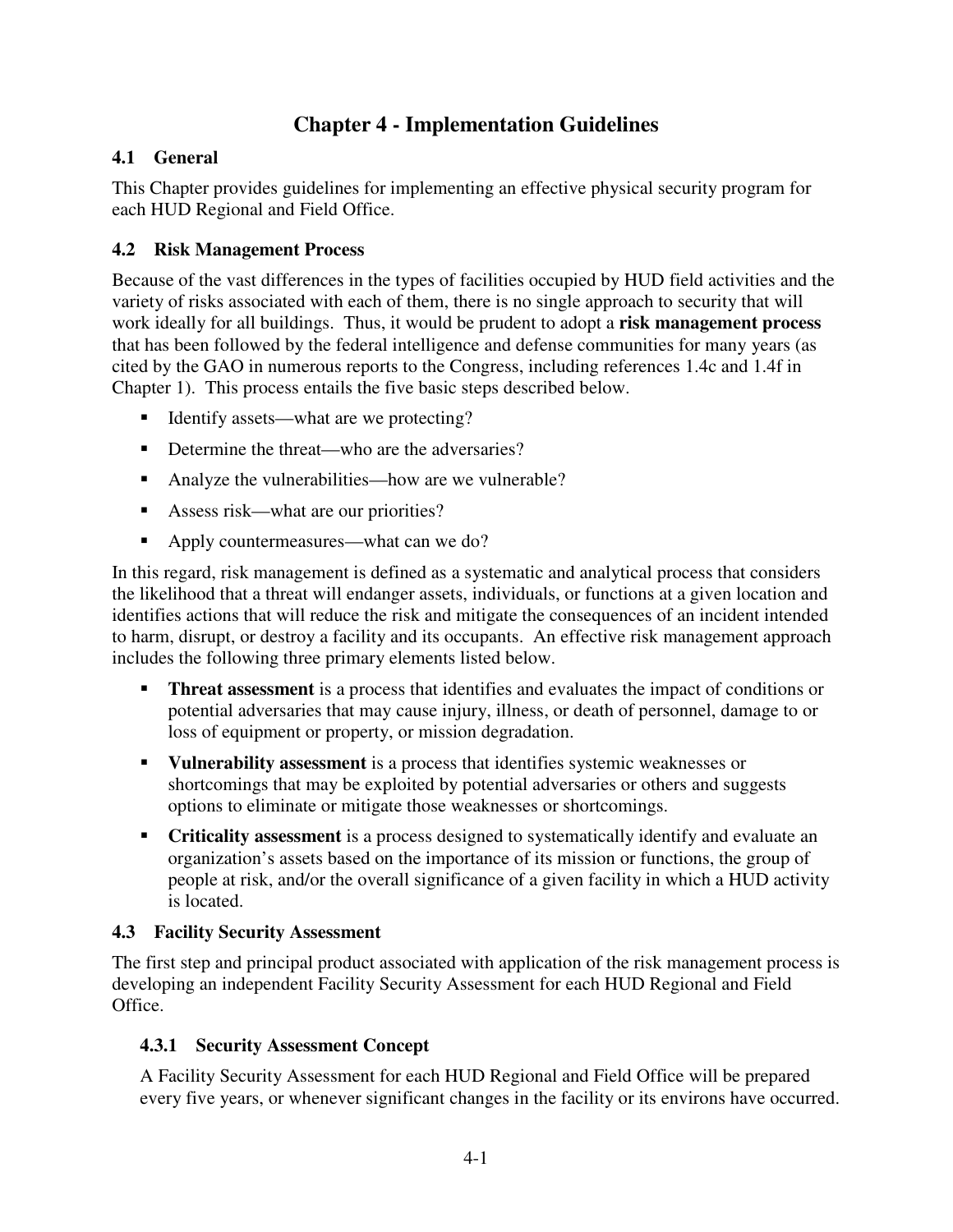It is important that the Assessment is conducted by a qualified representative(s) of an independent office or agency that does not have direct responsibility for the physical security of the office to be surveyed. Candidate agencies for conducting the Assessment include FPS, GSA, or a reputable security/vulnerability assessment contractor.

The most recent Assessment of a given HUD Regional or Field Office will serve as an official record of the security posture of a given office and will provide justification for instituting and funding any security enhancements deemed necessary.

#### **4.3.2 Security Assessment Process**

The Office Security Coordinator will arrange for and coordinate the scheduling and conduct of the security survey on which the Assessment will be based. Coordination and scheduling will be accomplished with the OFAR, Regional Office (for Field Offices), OSEP, FPM, and others, as appropriate.

The proposed format and contents for recording the results of a HUD Office Security Assessment are illustrated in Figure 4-1. The introductory descriptive information and parts 1 through 9 of the Assessment form will be completed by the office or agency conducting the security survey. Part 10 will be completed by the applicable HUD Regional Security Coordinator and, upon approval by the RD, will present the official HUD affirmation of the Assessment and/or any exception(s) to or amplification of information contained therein.

Copies of the Assessment will be provided to FPM and OSEP in HUD Headquarters.

### **4.4 Office Physical Security Plan**

Each HUD Regional and Field Office will have a current Physical Security Plan that delineates the procedures to be followed and systems and equipment to be employed to provide for the safety and well being of personnel, protect and safeguard information, equipment, and materials within the office, and preclude unauthorized access to the facility.

An outline of the organization and content of an Office Physical Security Plan is illustrated in Figure 4-2. More detailed information is presented in Appendix B.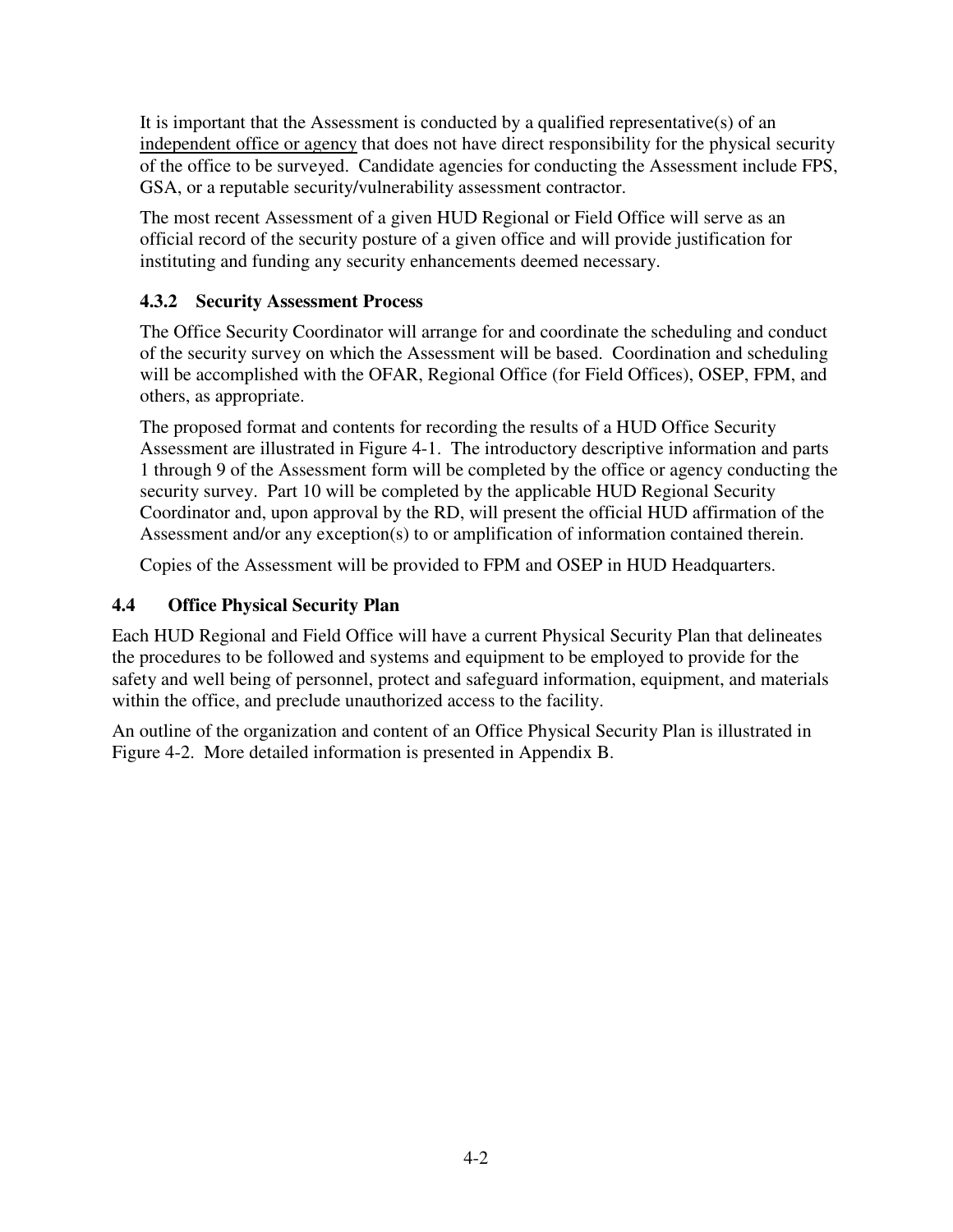|                                    |                                                                                                       |                             | Organization:                                                                                                                                                                                                                               |  |  |
|------------------------------------|-------------------------------------------------------------------------------------------------------|-----------------------------|---------------------------------------------------------------------------------------------------------------------------------------------------------------------------------------------------------------------------------------------|--|--|
| <b>Description:</b>                |                                                                                                       |                             |                                                                                                                                                                                                                                             |  |  |
| HUD Region: _______                |                                                                                                       |                             |                                                                                                                                                                                                                                             |  |  |
|                                    |                                                                                                       |                             |                                                                                                                                                                                                                                             |  |  |
|                                    |                                                                                                       |                             |                                                                                                                                                                                                                                             |  |  |
|                                    |                                                                                                       |                             |                                                                                                                                                                                                                                             |  |  |
|                                    | Gross Square Footage of the HUD Facility:                                                             |                             |                                                                                                                                                                                                                                             |  |  |
|                                    |                                                                                                       |                             | Federal Security Level: ________________________ (see Chapter 2.2 for criteria of Level I, II, III, IV, V)                                                                                                                                  |  |  |
|                                    | Name, Phone Number and E-Mail Address of On-Site Office Security Coordinator:                         |                             |                                                                                                                                                                                                                                             |  |  |
|                                    |                                                                                                       |                             |                                                                                                                                                                                                                                             |  |  |
|                                    |                                                                                                       |                             |                                                                                                                                                                                                                                             |  |  |
| <b>Threat Level:</b>               | Low ____ Medium ____ High ____                                                                        |                             |                                                                                                                                                                                                                                             |  |  |
|                                    | <b>Risk Level:</b> Low ______ Medium _____                                                            | High_                       |                                                                                                                                                                                                                                             |  |  |
| <b>Comments:</b>                   |                                                                                                       |                             |                                                                                                                                                                                                                                             |  |  |
| <b>Nature of Surrounding Area:</b> |                                                                                                       |                             |                                                                                                                                                                                                                                             |  |  |
| Commercial                         | Industrial ___                                                                                        | $Residental$ <sub>___</sub> | Other $\frac{1}{\sqrt{1-\frac{1}{2}}\left(1-\frac{1}{2}\right)}$                                                                                                                                                                            |  |  |
| Urban $\_\_$                       | Suburban $\_\_$                                                                                       | Rural $\_\_$                |                                                                                                                                                                                                                                             |  |  |
| <b>Comments:</b>                   |                                                                                                       |                             |                                                                                                                                                                                                                                             |  |  |
|                                    |                                                                                                       |                             |                                                                                                                                                                                                                                             |  |  |
|                                    | [Indicate whether office building, warehouse, storefront, commercial building, school building, etc.] |                             |                                                                                                                                                                                                                                             |  |  |
| 1. Perimeter Security              |                                                                                                       |                             |                                                                                                                                                                                                                                             |  |  |
|                                    | distance; security patrols; shatter-resistant windows; etc.]                                          |                             | [Scope: Parking controls; signage; exterior lighting with back-up power; CCTV monitoring; physical barriers; setback                                                                                                                        |  |  |
| 2. Entry Security                  |                                                                                                       |                             |                                                                                                                                                                                                                                             |  |  |
|                                    |                                                                                                       |                             | [Scope: Access control; number of entrances/exits; security officers; ID/pass control; mail and package handling;<br>intrusion detection system; magnetometers; peep holes; intercom system; entry control CCTV; high security locks; etc.] |  |  |
| 3. Interior Security               |                                                                                                       |                             |                                                                                                                                                                                                                                             |  |  |
|                                    | handling areas and procedures; threat monitoring; etc.]                                               |                             | [Scope: Employee/visitor ID; access to utility areas; HVAC location, controls, and accessibility; intrusion detection<br>system(s); emergency back-up power for critical systems; receptionist duress alarms; public address system; mail   |  |  |

## **Figure 4-1 - HUD Facility Security Assessment**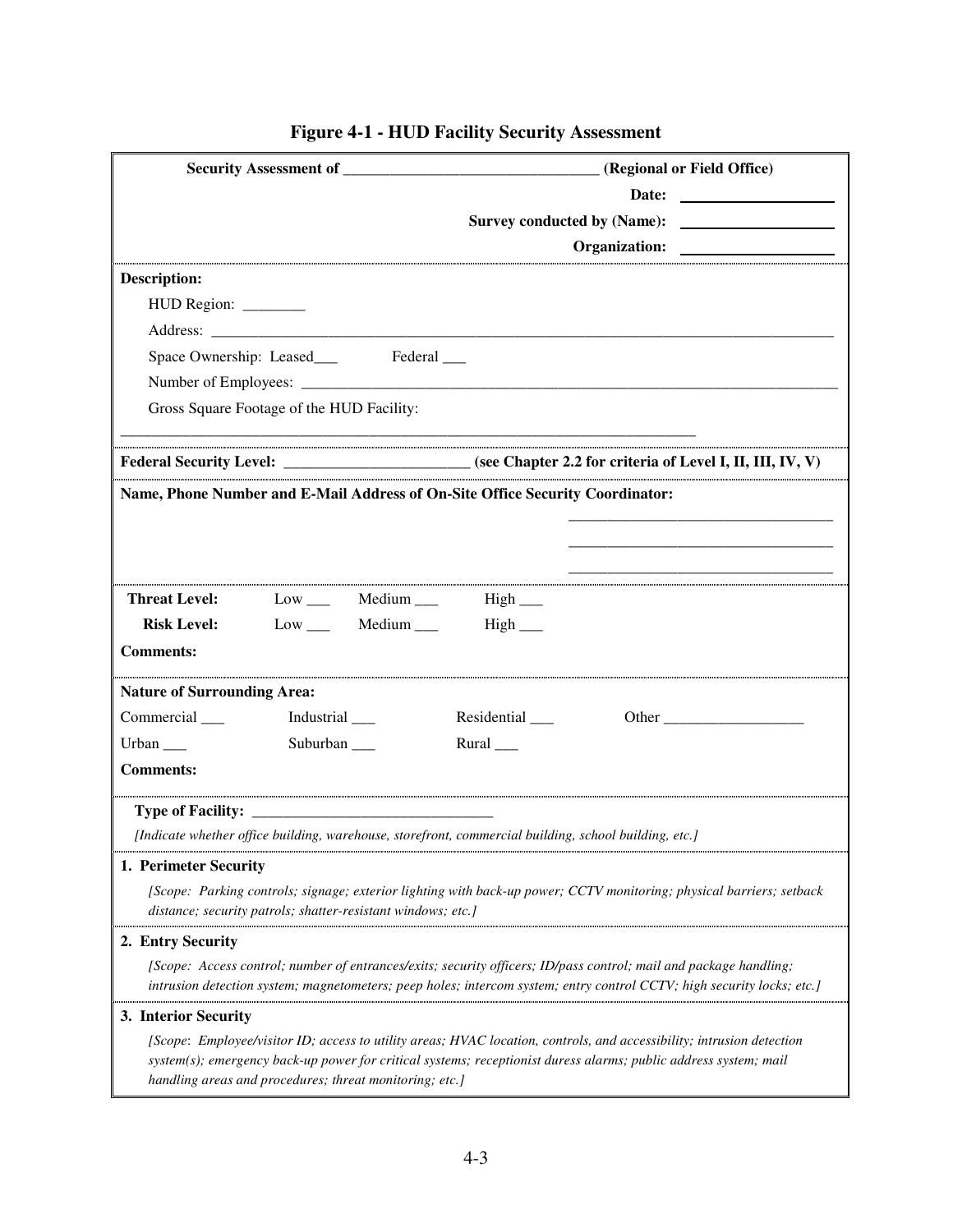#### **4. Security Planning and Coordination**

*[Scope: Availability and currency of Office Physical Security Plan; availability and currency of the OEP, facility physical security force organization and qualifications; administrative policies/procedures; proximity to local law enforcement and fire and rescue activities; security training, education, and awareness program; etc.]*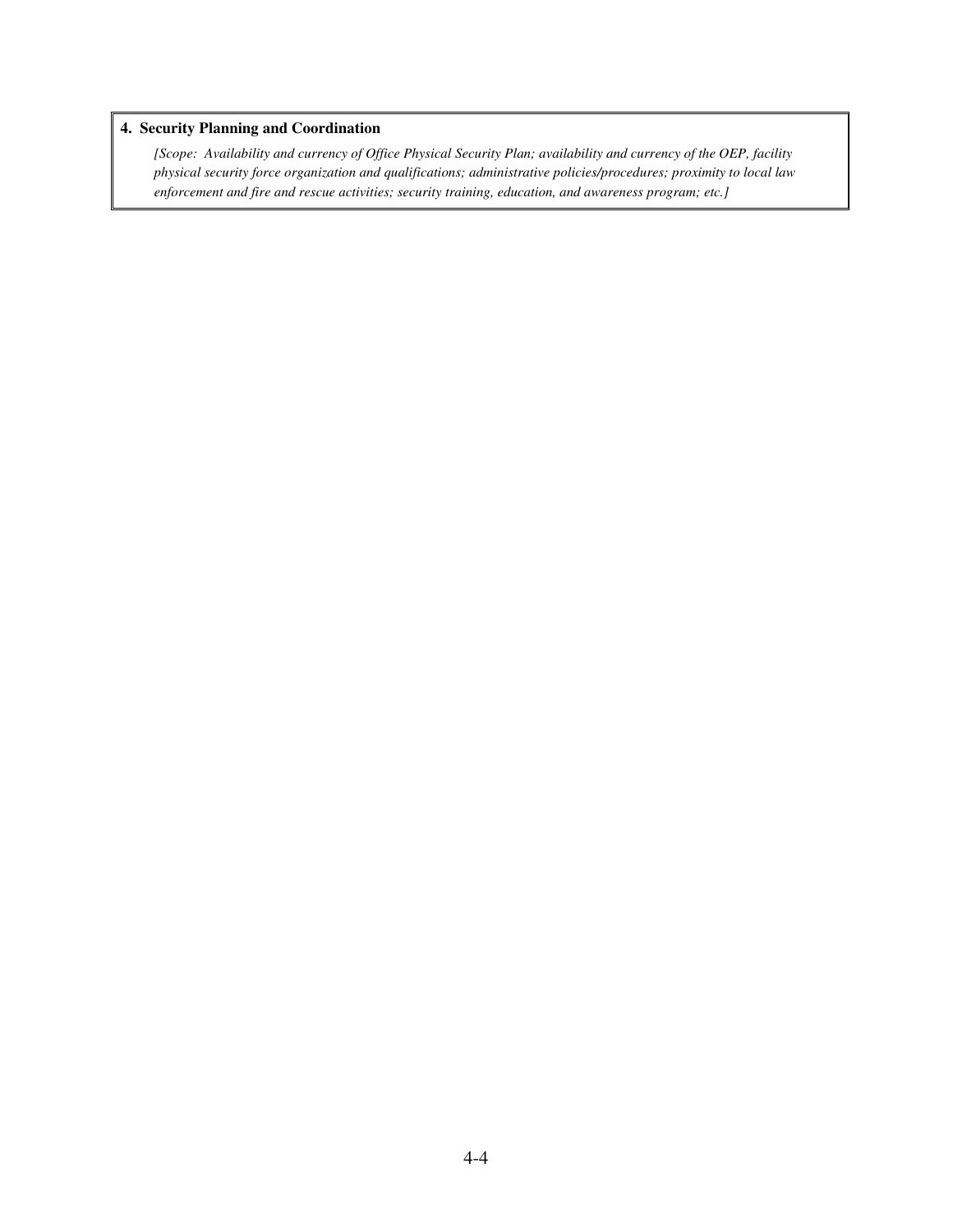| <b>Security Assessment of</b>                                                                                                                                                                                                   |
|---------------------------------------------------------------------------------------------------------------------------------------------------------------------------------------------------------------------------------|
| (Regional or Field Office)                                                                                                                                                                                                      |
| Date:                                                                                                                                                                                                                           |
| <b>Survey conducted by (Name):</b>                                                                                                                                                                                              |
| Organization:                                                                                                                                                                                                                   |
| <b>5. Perceived Threats</b>                                                                                                                                                                                                     |
| <i>[Identification and evaluation of conditions or potential adversaries that may cause injuries to occupants, damage to</i><br>equipment or property, or mission degradation.]                                                 |
| <b>6. Perceived Vulnerabilities</b>                                                                                                                                                                                             |
| [Identification of weaknesses or shortcomings that may adversely affect the ability of the office to accomplish its mission<br>and ensure the safety and security of its employees and the public.                              |
| 7. Criticality Assessment                                                                                                                                                                                                       |
| [Assessment of the entire complex in which the office is located to determine its criticality as a potential target for hostile<br>elements.]                                                                                   |
| 8. General Comments Not Covered Above                                                                                                                                                                                           |
| [Any other information concerning the facility that may have an impact on the security of the HUD office.]                                                                                                                      |
| 9. Recommendations                                                                                                                                                                                                              |
| [Based on the above findings, validate the Federal Security Level for the facility. If a change is recommended, provide<br>justification. Also, identify any security enhancements deemed necessary, including estimated cost.] |
| 10. HUD Comments                                                                                                                                                                                                                |
| [Indicate agreement with the findings of the security assessment; or identify any exceptions, stating the reason(s) why.]                                                                                                       |

#### **Figure 4-1 - HUD Facility Security Assessment** *(continued)*

## **Figure 4-2. Outline – HUD Office Physical Security Plan**

### **PART 1. INTRODUCTION**

### **PART 2. PERTINENT INFORMATION**

- 2.1 DESCRIPTION OF FACILITY
- 2.2 DESCRIPTION OF SURROUNDING AREA
- 2.3 PROXIMITY TO EMERGENCY SERVICES

## 2.4 FACILITY/OFFICE PHYSICAL SECURITY ORGANIZATION

## 2.5 KEY TELEPHONE NUMBERS

## **PART 3. PERIMETER SECURITY**

## **PART 4. ENTRY SECURITY**

## **PART 5. INTERIOR SECURITY**

## **PART 6. COORDINATING INSTRUCTIONS**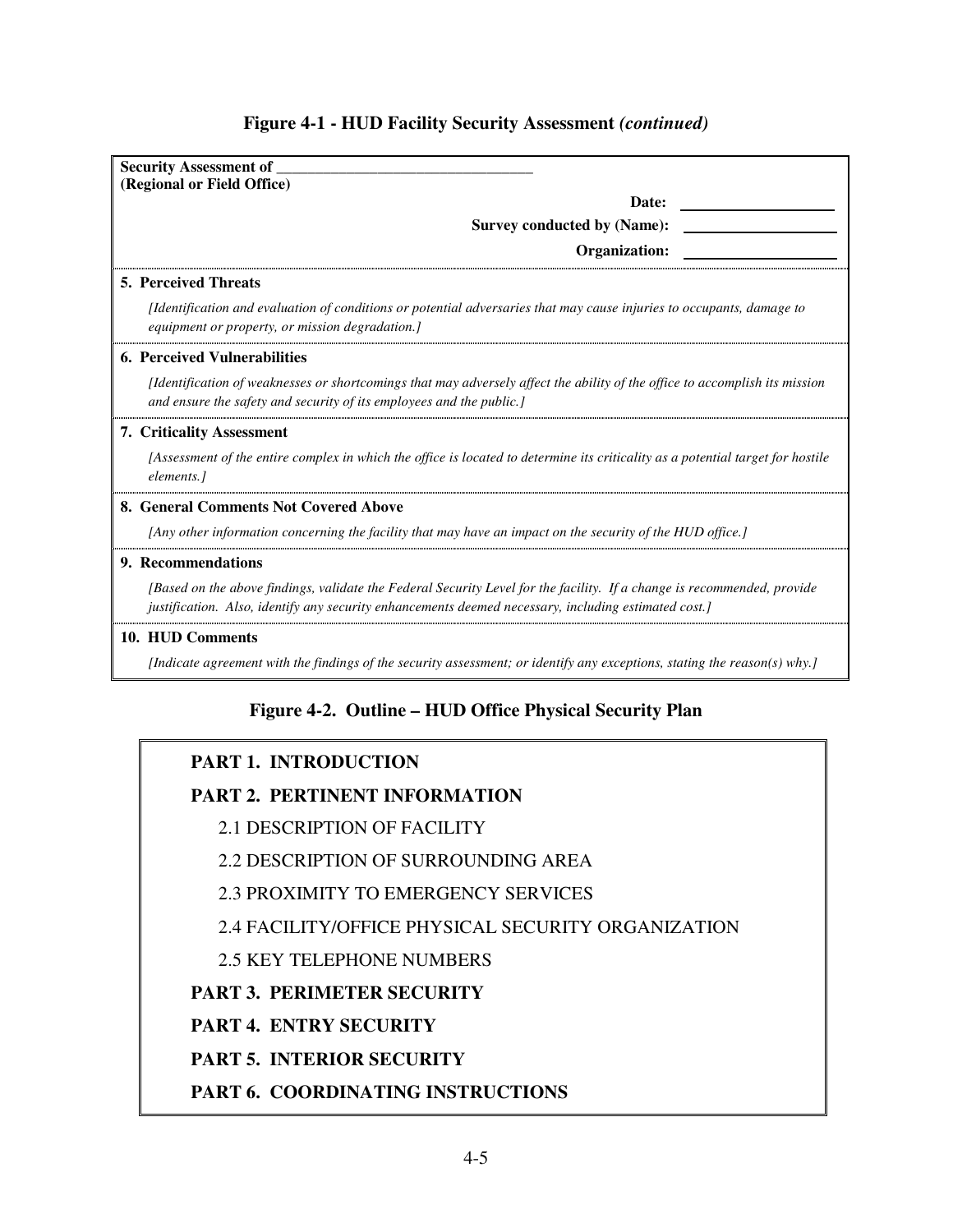A brief summary of the contents of a HUD Office Physical Security Plan (Plan) is provided below.

- **Part 1, Introduction**, will describe the purpose of the Plan, plus applicability and scope, authorities, and security responsibilities of all occupants of the office.
- **Part 2, Pertinent Information**, will contain the pertinent security-related information concerning the facility and environs shown in Figure 4-2. In addition, this part of the Plan should also include the Federal Security Level of the facility, whether the facility is leased space or federally owned and other information such as office population and physical characteristics of the building.
- **Part 3, Perimeter Security**, will address security measures taken for the protection and safeguarding of personnel, vehicles, and equipment in the external areas of the facility in which the HUD office is located. This will include parking areas and controls, exterior lighting, surveillance systems, and security control posts and patrols.
- **Part 4, Entry Security**, will address security measures taken for the protection of occupants and imposition of controls relative to the entry of persons, equipment, mail, and packages into the building in which the HUD office is located and into the HUD office itself.
- **Part 5, Interior Security**, will address security measures taken for the protection and safeguarding of occupants, information, equipment, and materials within the building in which the HUD office is located and within the HUD office itself against espionage, sabotage, damage, theft, and/or unauthorized access.
- **Part 6, Coordinating Instructions**, of the Plan will address essential across-the-board relevant matters such as security-related administrative policies and procedures, communications/computer systems security, contingency readiness and reporting, coordination with other local federal agencies, and security education, training, and awareness.

HUD Regional and Field Offices should develop their individual Plans at the earliest opportunity in accordance with the guidance contained in this *Handbook*. To facilitate this process, the Physical Security Division, OSEP, has developed a HUD Office Physical Security Plan template that provides specific, detailed guidance and assistance for Plan development. You may request a copy of the template via e-mail at physical security office@hud.gov or by calling OSEP on 202-708-2914.

#### **4.5 Occupant Emergency Program**

All federal facilities must have an Occupant Emergency Program encompassing procedures for safeguarding and protecting lives and property in and around the facility during emergencies. Key elements of an Occupant Emergency Program are an Occupant Emergency Organization and an OEP. A description and details of such a program are presented in the GSA *Occupant Emergency Program Guide* (see reference 1.4d in Chapter 1).

#### **4.5.1 Occupant Emergency Organization (OEO)**

An OEO consists of a group of employees who are responsible for carrying out the Occupant Emergency Program. In offices where there is an existing Health and Safety Committee, the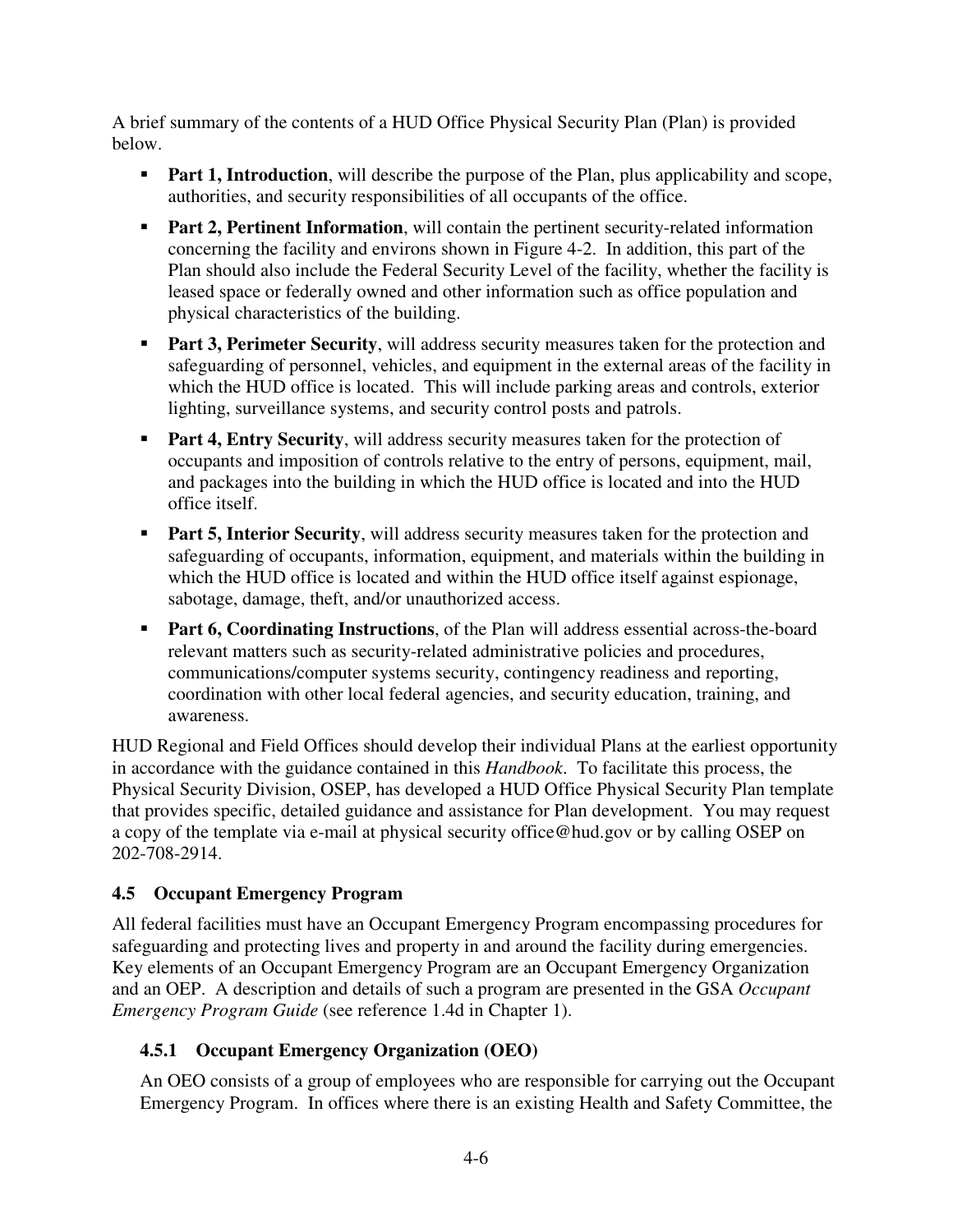Office Director could designate this committee as the OEO, with additional members appointed as needed to perform specific OEO functions. In a multi-agency facility, the employees who make up the OEO are primarily selected from the lead tenant, with representation from other agencies added as necessary to ensure a unified approach to dealing with an emergency.

Details concerning the composition and responsibilities of an OEO are presented in Appendix D.

#### **4.5.2 Occupant Emergency Plan (OEP)**

An OEP is a set of procedures designed to protect life and property in federally-occupied space under defined emergency conditions. The emergency may include a fire, explosion, discovery of an explosive device, actual or potential exposure to hazardous substances, severe weather, a natural disaster, such as a hurricane or earthquake, chemical, biological, or radiological threat or exposure, workplace violence, hostage takeover, or physical threat to the building, occupants, or visitors. Details concerning the format and contents of an OEP are presented in Appendix D.

#### **4.6 Coordination**

Regardless of the type or location of the HUD Regional or Field Office facility, it is imperative that there be coordination and cooperation among all of the tenants within the facility. This should include the sharing of information and resources, if need be, to ensure the safeguarding and protection of all of the occupants and assets located in the facility.

#### **4.6.1 Lead Tenant**

Based on security standards and guidance for federally-owned facilities (presented in reference 1.4a in Chapter 1), the lead ("largest") tenant will maintain OEP responsibility. Per reference 1.4h, this is also true for leased space (which in this case is construed to mean the lead federal tenant). In the event that the HUD office within a given facility is the lead tenant, this means that the HUD office has the responsibility for preparation of the local OEP, staffing the OEO, and arranging for the participation of other tenants in the facility. In the case that the HUD office within a facility is not the lead tenant, action should be taken to establish close relations with the lead tenant to ensure the safety and well being of HUD employees in the event of an emergency situation requiring implementation of the local OEP.

#### **4.6.2 General Services Administration (GSA)**

GSA is responsible for administering programs to manage and operate government-owned and leased property. In this capacity, GSA executes leases for office and other space to be used by federal departments and agencies. Thus, it is essential that OFAR project management staff in coordination with the Regional and/or Field Office Director, work closely with GSA to ensure that physical security is adequately addressed in the space requirements package provided to GSA prior to negotiating and executing (or re-negotiating) a lease for space to be used by HUD activities. In addition, GSA should be contacted any time there is need for security enhancements in response to new or changing threat conditions.

#### **4.6.3 Federal Protective Service (FPS)**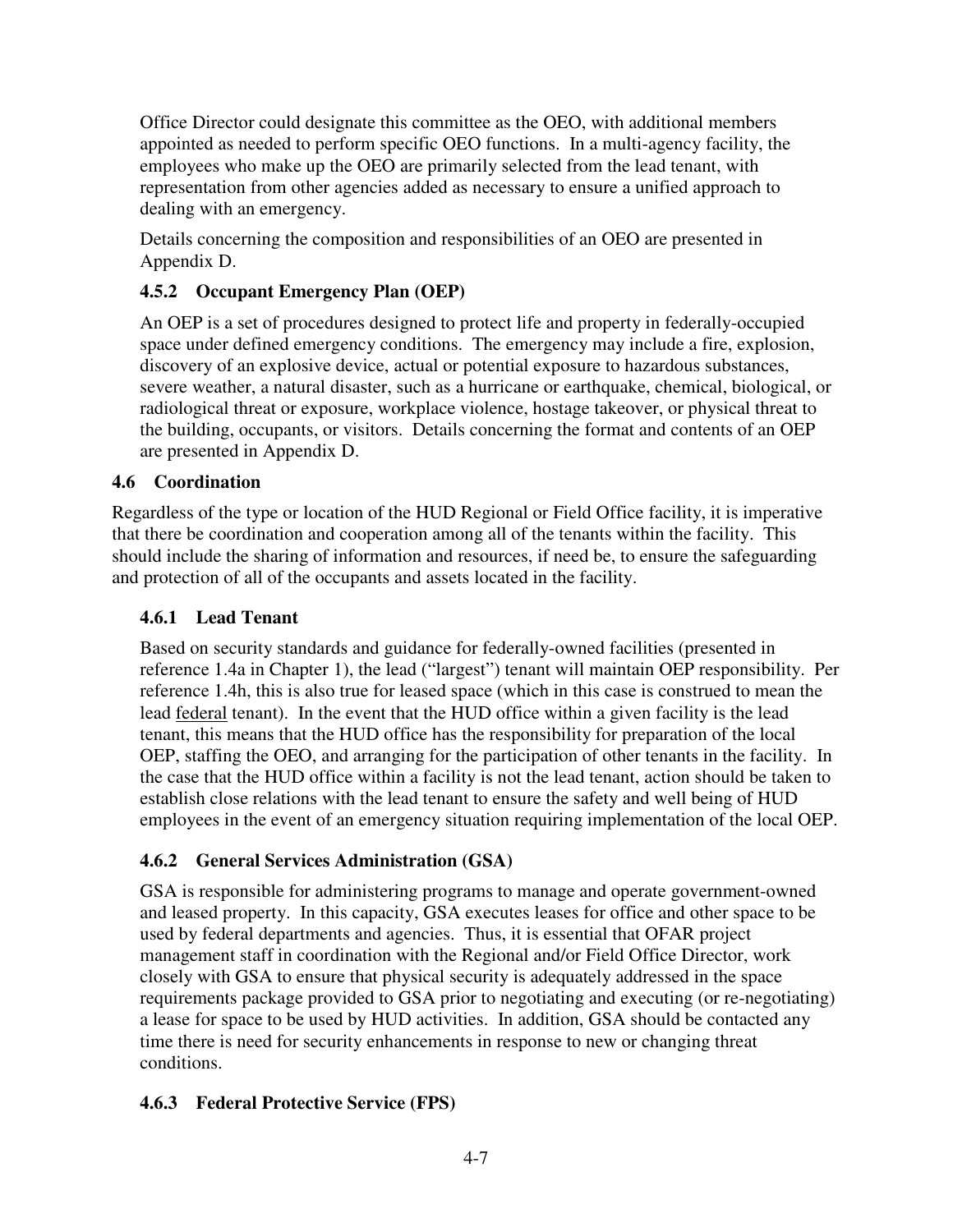FPS (formerly part of GSA, now part of the Department of Homeland Security) provides law enforcement and security services to tenants of federally owned and leased facilities nationwide. FPS provides security officers and other security support at some, but not all, facilities at which HUD field activities are located. FPS, where present, may assist in the development and implementation of local OEPs through activities such as:

- **Providing advice and assistance concerning emergency planning and organization;**
- Helping train employees and other personnel on workplace safety and security-related emergency procedures;
- Providing technical support to operate utilities, such as generators;
- **Providing protective equipment and materials; and**
- Chairing the Building Security Committee (if one has been established).

HUD Regional and Field Offices should avail themselves of FPS expertise and services in accordance with local or regional policies and agreements. OFAR may request or coordinate a request that FPS conduct a physical security survey of the office as part of the Facility Security Assessment process (see section 4.3 above).

#### **4.6.4 Other**

Liaison should be established with local emergency response organizations, such as law enforcement, and fire and rescue. Phone numbers should be prominently displayed and included in the local Physical Security Plan and OEP.

In Regional and Field Offices where there are outstationed Office of the Inspector General (OIG) personnel, the IG agents could be requested to assist in resolving any immediate threats to the safety or security of HUD employees or visitors during emergencies.

If a bona fide need exists, OFAR may contract directly with the private sector for security force support in a Regional or field office, provided that such security force personnel are fully trained and qualified based on the federal standards established by FPS for its security force personnel (see Appendix E, Contract Security Force Standards).

#### **4.7 Physical Security Status Tracking and Reporting**

It is essential that an orderly process be established for the periodic determination of the security status of each HUD Regional and Field Office, as described in the following sub-sections.

#### **4.7.1 Physical Security Status Checklist**

Appendix F presents a Checklist that contains key security-related requirements that should be periodically reviewed and evaluated in each Regional and Field Office. This Checklist is an internal document to be filled in by Regional and Field Office Security Coordinators as a means for assessing the security posture of the respective HUD Regional or Field Offices vis-à-vis the minimum physical security standards specified for HUD field activities (presented in Chapter 2 of this *Handbook*). Information contained in a completed Checklist will serve to augment or update the independent Facility Security Assessment conducted on a five-year cycle (see Section 4.3 above).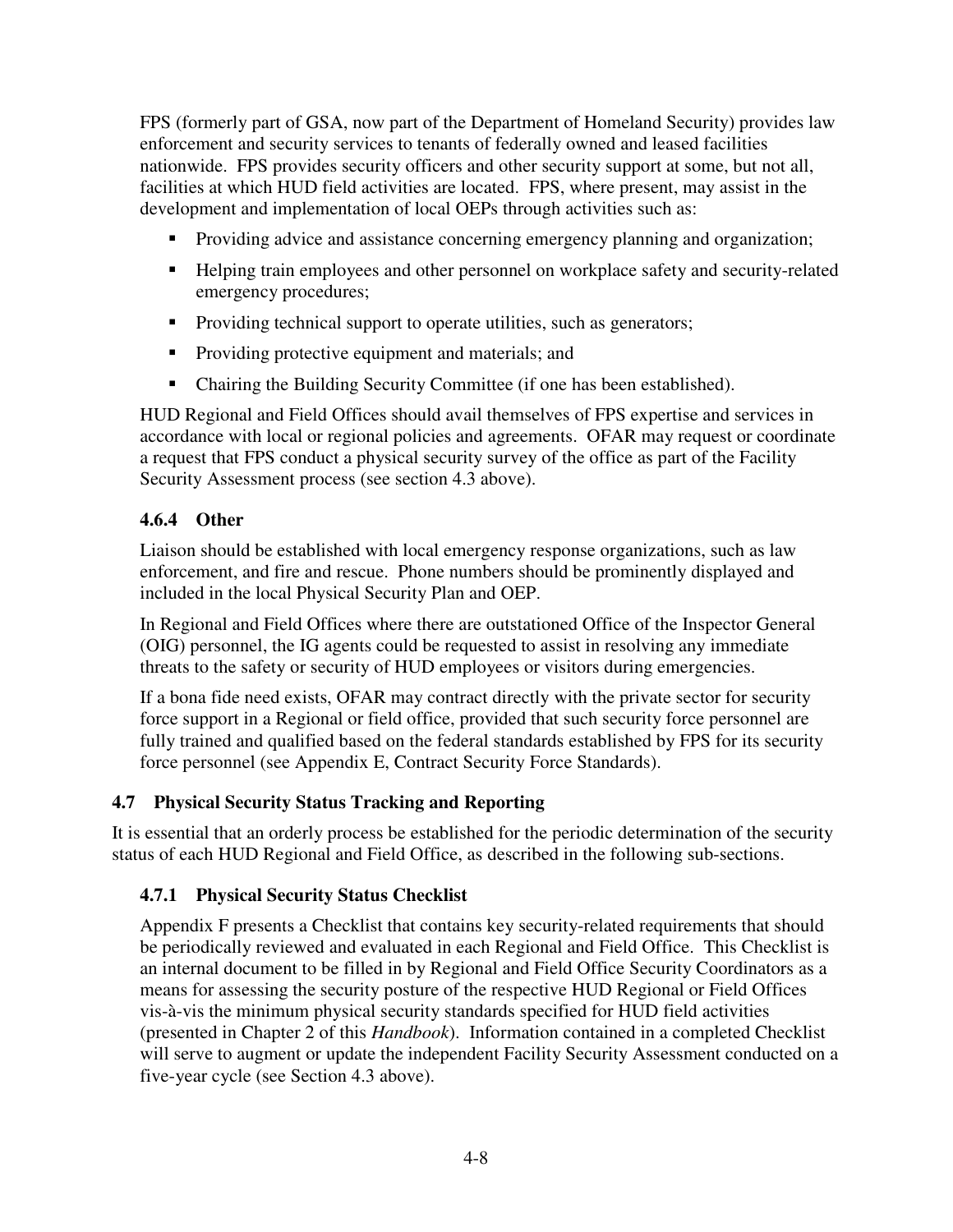This Checklist will be retained on file and updated annually. Specifically, information derived from the Checklist will provide input for preparation of the annual Regional and Field Office Physical Security Status Report, described in Sub-sections 4.7.3 a and b, respectively, below.

#### **4.7.2 Physical Security Status Review**

In addition, the physical security status of each Regional and Field Office will be reviewed on a regular basis by outside entities. This review may take place:

- a. As part of the scheduled Quality Management Review (QMR) of the office;
- b. During routine operational visits by OFAR personnel;
- c. During routine operational visits by FPM Desk Officers; or
- d. During unannounced visits by staff members from the Physical Security Division, OSEP, to designated Regional or Field Offices deemed to have potentially serious security threats or vulnerabilities.

Among other elements of office security that may be examined by the above entities, portions of the completed Physical Security Status Checklist retained on file in each office may be used as the basis for expediting follow-up action(s) relative to perceived problem areas or issues.

Regional and Field Office Security Coordinators are responsible for taking and/or coordinating appropriate corrective action(s) to address deficiencies identified during scheduled or unannounced security reviews.

#### **4.7.3 Physical Security Status Reporting**

Formal reporting of security status will be conducted as described below.

- a. Field Offices. Annually, each Field Office Director/Security Coordinator will submit to the Regional Director/Security Coordinator a *Field Office Physical Security Status Report* that: describes security problems and improvements; lists unmet security needs; and provides an overall assessment of the physical security status in the Field Office. Once reviewed and approved by the Field Office Director, each Field Office will submit the Report by October 15 of each year. For the format and content of this report, see Appendix G.
- b. Regions. Annually the Regional Director/Security Coordinator will prepare a *Regional Physical Security Status Report*. This Regional Report will include the security status of the Regional Office, plus copies of all Field Office reports. Once reviewed/approved by the Regional Director, the report will be submitted to the Director, Physical Security Division, OSEP, no later than October 31 of each year, with copies to the HUD Headquarters office of FPM. For the format and content of this report, see Appendix H.
- c. Urgent Physical Security Issues. Reports concerning urgent physical security issues in Regional or Field Offices requiring immediate attention should be submitted via e-mail at any time to the Regional Director/Security Coordinator (for Field Offices), the Director of OFAR, and FPM. The Regional Director/Security Coordinator and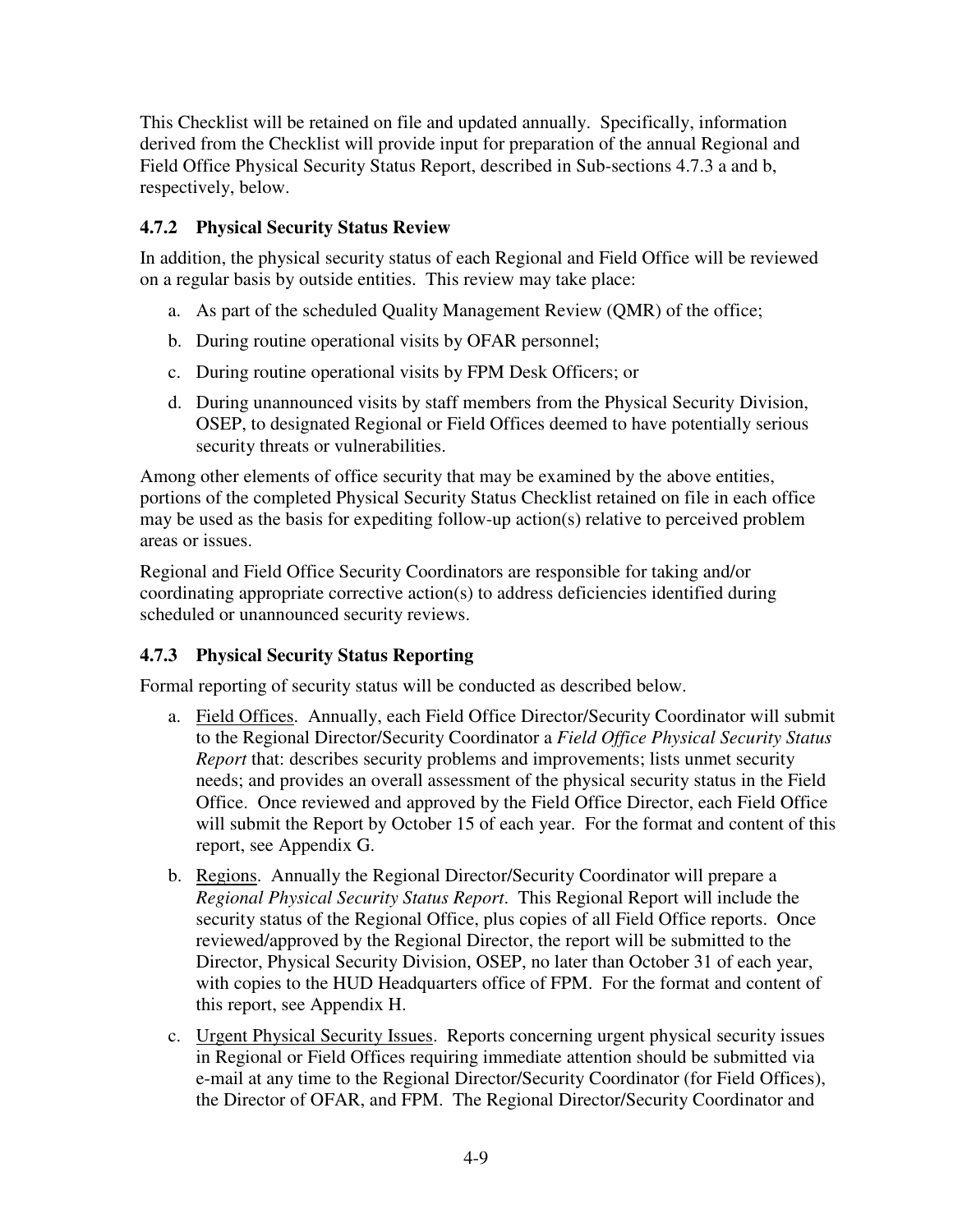FPM should forward their comments and/or recommendations along with the report to the Director, Physical Security Division, OSEP. For the format and content of such reports, see Appendix I.

## **4.8 Physical Security Budgeting and Funding**

HUD's comprehensive physical security program for Regional and Field Offices will identify recommended enhancements needed to ensure a safe and secure workplace environment. The annual Physical Security Status Report to be developed for each office, as well as the periodic Facility Security Assessment (see Section 4.3 above), will provide detailed information on the various security measures, including priorities that are recommended to be implemented over a period of time. OFAR, in coordination with FPM, OSEP, RDs, and FODs, will develop a HUD Field Activities Physical Security Multi-Year Strategy and Program Management Plan that will include the prioritized funding needs for physical security in the respective RDs and FODs. Upon approval by the ASA, physical security budgetary line items for each Regional and Field Office will be incorporated into the field administration fiscal year budget.

## **4.9 Physical Security Status Reports Overview**

An overview of the physical security status reporting process for HUD Regional and Field Offices is presented in Figure 4-3.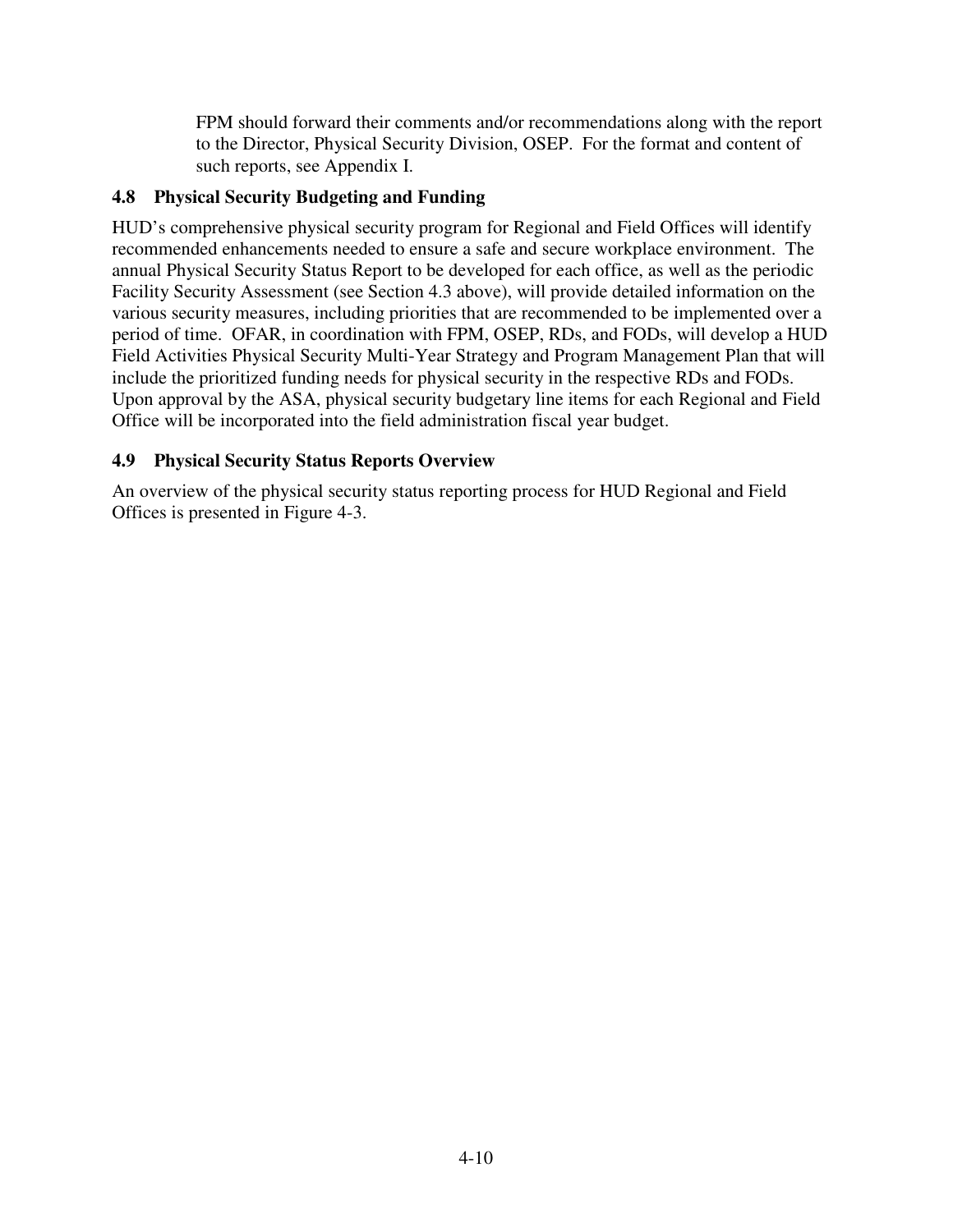## **Figure 4-3 - HUD Regional/Field Office Physical Security Status Reports Overview**

| <b>Report or</b><br><b>Document</b>                                                                                      | <b>Purpose</b>                                                                                                                                                                                                                                                                                                                                                                                                                                                                                                                                                                                                                              | <b>Prepared by</b>                                                                                                              | <b>Approved by</b>                                                | <b>Distribution</b>                                                                                                                                            | <b>Timeline</b>                                                                                                                                                                                                 |
|--------------------------------------------------------------------------------------------------------------------------|---------------------------------------------------------------------------------------------------------------------------------------------------------------------------------------------------------------------------------------------------------------------------------------------------------------------------------------------------------------------------------------------------------------------------------------------------------------------------------------------------------------------------------------------------------------------------------------------------------------------------------------------|---------------------------------------------------------------------------------------------------------------------------------|-------------------------------------------------------------------|----------------------------------------------------------------------------------------------------------------------------------------------------------------|-----------------------------------------------------------------------------------------------------------------------------------------------------------------------------------------------------------------|
| <b>Facility Security</b><br>Assessment<br>(Section 4.3)                                                                  | Provides a comprehensive summary of<br>the security status of a HUD Regional or<br>Field Office in terms of measures that<br>exist or are recommended to protect and<br>safeguard personnel, information, and<br>property commensurate with perceived<br>threats and vulnerabilities.<br>Will be retained on file as the baseline<br>document reflecting the physical security<br>status of the office, unless made obsolete<br>by a subsequent assessment or physical<br>security status report.                                                                                                                                           | An independent office or<br>agency such as the FPS, GSA,<br>or a reputable security/<br>vulnerability assessment<br>contractor. | <b>Regional Director</b>                                          | $\blacksquare$ OFAR<br>$-$ FPM<br>$\overline{\phantom{a}}$ OSEP                                                                                                | Will be conducted<br>every five years, or<br>whenever significant<br>changes in the facility<br>or its environs have<br>occurred.                                                                               |
| Physical<br><b>Security Status</b><br><b>Checklist</b><br>(Sub-section<br>$4.7.1$ and<br>Appendix F)                     | This is an internal document that<br>provides a means for assessing the<br>security posture of a HUD Regional or<br>Field Office vis-à-vis the minimum<br>physical security standards specified for<br>HUD field activities (presented in<br>Chapter 2 of this Handbook).<br>Serves to augment or update the Facility<br>Security Assessment. Provides input for<br>preparation of the annual Office Physical<br>Security Status Report.<br>OFAR, FPM, or OSEP personnel may<br>use portions of a completed checklist, or<br>Headquarters QMR teams for expediting<br>follow-up action(s) relative to perceived<br>problem areas or issues. | Regional and/or Field Office<br>Security Coordinator                                                                            | Regional/Field Office<br>Director                                 | Upon request, copies<br>may be distributed to:<br>$-$ OFAR<br>$-$ FPM<br>• OSEP                                                                                | Will be completed<br>annually in preparation<br>for completing and<br>submitting the Physical<br><b>Security Status Report</b><br>for the office.<br>See next two items<br>below.                               |
| <b>Field Office</b><br>Physical<br><b>Security Status</b><br><b>Report</b><br>(Sub-section)<br>4.7.3a and<br>Appendix G) | A two-part report that summarizes<br>security-related training activities, etc.,<br>conducted during the year; describes<br>security problems and actions taken;<br>provides an overall assessment of the<br>security posture of the office; and<br>summarizes recommended corrective<br>actions.<br>Part I is the basic report prepared by the<br>Field Office, and Part II presents<br>Regional Office comments.                                                                                                                                                                                                                          | Part I: Field Office Security<br>Coordinator<br>Part II: Regional Security<br>Coordinator                                       | Part I: Field Office<br>Director<br>Part II: Regional<br>Director | Part I: By each Field<br>Office to the<br>appropriate Regional<br>Office.<br>Part II: See next<br>item, Regional<br><b>Physical Security</b><br>Status Report. | Field Office reports<br>(Part I) will be<br>submitted to the<br>appropriate Regional<br>Office by October 15 of<br>each year.<br>Part II: See next item,<br><b>Regional Physical</b><br>Security Status Report. |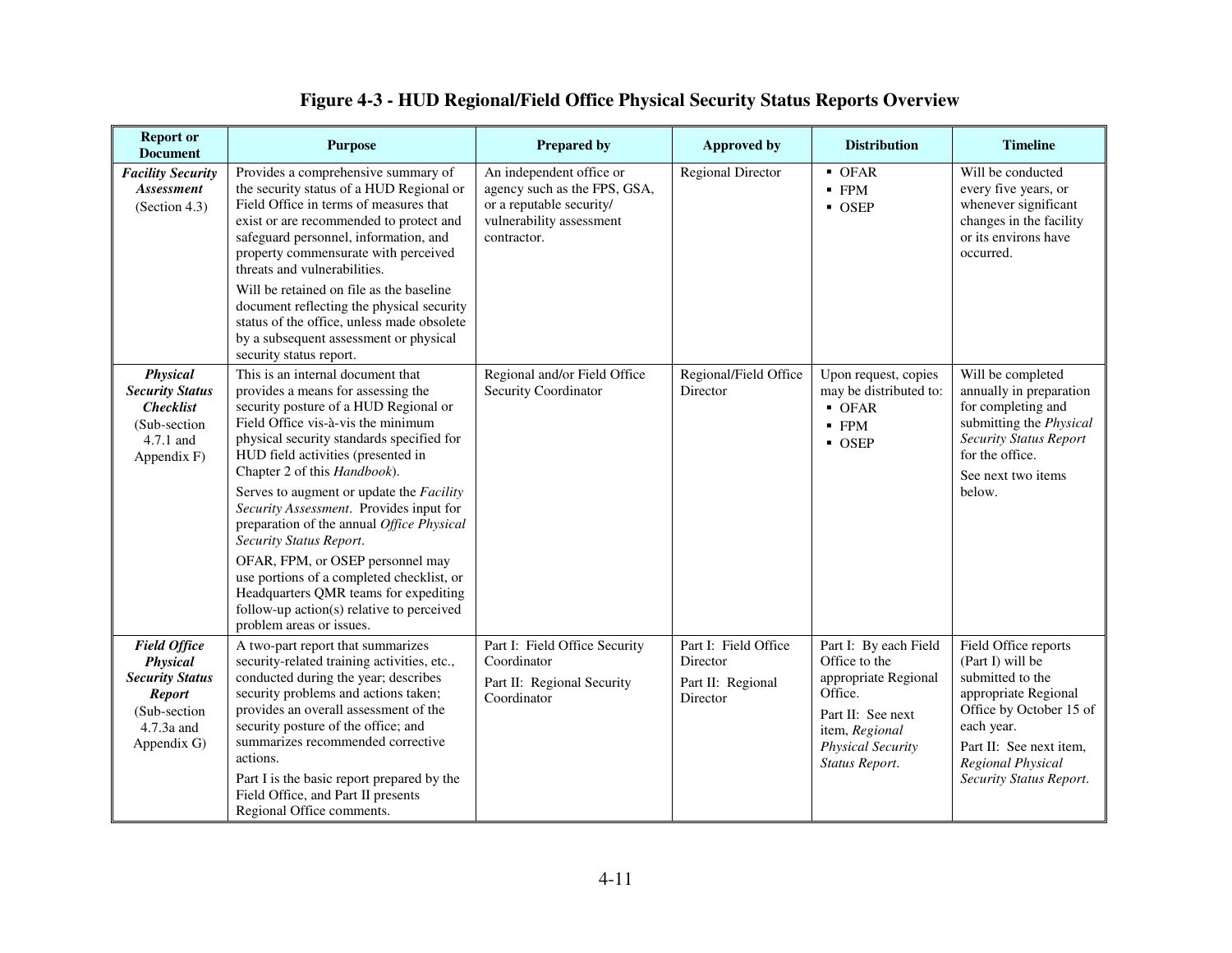| <b>Report or</b><br><b>Document</b>                                                                                              | <b>Purpose</b>                                                                                                                                                                                                                                                                                                                                                                                                                                                                                                           | <b>Prepared by</b>                                    | <b>Approved by</b>                       | <b>Distribution</b>                                                                                                                                                                                           | <b>Timeline</b>                                                                                                                   |
|----------------------------------------------------------------------------------------------------------------------------------|--------------------------------------------------------------------------------------------------------------------------------------------------------------------------------------------------------------------------------------------------------------------------------------------------------------------------------------------------------------------------------------------------------------------------------------------------------------------------------------------------------------------------|-------------------------------------------------------|------------------------------------------|---------------------------------------------------------------------------------------------------------------------------------------------------------------------------------------------------------------|-----------------------------------------------------------------------------------------------------------------------------------|
| Regional<br>Physical<br><b>Security Status</b><br><b>Report</b><br>(Sub-section<br>4.7.3b and<br>Appendix H)                     | A composite Regional report that<br>summarizes highlights of region-wide<br>areas of concern, security-related<br>incidents, security issues, lessons<br>learned, initiatives undertaken, overall<br>security posture, recommendations, etc.<br>Includes as enclosures: (1) a physical<br>security status report on the Regional<br>Office itself; and (2) copies of the<br>individual Field Office Physical Security<br>Status Reports with Part II, Regional<br>Comments, of those reports completed<br>by the region. | <b>Regional Security Coordinator</b>                  | <b>Regional Director</b>                 | Submitted to Director.<br><b>Physical Security</b><br>Division, OSEP, with<br>copies to FPM                                                                                                                   | Completed and<br>submitted by<br>October 31 of each<br>year.                                                                      |
| <b>Urgent Physical</b><br><b>Security Issue</b><br><b>Report</b><br>(Sub-section<br>4.7.3c and<br>Appendix I)                    | Provides a means for a HUD Regional or<br>Field Office to report to all concerned a<br>physical security issue(s) that requires<br>immediate attention.                                                                                                                                                                                                                                                                                                                                                                  | Regional and/or Field Office<br>Security Coordinator  | Regional and/or Field<br>Office Director | • Applicable Region<br>(for a report<br>submitted by a Field<br>Office)<br>$-$ FPM<br>• Director, Physical<br>Security Division,<br><b>OSEP</b>                                                               | Submitted as soon as<br>possible after an<br>$issue(s)$ is<br>recognized.                                                         |
| <b>Physical</b><br><b>Security</b><br>Multi-year<br><b>Strategy and</b><br>Program<br><b>Management</b><br>Plan<br>(Section 4.8) | Provides a mechanism for incorporating<br>and prioritizing recommended HUD<br>Regional and Field Office physical<br>security projects and enhancements into<br>the overall HUD budgeting and funding<br>process.<br>Source data for compilation of this Plan<br>are derived from each Facility Security<br>Assessment, and Regional and Field<br><b>Office Physical Security Status Reports.</b>                                                                                                                         | OFAR in coordination with<br>FPM, OSEP, RDs, and FODs | <b>ASA</b>                               | • Deputy Assistant<br>Secretary for<br>Operations<br>• Assistant Deputy<br>Secretary for FPM<br>• Director, OBAS<br>• Director, OSEP<br>• Director, OFAR<br>Regional Directors<br>■ Field Office<br>Directors | Approved physical<br>security budgetary<br>line items are<br>incorporated into the<br>Field Administrative<br>fiscal year budget. |

## **Figure 4-3. HUD Regional/Field Office Physical Security Status Reports Overview** *(continued)*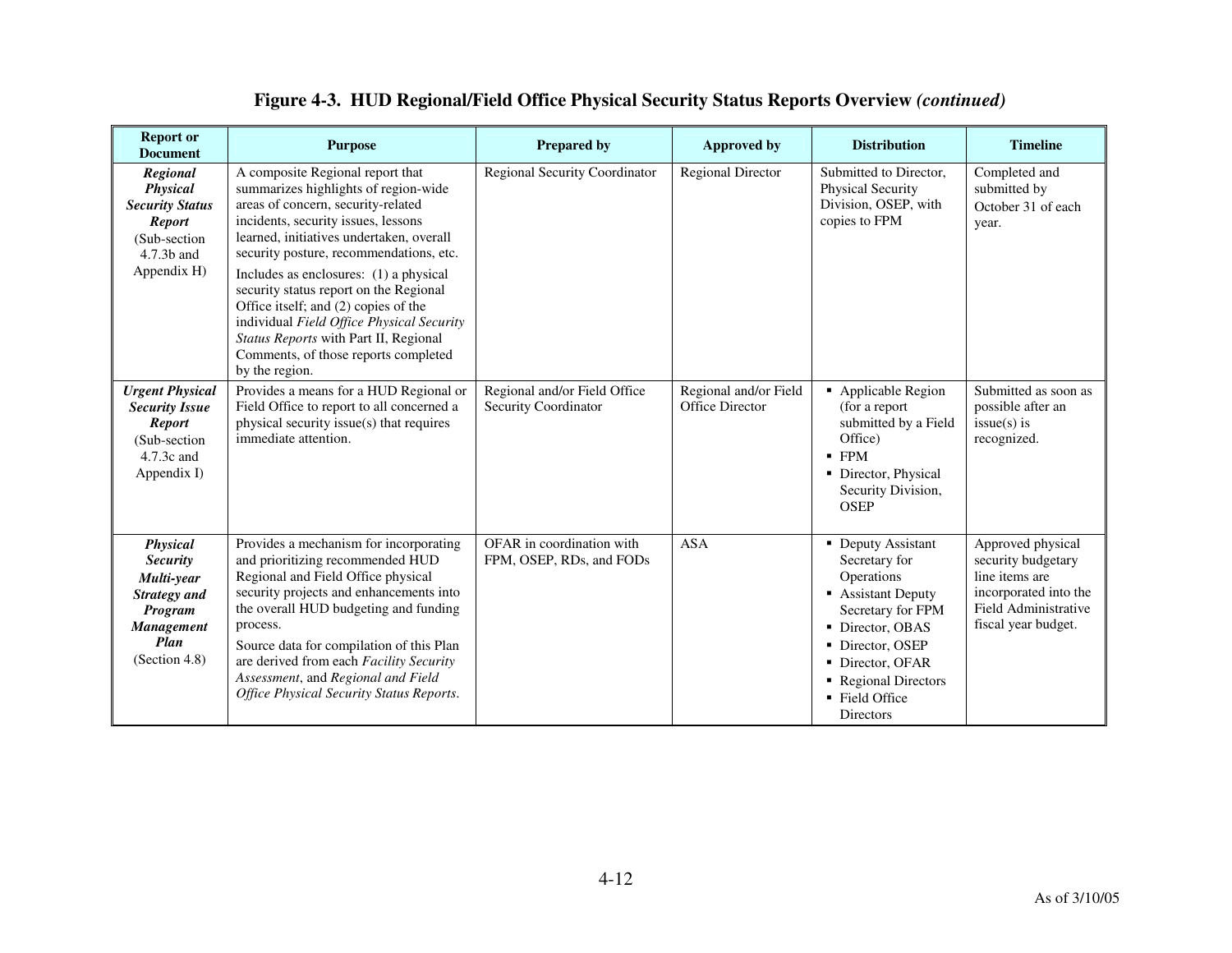## **Chapter 5 - Security Training, Education, and Awareness**

## **5.1 General**

All occupants of HUD Regional and Field Offices will be trained to understand and comply with the policy and procedures enunciated in this *Handbook* through a program of continuing education and training covering all facets of the security measures in effect within the respective offices. Such education and training will be accomplished on an individual, small group, or "all hands" basis. The scope of the education and training program will be based on the provisions of the local Physical Security Plan and OEP and will entail: a new employee security orientation; functional training; specialized training; an annual update; and tests, drills, and exercises.

## **5.2 Training Objectives**

Security education and training for HUD Regional and Field Office managers, supervisors, and staff members will be tailored to accomplish the following objectives:

- Ensuring that physical security considerations are an integral part of all office mission and support activities;
- Establishing and maintaining an attitude of individual and collective safety and security awareness within the office at all times;
- Ensuring that all employees understand their individual and collective responsibilities for implementation of the office Physical Security Plan and the OEP; and
- Providing a means for resolving any issues or questions that may arise concerning the physical security measures in effect within the office and its environs.

## **5.3 New Employee Orientation**

Each new Regional or Field Office employee will receive an initial orientation on office security procedures and the responsibilities of each individual for maintaining security. It is anticipated that "security" will be only one portion of a comprehensive new employee orientation that will cover all aspects of office operations, including local managerial, administrative, and logistical policy and procedures. The topics to be included in the security portion of the new employee orientation briefing, which should be presented by the Office Security Coordinator, are shown in Figure 5-1. This briefing may be augmented by a handout (fact sheet) that summarizes key aspects of the office security measures covered in the briefing.

## **5.4 Security Training**

In addition to the new employee orientation described above and summarized in Figure 5-1, the Office Security Coordinator will oversee and implement a comprehensive security training program for the office that covers functional training, specialized training, and an annual update. Each of these training activities is briefly described in the following sub-sections.

The actual conduct of the training may take the form of a briefing, group discussion, and/or workshop. A comprehensive security training, education, and awareness program of instruction, plus applicable training materials as appropriate, will be developed and distributed to all concerned by the Physical Security Division, OSEP. Field training will be provided by the Department of Homeland Security, Federal Protective Service.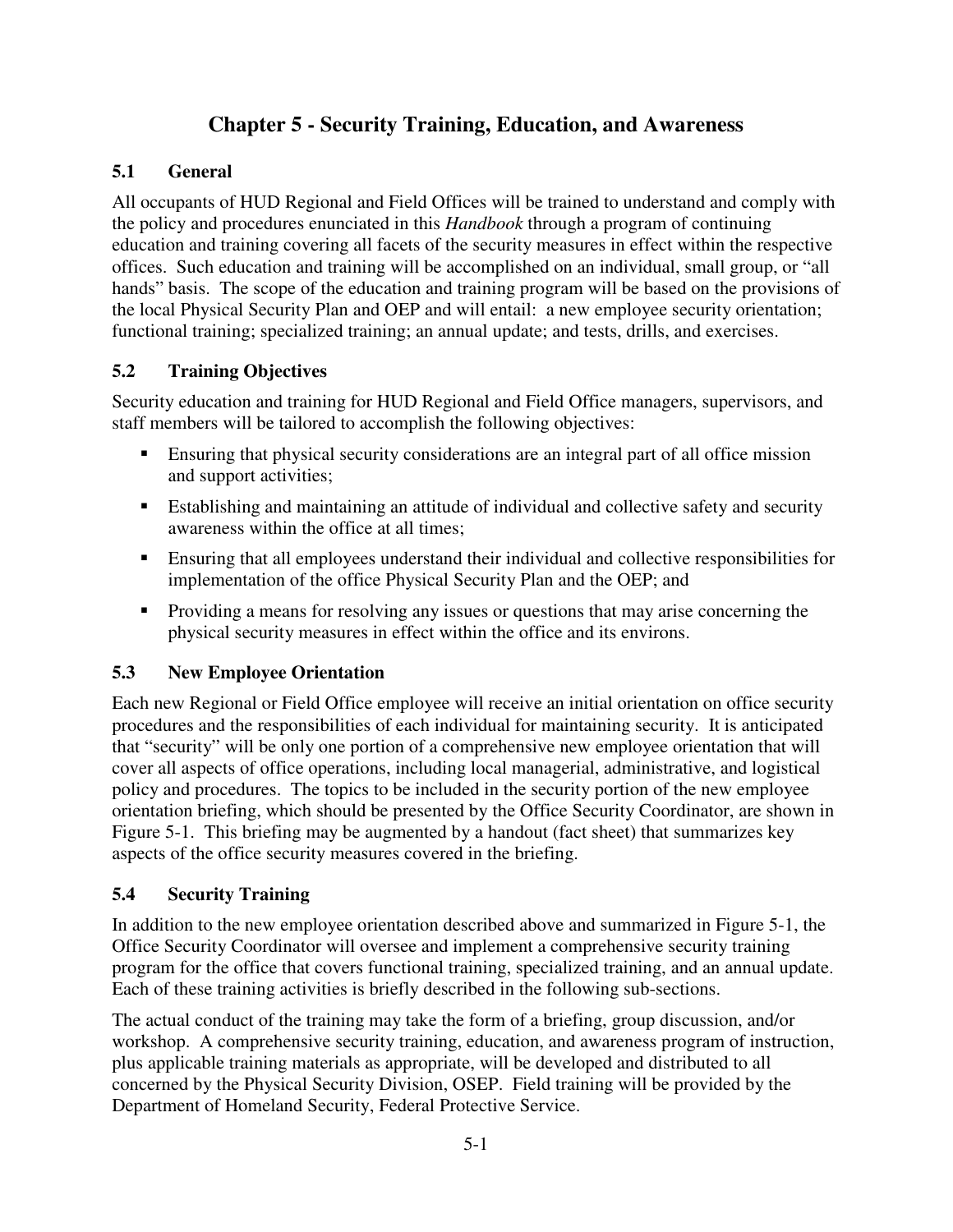### **Figure 5-1 - Contents of New Employee Security Orientation Briefing**

- **Definition and importance of physical security**
- **Site orientation, including available communications and local support services available**
- **Highlights of Office Physical Security Plan**
- **Pertinent information concerning facility and environs** 
	- − **Perimeter security**
	- − **Entry security**
	- − **Interior security**
	- − **Coordinating instructions**
- **Highlights of Occupant Emergency Plan** 
	- − **Occupant Emergency Organization**
	- − **Building information**
	- − **Procedures for specific emergencies (e.g., workplace violence)**
	- − **Emergency evacuation procedures**
	- − **Shelter-in-place procedures**
- **Individual and collective responsibilities**
- **Key contacts and telephone numbers**

#### **5.4.1 Functional Training**

It is essential that the HUD Regional and Field Office physical security training and education program includes each of the major functions that must be addressed in order to ensure that each employee has the understanding and knowledge to assure a safe and secure working environment. Such functions, which should be covered in the local Physical Security Plan and OEP, include:

- Provisions for facility security—external, at entrances and exterior doors, and internal;
- **Provisions for individual and collective workplace safety;**
- **Local security procedures such as access control and display of individual ID badges;**
- **Protection and safeguarding of key assets, such as personnel files and information** systems;
- Visitor control;
- Responsibilities of and interactions with the local security force, if applicable;
- **Emergency evacuation procedures;**
- **Emergency and/or disaster response procedures (e.g., a bomb threat or actual attack** with hazardous agents);
- Shelter-in-place conditions and procedures; and
- Emergency reporting and notification procedures, including key telephone numbers.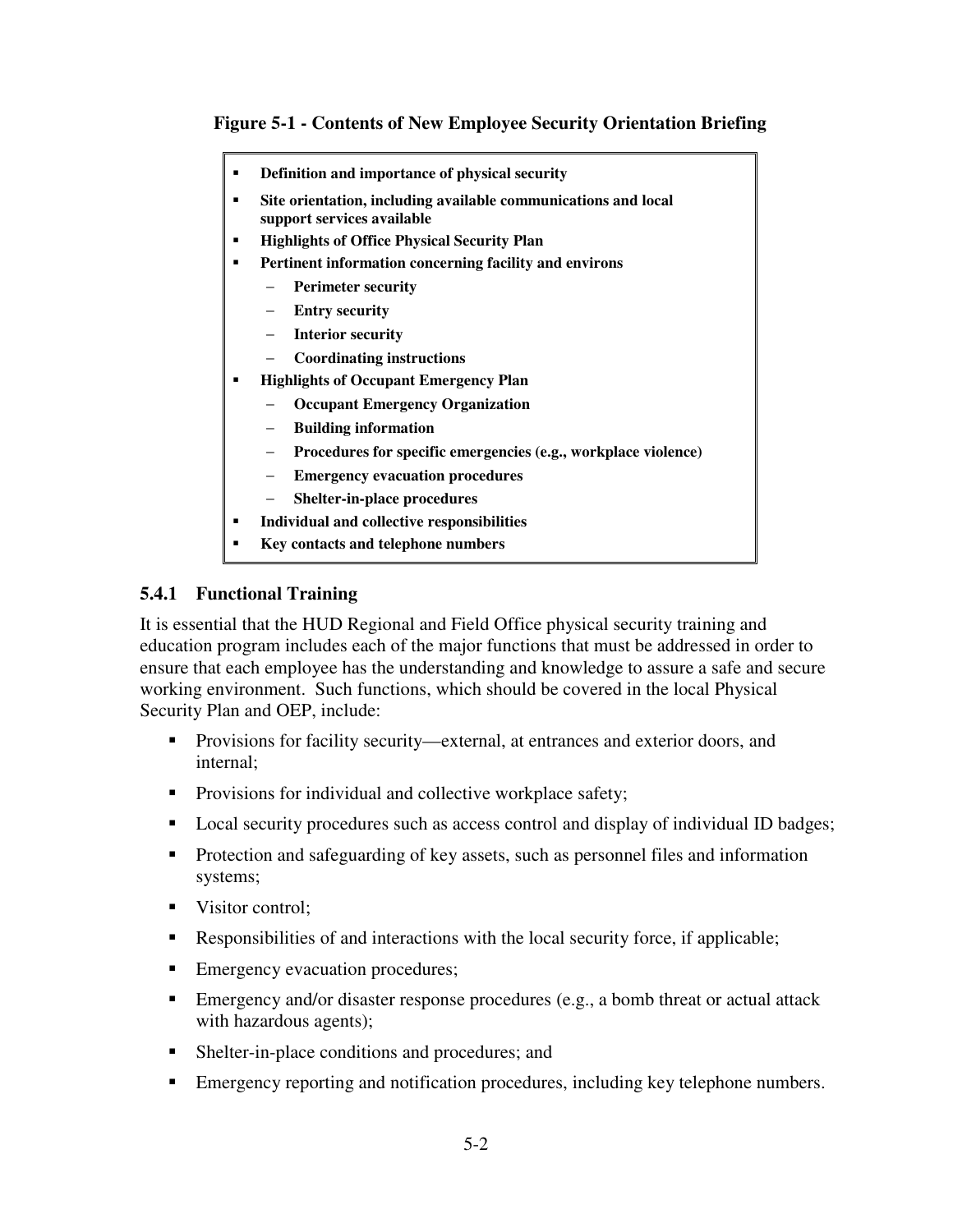Functional training may be accomplished either in blocks of one or several related functions or in an omnibus session covering all of the functions, as determined to be most beneficial by the Office Security Coordinator. Participation in physical security functional training is mandatory for all HUD Regional and Field Office employees. If individuals are unable to attend the training session(s) at the time it is presented, the Office Security Coordinator must schedule and conduct a make-up session(s) within three months.

## **5.4.2 Specialized Training**

Any time a new system, program, operating procedure, or item of equipment is introduced into the office, the Security Coordinator will determine the extent to which a modification in existing security procedures is necessary, or whether new, added security procedures need to be established. If a significant modification or addition to office security procedures is required, the Security Coordinator will take steps to modify the Office Physical Security Plan and/or the OEP, as appropriate, develop and/or arrange for the development of the requisite training materials, and schedule the conduct of the training for those occupants who are affected or involved. Depending on the nature or complexity of the material to be covered, specialized training may be conducted by subject-matter experts under the direction of and/or in coordination with the Office Security Coordinator.

## **5.4.3 Annual Update**

An update on office physical security measures and emergency evacuation procedures in effect will be conducted for all employees on an annual basis. The scope of such training will cover the same topics as listed in Figure 5-1 for the new employee orientation briefing and will include any changes that may have occurred during the year since the previous annual training session(s). The training may be conducted for all employees at one time, or it may be scheduled, depending on availability or conflicting requirements, in several sessions to ensure that all personnel may avail themselves of the training commensurate with individual work schedules. The Office Security Coordinator will develop and publish the training schedule and present the training.

## **5.4.4 Training Records**

The Security Coordinator will prepare a sign-in (i.e., attendance) sheet for each security training activity conducted in the office. These sheets will be retained on file to constitute a record of security training participation. Since training of all employees on security procedures is an important indicator of proper office security practices, these sign-in sheets will be made available to visiting physical security status assessment teams (e.g., QMR teams (see Section 4.7 in Chapter 4)) to validate the existence of a comprehensive local securitytraining program.

## **5.5 Tests, Drills, and Exercises**

As an adjunct to the training activities described, tests, drills, and exercises provide a means for evaluating the effectiveness of the training and support systems, as well as to test new concepts or operational procedures. Types of events to be considered are listed below.

 Communication tests*.* These events focus on the operational capabilities of communications and information systems that support mission operations. They should be conducted periodically (monthly as a goal) to ensure that all required systems are available and operational in response to an emergency situation.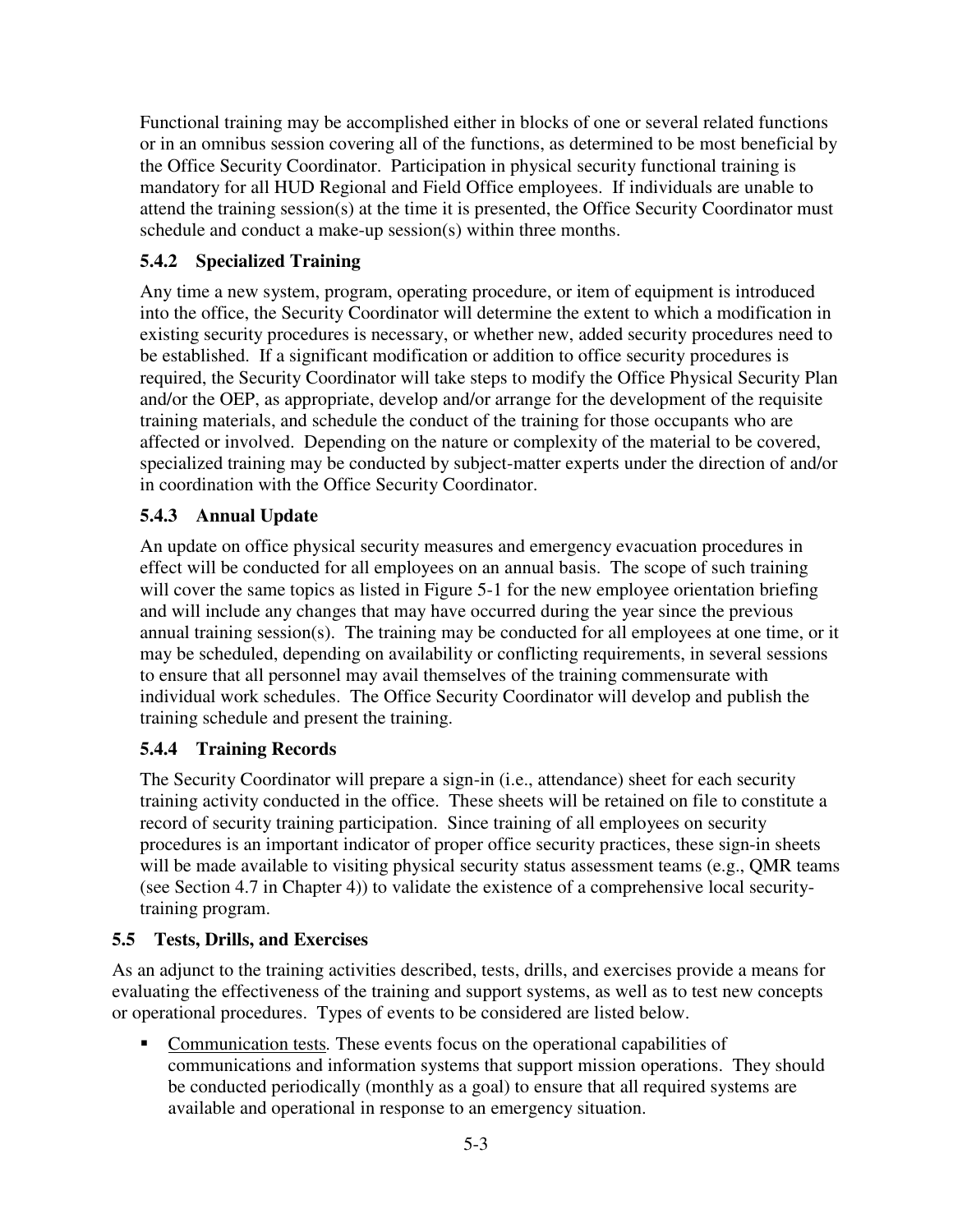- Emergency response, evacuation and shelter-in-place drills*.* These events enable staff members to practice the actual performance of emergency functions and provide an opportunity to evaluate the effectiveness of prescribed procedures in response to a simulated emergency situation.
- Tabletop exercises*.* Tabletop exercises provide participants an opportunity to analyze and discuss how best to deal with a simulated emergency in an informal, stress-free setting. They are designed to elicit constructive discussions concerning potential problem resolution based on implementation of existing plans. There are minimal equipment requirements, no deployment of resources, and no time pressures.
- Functional exercises. Functional exercises are fully simulated interactive events. They are intended to validate the capability of the office to respond to a simulated emergency in one or more of the functional areas identified above. These exercises may focus on policies, procedures, roles, and responsibilities of various entities before, during, and/or after an emergency event.
- Full-scale exercises*.* Full-scale exercises simulate, to the extent possible, actual emergency conditions. Such exercises are designed to evaluate the emergency response capabilities of the entire office staff in a highly stressful environment. This will generally include the full-time commitment for a prescribed period of time of office personnel, equipment, and resources to dealing with the simulated emergency at hand.

Each of the above events will be reviewed to determine the most beneficial in achieving an effective security posture for a given office, and how often they are conducted will be determined on a case-by-case basis. However, it is mandatory that each Regional and Field Office conduct at least one shelter-in-place drill and two building evacuation drills annually. For advice and assistance, the Office Security Coordinator should consult with the Physical Security Division, OSEP.

## **5.6 Security Awareness**

Security awareness on the part of occupants of each Regional or Field Office is critical to establishing a secure workplace to conduct business and ensure the safety of personnel and physical assets. The Office Director and Security Coordinator will work with all HUD employees to incorporate security awareness and reminders on a routine basis into the conduct of office staff meetings and briefings.

Many federal agencies have found it beneficial to periodically send out security-related messages with each message concentrating on a specific issue, such as reminders on how to identify and handle suspicious packages. In some cases, posters may be used to reinforce such reminders (e.g., the U.S. Postal Service poster on suspicious mail). While much information can be distributed via e-mail, this may result in e-mail "overload," which could have a negative effect. An alternative might be desk-to-desk distribution of brightly colored fact sheets (using the same color for all security-related material), along with the use of in-house newsletters and publications. OSEP will periodically provide, on the hud@work Intranet website, security information and reminders for HUD staff members both in Headquarters and in the field. Regional and Field Offices with similar internal web pages are encouraged to do the same.

Office Security Coordinators should look for a variety of means to foster security awareness throughout the office. For example, extracts from the office's OEP and Physical Security Plan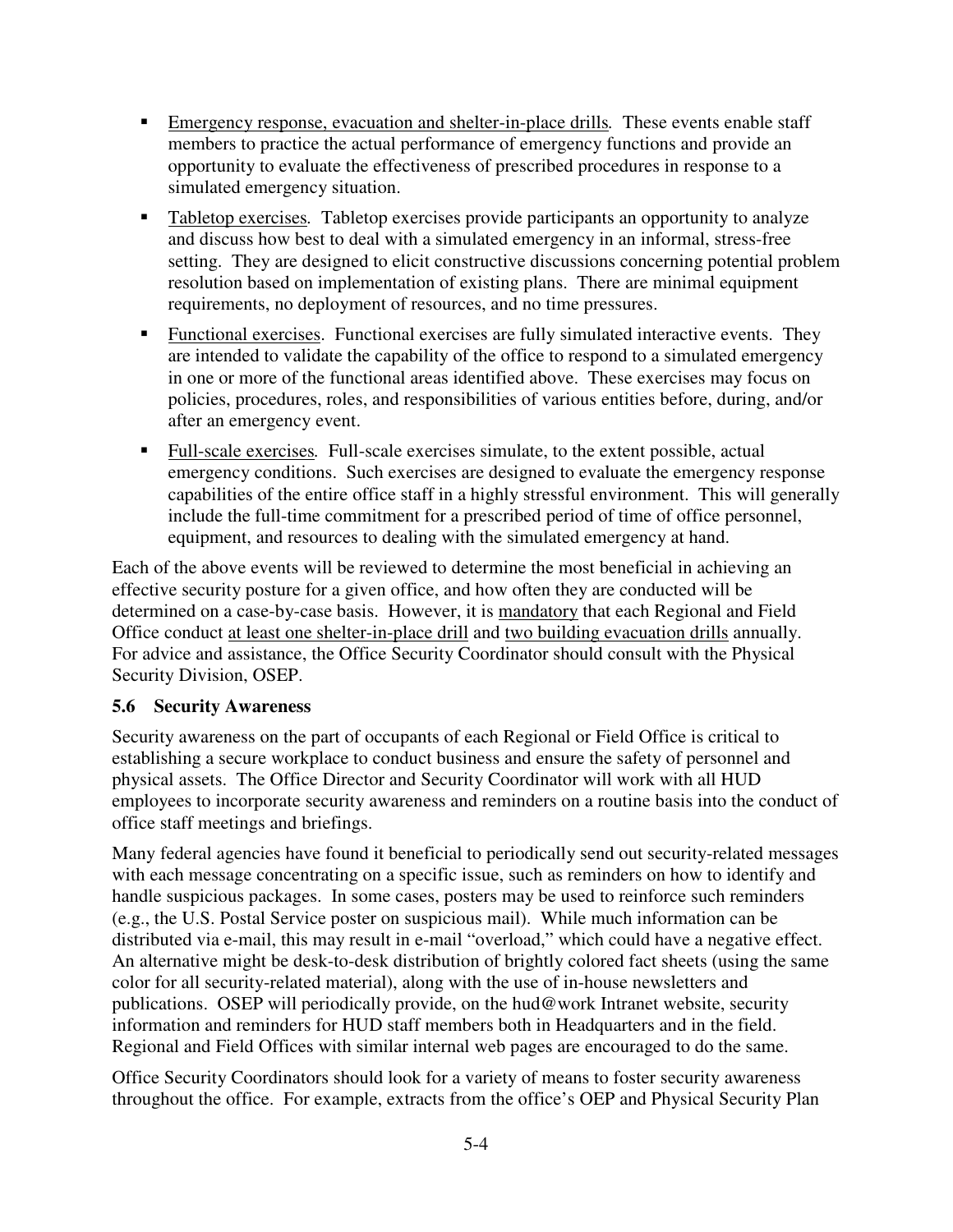could be posted prominently in the office's reception area, the employees' lounge/lunch room, or in other areas where employees/visitors congregate. These documents in their entirety might also be posted on the hud@work Intranet website and/or a similar local intranet web page. For advice and assistance concerning this matter, Office Security Coordinators should contact the Physical Security Division, OSEP.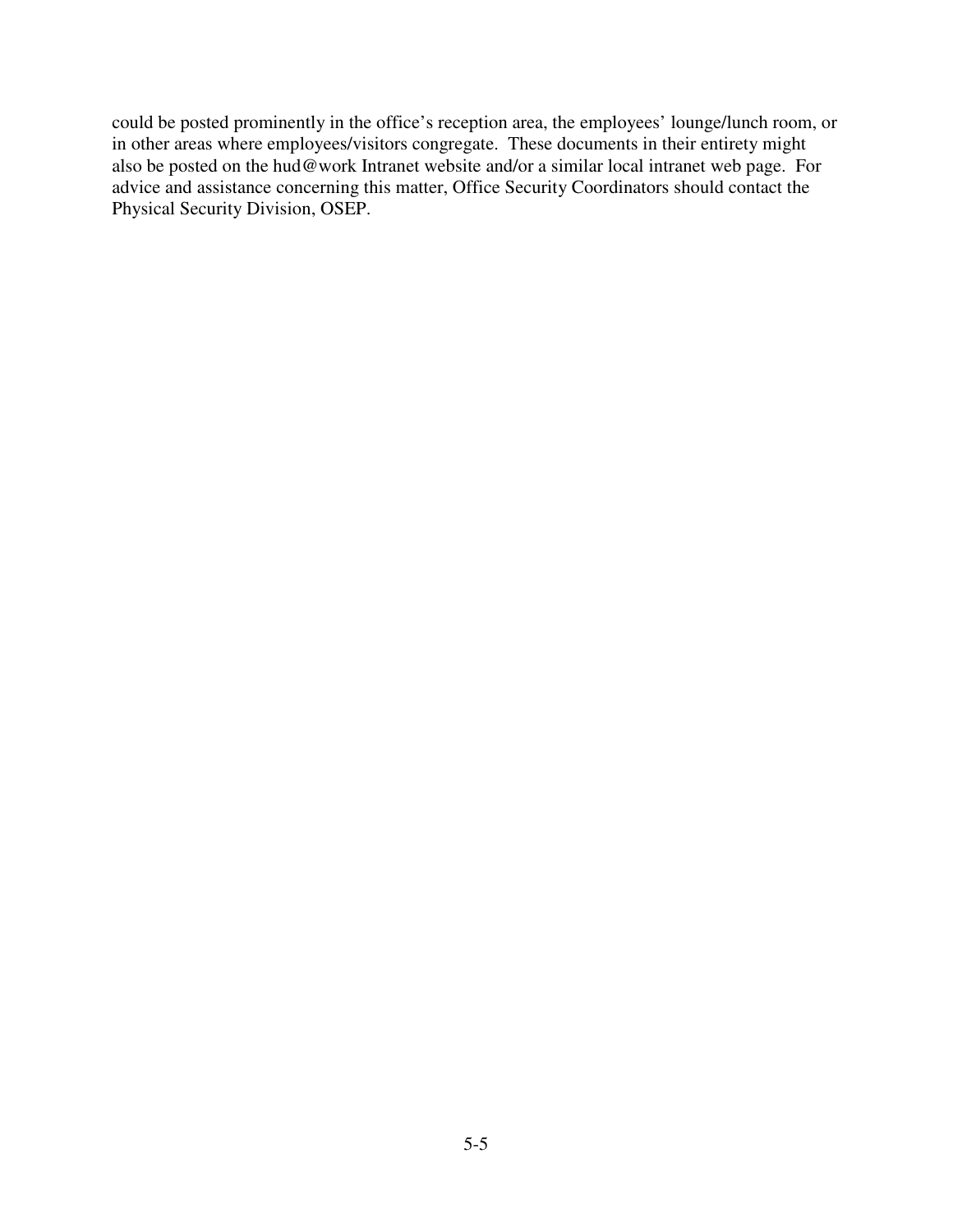# **Department of Housing and Urban Development Physical Security Handbook for HUD Regional and Field Offices**

## **Appendix A - Security Standards for Leased Space**

## **A.1 Leased Space Security Standards Overview**

The standards established by the Department of Justice (DOJ) report, *Vulnerability Assessment of Federal Facilities*, dated June 28, 1995 (reference 1.4a in Chapter 1) were intended to provide guidelines to be followed for all federally occupied facilities. However, it became apparent that these standards were not readily applicable to most leased locations. Therefore, the Interagency Security Subcommittee (ISC), created by Executive Order 12977, established a subcommittee to develop a distinct set of standards specifically for leased facilities.

These standards are presented in the ISC Subcommittee Final Report, *Security Standards for Leased Space*, dated May 16, 2003 (see reference 1.4h in Chapter 1).

Physical security standards for HUD facilities, in both leased and Federal facilities, are provided in Chapters 2 and 3. This Appendix provides information on administrative procedures and new construction in leased space, because the procedures differ from those in Federal facilities.

## **A.2 Leased Space Administrative and New Construction Security Standards – Level I or II Facility**

Following are leased space administrative procedures and new construction details concerning security standards for leased space in a Level I or II federal facility

| <b>Elements</b> |                                              | <b>Standards</b>                                                                                                                                                                                                                                                                                                                     |  |  |
|-----------------|----------------------------------------------|--------------------------------------------------------------------------------------------------------------------------------------------------------------------------------------------------------------------------------------------------------------------------------------------------------------------------------------|--|--|
| a.              | Occupant<br><b>Emergency Plans</b><br>(OEPs) | Building managers and owners are required to cooperate with and participate in the<br>development and implementation of government OEPs.                                                                                                                                                                                             |  |  |
| b.              | <b>Background</b><br>security checks         | Conduct background security checks and/or establish security control procedures for<br>contract service personnel as deemed necessary.                                                                                                                                                                                               |  |  |
|                 | <b>Security upgrade</b><br>provisions        | The government reserves the right, at its own expense and with its own manpower, to<br>temporarily upgrade security during heightened alert conditions due to emergency<br>situations such as terrorist attacks, natural disasters, and/or civil unrest. The measures<br>shall be in accordance with the latest version of the HSAS. |  |  |

## **LEASED SPACE ADMINISTRATIVE PROCEDURES – LEVELS I AND II**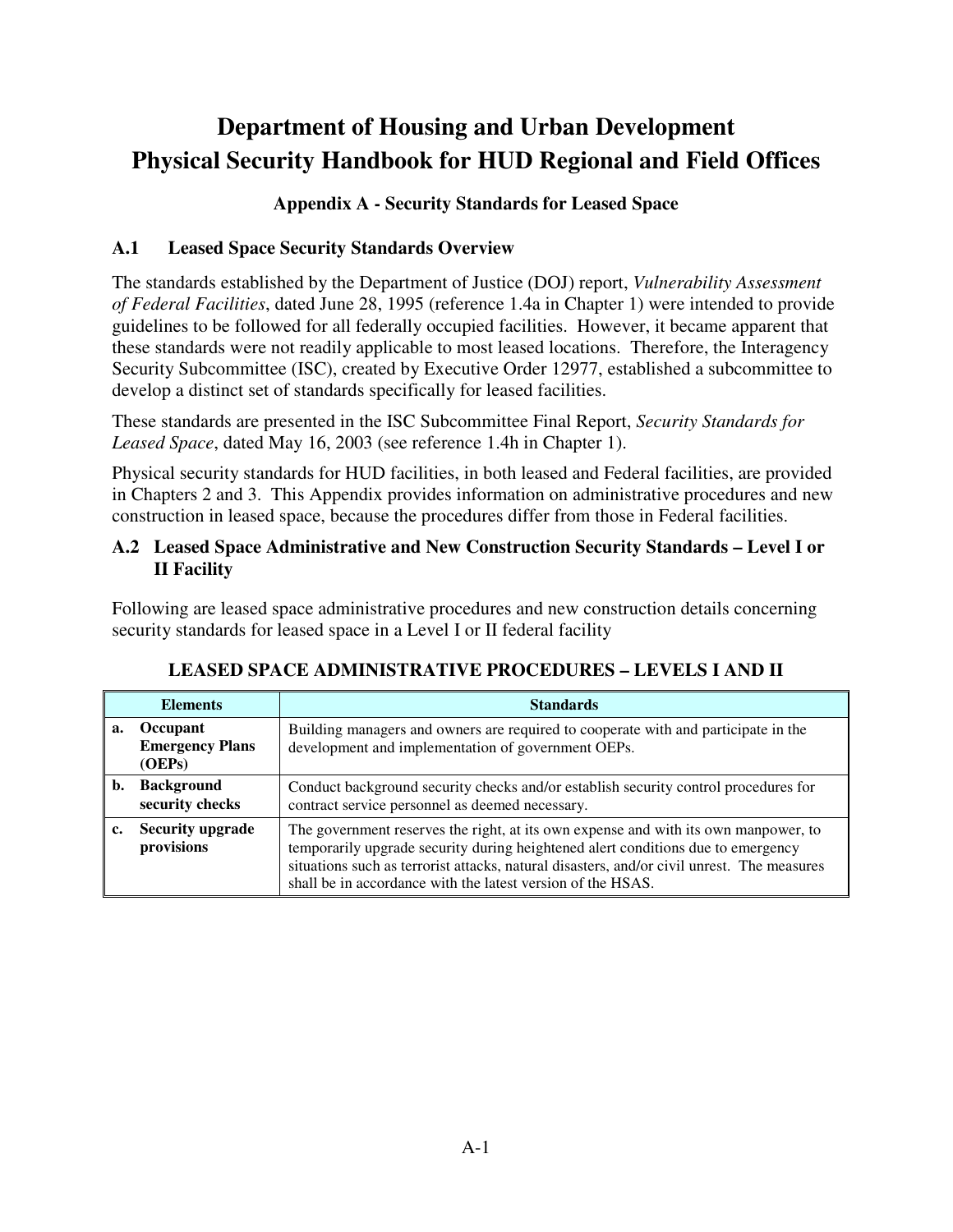## **LEASED SPACE NEW CONSTRUCTION – LEVELS I AND II**

| <b>Type of Facility</b> |                                    | <b>Blast/Setback Standards</b>                                                                                                                                                                                                                                                                                                                                                                                                                                                                                                                                                          |
|-------------------------|------------------------------------|-----------------------------------------------------------------------------------------------------------------------------------------------------------------------------------------------------------------------------------------------------------------------------------------------------------------------------------------------------------------------------------------------------------------------------------------------------------------------------------------------------------------------------------------------------------------------------------------|
|                         | A. Any Level I federal<br>facility | 20-foot setback, which is the distance from the face of the building's exterior to the<br>protected/defended perimeter (i.e., any potential point of explosion), with appropriate<br>window glazing. For this level, there is no blast load standard, glazing performance<br>condition, nor facade protection level requirement.                                                                                                                                                                                                                                                        |
| <b>B.</b>               | Any Level II<br>federal facility   | 20-foot setback, which is the distance from the face of the building's exterior to the<br>protected/defended perimeter (i.e., any potential point of explosion), with appropriate<br>window glazing. Glazing performance should provide for a "high" protection level and<br>"low" hazard level (i.e., glazing cracks and fragments may enter interior space and land<br>on the floor not farther than 10 feet from the window). Facade protection would be<br>"medium," which would result in moderate damage, but repairable. Some casualties<br>may occur and assets may be damaged. |

## **A.3 Leased Space Administrative and New Construction Security Standards – Level III Facility**

Following are leased space administrative procedures and new construction details concerning security standards for leased space in a Level III federal facility.

| <b>Elements</b> |                                              | <b>Standards</b>                                                                                                                                                                                                                                                                                                                     |  |  |
|-----------------|----------------------------------------------|--------------------------------------------------------------------------------------------------------------------------------------------------------------------------------------------------------------------------------------------------------------------------------------------------------------------------------------|--|--|
| а.              | Occupant<br><b>Emergency Plans</b><br>(OEPs) | Building managers and owners are required to cooperate with and participate in the<br>development and implementation of government OEPs.                                                                                                                                                                                             |  |  |
|                 | <b>Background</b><br>security checks         | Conduct background security checks and/or establish security control procedures for<br>contract service personnel as deemed necessary.                                                                                                                                                                                               |  |  |
| l c.            | <b>Security upgrade</b><br>provisions        | The government reserves the right, at its own expense and with its own manpower, to<br>temporarily upgrade security during heightened alert conditions due to emergency<br>situations such as terrorist attacks, natural disasters, and/or civil unrest. The measures<br>shall be in accordance with the latest version of the HSAS. |  |  |

**LEASED SPACE ADMINISTRATIVE PROCEDURES – LEVEL III** 

## **LEASED SPACE NEW CONSTRUCTION – LEVEL III**

| <b>Type of Facility</b>           | <b>Blast/Setback Standards</b>                                                                                                                                                                                                                                                                                                                                                                                                                                                                                                                                                           |  |  |
|-----------------------------------|------------------------------------------------------------------------------------------------------------------------------------------------------------------------------------------------------------------------------------------------------------------------------------------------------------------------------------------------------------------------------------------------------------------------------------------------------------------------------------------------------------------------------------------------------------------------------------------|--|--|
| Any Level III<br>federal facility | 20-foot setback, which is the distance from the face of the building's exterior to the<br>protected/defended perimeter (i.e., any potential point of explosion), with appropriate<br>window glazing. Glazing performance should provide for a "high" protection level and<br>"low" hazard level, (i.e., glazing cracks and fragments may enter interior space and land<br>on the floor not farther than 10 feet from the window). Facade protection would be<br>"medium," which would result in moderate damage, but repairable. Some casualties<br>may occur and assets may be damaged. |  |  |

## **A.4 Leased Space Administrative and New Construction Security Standards – Level IV Facility**

Following are leased space administrative procedures and new construction details concerning security standards for leased space in a Level IV federal facility.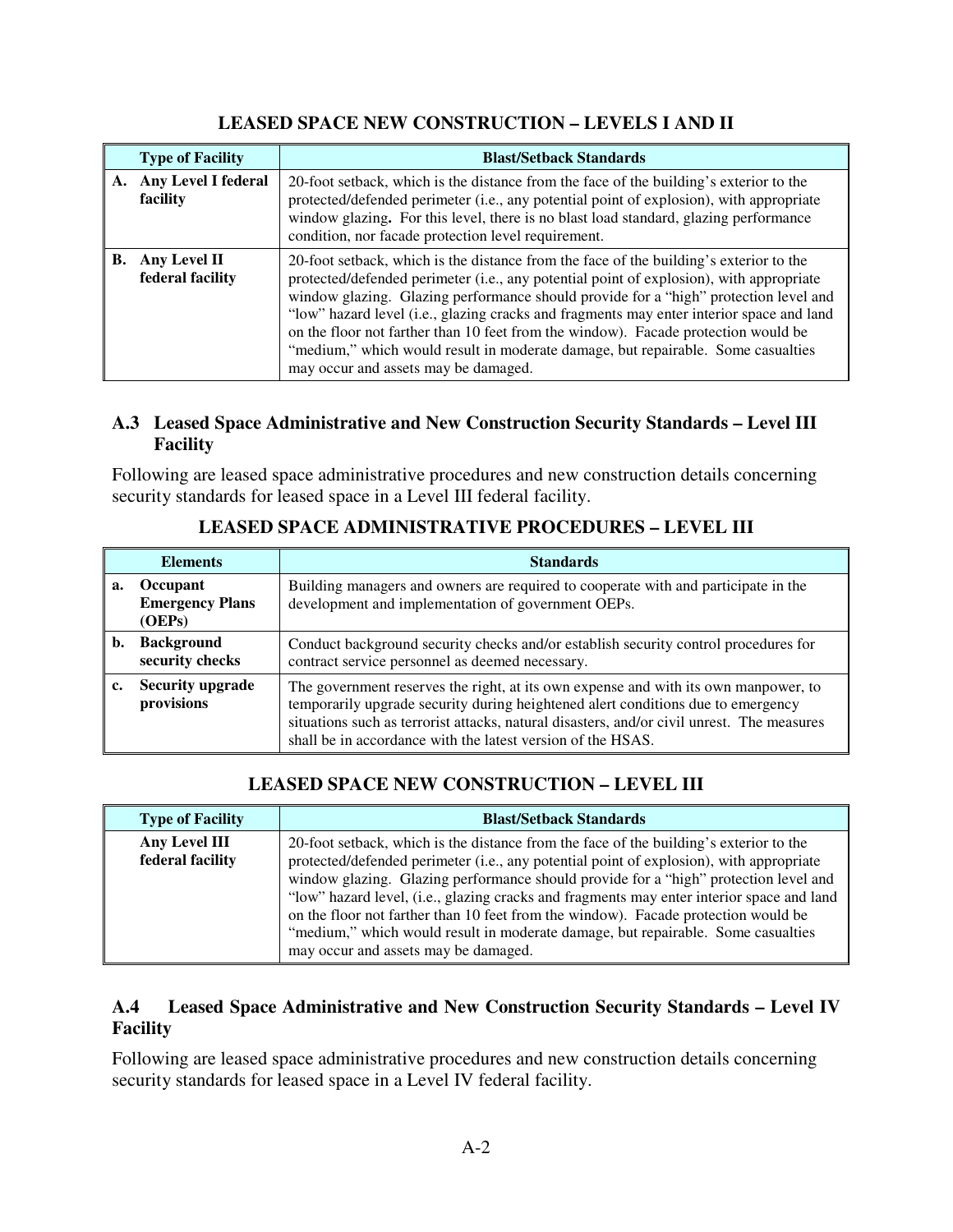| <b>Elements</b> |                                              | <b>Standards</b>                                                                                                                                                                                                                                                                                                                     |  |  |
|-----------------|----------------------------------------------|--------------------------------------------------------------------------------------------------------------------------------------------------------------------------------------------------------------------------------------------------------------------------------------------------------------------------------------|--|--|
| a.              | Occupant<br><b>Emergency Plans</b><br>(OEPs) | Building managers and owners are required to cooperate with and participate in the<br>development and implementation of government OEPs.                                                                                                                                                                                             |  |  |
| b.              | <b>Background</b><br>security checks         | Conduct background security checks and/or establish security control procedures for<br>contract service personnel as deemed necessary.                                                                                                                                                                                               |  |  |
|                 | <b>Security upgrade</b><br>provisions        | The government reserves the right, at its own expense and with its own manpower, to<br>temporarily upgrade security during heightened alert conditions due to emergency<br>situations such as terrorist attacks, natural disasters, and/or civil unrest. The measures<br>shall be in accordance with the latest version of the HSAS. |  |  |

## **LEASED SPACE ADMINISTRATIVE PROCEDURES – LEVEL IV**

## **LEASED SPACE NEW CONSTRUCTION – LEVEL IV**

|               | <b>Type of Facility</b>            | <b>Blast/Setback Standards</b>                                                                                                                                                                                                                                                                                                                                                                                                                                                                                                                                                                                                  |
|---------------|------------------------------------|---------------------------------------------------------------------------------------------------------------------------------------------------------------------------------------------------------------------------------------------------------------------------------------------------------------------------------------------------------------------------------------------------------------------------------------------------------------------------------------------------------------------------------------------------------------------------------------------------------------------------------|
| a.            | Non-law<br>enforcement<br>agencies | 50-foot setback, which is the distance from the face of the building's exterior to the<br>protected/defended perimeter (i.e., any potential point of explosion), with appropriate<br>window glazing. Glazing performance should provide for a "high" protection level and<br>"low" hazard level, (i.e., glazing cracks and fragments may enter interior space and land<br>on the floor not farther than 10 feet from the window). Facade protection would be<br>"medium," which would result in moderate damage, but repairable. Some casualties<br>may occur and assets may be damaged.                                        |
| b.            | <b>Child care facilities</b>       | 50-foot setback, which is the distance from the face of the building's exterior to the<br>protected/defended perimeter (i.e., any potential point of explosion), with appropriate<br>window glazing. Glazing performance should provide for a "very high" protection level<br>and hazard level of "none," (i.e., glazing is cracked but is retained by the frame, and<br>dusting or very small fragments may occur near the window sill or on the floor).<br>Facade protection would be "higher," which would result in minor damage, but<br>repairable. Occupants may incur some injury, and assets may receive minor damage.  |
| $c_{\bullet}$ | Law enforcement<br>agencies        | 100-foot setback, which is the distance from the face of the building's exterior to the<br>protected/defended perimeter (i.e., any potential point of explosion), with appropriate<br>window glazing. Glazing performance should provide for a "very high" protection level<br>and hazard level of "none," (i.e., glazing is cracked but is retained by the frame, and<br>dusting or very small fragments may occur near the window sill or on the floor).<br>Facade protection would be "higher," which would result in minor damage, but<br>repairable. Occupants may incur some injury, and assets may receive minor damage. |

## **A.5 Leased Space Security Standards – Level V Facility**

HUD does not currently occupy leased space in any Level V facility.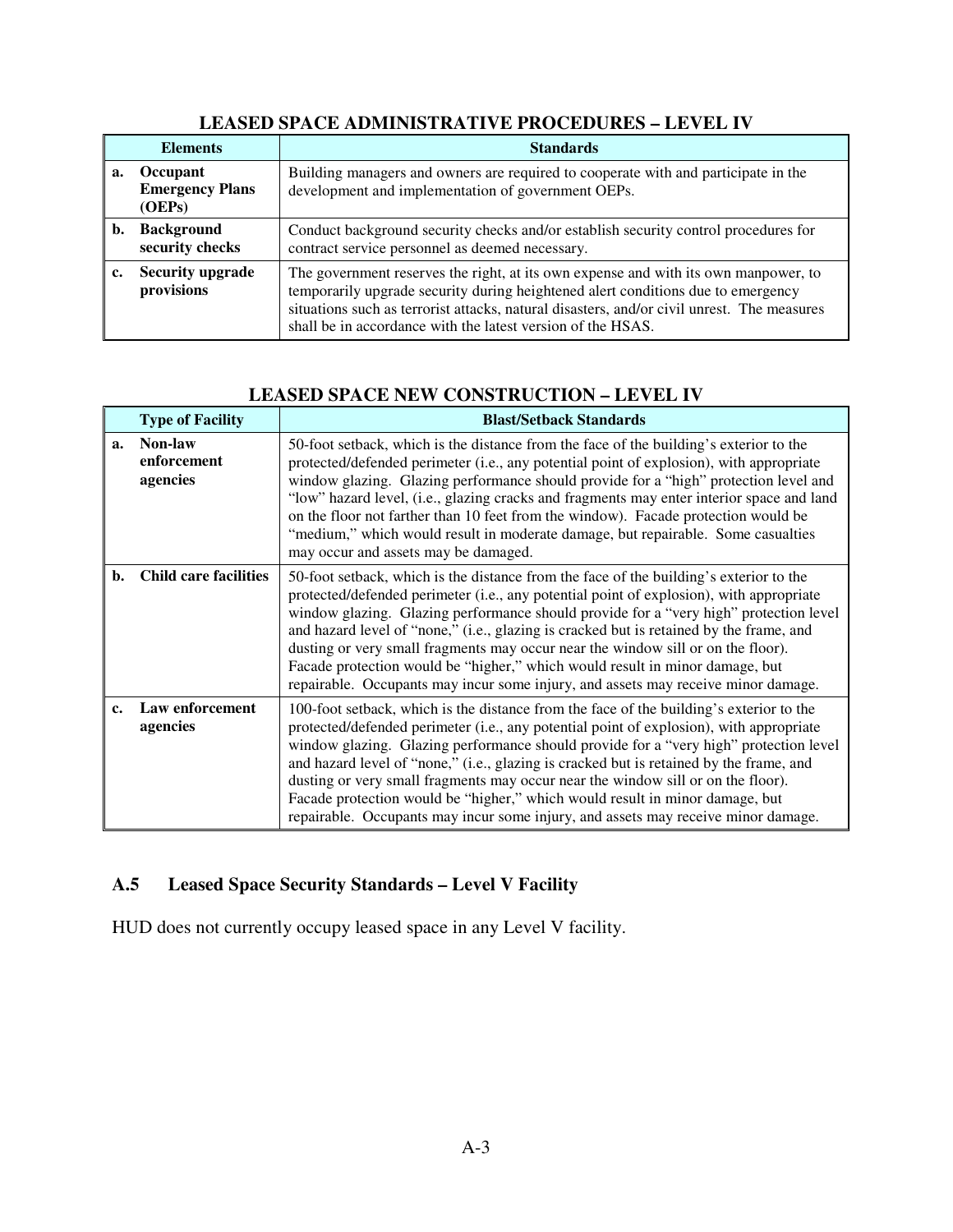# **Department of Housing and Urban Development Physical Security Handbook for HUD Regional and Field Offices**

## **Appendix B - HUD Office Physical Security Plan**

The suggested organization and content of a HUD Office Physical Security Plan are illustrated in Figure B-1. The overall objective of the Plan is to **fully delineate the procedures to be followed and systems and equipment employed** to ensure the safety and protection of the personnel, information, equipment, and materials located in the office and to preclude unauthorized access to the facility. Only those portions of the outline in Figure B-1 that apply to a given facility should be included in the Office Physical Security Plan.

Each Office Physical Security Plan will be tailored to the Federal Security Level of the office, the minimum HUD security standards that apply, the characteristics of the facility (i.e., either federal or leased space), and the environment in which the office is located. A brief description of the contents of the Plan is as follows:

Part 1. Introduction

Delineate the purpose of the Plan, plus applicability and scope, authorities, references, and security responsibilities of key officials and other occupants of the office.

Part 2. Pertinent Information

2.1 Description of Facility

Describe all aspects of the facility that clearly portray the setting and environment in which the office is located, including other occupants of the building, proximity of parking areas, number and location of entrances/exits, etc.

2.2 Description of Surrounding Area

Identify the nature of external activities that adjoin the boundaries of the facility in each direction. Include any potential areas of concern relative to the facility and its occupants.

2.3 Proximity to Emergency Services

Identify and indicate the location and estimated response times of local law enforcement, fire and rescue, hazardous materials (HAZMAT) response, and emergency medical service facilities and organizations.

2.4 Facility/Office Physical Security Organization

Describe the physical security organization of the office and the facility as a whole, including location of security force posts, duty hours, and emergency equipment available.

2.5 Key Telephone Numbers

Provide a list of key telephone numbers, both internal and external.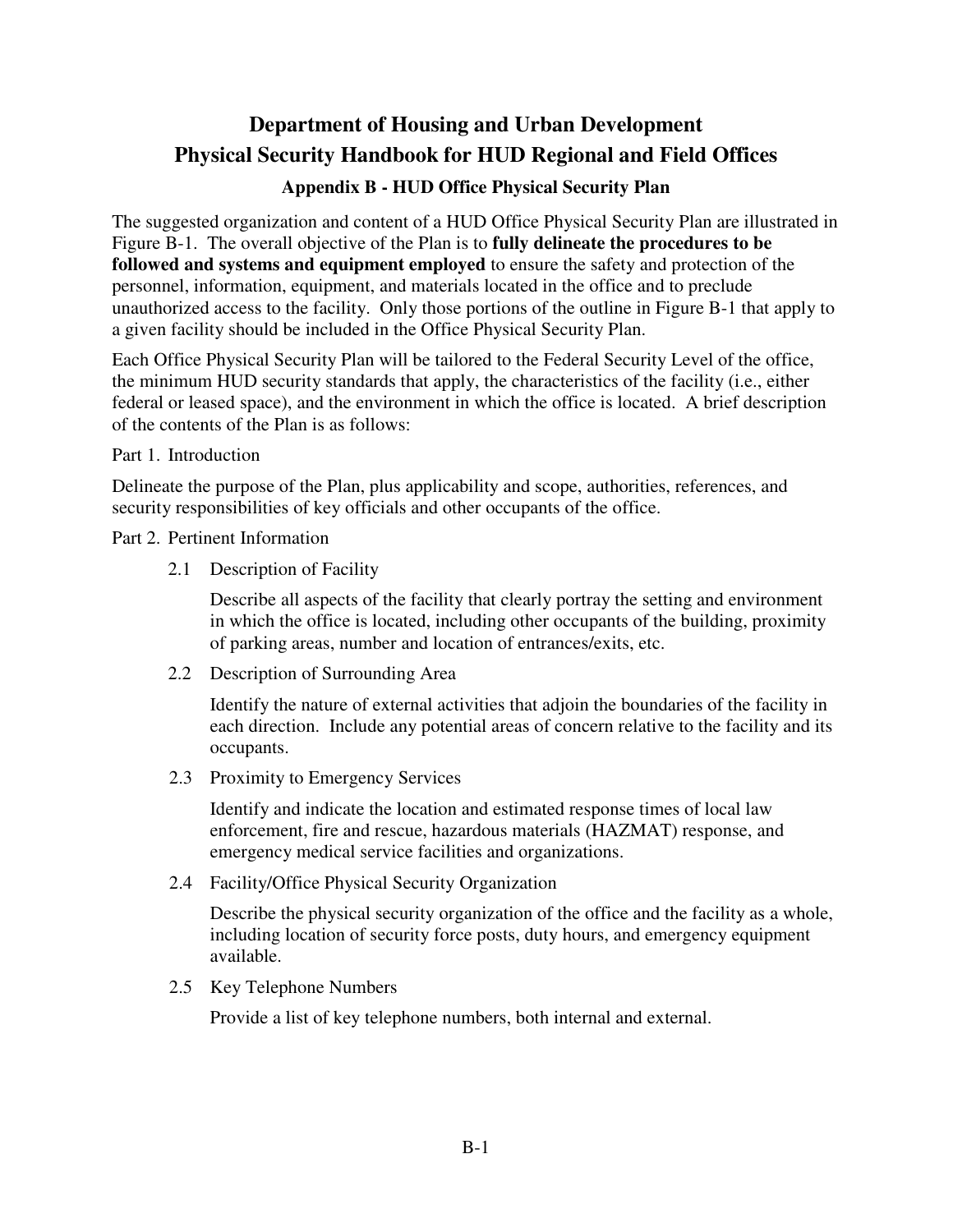#### Part 3. Perimeter Security

Describe the measures taken to provide perimeter security, including physical barriers, parking area access and controls, exterior lighting, video surveillance, security control posts, shatterresistant windows, etc.

#### Part 4. Entry Security

Describe the procedures and equipment/systems employed to control and monitor the entry of personnel, mail/packages, and other items into the building in which the HUD office is located and into HUD office space itself.

#### Part 5. Interior Security

Describe the measures taken to provide interior security within the building in which the HUD office is located and within HUD office space itself, including controlling access to critical or sensitive areas, designated mail/package handling areas and procedures, mandatory display of ID badges/visitor passes, etc.

#### Part 6. Coordinating Instructions

Describe the general policies and procedures in effect to ensure the safeguarding and protection of all personnel, information, equipment, and materials within the HUD office, including trash disposal procedures, key/combination controls, communications/ computer systems security, incident reporting, coordination with other local federal agencies, and security training, education, and awareness for all employees.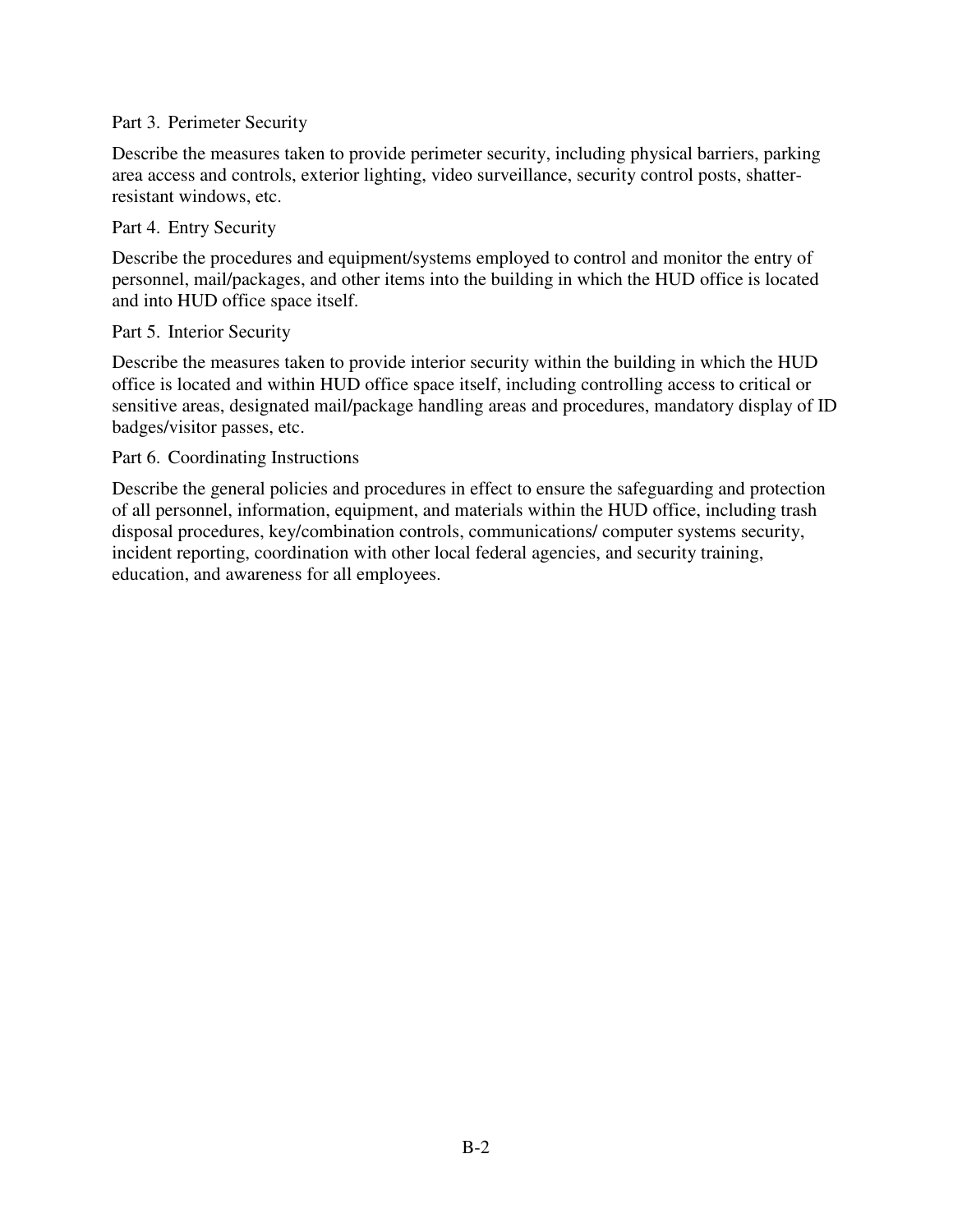| <b>OFFICE PHYSICAL SECURITY PLAN</b>                         |
|--------------------------------------------------------------|
| Part 1. Introduction                                         |
| 1.1 Purpose                                                  |
| 1.2 Applicability                                            |
| 1.3 Scope                                                    |
| 1.4 Authorities                                              |
| 1.5 References                                               |
| <b>1.6 Security Responsibilities</b>                         |
| <b>Part 2. Pertinent Information</b>                         |
| 2.1 Description of Facility                                  |
| 2.1.1 General                                                |
| a. Federal Security Level                                    |
| b. Leased or Federal                                         |
| c. Office Population                                         |
| d. HUD Office Space (square feet)                            |
| 2.1.2 Building Occupants (other than HUD)                    |
| 2.1.3 Parking Areas                                          |
| 2.1.4 Entrances/Exits                                        |
| 2.1.5 Elevators/Stairwells                                   |
| 2.1.6 Alarm and Public Address Systems                       |
| 2.1.7 Normal Duty Hours                                      |
| 2.2 Description of Surrounding Area                          |
| 2.2.1 Activities/Structures Immediately Adjacent to Facility |
| 2.2.2 Potential Areas of Concern                             |
| 2.3 Proximity to Emergency Services                          |
| 2.3.1 Law Enforcement                                        |
| 2.3.2 Fire Department                                        |
| 2.3.3 Hazardous Materials Response                           |
| <b>2.3.4 Emergency Medical Services</b>                      |

# **Figure B-1. Outline of HUD Office Physical Security Plan**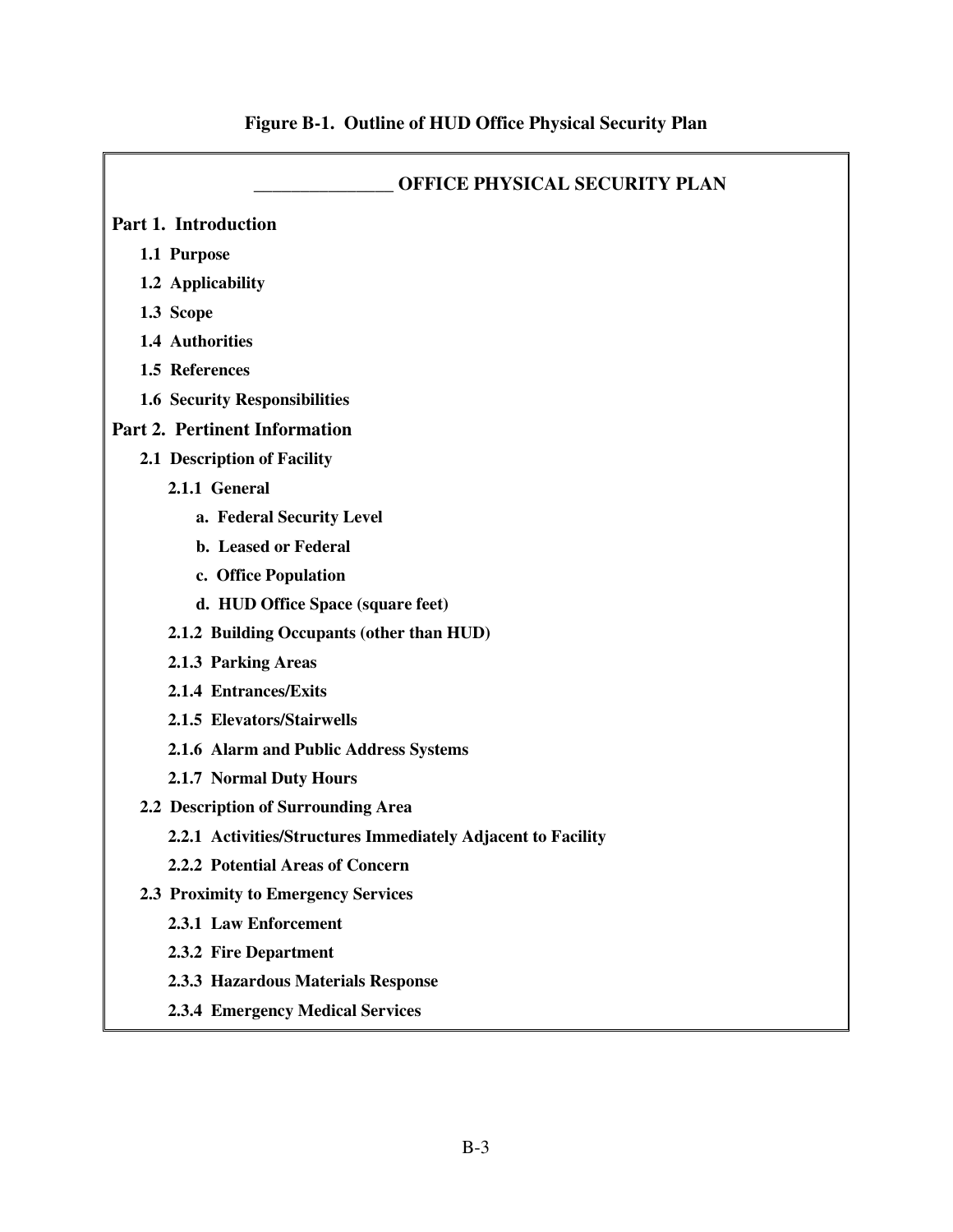#### **Figure B-1. Outline of HUD Office Physical Security Plan** *(continued)*

- **Part 2. Pertinent Information** *(continued)* **2.4 Facility/Office Physical Security Organization 2.4.1 Size and Composition of Security Force 2.4.2 Post Locations and Duty Hours 2.4.3 Equipment Available (e.g., radios, firearms, riot gear, handcuffs, emergency medical equipment, etc.) 2.5 Key Telephone Numbers 2.5.1 Internal 2.5.2 External Part 3. Perimeter Security 3.1 General 3.2 Physical Barriers 3.3 Parking Area Access and Controls 3.4 Exterior Lighting 3.5 Signage 3.6 Closed Circuit Television (CCTV) Surveillance and Monitoring 3.7 Perimeter Security Control Post(s) 3.8 Security Patrols 3.9 Shatter-resistant Windows Part 4. Entry Security 4.1 General 4.2 Building Access Control and Monitoring 4.2.1 Main Entrance 4.2.2 Other Entrances/Exits** 
	- **4.2.3 Shipping/Receiving Areas**
	- **4.2.4 CCTV**
	- **4.2 5 After Hours Procedures**
	- **4.3 HUD Office Space Access Control and Monitoring**
		- **4.3.1 Entry Control**
		- **4.3.2 Government Rules and Regulations**
		- **4.3.3 Mail and Package Handling**
		- **4.3.4 Entry Area CCTV Surveillance**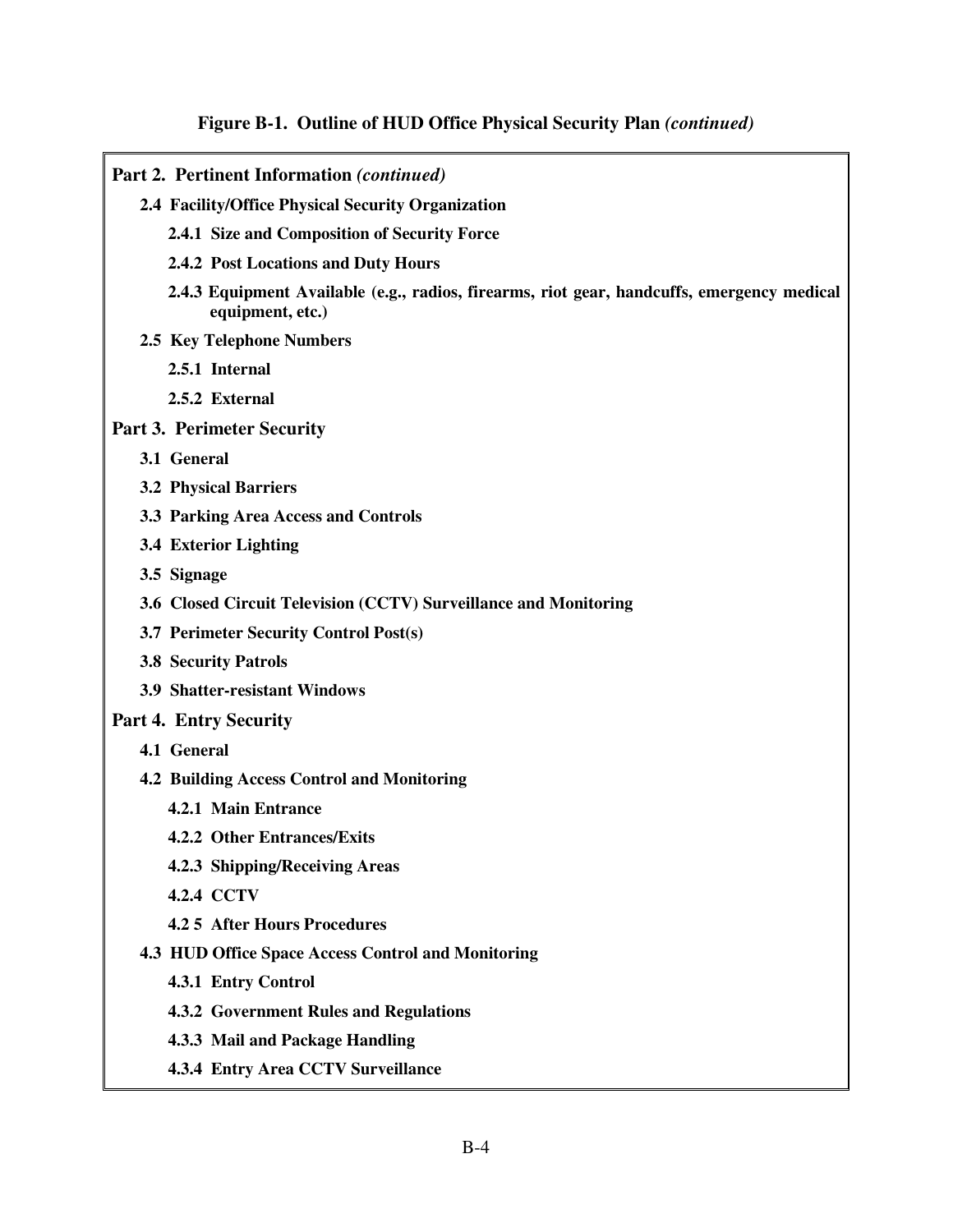# **Figure B-1. Outline of HUD Office Physical Security Plan** *(continued)*

| Part 4. Entry Security (continued)                                |
|-------------------------------------------------------------------|
| 4.3.5 High Security Locks                                         |
| 4.3.6 Unauthorized Entry Intrusion Detection System(s)            |
| <b>Part 5. Interior Security</b>                                  |
| 5.1 General                                                       |
| <b>5.2 Building Interior Security</b>                             |
| 5.2.1 Access to Utility Areas                                     |
| 5.2.2 Heating, Ventilation, and Air Conditioning (HVAC)           |
| 5.2.3 Emergency Back-up Power for Critical Systems                |
| 5.2.4 Public Restroom Access and Security                         |
| 5.3 HUD Office Space Interior Security                            |
| 5.3.1 Reception Area                                              |
| a. Configuration                                                  |
| b. Duress Alarm                                                   |
| 5.3.2 Employee ID Display and Control                             |
| 5.3.3 Visitor ID/Pass Display and Control                         |
| 5.3.4 Mail and Package Handling Procedures                        |
| 5.3.5 Shipping/Receiving Area(s)                                  |
| 5.3.6 Access to Sensitive or Controlled Access Area(s)            |
| 5.3.7 Internal Intrusion Detection System(s)                      |
| <b>Part 6. Coordinating Instructions</b>                          |
| <b>6.1 Administrative Policies/Procedures</b>                     |
| <b>6.1.1 Information Security</b>                                 |
| 6.1.2 Trash Disposal                                              |
| <b>6.1.3 Authorized Personnel Access List</b>                     |
| <b>6.1.4 Keys/Key Cards/Combination Controls</b>                  |
| <b>6.1.5 Security Provisions in Lease Agreements</b>              |
| <b>6.1.6 Building Security Committee</b>                          |
| <b>6.2 Communications /Computer Systems Security</b>              |
| 6.3 Background Security Checks of Maintenance/Custodial Personnel |
|                                                                   |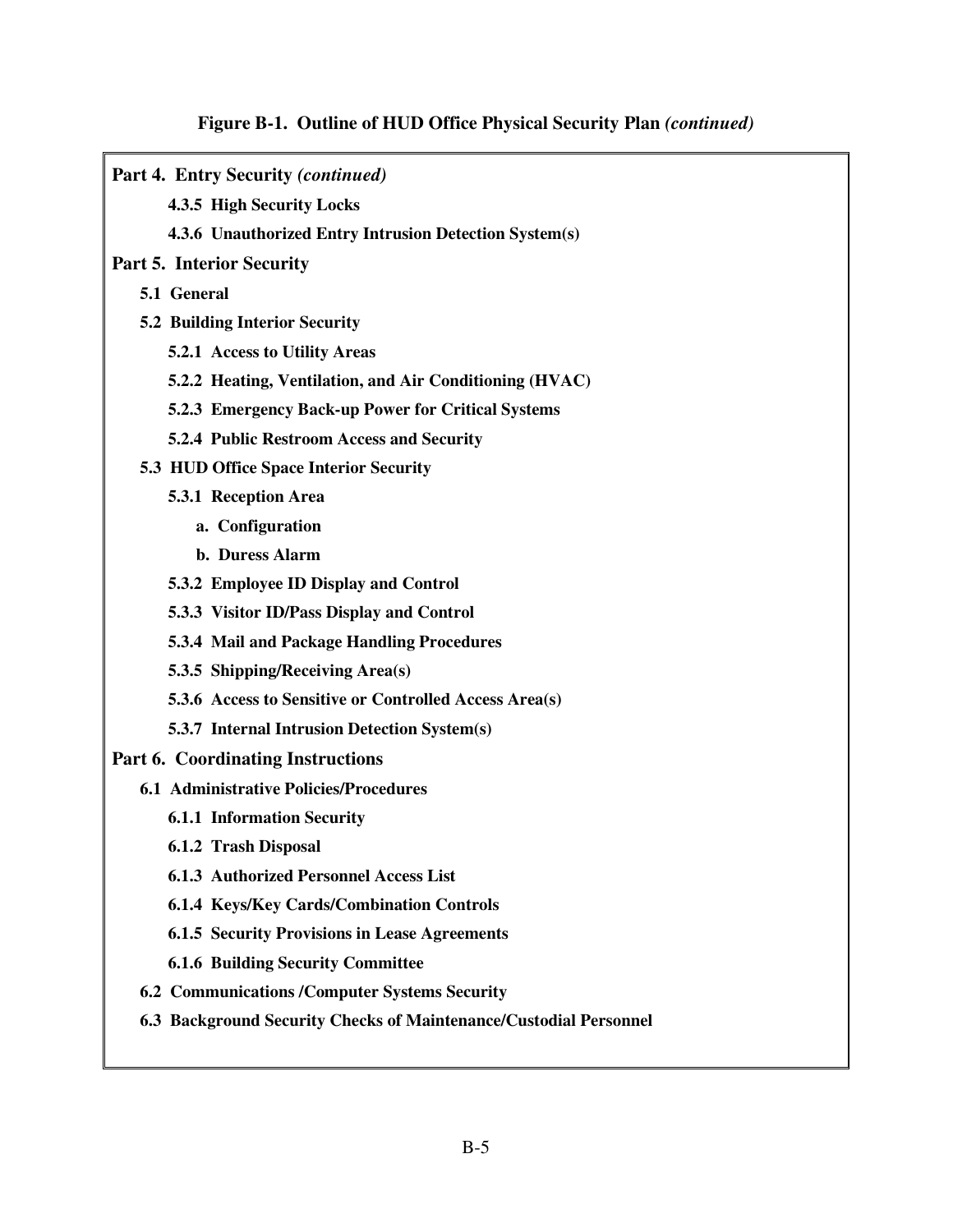### **Figure B-1. Outline of HUD Office Physical Security Plan** *(continued)*

- **Part 6. Coordinating Instructions** *(continued)*
	- **6.4 Contingency Readiness and Reporting** 
		- **6.4.1 Malfunctioning Systems or Equipment**
		- **6.4.2 Incident Reporting**
		- **6.4 3 Threat Monitoring**
	- **6.5 Security Measures—Occupant Emergency Plan (OEP)**
	- **6.6 Coordination with Other Local Federal Agencies**
	- **6.7 Security Training, Education, and Awareness**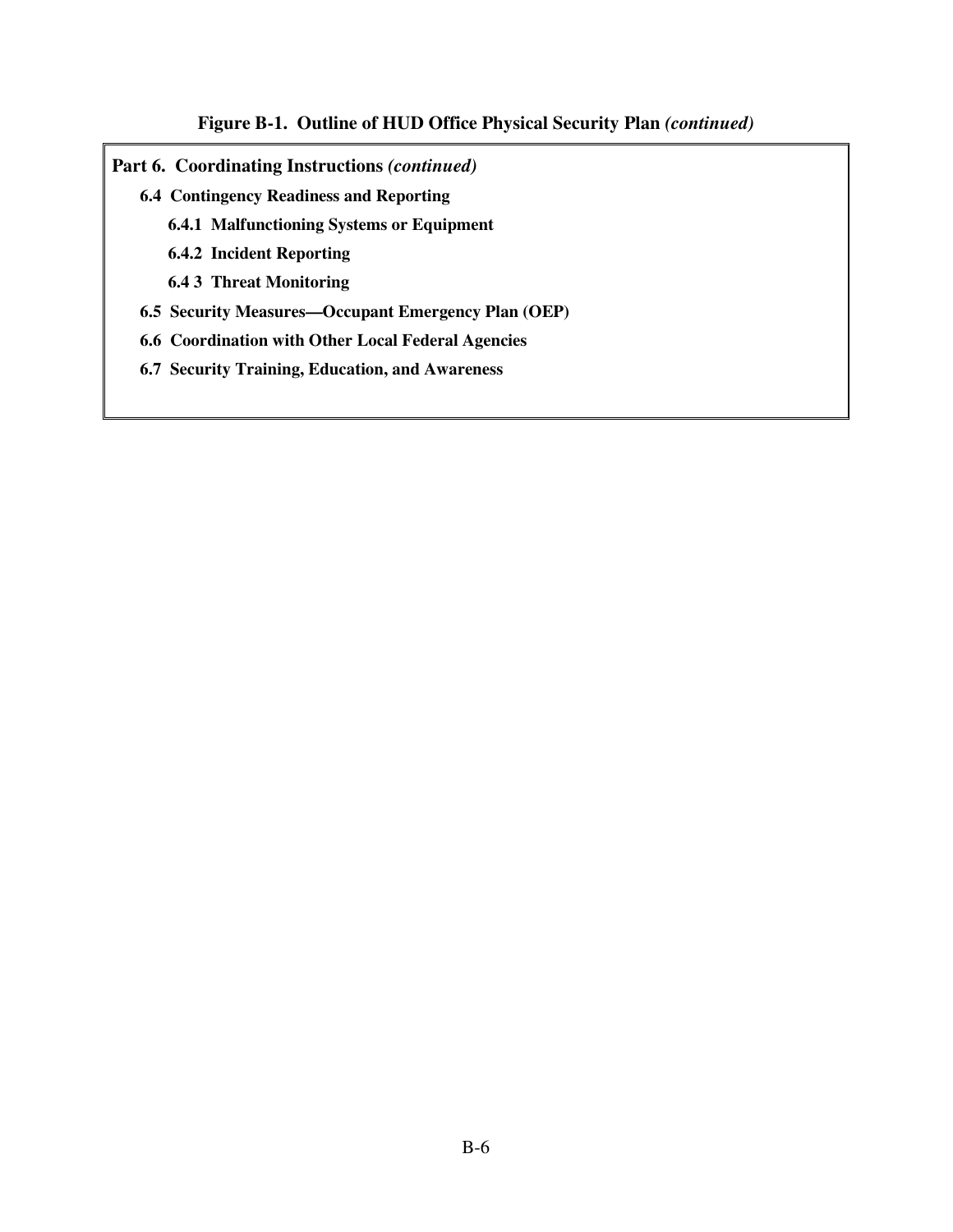## **Department of Housing and Urban Development Physical Security Handbook for HUD Regional and Field Offices**

## **Appendix C - Occupant Emergency Program**

## **C.1 General**

An **Occupant Emergency Program** that establishes procedures for safeguarding lives and property in and around a facility during an emergency is mandatory for all HUD field activities. The emergency may include: a fire; explosion; discovery of an explosive device; actual or potential exposure to hazardous substances; severe weather; a natural disaster, such as a hurricane or earthquake; chemical, biological, or radiological threat or exposure; hostage takeover; or physical threat to the building, occupants, or visitors.

An effective Occupant Emergency Program for HUD field activities will include the following essential elements:

- Assignment and delineation of **emergency responsibilities** to individuals who have been designated to undertake certain responsibilities and perform specific tasks in response to an incident or event that threatens a facility and/or its occupants. This will be achieved by establishment of an **Occupant Emergency Organization (OEO)**, which is described in Section C.2 below;
- Provision to all occupants of specific **information about the building's construction and layout**, as well as identification of all tenants in the building. This can be accomplished through a "Building Information Sheet" and "Occupant Information Sheet." Floor plans, entrances/exits, and evacuation routes should be clearly marked. This information should be included in the **Occupant Emergency Plan (OEP)** (see Section C.3 below) for the facility;
- A listing of key **emergency telephone numbers** that is available to every occupant in the building. One way to ensure that everyone has and keeps a copy is to publish the list in the local federal telephone directory, preferably on the inside of the front cover or on the first page. Also, the listing can be posted on the Intranet (HUD@work) site for the HUD office employees. The list should also be published in the **OEP**;
- Designation of an **Emergency Command Center (ECC)**, which will be activated to provide direction and control of emergency response personnel and activities. The ECC should be centrally located and easily accessible, with sufficient communications, including, if possible, portable radios and pagers, to enable timely contact with all concerned in response to the emergency. Messengers should be available to augment communications systems. Planning should provide for an alternate ECC in the event that the main one is incapacitated or otherwise unavailable;
- Delineation of **response procedures for different types of emergencies** that may typically be encountered in or in the vicinity of the facility. Such emergency situations may include a fire, power outage, exposure or potential exposure to hazardous substances, presence of a suspicious object or explosive device, a medical emergency, etc. For each of these situations, it is desirable that a checklist be prepared that delineates proper response procedures such as: immediate action(s) to be taken; alarm activation, if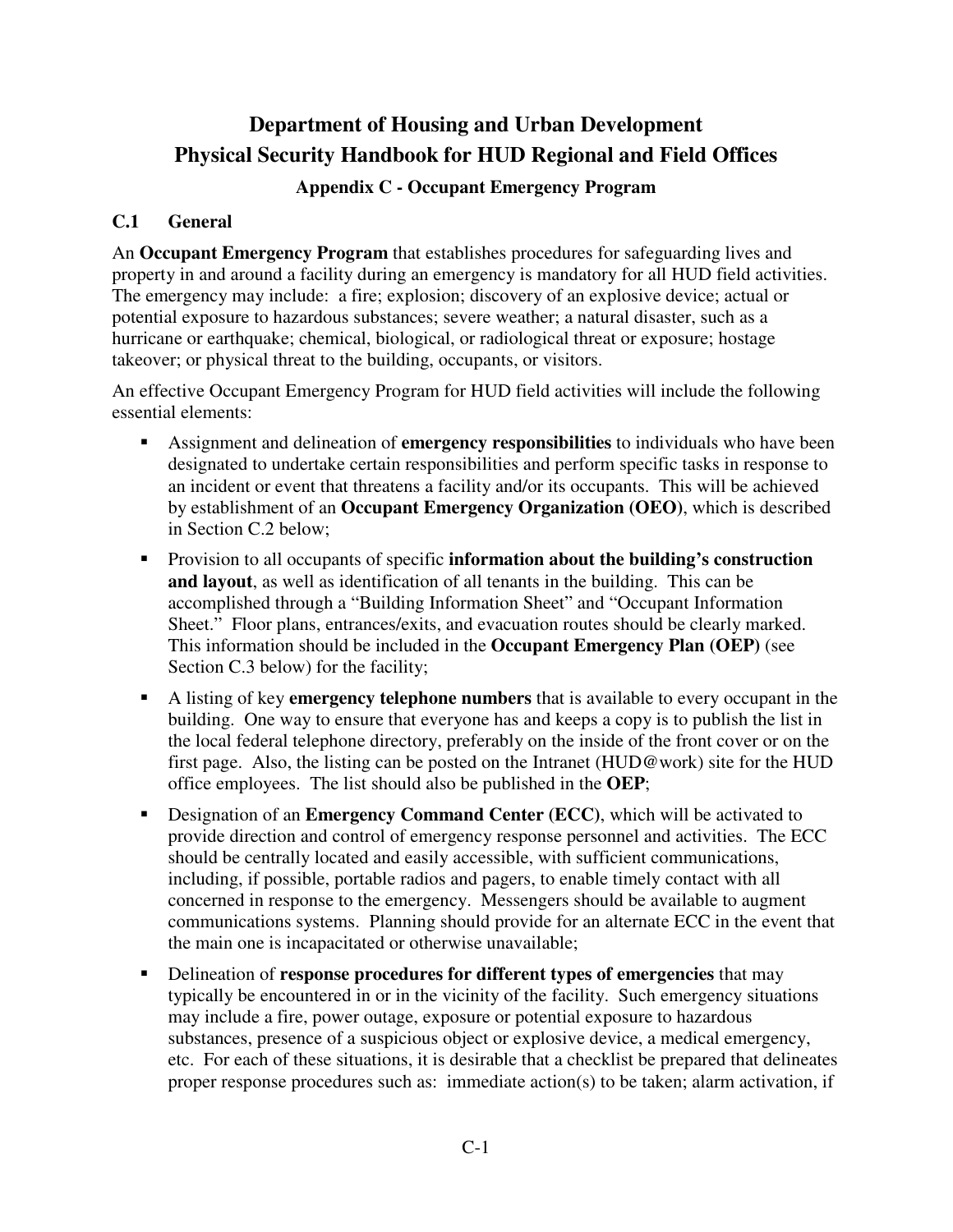applicable; reporting and notification requirements; key telephone numbers; and location of emergency response personnel or expertise (e.g., HAZMAT teams); and

- Assignment of duties and responsibilities to designated individuals for assisting mobilityimpaired persons or persons with disabilities during building evacuations or shelter-in-place procedures in connection with drills, exercises, or actual emergencies. Recommended support equipment and systems for all Regional and Field Offices include:
	- − Telecommunications Devices for the Deaf (TDD);
	- − Strobe lights;
	- − Emergency evacuation chairs; and
	- − Notification protocol via a "Direct Alert" message to all employee computers.

## **C.2 Occupant Emergency Organization (OEO)**

An **OEO** is a group of employees assigned to undertake certain responsibilities and perform specific tasks in preparation for and response to an emergency that threatens a facility and/or its occupants. The OEO operates under the direction of an individual identified as the **Designated Official (DO)**. The DO is the highest-ranking federal official in the facility, or another person agreed on by all tenant agencies.

The OEO generally consists of an **Emergency Command Center Team (ECCT)**, **Floor Teams**, and a **Damage Control Team**. Guidelines for setting up the organization include:

- The organization should be limited in size, with only the number of positions required to deal with the emergencies anticipated and clearly defined duties for each position. It is important to have enough help in any emergency, but too many people could get in the way and inhibit rapid, efficient response;
- To the extent possible, the organization should consist of and use the existing hierarchy of the occupant agencies. Ideally, the same officials who run the agencies on a day-today basis should assume leadership positions during an emergency; and
- Emergency organization members should be identified by position, not by name. This will allow for continuity since someone normally is designated to fill a position when the incumbent is absent. Thus, the acting official will assume the incumbent's role when an emergency occurs.

## **C.2.1 Emergency Command Center Team (ECCT)**

The ECCT will prepare, plan for and direct all emergency operations from the centrally located ECC. In a large facility, composition of the ECCT will include: the Designated Official (DO), an Occupant Emergency Coordinator (OEC), a Floor Team Coordinator (FTC), a Damage Control Team Coordinator (DCTC), a Medical Coordinator, an Administrative Officer, and Technical Advisors. In a small facility, some positions, such as an FTC, Medical Coordinator, and Administrative Officer, may not be needed, or one person could perform several functions.

Special consideration should be given to timely notification of ECCT members of an emergency and rapid deployment of Team members from their workstations to the ECC.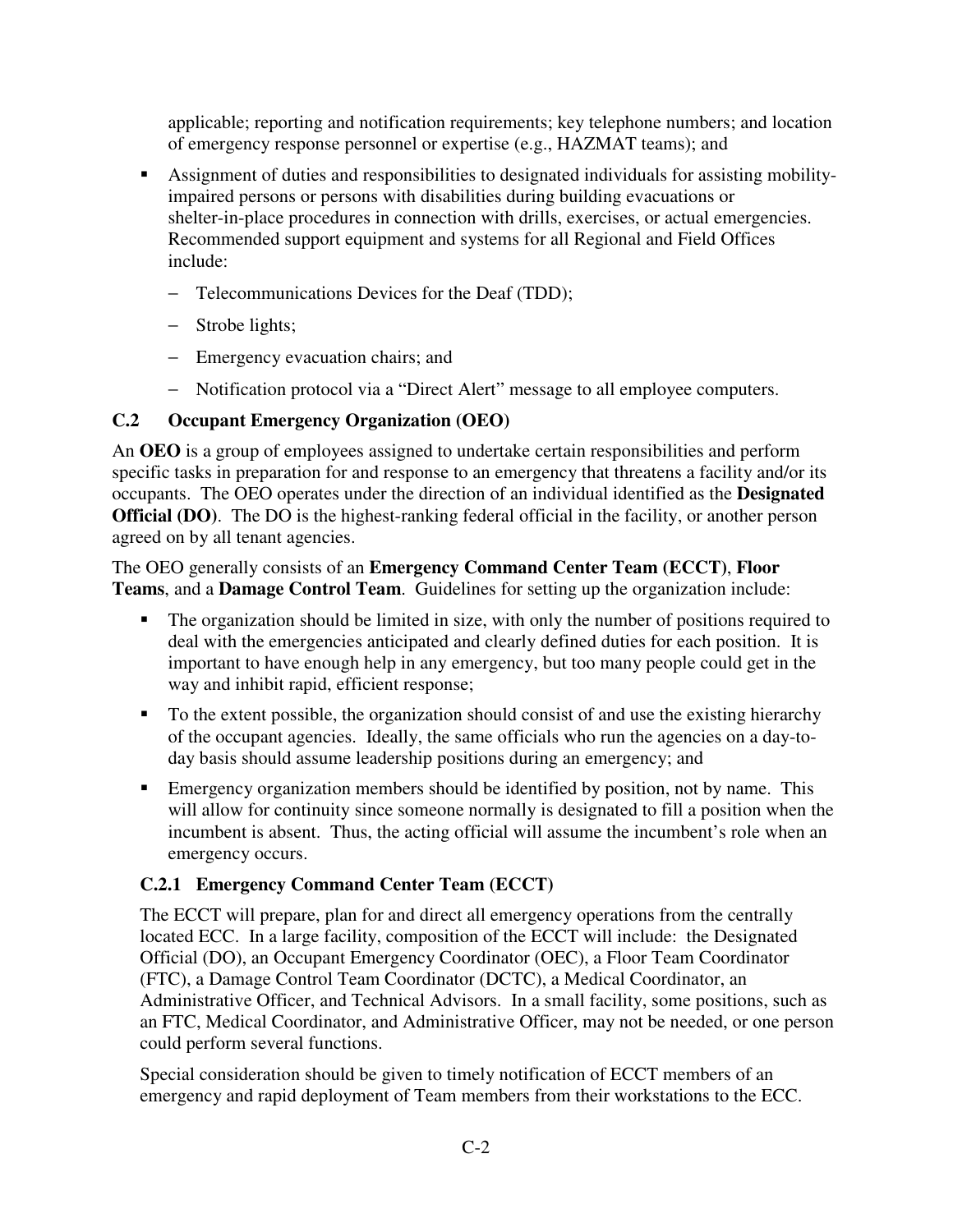A description of the duties and responsibilities of individual ECCT members is shown in Figure C-1.

## **Figure C-1. Duties and Responsibilities of Emergency Command Center Team (ECCT) Members**

#### **Designated Official (DO)**

- Coordinates with all tenants and develops an OEP.
- Selects and trains OEO members.
- Ensures that appropriate procedures are followed during emergencies.
- Identifies and establishes working relationships with federal, state, and local agencies that might respond to an emergency in the facility.
- Initiates activities to prepare occupants for emergencies and inform them of response procedures.

#### **Occupant Emergency Coordinator (OEC)**

- Acts for the DO during absences.
- **Performs delegated duties of the DO.**
- Serves as liaison between the DO and other members of the ECCT.

#### **Floor Team Coordinator (FTC)**

- Coordinates the planning of occupant movement between floors during an emergency.
- Coordinates floor, wing, stairwell, elevator, and other monitor activities within the facility.

#### **Damage Control Team Coordinator (DCTC)**

- Identifies and monitors the operation and condition of utilities, alarm systems, communications equipment, and other pertinent systems and equipment in the facility.
- Makes recommendations on the use of available equipment and systems during an emergency.
- Maintains emergency call list for malfunction of utilities and presence of hazardous substances.
- Directs Damage Control Team activities.

#### **Medical Coordinator (MC)**

- Identifies and maintains a list of available medical emergency services.
- Maintains first aid equipment.
- Arranges for cardiopulmonary resuscitation (CPR), first aid, and other paramedical training.
- Maintains a list of personnel with CPR, first aid, and paramedical training within the facility.

#### **Administrative Officer (AO)**

- Provides required administrative services (phones, faxes, radios, pagers, etc.) and prepares reports.
- Prepares and maintains OEO records and updates them monthly.

#### **Technical Advisors**

#### **Building Manager (BM)**

 Maintains and provides to the DO, OEC, and DCTC information about the building and the operation of its mechanical systems.

#### **Physical Security Specialist (PSS)**

- Provides advice on building security and law enforcement matters.
- Serves as liaison with federal and local law enforcement agencies.

#### **Other Tenants**

Maintain liaison with the DO; provide information, advice, and/or assistance, as appropriate, concerning unique emergency response capabilities or requirements.

## **C.2.2 Floor Teams (FTs)**

Emergency response actions in accordance with the local OEP are, for the most part, carried out by Floor Teams (FTs) assigned to (and in between) each floor of a facility. A typical FT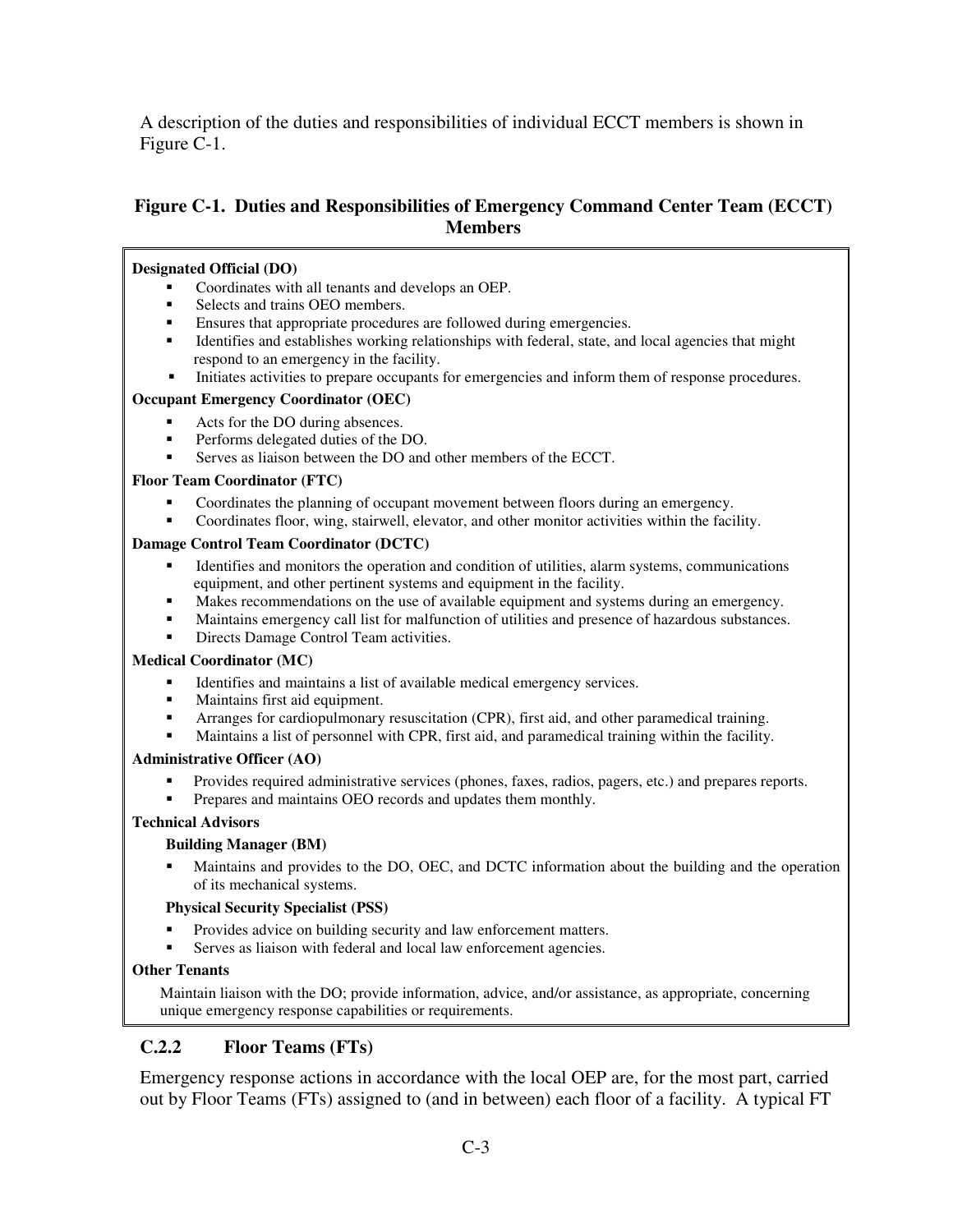in a large facility would include: a Floor Monitor (FM); Wing or Area Monitors (one for each major area on a floor); Stairwell Monitors; Elevator Monitors; Monitors for Persons with Disabilities; and Exit Monitors (at street and ground level). All monitors will work with and cooperate with each other, particularly in the evacuation of persons with disabilities. (Small or single-story facilities will probably not need separate persons for all of these monitoring functions. In this case, duties and responsibilities will be combined and apportioned out to a smaller number of Floor Team members.)

Duties and responsibilities of Floor Team members are described in Figure C-2.

## **Figure C-2. Duties and Responsibilities of Floor Team Members**

#### **Floor Monitors (FMs)**

- Maintain communication with the FTC during an emergency; provide progress reports on evacuation or shelter-in-place activities; for evacuation, notify the FTC when a floor is completely cleared.
- Designate exact boundaries of floor areas and assign responsibility for these areas.
- Coordinate necessary changes in floor organization with the FTC and OEC.
- Ensure that evacuation routes are known to occupants and are clearly identified and posted on bulletin boards, corridor intersections, and office exits.

#### **Wing or Area Monitors**

- Notify the FM when an area has been completely cleared, or when shelter-in-place actions have been completed.
- Ensure that evacuation routes are made known to occupants and are clearly identified.
- During drills and emergencies, direct the orderly flow of persons along prescribed evacuation routes or shelter-in-place routes, as applicable.
- When required, ensure the complete evacuation of the wing or area.
- During fire evacuations, ensure that windows and doors are left closed, lights are on, and electrical appliances are off.
- During bomb threat evacuations, leave windows and doors open and lights on.
- Supervise Stairwell Monitors and Monitors for Persons with Disabilities.
- Maintain and provide to the FM a current list of persons with disabilities (including name, telephone number, room number, and type of disability).
- Assign Monitors for persons with disabilities, one per disabled person.

#### **Stairwell Monitors**

- If evacuation is required because of a bomb threat, search assigned stairwell; and report findings to the Wing or Area Monitor.
- Control movement of personnel in assigned stairwell, keeping them in a single file and moving steadily at a walking pace; instruct personnel to grasp handrails.
- Keep door to the stairwell open until the wing or area is clear.
- Restrict and monitor use of assigned stairwell (and escalator, if present), as necessary.
- Know the locations and telephone numbers of persons with disabilities who will require assistance, types of disabilities, and location of crutches, wheelchairs, and other support devices.
- Know the location and telephone number of the Monitor for Persons with Disabilities who has been assigned to each disabled person.
- With the designated Monitors for Persons with Disabilities, assist disabled persons in evacuating the building using the assigned stairwell.

#### **Elevator Monitors**

- Be familiar with the provisions of GSA bulletins covering emergency plans for using elevators to evacuate persons with disabilities.
- Be familiar with the manual operation of elevators.
- Take charge of the use of assigned elevator(s), and permit use only as directed by the FM.
- During fire evacuation, direct personnel attempting to use the assigned elevator(s) to the appropriate stairwell; relinquish control of the elevator(s) to firefighting personnel when they arrive.
- If emergency response personnel are arriving by elevator, meet them and direct them to the scene of the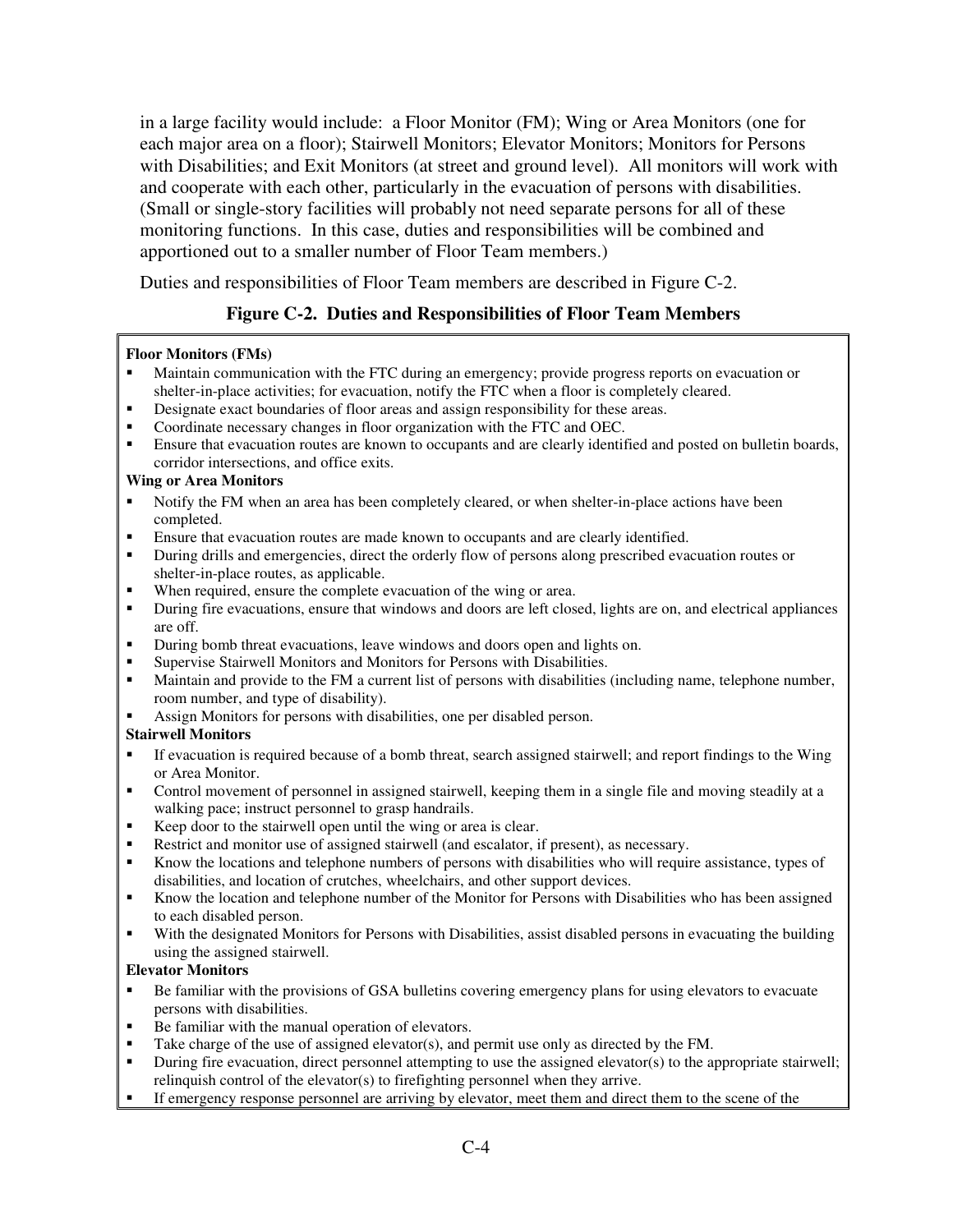emergency.

- Know the location and telephone number of the Monitor for Persons with Disabilities who has been assigned to each disabled person.
- With the designated Monitors for Persons with Disabilities, assist disabled persons in evacuating the building by elevator, if the elevator has been approved for use.

## **Figure C-2. Duties and Responsibilities of Floor Team Members** *(continued)*

#### **Elevator Monitors** *(continued)*

 If the elevator cannot be used for evacuation help the Monitor for Persons with Disabilities assist his/her assigned disabled person to the vicinity of the nearest safe stairwell.

#### **Monitors for Persons with Disabilities**

- Know the location and telephone number of the disabled person to whom assigned, type of disability, and location of crutches, wheelchairs, and other support devices.
- With the designated Stairwell or Elevator Monitor, assist the disabled person in evacuating the building using either the assigned stairwell or elevator.

#### **Exit Monitors**

- Ensure that exits are open and free of hindrances.
- Deny unauthorized access to the building.
- Direct orderly movement of evacuating personnel to designated safe areas.
- Assist in the evacuation of persons with disabilities, as necessary.

### **C.2.3 Damage Control Team**

The Damage Control Team consists of the Building Manager and other people familiar with the facility's construction, equipment, and operating systems. Team members will report to and carry out emergency functions under the direction of the DCTC. Generally, their job is to control dangerous conditions until further help arrives and to assess potential and real danger. This involves preparing and planning for dangerous conditions, especially those most likely and/or most harmful. This may include duties such as:

- **Ensuring that the appropriate response organization(s) (e.g., fire and rescue, law** enforcement, medical, hazardous materials) has been notified;
- Assisting emergency response personnel;
- Disconnecting utilities or equipment;
- Conducting a bomb search;
- **Performing initial rescue and first aid;**
- Making emergency repairs; and
- Protecting records and equipment, and removing or isolating hazardous substances.

## **C.2.4 EO Special Considerations**

Establishment of an effective OEO must take into consideration designation of an alternate DO, timely and responsive communications, and actions concerning child care centers if present.

## **C.2.4.1 Alternate DO**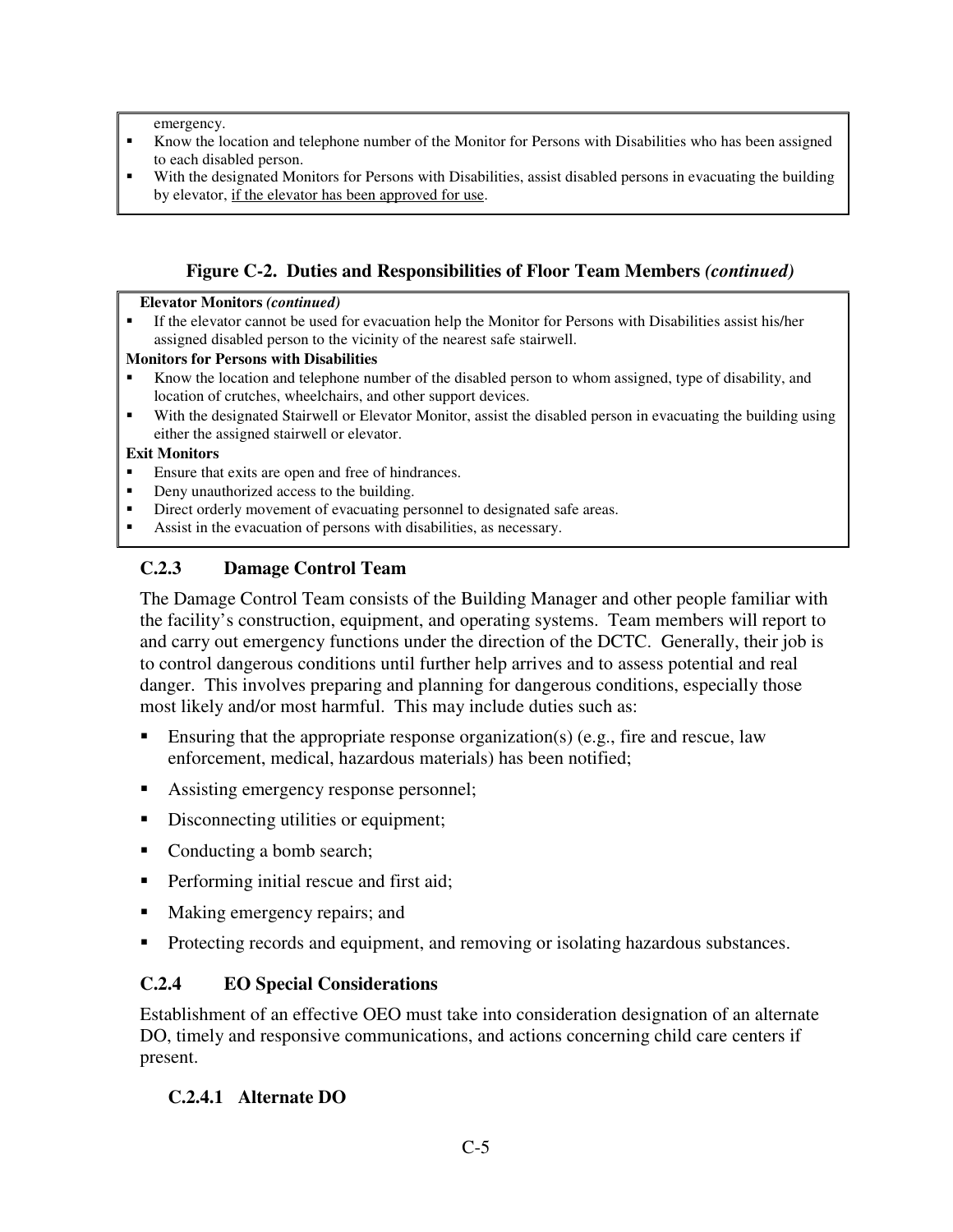In the absence of the designated DO, it is imperative that someone be in charge of the ECCT in the event of an emergency. Thus, an alternate DO must be identified – this may be more than one senior official who should be prepared to assume the duties of the DO should he/she be absent or unavailable.

A special case may be an emergency that occurs at night, over the weekend, or on a holiday. For this situation, the senior federal official present or most readily available should act as the DO and initiate appropriate response actions. Considerations include coordination with on-site Federal Protective Service personnel, if applicable, or contract security officers and after-hours maintenance personnel.

## **C.2.4.2 Communications**

Of high priority concern to members of the OEO are the primary and alternate means of communication that will be used to:

- Activate the ECCT;
- Inform building occupants of the nature of the emergency and what actions to take; and
- Coordinate response activities during the emergency.

All occupants must know the location of fire alarm boxes and how and when to use the alarm in the event of a fire. Occupants should also know whom they should notify after turning in an alarm so that the ECC can be activated. For other emergencies, telephones, public address systems, and/or messengers should be employed to notify and contact members of the OEO and other building occupants.

If telephones are to be used, the AO should act as "communications coordinator," or appoint someone else to do so, so that all members of the OEO and other occupants may be contacted in a timely manner. For this eventuality, the AO should prepare in advance, and keep current, a comprehensive list of key telephone numbers.

Some multilevel buildings may have emergency telephone systems (e.g., "red" telephones) for coordinating emergency response activities. In their absence, however, OEO members should be prepared to rely on the normal telephone system, public address system, and/or messengers.

## **C.2.4.3 Child Care Centers**

If a child care center is collocated in a facility where a HUD office is located, the DO and Physical Security Specialist should work with the director of the child care center to develop and display emergency response procedures. Staff personnel assigned to the child care center should know whom to contact in the event of a medical emergency, how the center will be notified of a fire or other hazard that may require evacuation, the location of fire alarm boxes and fire extinguishers, primary and secondary evacuation routes, and the location of safe areas.

Child care center staff management and personnel should be encouraged to develop a system for accountability of all children and staff in the center at all times and to conduct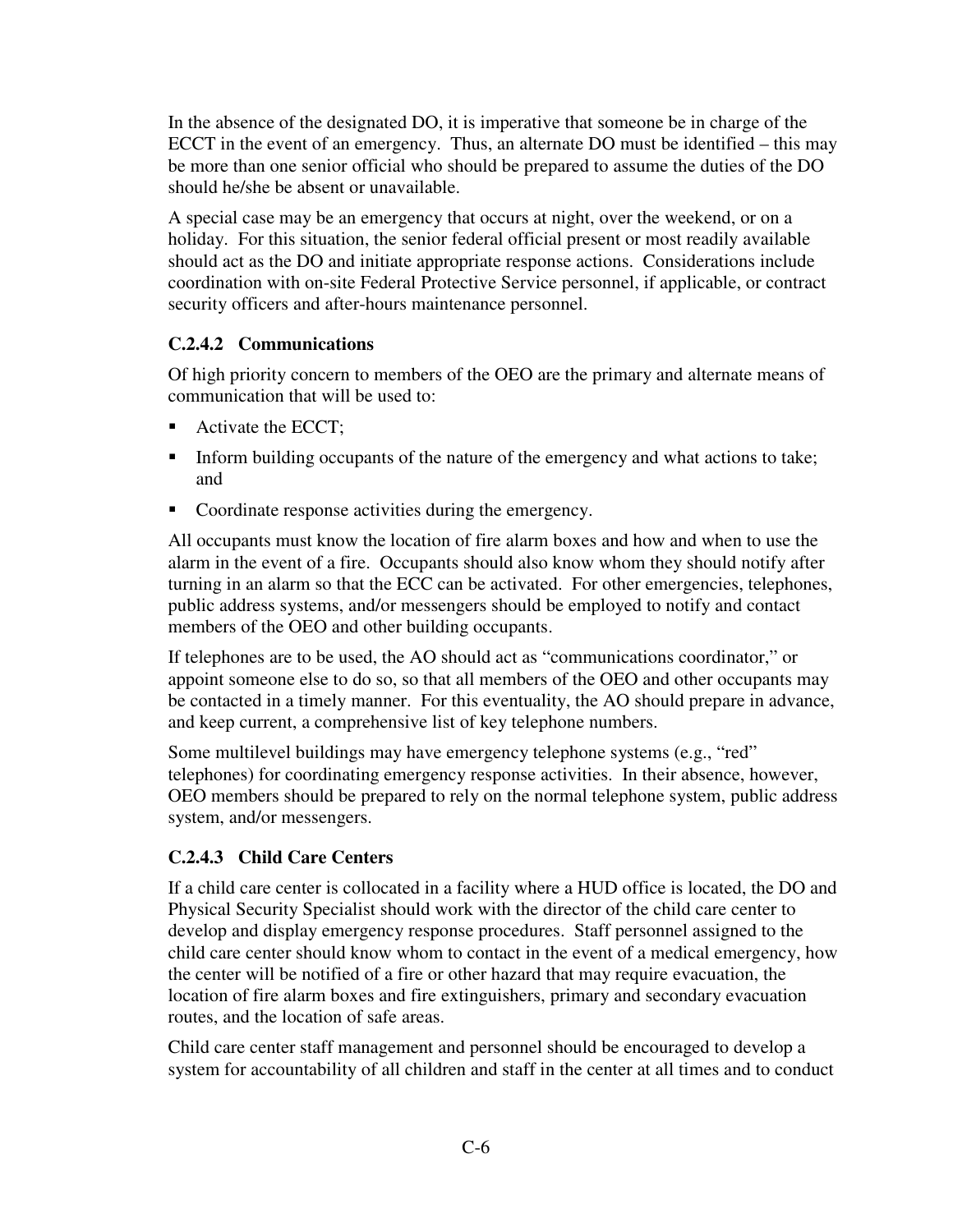practice evacuation and shelter-in-place drills so that children will not be unprepared or unduly alarmed should a real emergency occur.

## **C.3 Occupant Emergency Plan (OEP)**

An **OEP** is a set of procedures designed to protect life and property in federally-occupied space under emergency conditions. The primary objectives of an OEP are to:

- Minimize the impact of emergencies upon the safety and well-being of personnel;
- **Protect government assets against loss or damage;**
- Provide for the timely, orderly, and safe evacuation of the building; and
- **Provide instructions for shelter-in-place situations.**

The OEP will be published as an attachment to a directive entitled "Occupant Emergency Plan for (Name of Facility)" addressed and distributed to all tenant agencies in the facility in which the HUD office is located. Affixed to the directive will be a Responsible Officials' Sign-Off Sheet that contains the date and signature of the:

- Designated Official who heads the OEO for the facility;
- **Building Manager;**
- Senior Ranking Official of each of the tenant agencies located in the facility; and
- Designated Occupant Emergency Coordinator for the facility.

The heading of the sign-off sheet will contain a paragraph reading:

"By their signatures below, the following officials certify that they have participated in the development of the attached Occupant Emergency Plan and fully understand the procedures to be followed in an emergency affecting the facility and employees for which they are responsible."

A suggested outline of an OEP is shown in Figure C-3.

Following is a description of the contents of each of the major portions of the HUD office OEP shown in Figure C-3.

- **1.0 Introduction.** This section of the OEP will clearly state its purpose and its applicability and scope (i.e., a description of the facility(ies) and agency(ies) to which it applies).
- **2.0 Preparatory Actions.** This section of the OEP will summarize general information concerning the actions taken prior to an emergency to ensure that all concerned understand key elements of OEP implementation and are prepared to fulfill their respective responsibilities.
- **2.1 Occupant Emergency Organization (OEO).** This section of the OEP summarizes the organization, composition, and responsibilities of the OEO (as described in Section F.2 above) established to deal with various emergency situations that may threaten or have an adverse impact on the facility and/or its occupants. This should include the location of the ECC.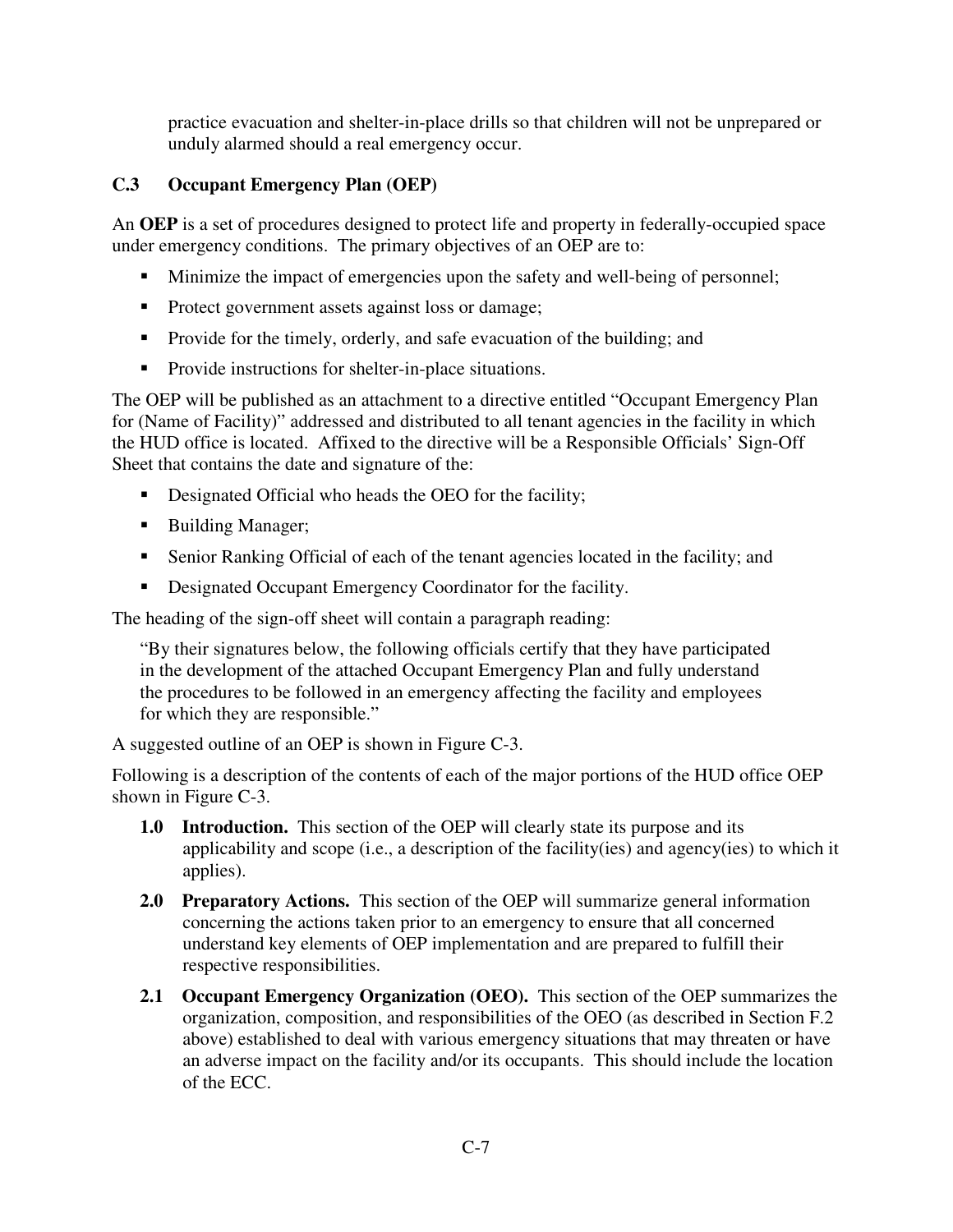- **2.2 Availability of OEP to all concerned.** The provisions of the OEP should be publicized and made available to all building occupants. In this regard, the OEP should be augmented by prominently-displayed visual aids (e.g., placards, signs, etc.) designed to assist occupants in dealing with emergencies within the facility. Ideally, an electronic version of the OEP should be available on each computer located at workstations throughout the facility.
- **2.3 Local emergency response agencies.** The OEP should identify and how to contact local emergency response agencies, such as law enforcement, fire and rescue, emergency medical services, and hazardous materials (HAZMAT) response teams (if separate from the local fire department). Prior coordination should be made with such agencies to ensure that up-to-date and accurate phone numbers and realistic response times are reflected in the OEP.
- **2.4 Training and drills.** The OEP should describe the types of training events and drills to be conducted to ensure the understanding of all concerned of their responsibilities in emergency situations. Local emergency response agencies should be included in the training and drills to the extent feasible. Further, the OEP should stipulate that participation by all building occupants in such events is mandatory.

| 1.0 Introduction.                     |                                   |                                      |                           |  |  |
|---------------------------------------|-----------------------------------|--------------------------------------|---------------------------|--|--|
|                                       | Purpose, applicability, and scope |                                      |                           |  |  |
| 2.0 Preparatory Actions               |                                   |                                      |                           |  |  |
| Occupant Emergency Organization (OEO) |                                   |                                      |                           |  |  |
| Availability of OEP to all concerned  |                                   |                                      |                           |  |  |
| Local emergency response agencies     |                                   |                                      |                           |  |  |
| Training and drills                   |                                   |                                      |                           |  |  |
| 3.0 Building Information              |                                   |                                      |                           |  |  |
| Layout and configuration              |                                   | Sprinkler system                     |                           |  |  |
| Floor plans                           |                                   |                                      | <b>Emergency lighting</b> |  |  |
| Equipment                             |                                   | Elevators                            |                           |  |  |
| <b>Utilities</b>                      |                                   | <b>Stairwells</b>                    |                           |  |  |
| Systems                               |                                   | Entrances/exits/evacuation<br>routes |                           |  |  |
| Alarms                                |                                   |                                      | Public address system     |  |  |
| 4.0 Emergency Telephone Numbers       |                                   |                                      |                           |  |  |
| 5.0 Emergency Response Actions        |                                   |                                      |                           |  |  |
| <b>Bomb</b> threat                    | Fire                              |                                      | Suspicious package        |  |  |
| Power outage                          | Severe weather                    |                                      | Medical emergency         |  |  |
| Workplace violence                    | Civil disturbance                 |                                      | Other                     |  |  |
| 6.0 Emergency Evacuation Procedures   |                                   |                                      |                           |  |  |
| Before evacuation                     |                                   |                                      |                           |  |  |
| During evacuation                     |                                   |                                      |                           |  |  |
| Evacuation assembly area(s)           |                                   |                                      |                           |  |  |
| 7.0 Shelter-in-Place                  |                                   |                                      |                           |  |  |
| Shelter-in-place scenarios            |                                   |                                      |                           |  |  |

## **Figure C-3. Outline – HUD Office Occupant Emergency Plan (OEP)**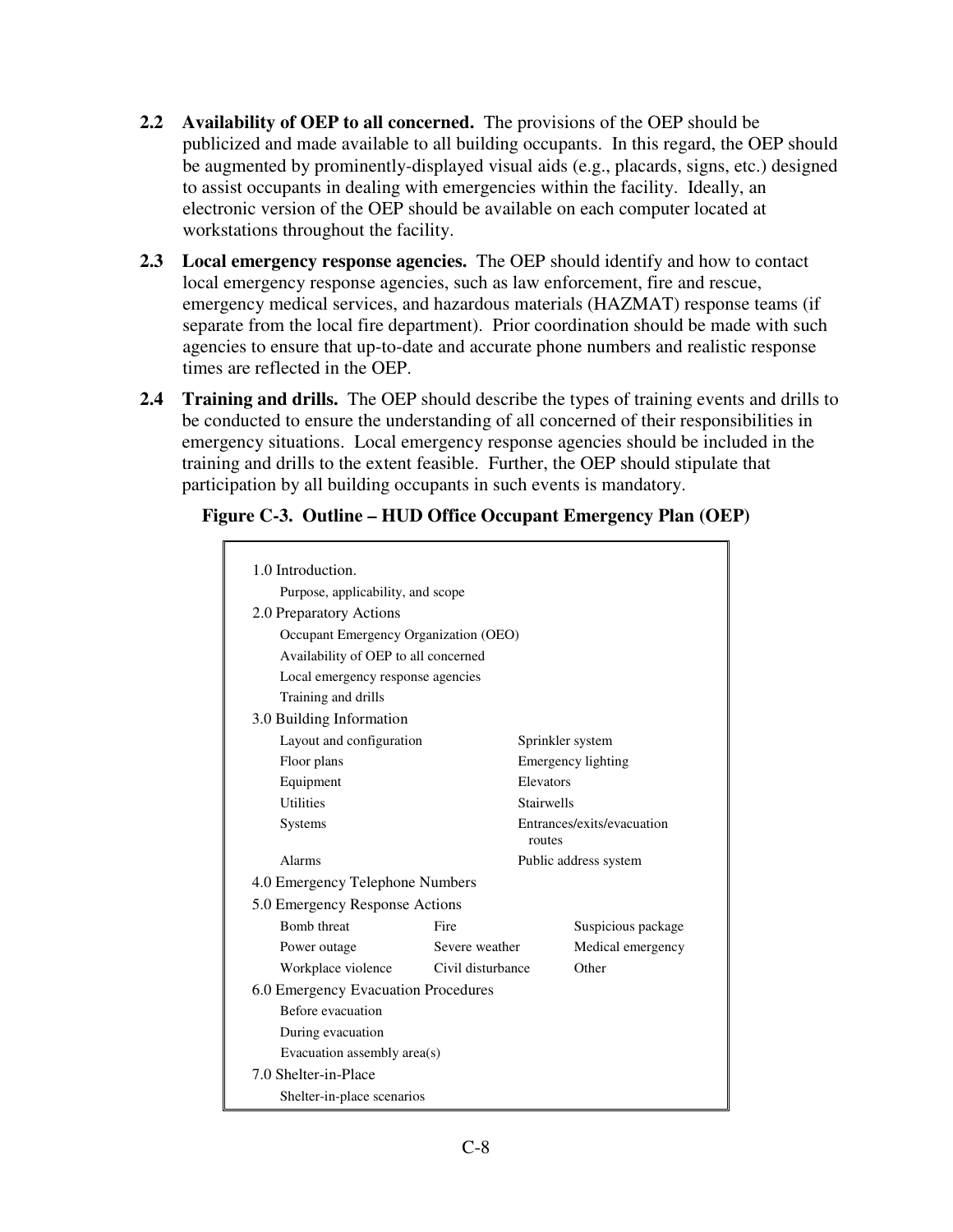Shelter-in-place guidelines Shelter-in-place caveat Appendix A. Emergency Response Checklists Appendix B. Evacuation Routes Appendix C. Evacuation Assembly Area(s) Appendix D. Recommended Personal Emergency Kit

**3.0 Building Information.** The OEP should describe the layout and configuration of the building, including installed equipment, utilities, and systems. Floor plans and evacuation routes should be clearly marked. Specific information to be presented includes:

**Alarms.** Types of alarms and how activated;

**Sprinkler system.** Location(s) and how activated;

**Emergency lighting.** Location(s) and how activated;

**Back-up power.** Location(s) and how activated;

**Elevators.** Location(s) and restrictions on use, if any, during specific types of emergencies;

**Stairwells.** Location(s) and restrictions on use, if any, during specific types of emergencies;

**Entrances/exits.** Location(s) and restrictions on use, if any, during specific types of emergencies; and

**Public address system.** Who operates it, and when and how messages/information is injected.

- **4.0 Emergency Telephone Numbers.** The OEP should include a listing of both internal and external telephone numbers to be used to:
	- notify designated officials and/or key personnel of a specific type of emergency; and
	- request specific assistance or support (e.g., fire department, law enforcement, medical/ambulance, etc).

Where applicable, the listing should indicate numbers to be used during normal duty hours and those that should be used after hours.

- **5.0 Emergency Response Actions.** The OEP should identify specific types of emergencies (such as those listed in Figure C-3) that could occur in a federal facility and would require rapid, coordinated response. Detailed checklists for each type of emergency should be provided in Appendix A of the OEP (including who does what). General response actions and/or applicable services, equipment, or systems that are germane for each type of emergency are described below.
- **5.1 Bomb threat.**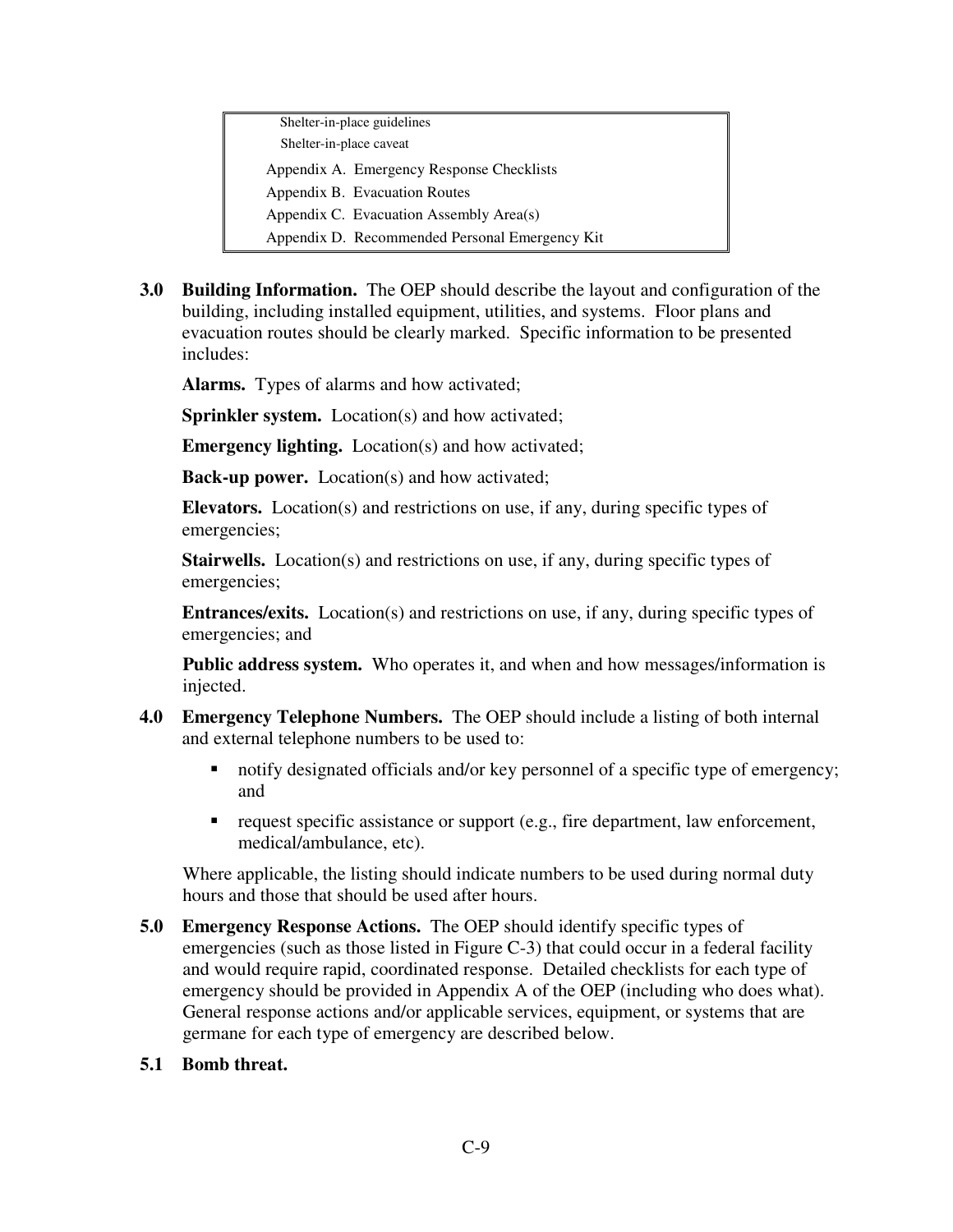- a. Record time of receipt and exact wording of threat and (by separate phone, if required) report the threat to facility security force, chain of command, and 911.
- b. Conduct inspection of facility.
- c. Restrict access to facility.
- d. Evacuation, as determined to be necessary.
- e. Liaison with local law enforcement/fire department.

#### **5.2 Fire.**

- a. Report to chain of command and local fire department.
- b. Activation and use of fire alarm system.
- c. Location and use of fire extinguishers.
- d. Local fire suppression system controls (e.g., sprinkler system).
- e. Evacuation, as determined to be necessary.
- f. Liaison with local fire department.

### **5.3 Suspicious package.**

- a. Upon initial sighting, report to chain of command.
- b. Public announcement to avoid designated area.
- c. Cordon off and restrict access to designated area.
- d. Evacuation, as determined to be necessary.
- e. Liaison with local fire department/HAZMAT team.

#### **5.4 Power outage.**

- a. Automatic activation of uninterruptible power supply (UPS) for automated information systems and networks, if available.
- b. Within allotted time, turn off computers and shut down networks to salvage data.
- c. Activate emergency lighting and/or back-up power, as appropriate.
- d. Report to chain of command.
- e. If back-up power is not available, depending on the heating, ventilation, and air conditioning (HVAC) environment, consider evacuation, as appropriate.
- f. Liaison with local power company regarding the restoration of power.

#### **5.5 Severe weather.**

- a. Differentiate between prior-warning and no-warning scenarios.
- b. Report to chain of command (may occur after public announcement in no-warning scenarios).
- c. Public announcement that occupants should avoid windows, doorways, and outer walls.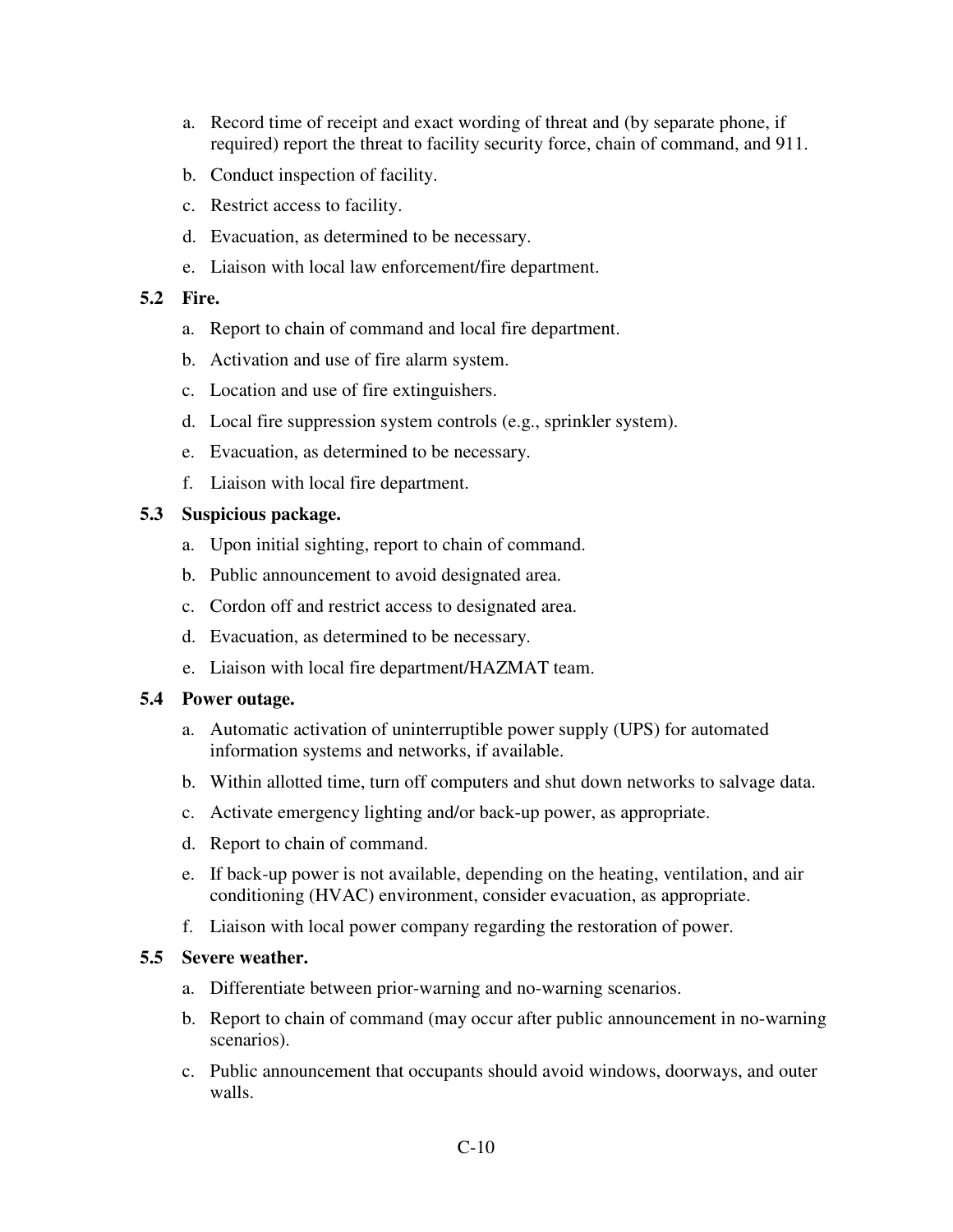- d. Monitor local radio stations and TV weather channel.
- e. Employees and visitors should move to pre-designated areas of the building that offer the greatest protection (i.e., inner office spaces, and hallways and stairwells on the first floor).
- f. Consider evacuation to a hardened shelter, if available.
- g. Be prepared for power outage.

### **5.6 Medical emergency.**

- a. Dispatch local trained first aid provider(s) to the scene.
- b. Administer first aid/CPR.
- c. Contact nearest emergency medical/health unit.
- d. Notify chain of command.
- e. Meet and brief responding medical unit.
- f. Arrange for ambulance and medical evacuation to health care facility, as necessary.

### **5.7 Workplace violence.**

- a. May be caused by various circumstances, such as a disgruntled employee, jilted partner, or unhappy customer. Individual precautions include:
	- Staying out of the way;
	- Locking yourself in your office if you hear a commotion and/or gun shots and immediately calling 911 for law enforcement assistance;
	- Staying away from windows and doors; and
	- Waiting for an "all-clear" announcement before leaving your office.
- b. Permit the senior official present or member of the ECCT to deal with the situation, in accordance with local standard operating procedures.

## **5.8 Civil disturbance.**

- a. Public announcement that occupants should remain within the building and avoid windows, doorways, and outer walls.
- b. Notification to chain of command, facility security force and local law enforcement.
- c. Remain in place until "all clear" announcement.

#### **5.9 Other.**

The location of the HUD office or local conditions may require that response actions for other emergencies (e.g., a hurricane, earthquake, etc.) also be stipulated in the OEP. A determination concerning the inclusion of information concerning the proper response to other emergencies of local concern should be made on a case-by-case basis.

#### **6.0 Emergency Evacuation Procedures.**

**6.1 Before evacuation.**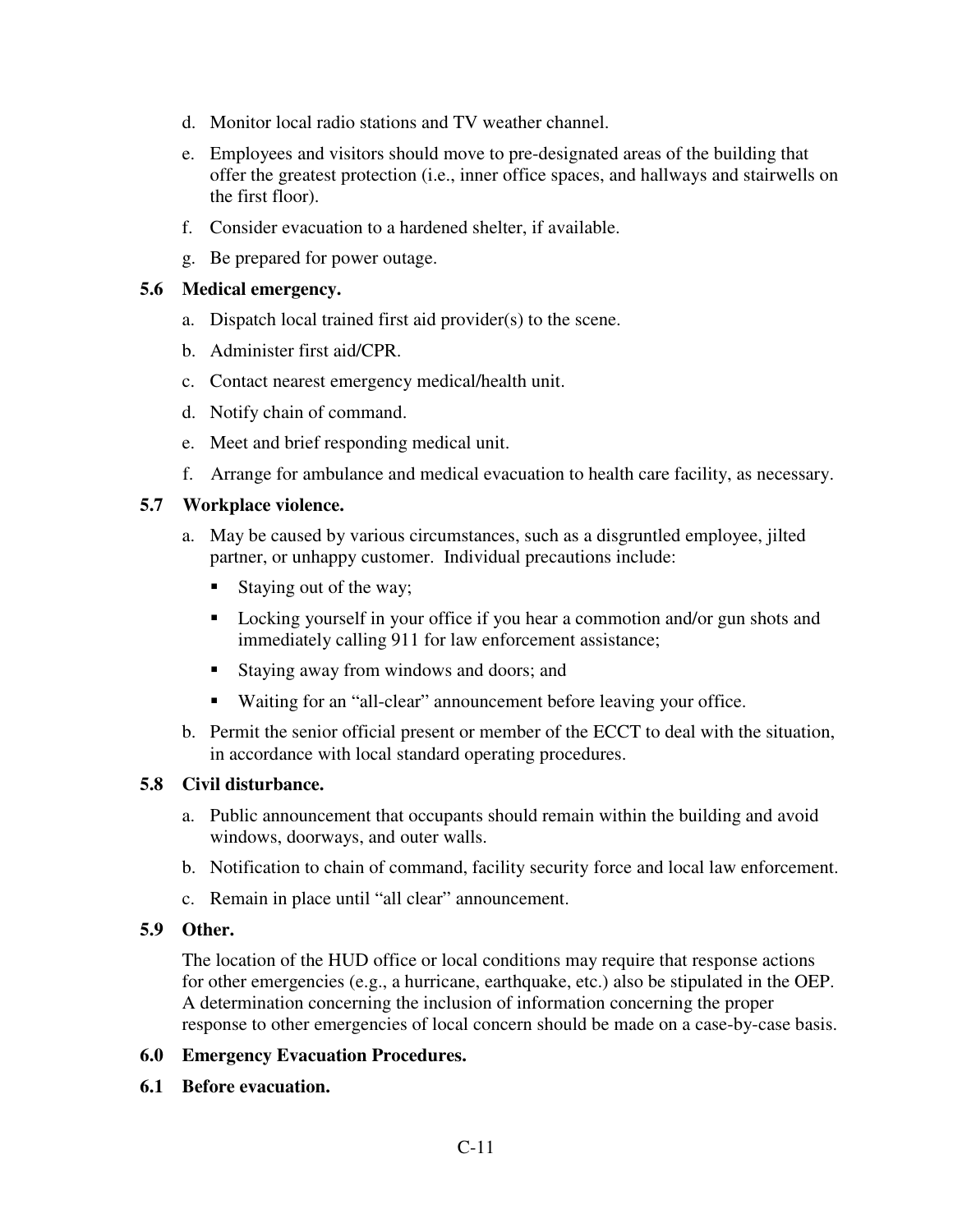Preparations should be made to ensure that each occupant knows exactly what to do once an evacuation order is given. Information that should be prominently posted on each floor includes:

- By what means and by whom an order to evacuate the building is given;
- $\blacksquare$  The location of and route(s) to the nearest exit for designated areas;
- Designated stairwells and/or elevators to be used;
- A reminder to all occupants to keep their individual ID badges on their person at all times; and
- Identification, location, and phone numbers of Floor Team members (see duties and responsibilities in Figure C-2 above).

Of particular importance is ensuring that Monitors for Persons with Disabilities and assigned disabled persons have gotten together in advance and understand the procedures to be followed in evacuating the building.

## **6.2 During evacuation.**

The OEP should include instructions to:

- Promptly respond to evacuation alarm/announcement;
- Remain calm:
- Vacate the building immediately, following the instructions of Floor Monitors, Wing or Area Monitors, Stairwell Monitors, Elevator Monitors, Security Officers, and other emergency response personnel;
- Be aware of and assist persons who may need help in evacuating the building;
- Ensure that evacuation of childcare center, if present, is carried out in a timely and orderly manner;
- Ensure accountability for and participation by all contractor personnel and visitors to the office in the evacuation process;
- Ensure proper use of stairwells and elevators (generally, stairs will be used by ablebodied personnel and elevators will be used by individuals with disabilities); and
- Once outside of the building, occupants should proceed directly to a designated evacuation assembly area. There may be more than one evacuation assembly area depending on the nature of the emergency or local situation.

## **6.3 Evacuation assembly area(s).**

The OEP should include the guidelines to:

- $\blacksquare$  Designate the evacuation assembly area(s) and establish procedures to account for all personnel, in advance of need.
- Follow established procedures to account for all personnel, including contractors and visitors, who are in the designated evacuation assembly area(s) to ensure that the building has been completely evacuated; and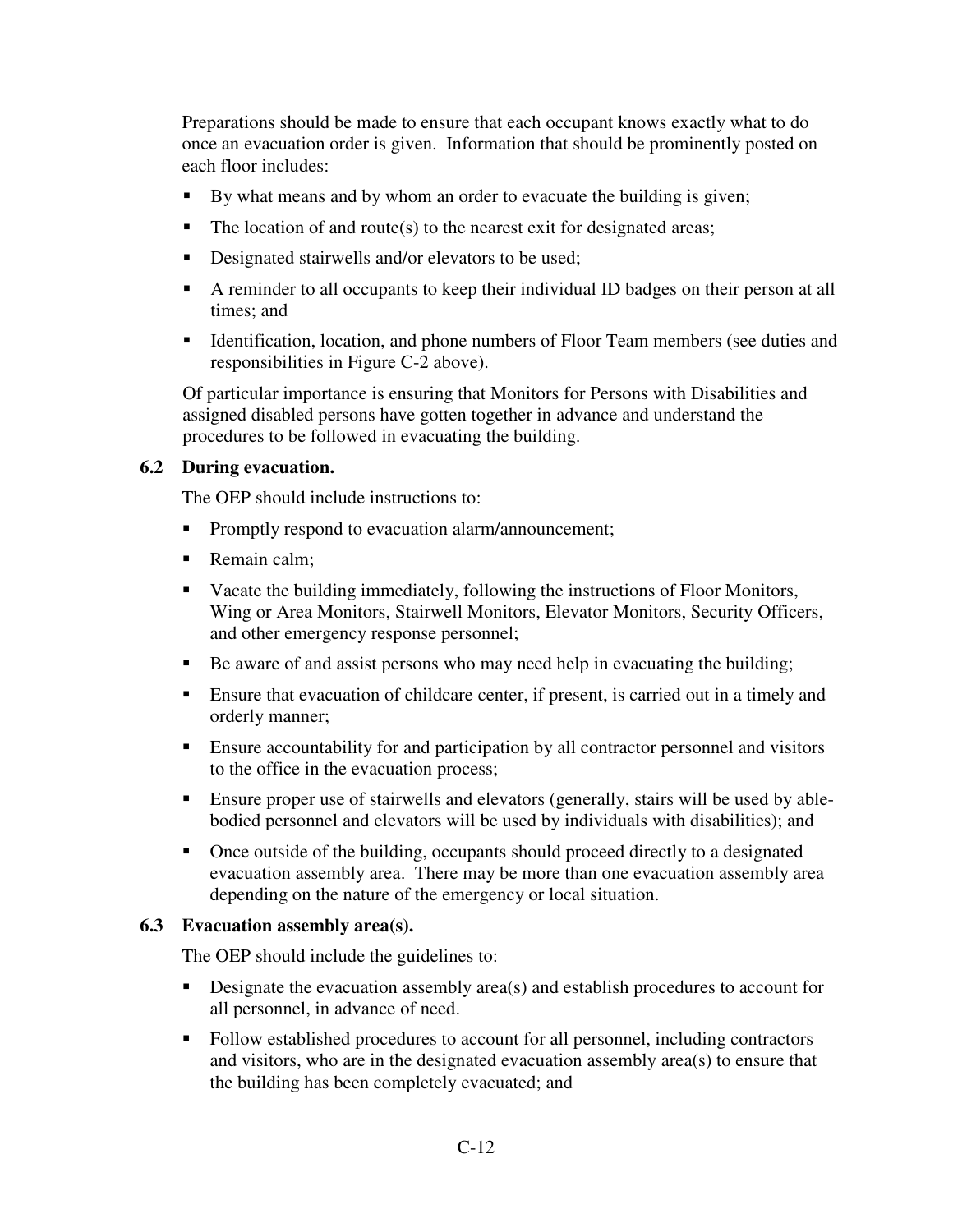Keep all personnel in the evacuation assembly area until the Designated Official, Floor Monitor, or other ECCT staff person has given an "all clear."

## **7.0 Shelter-in-Place.**

Based on the nature of the threat, it may be safer in some instances for occupants to remain in the building rather than evacuate (i.e., to employ shelter-in-place).

## **7.1 Shelter-in-Place scenarios.**

Provisions should be made in the OEP for shelter-in-place as a protective action to minimize the chance of injury when an emergency situation such as one of the following occurs outside the building:

- Severe weather (high winds, tornado, hailstorm, etc.);
- Civil disturbance;
- Accidental chemical release due to an industrial/vehicle accident; and/or
- Chemical, biological, or radiological (CBR) event.

## **7.2 Shelter-in-Place guidelines.**

The duration of shelter-in-place can be as short as 15 minutes or in excess of 12 hours, depending on the situation. Shelter-in-place guidelines include:

- Employees should remain in their shelter-in-place location as designated in the OEP until information concerning the hazard or danger has been assessed and ECCT personnel have determined that it is safe for employees to exit the building;
- Occupants with workstations located next to a window should move to an inner corridor or office;
- Depending on the exterior hazard, building exterior entrances/exits may be secured and sealed, and HVAC air handlers and dampers shut down; and
- Public address announcements, or other means, will be used to periodically apprise occupants of the emergency situation and when it is safe to leave the building.
- Shelter-in-place drills should be conducted at least annually.
- Additional information on shelter-in-place guidelines can be found on the Centers for Disease Control website at http://www.cdc.gov/niosh/topics/prepared/.

## **7.3 Shelter-in-Place caveat.**

The OEP should indicate that shelter-in-place is a voluntary action, unless mandated otherwise by law enforcement or public health officials. Personnel who ask to leave the building before it has been determined to be safe to do so should be directed to the ECC where they will be informed of any civil restrictions. If no restrictions are in place, such personnel will be permitted to leave and escorted to a designated exit point. However, any persons leaving the building under such circumstances should be apprised of their individual responsibilities for any adverse effects resulting from their so doing.

## **Appendices.**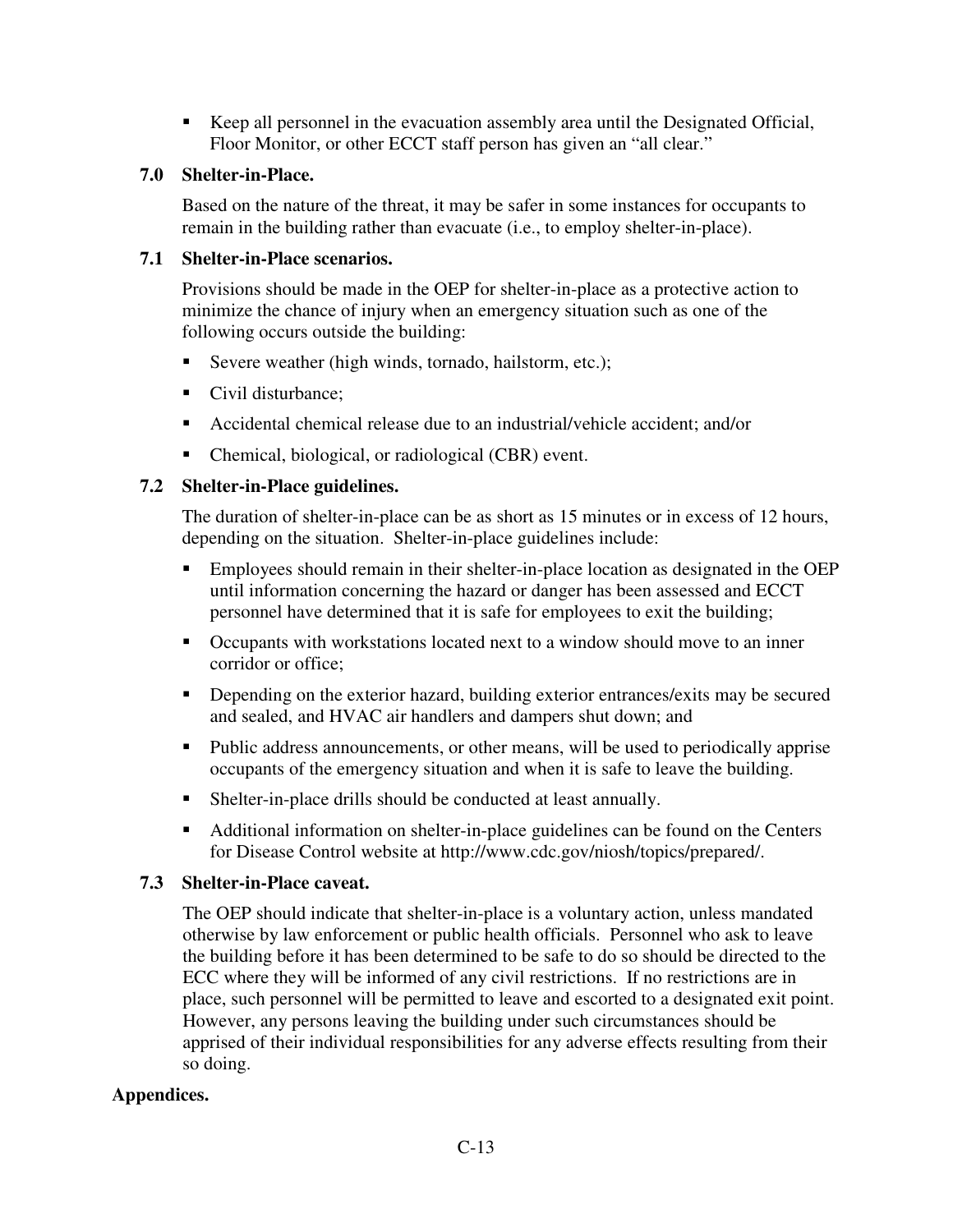Following is a brief description of the information to be provided in each of the Appendices to the OEP.

## **Appendix A. Emergency Response Checklists**

For each of the emergency situations identified, Appendix A of the OEP should provide a detailed checklist that delineates actions to be taken by members of the ECCT and building occupants. The checklists should be used in planning and preparing for emergencies, and in drills and training exercises. An example of the information to be presented in such a checklist, in this case for a fire emergency, is shown in Figure C-4.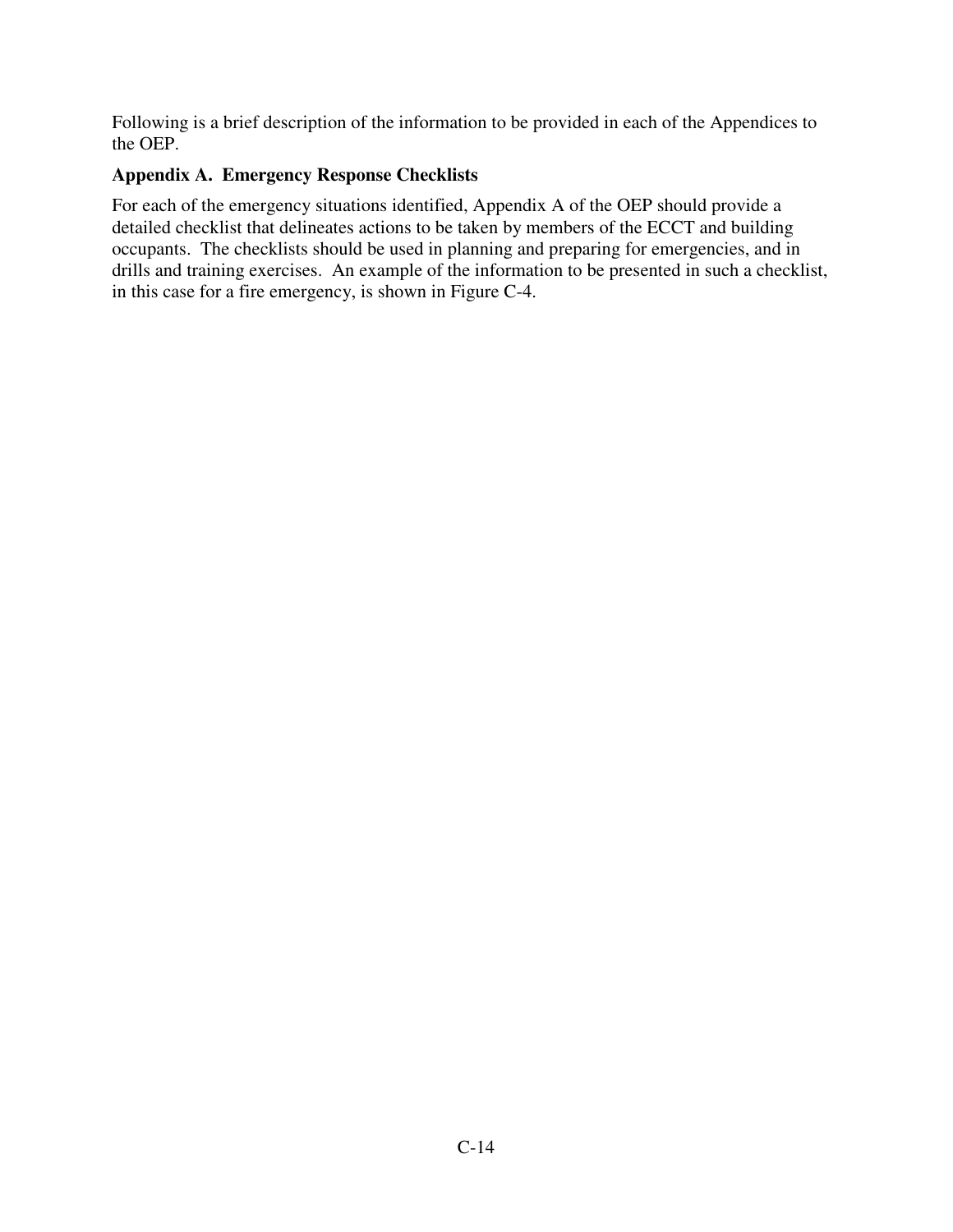#### **Figure C-4. Emergency Response Checklist – Fire**

#### **Emergency Control Center Team (ECCT)**

All EECT members proceed to the ECC upon sounding of fire alarm or notification.

#### Individual response actions:

#### **Designated Official (DO)/Occupant Emergency Coordinator (OEC)**

- **Activate ECCT.**
- Verify fire department notification/response.
- Verify FPS (if applicable) or security force notification/response.
- Brief responding personnel.
- Coordinate response activities.

#### **Floor Team Coordinator (FTC)**

- Activate Floor Teams.
- **verify occupant status.**
- **Coordinate Floor Team activities.**

#### **Damage Control Team Coordinator (DCTC)**

- Activate Damage Control Team.
- Determine building conditions (environmental/structural).
- Coordinate Damage Control Team activities.

#### **Medical Coordinator (MC)**

- Determine requirements for medical assistance.
- Coordinate medical assistance activities.

#### **Administrative Officer (AO)**

- Monitor and record alarm and notifications sequence.
- Record response activities.

#### **Floor Team (located on Fire Floor)**

#### **Floor Monitor**

- Activate fire alarm (if not already done).
- Supervise evacuation of occupants, ensuring that persons with disabilities are taken care of.
- Verify evacuation upon completion.
- Maintain contact with and report to FTC.

#### **Area Monitors**

- Direct evacuation of area occupants.
- Inspect area to ensure total evacuation.
- Coordinate evacuation of persons with disabilities.
- Maintain contact with and report status to Floor Monitor.

#### **Elevator Monitors**

- Direct occupants attempting to use elevators to the nearest safe stairwell.
- Assist in elevator evacuation of persons with disabilities if elevator use has been authorized.

#### **Stairwell Monitors**

- Inspect stairwell for smoke and other obstructions. If obstructed, direct occupants to another stairwell.
- Keep occupants moving in a single file down the stairwell.
- **Maintain contact with and report status to Floor/Area Monitor.**

#### **Monitors for Persons with Disabilities**

- Assist persons with disabilities in evacuating to designated evacuation assembly area.
- **Report status to Floor/Area Monitor.**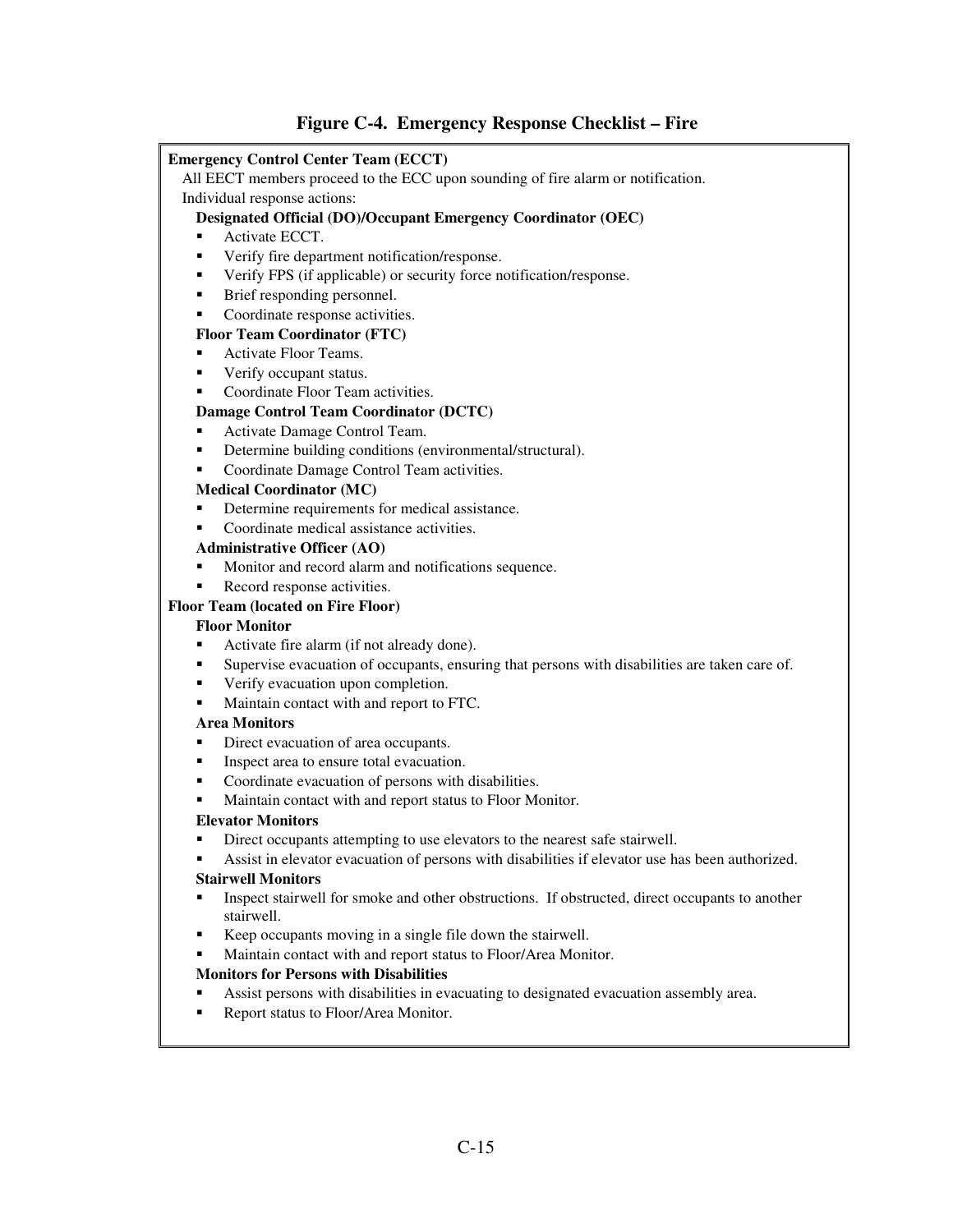## **Figure C-4. Emergency Response Checklist – Fire** *(continued)*

#### **Floor Team (located on First Floor)**

#### **Floor Monitor/Area Monitors**

- Coordinate with and direct fire department personnel to fire floor.
- Restrict building access.
- Assist with occupant evacuation.

#### **Elevator Monitors**

- Maintain contact with and report to First Floor Monitor.
- Capture assigned elevators (either automatically or by using a special key, or by the regular call button).
- After capture, deny use of assigned elevators, unless authorized by the fire department, Designated Official, or Occupant Emergency Coordinator.

#### **Other Floor Teams**

If floor is to be evacuated, follow Fire Floor Team instructions; if not, stand by for instructions from the Designated Official or Occupant Emergency Coordinator.

#### **Damage Control Team**

Follow instructions from Damage Control Team Coordinator.

Activate, as appropriate, alarm systems, smoke control, fire extinguishers, and emergency power. Assist fire department and other emergency response personnel.

#### **Building occupants**

Evacuate the building in a calm and orderly manner using the prescribed evacuation routes and assemble with other occupants in the designated assembly area.

Remain in the assembly area until the fire department and Designated Official have made an all-clear announcement.

#### **Appendix B. Evacuation Routes**

Appendix B of the OEP should show a map of the evacuation routes from each floor of the building, preferably color-coded. Also, this information should be prominently posted on office bulletin boards and in the vicinity of elevator lobbies and stairwells.

#### **Appendix C. Evacuation Assembly Area(s)**

Appendix C of the OEP should present a map showing the location of the prescribed evacuation assembly area(s), with directions on how to get there from building exits. This information should also be prominently posted on office bulletin boards and in the vicinity of building entrances/exits.

#### **Appendix D. Recommended Personal Emergency Kit**

A shelter-in-place situation is expected to last only a few hours. However, in anticipation that this condition might persist for an extended period of time, occupants should consider having a personal emergency kit containing items that would alleviate discomfort (see Figure C-5).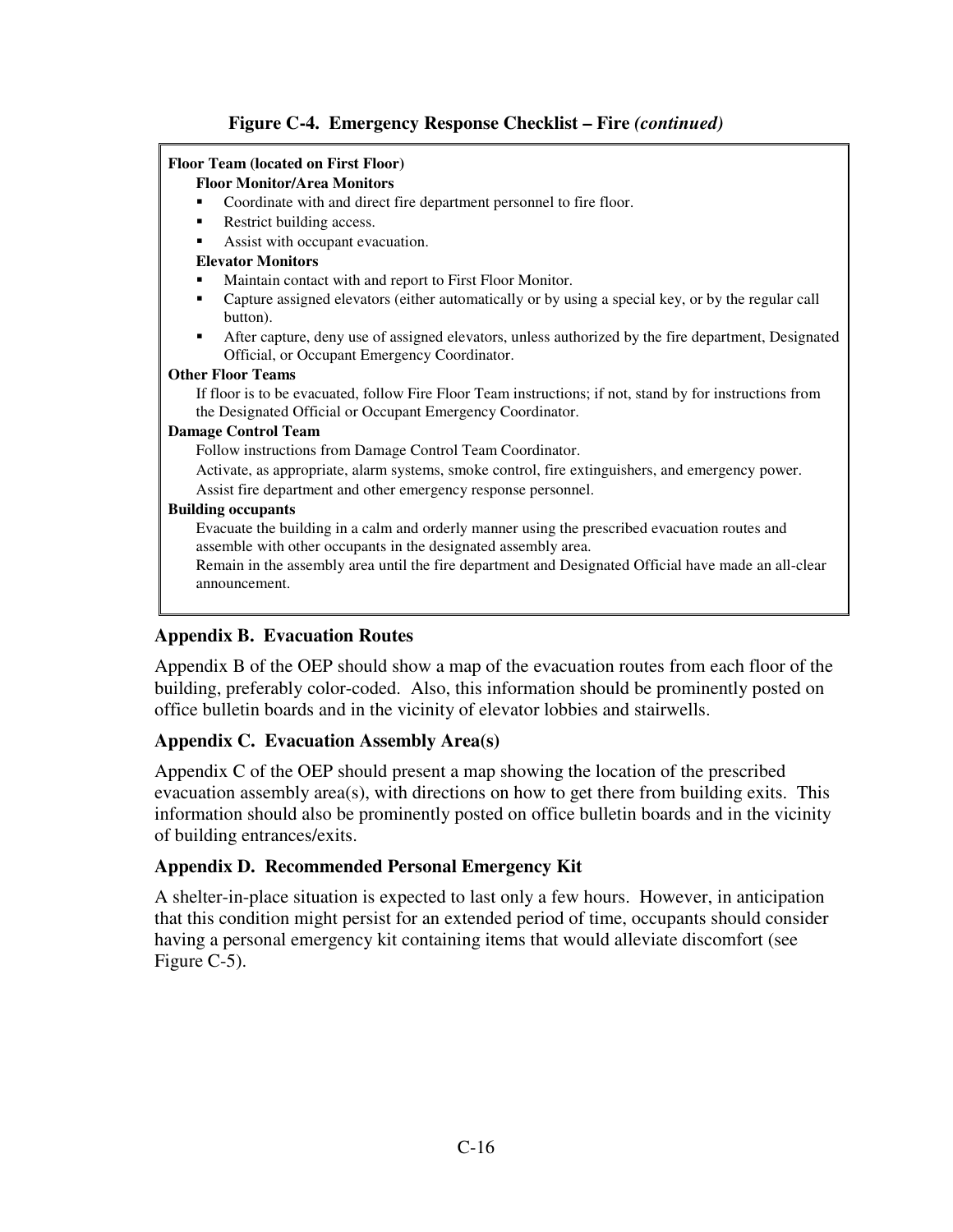## **Figure C-5. Contents of Recommended Personal Emergency Kit**

#### **Contents of Recommended Personal Emergency Kit**

- A small tote bag, fanny pack, backpack, or soft-sided briefcase to hold the contents of the kit.
- At least one gallon of bottled water or more if you are on medications that require water.
- Non-perishable foil-wrapped food such as snacks and high protein bars, canned meats and canned fruits that are light and easy to carry.
- **Three-day supply of prescription medications.**
- **Personal toiletries, including a toothbrush, toothpaste, hand sanitizers or wipes, eye drops,** toilet tissue, feminine supplies etc.
- A pen and small notebook with phone numbers and e-mail addresses of family members, friends, and neighbors.
- Small first aid kit.
- Small flashlight with extra batteries.
- Battery-powered radio with extra batteries.
- Emergency "space" blanket (mylar).
- Non-electric can opener.
- Cellular telephone.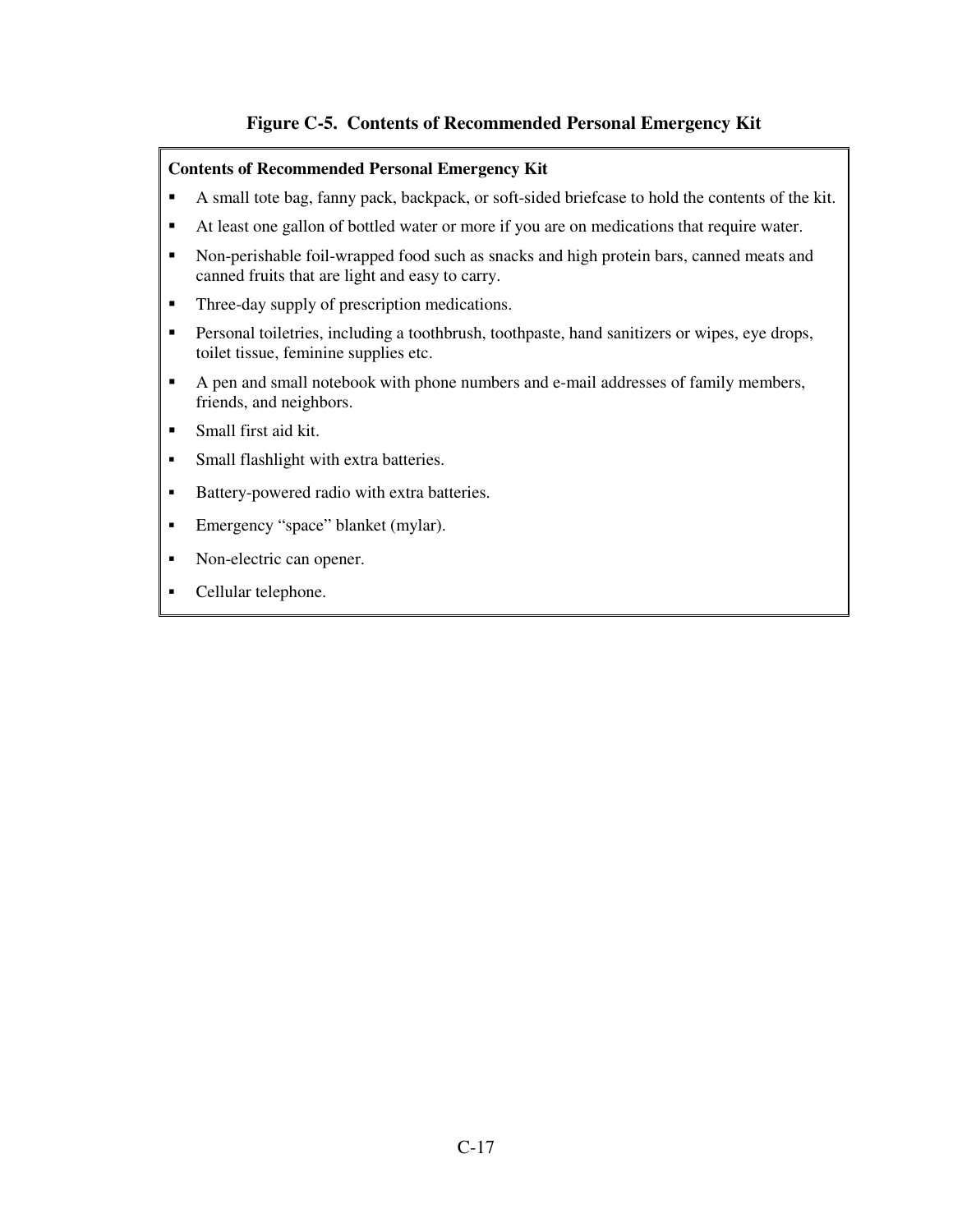## **Department of Housing and Urban Development Physical Security Handbook for HUD Regional and Field Offices**

## **Appendix D - Contract Security Force Standards**

## **D.1 General**

This Appendix summarizes the performance requirements, personnel qualifications, and other standards that must be met by a private company engaged to provide security force support for a HUD Regional or Field Office. Such a security force, if warranted, serves as an integral part of the comprehensive physical security program for a facility. A key determinant of whether a contract security force is required at a HUD Regional or Field Office is the Federal Security Level of the office (as discussed in Chapter 2 of this Handbook), as well as any unique environmental or threat conditions in the vicinity of a given Regional or Field Office. In most federal buildings, the Federal Protective Service (FPS) provides the security force, if required, or the General Services Administration (GSA) contracts with a private company for security force services. The information in this Appendix is applicable only for HUD-administered contracts for private non-federal security force services in space occupied and/or leased by HUD field activities. For HUD space for which GSA provides the security force, the Regional and Field Office Security Coordinators should coordinate with GSA to ensure that their contracts are implemented satisfactorily with respect to the HUD space.

Each of the standards specified in this Appendix must be addressed in all contracts for security force services. However, certain elements may be modified to reflect differing physical security requirements based on office size, location, and special circumstances. The Office of Field Administrative Resources (OFAR), in consultation and coordination with the Regional Director or Field Office Director, is responsible for: (1) developing and issuing the Request for Proposal (RFP); (2) selecting the contractor; and (3) executing and managing a contract that meets the basic standards outlined in this Appendix. Prior to making any significant modifications or changes to these standards for a given Regional or Field Office, the OFAR Director should first consult with the Director of the Physical Security Division, Headquarters Office of Security and Emergency Planning (OSEP), indicating the need for a specific modification or change.

## **D.2 Security Force Contract Provisions**

Following a decision to issue a RFP and execute a contract for private sector security services for a designated HUD Regional or Field Office, the OFAR Director or his/her designee should: (1) advise the Director, Physical Security Division, OSEP, of the decision; and (2) adhere to the provisions of the Non-Federal Security Force Contract Guide (distributed separately by OSEP) that is the basis for the standards presented in this Appendix and provides other relevant information that should be included in a contract with the private sector for security force services.

The following pages outline the provisions and specifications that must be included in each contract for private sector security force services at a HUD Regional or Field Office.

## **1. Scope of Work**

- Maintain security integrity by controlling access to the HUD property
- Detect and deter security breaches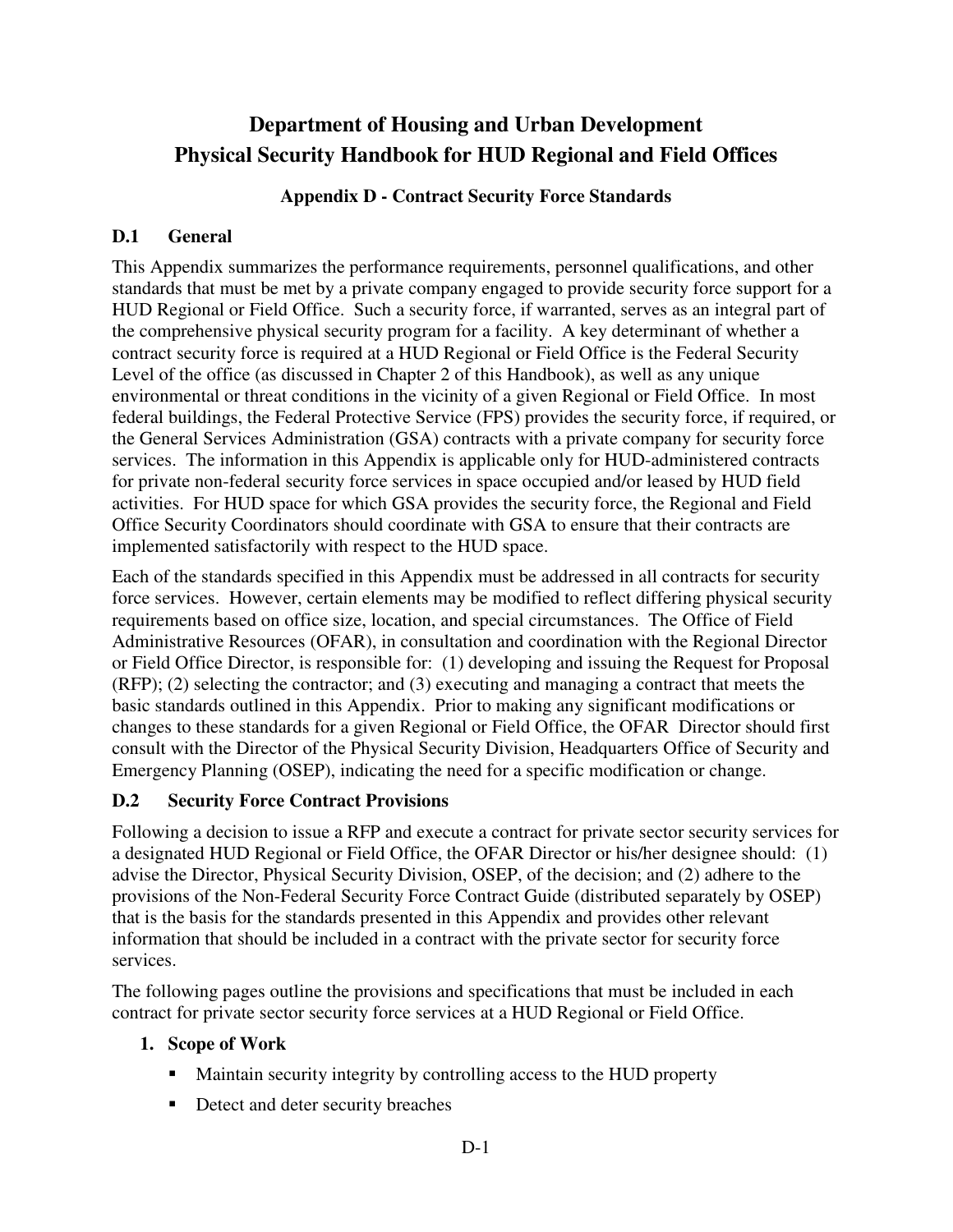- Respond to security, safety, and medical emergencies
- **Enforce relevant rules and regulations**

## 2. **Performance Requirements (typical**)

- Protect and safeguard personnel and property
- Operate line scan and X-ray system and magnetometers, as applicable
- Provide fixed guard posts and roving patrols
- **Enforce building rules and regulations**
- **Perform traffic control; monitor parking lots, garage, and loading dock areas**
- Control issuance, storage, and retrieval of keys
- Monitor security and fire systems
- Report hazardous conditions
- **Provide injury and illness assistance**
- **Prepare incident reports**
- Take immediate action in responding to emergencies
- Provide lost and found services
- Daily procedures and maintenance re: display of the flag of the United States, as applicable

## **3. Contract Security Officer Certification**

■ Meet and comply with the FPS Contract Guard Certification requirements

## **4. Personnel Qualifications and Requirements**

- **Must be a United States citizen**
- No felony or misdemeanor convictions
- **Stable employment history**
- **Superior references**
- Ability to perform well under stress
- Ability to deal tactfully with the public
- **Strong written and verbal communication skills**
- **Work with minimum supervision**
- Ability to follow written and verbal instructions
- **Preferably a graduate of an accredited law enforcement academy or have previous** military experience related to security and/or law enforcement
- Meet criteria of Department of Labor, Employment Standards Administration, Wage and Hour Division, Standard 27102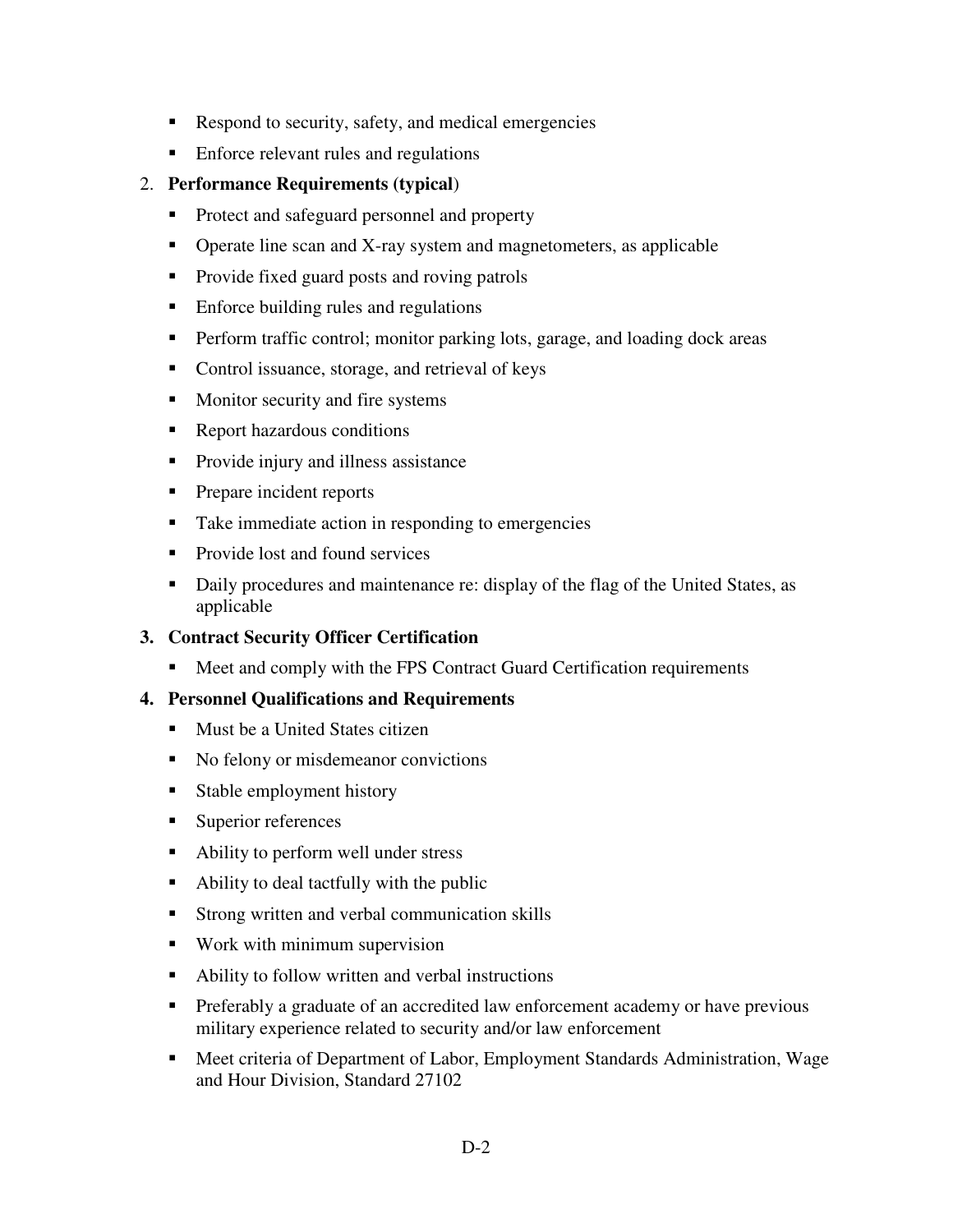## **5. Health and Physical Proficiency Requirements**

- Physical examination documented on Standard Form 78, Certificate of Medical Examination
- In good health and not have any physical conditions that would interfere with satisfactory performance of duties in normal or emergency situations
- Free of communicable diseases and any chronic illnesses that might impair full performance of duty
- **Meet vision and hearing requirements**

## **6. Drug Screening**

- **Pass drug screening test prior to start of work**
- Annual drug screening

## **7. Age Requirements**

- Minimum age for security officers
- No maximum age, but must be fully capable of performing all duties described in contract

## **8. Project Manager/ Shift Supervisor Qualifications**

**Prescribed combination of work experience and educational credentials** 

## **9. Government-Furnished Equipment (GFE)**

- Varies according to type of facility and contract requirements
- Typical types of GFE include: office space; alarm and surveillance systems; hand wand metal detectors; line scan X-ray equipment and magnetometers; personal lockers for security officers; various office supplies and equipment, including telephones, fax machine, and computer(s)

### **10. Contractor-Furnished Equipment and Supplies**

- Firearms and ammunition, and safes or other secure storage for them
- Uniforms
- Supplemental equipment and supplies (e.g. flashlights, walkie-talkies, batteries, traffic control safety apparel, etc.)

### **11. Accountability for Government-Furnished Equipment**

- **Periodic inventories of government-furnished equipment**
- Safeguard and secure government property
- Government and contractor obligations related to the use and care of government-furnished equipment

## **12. Contractor-Furnished Security Officer Training**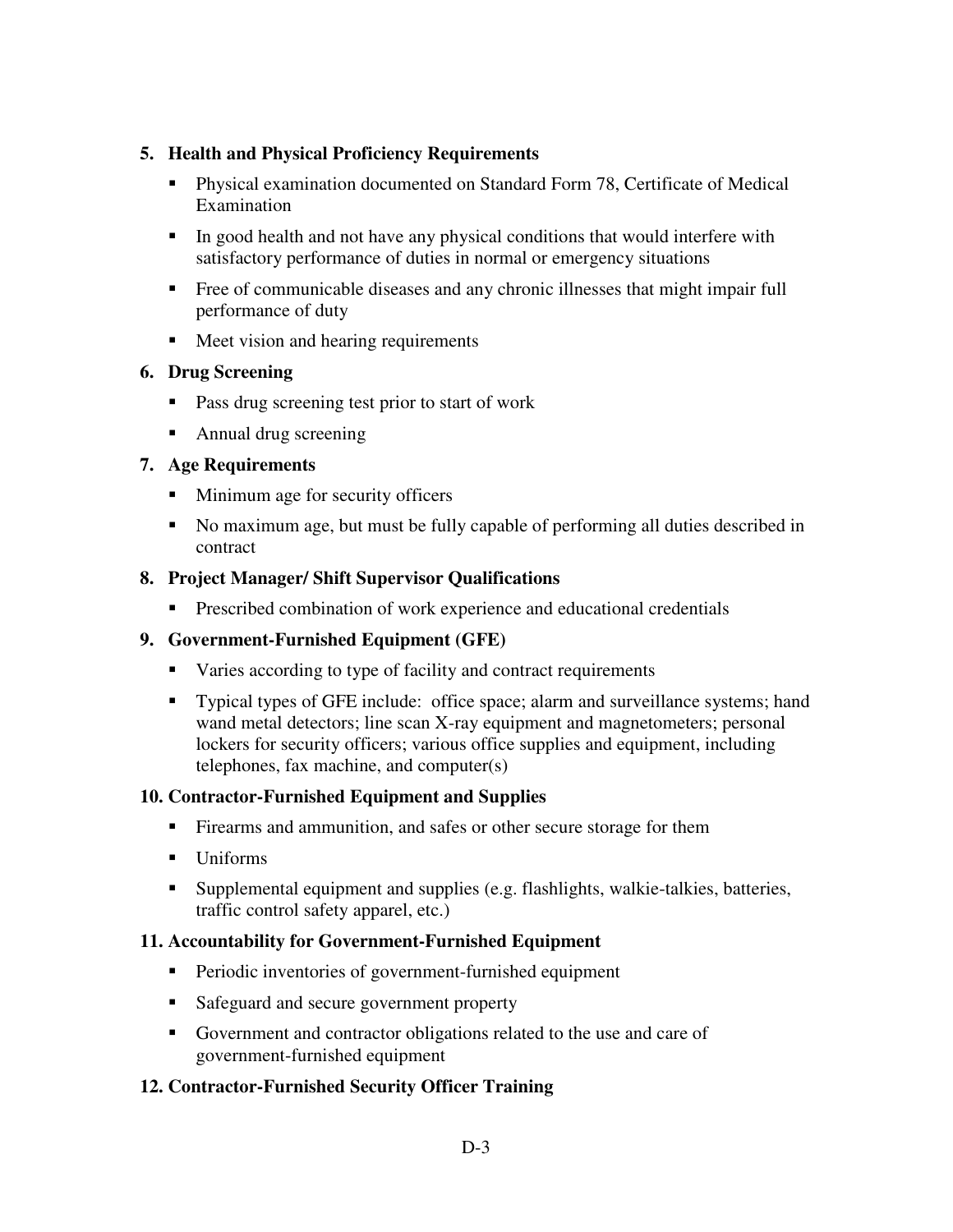- Seventy-two hours of Basic Training required for GSA certification
- **Supervisory training**
- Four-hour job orientation including site tour and post observation training

### **13. Contractor Furnished Supervisor Training**

**Eight hours of supervisor training, in addition to Basic Training and Firearms** Training/Qualification

## **14. Firearms Training, Qualification, and Certification**

- Training that meets the relevant GSA regulations required for all security officers and supervisors
- All personnel must be qualified to carry a .38 caliber firearm, and must have their credentials in their possession at all times on duty
- All contract personnel must renew their Firearms Certification annually

## **15. Government Provided Special Training**

 Where applicable, HUD will arrange for eight hours of GSA line scan and magnetometer training for contract employees

## **16. Reporting Requirements**

- Contractor must provide incident report to HUD management within 24 hours of the occurrence
- **Prepare special reports as requested**

### **17. Work Schedule**

- Work schedule must provide for security services 24 hours a day, 7 days a week
- Copy of the work schedule and/or changes for all security force personnel shall be provided to HUD management at least 72 hours prior to the start of the scheduled work period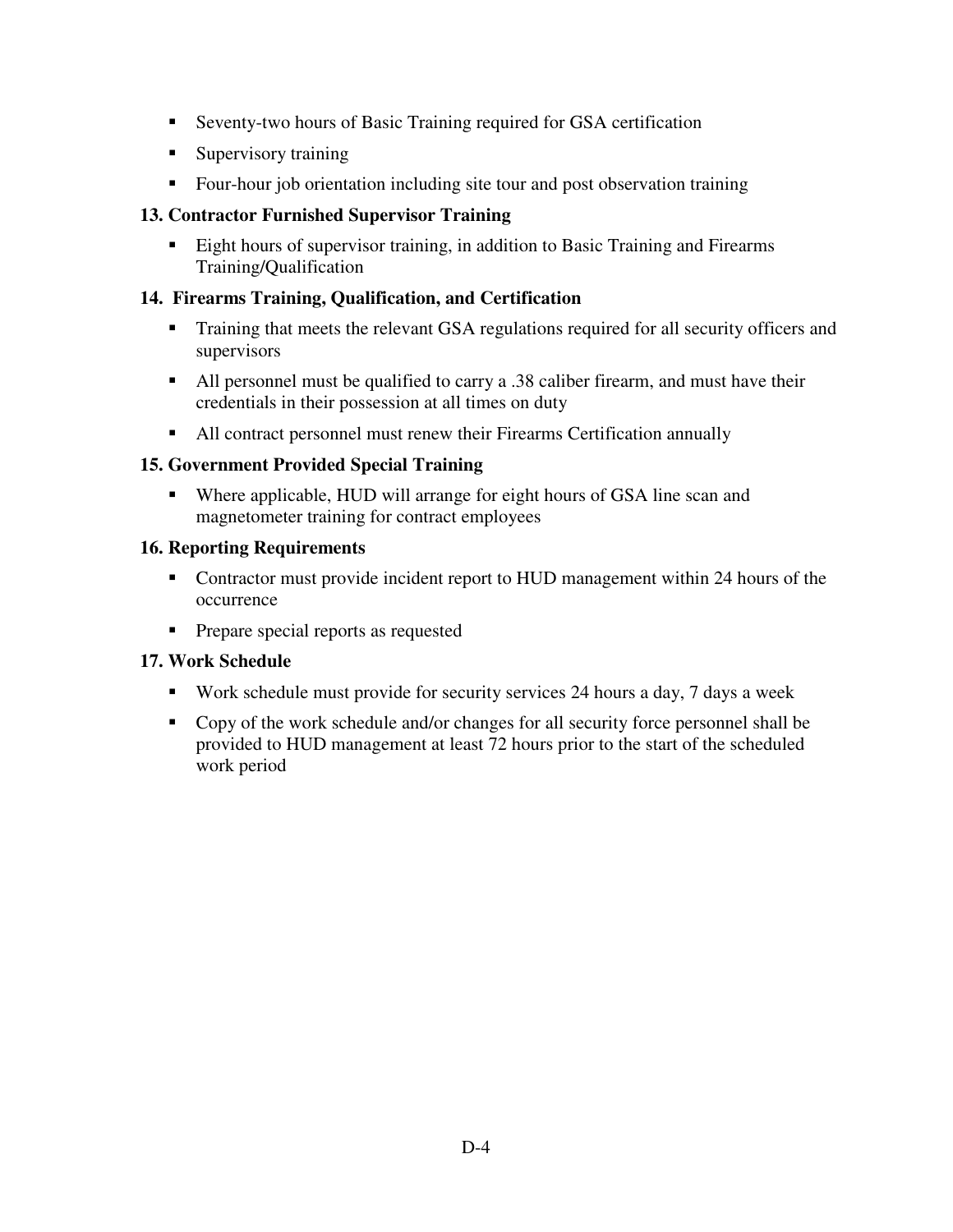## **Appendix E - Physical Security Status Checklist**

A five-part checklist that may be used for periodic evaluation of the security posture of a HUD Regional or Field Office is presented on the following pages. This checklist is a replication of the minimum physical security standards specified for HUD field activities (see Chapter 2 of the basic Handbook).

Parts 1 through 4 address key aspects of:

| Part 1. Perimeter Security;                 |
|---------------------------------------------|
| Part 2. Entry Security;                     |
| <b>Part 3. Interior Security; and</b>       |
| Part 4. Security Planning and Coordination. |

Each checklist contains a number of statements addressing configuration, procedures, systems, or equipment that apply or may apply to various aspects of facility or office security. For each statement, the individual filling out the checklist should place an "x" in one of the following four columns to the right of the statement:

| Yes                     | The statement is true and accurate.                                                                                                                                                  |
|-------------------------|--------------------------------------------------------------------------------------------------------------------------------------------------------------------------------------|
| No (not necessary)      | The statement is not true because the configuration, procedure,<br>system, or item of equipment noted is not considered<br>necessary.                                                |
| No (should be required) | The statement is not true, but the configuration, procedure,<br>system, or item of equipment is considered necessary to ensure<br>the security of the office.                        |
| Not applicable          | Based on the federal security level, office location, or other<br>reason, the configuration, procedure, system, or item of<br>equipment does not apply for this particular facility. |

For any statement for which the response is other than "yes," an explanation should be provided in the "comments" space at the bottom of the checklist. In addition, if any "yes" response needs to be amplified or explained, an appropriate comment should be made.

**Part 5**, **Security Checklist Narrative**, provides space to add any comments other than those entered earlier and to highlight major problems or concerns.

The final portion of Part 5 is an overall assessment of the security posture of the office. As indicated, a reason(s) must be provided for a "fair" or "poor" assessment.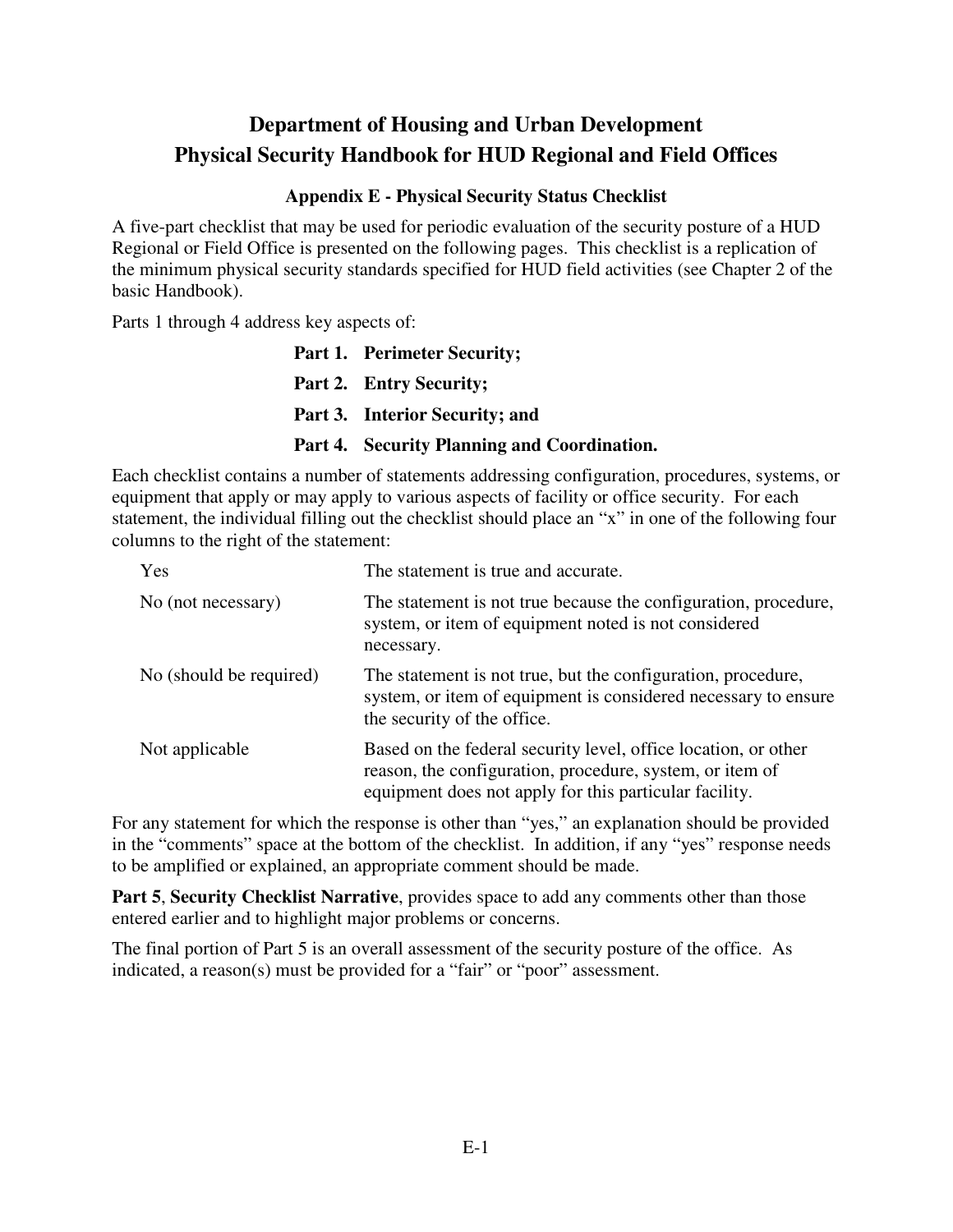| <b>Description</b>                                                                                                                                          | Yes | N <sub>0</sub><br>(not<br>necessary) | No<br>(should be<br>required) | <b>Not</b><br>applicable |
|-------------------------------------------------------------------------------------------------------------------------------------------------------------|-----|--------------------------------------|-------------------------------|--------------------------|
| <b>Parking</b>                                                                                                                                              |     |                                      |                               |                          |
| Access to facility parking is limited to government or<br>other designated personnel and vehicles, and to<br>authorized visitors                            |     |                                      |                               |                          |
| Access controls to adjacent parking areas are in place to<br>minimize threats to the facility and employee exposure to<br>criminal activity                 |     |                                      |                               |                          |
| Signs are posted to alert the public to parking<br>restrictions, and arrangements have been made for<br>towing unauthorized vehicles                        |     |                                      |                               |                          |
| A system and procedures are in place for identifying<br>authorized vehicles and corresponding parking spaces<br>(through placards, decals, card keys, etc.) |     |                                      |                               |                          |
| Adequate lighting is provided in parking areas to ensure<br>the safety of employees and authorized visitors, and deter<br>illegal or threatening activities |     |                                      |                               |                          |
| <b>Closed Circuit Television (CCTV) Monitoring</b>                                                                                                          |     |                                      |                               |                          |
| Twenty-four hour CCTV surveillance cameras with time<br>lapse video recording are used for monitoring exterior<br>areas                                     |     |                                      |                               |                          |
| Signs are posted advising of 24-hour video surveillance                                                                                                     |     |                                      |                               |                          |
| <b>Exterior Lighting</b>                                                                                                                                    |     |                                      |                               |                          |
| Lighting with emergency back-up power is provided<br>along the building exterior and at entrances and exits                                                 |     |                                      |                               |                          |
| <b>Windows</b>                                                                                                                                              |     |                                      |                               |                          |
| Shatter resistant material has been applied to all exterior<br>windows                                                                                      |     |                                      |                               |                          |
| <b>Physical Barriers</b>                                                                                                                                    |     |                                      |                               |                          |
| Physical barriers (concrete and/or steel composition) are<br>in place along the perimeter of the facility                                                   |     |                                      |                               |                          |
| Parking barriers are in place to prevent unauthorized<br>vehicle access                                                                                     |     |                                      |                               |                          |

## **Part 1. Perimeter Security Checklist**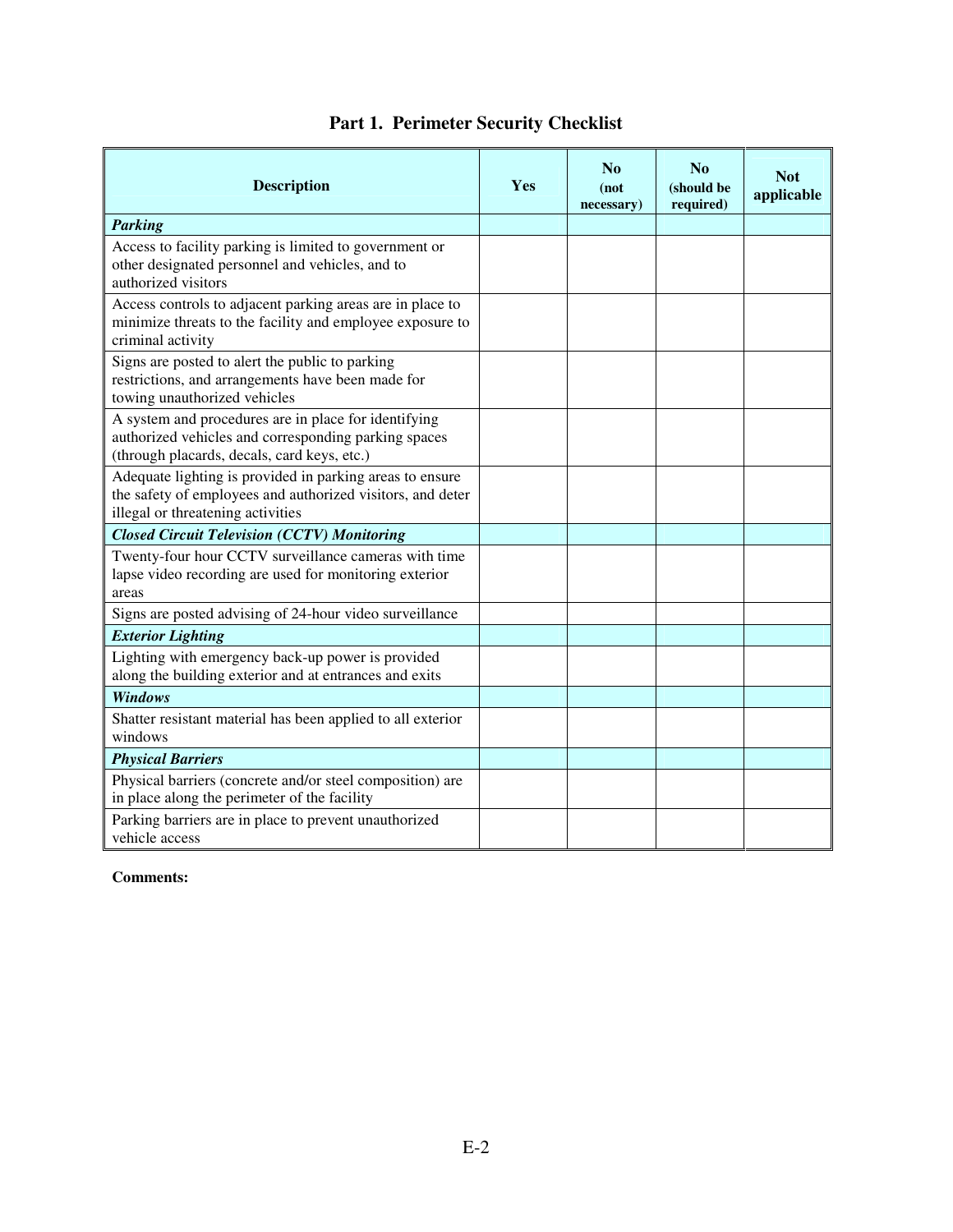| <b>Description</b>                                                                                                                                                                                           | Yes | No<br>(not<br>necessary) | No<br>(should be<br>required) | <b>Not</b><br>applicable |
|--------------------------------------------------------------------------------------------------------------------------------------------------------------------------------------------------------------|-----|--------------------------|-------------------------------|--------------------------|
| <b>Access Control</b>                                                                                                                                                                                        |     |                          |                               |                          |
| Security officer is posted at entrance(s) to control<br>building access and/or access to HUD office space                                                                                                    |     |                          |                               |                          |
| An intrusion detection system (IDS) with central<br>monitoring capability is installed at the building exterior                                                                                              |     |                          |                               |                          |
| Entry control is accomplished through installation of an<br>automatic locking/remote unlocking mechanism on the<br>entrance door(s) to HUD office space                                                      |     |                          |                               |                          |
| An internal IDS is installed to preclude unauthorized<br>entry into specified sensitive areas                                                                                                                |     |                          |                               |                          |
| Life safety standards per GSA design standards (fire<br>detection, fire suppression systems, etc.) are installed and<br>operable                                                                             |     |                          |                               |                          |
| <b>Entrances/Exits</b>                                                                                                                                                                                       |     |                          |                               |                          |
| X-ray equipment and magnetometers are installed at<br>public entrances to the facility                                                                                                                       |     |                          |                               |                          |
| All mail/packages hand-carried into the building are<br>subject to screening by x-ray machines and/or visual<br>inspection                                                                                   |     |                          |                               |                          |
| A glass door(s) is installed at the main entrance to HUD<br>office space that permits visibility from within of the<br>immediate area outside of the entrance                                                |     |                          |                               |                          |
| HUD office space has two ways of egress, a front door<br>and a back door. Preferably, the doors will not be<br>located near each other and will open out into different<br>hallways.                         |     |                          |                               |                          |
| All exterior entrances/exits have high security locks that<br>meet GSA specifications                                                                                                                        |     |                          |                               |                          |
| <b>Receiving/Shipping Areas</b>                                                                                                                                                                              |     |                          |                               |                          |
| Package entry and access to receiving/shipping areas is<br>controlled                                                                                                                                        |     |                          |                               |                          |
| <b>Posting of Government Rules and Regulations</b>                                                                                                                                                           |     |                          |                               |                          |
| Federal government rules and regulations are posted at<br>the entrance(s) to HUD-occupied space relative to<br>policies such as prohibiting the unauthorized possession<br>of firearms and dangerous weapons |     |                          |                               |                          |

## **Part 2. Entry Security Checklist**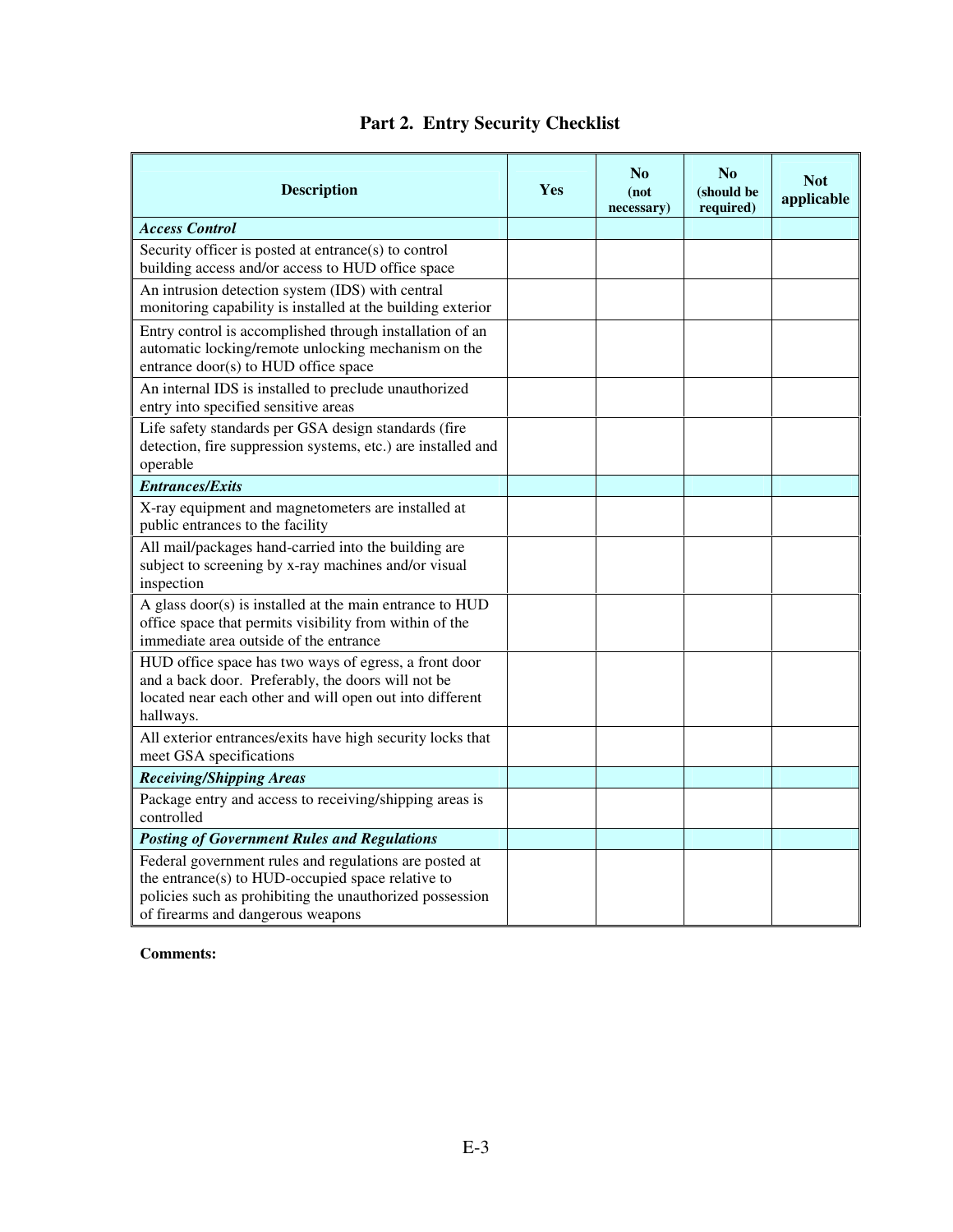| <b>Description</b>                                                                                                                                               | Yes | No<br>(not<br>necessary) | No<br>(should be<br>required) | <b>Not</b><br>applicable |
|------------------------------------------------------------------------------------------------------------------------------------------------------------------|-----|--------------------------|-------------------------------|--------------------------|
| <b>Receptionist Area/Duress Alarm</b>                                                                                                                            |     |                          |                               |                          |
| A receptionist area is established facing the main<br>entrance to HUD office space                                                                               |     |                          |                               |                          |
| The receptionist area is clearly visible from the interior<br>of the office                                                                                      |     |                          |                               |                          |
| The receptionist area has a hidden duress alarm that can<br>be unobtrusively activated by the receptionist or other<br>employee                                  |     |                          |                               |                          |
| The duress alarm annunciates at a monitoring station that<br>is continuously staffed                                                                             |     |                          |                               |                          |
| Access to interior office space from the receptionist area<br>is controlled by installation of card access mechanisms or<br>cipher locks on doors leading inside |     |                          |                               |                          |
| <b>Employee/Visitor Identification/Control</b>                                                                                                                   |     |                          |                               |                          |
| All employees are issued a photo ID, which must be<br>displayed at all times while in the HUD office                                                             |     |                          |                               |                          |
| All visitors sign in and out with a receptionist or security<br>officer                                                                                          |     |                          |                               |                          |
| All visitors are screened and issued a visitor ID badge,<br>which must be displayed at all times while in the HUD<br>office                                      |     |                          |                               |                          |
| All visitors are accompanied by an escort while in the<br>HUD office                                                                                             |     |                          |                               |                          |
| <b>Mail and Package Handling</b>                                                                                                                                 |     |                          |                               |                          |
| The mail and package handling and sorting area is<br>isolated from other internal activities within the HUD<br>office                                            |     |                          |                               |                          |
| Access to the mail and package handling area is<br>restricted only to designated personnel                                                                       |     |                          |                               |                          |
| Personnel assigned to mail and package handling and<br>sorting duties have been provided security training                                                       |     |                          |                               |                          |
| Use of rubber gloves is mandatory for all personnel<br>handling incoming mail and packages                                                                       |     |                          |                               |                          |
| Procedures have been established for handling suspicious<br>mail and packages, including provision of a repository<br>for disposition of suspicious items        |     |                          |                               |                          |
| <b>Access to Sensitive Records and Equipment</b>                                                                                                                 |     |                          |                               |                          |
| The configuration and layout of the office precludes<br>casual/unauthorized access to sensitive records                                                          |     |                          |                               |                          |
| Access to computer workstations and printers, copiers,<br>FAX machines, etc., is restricted to authorized users                                                  |     |                          |                               |                          |
| Access to telephone switching equipment is restricted to<br>authorized users                                                                                     |     |                          |                               |                          |

## **Part 3. Interior Security Checklist**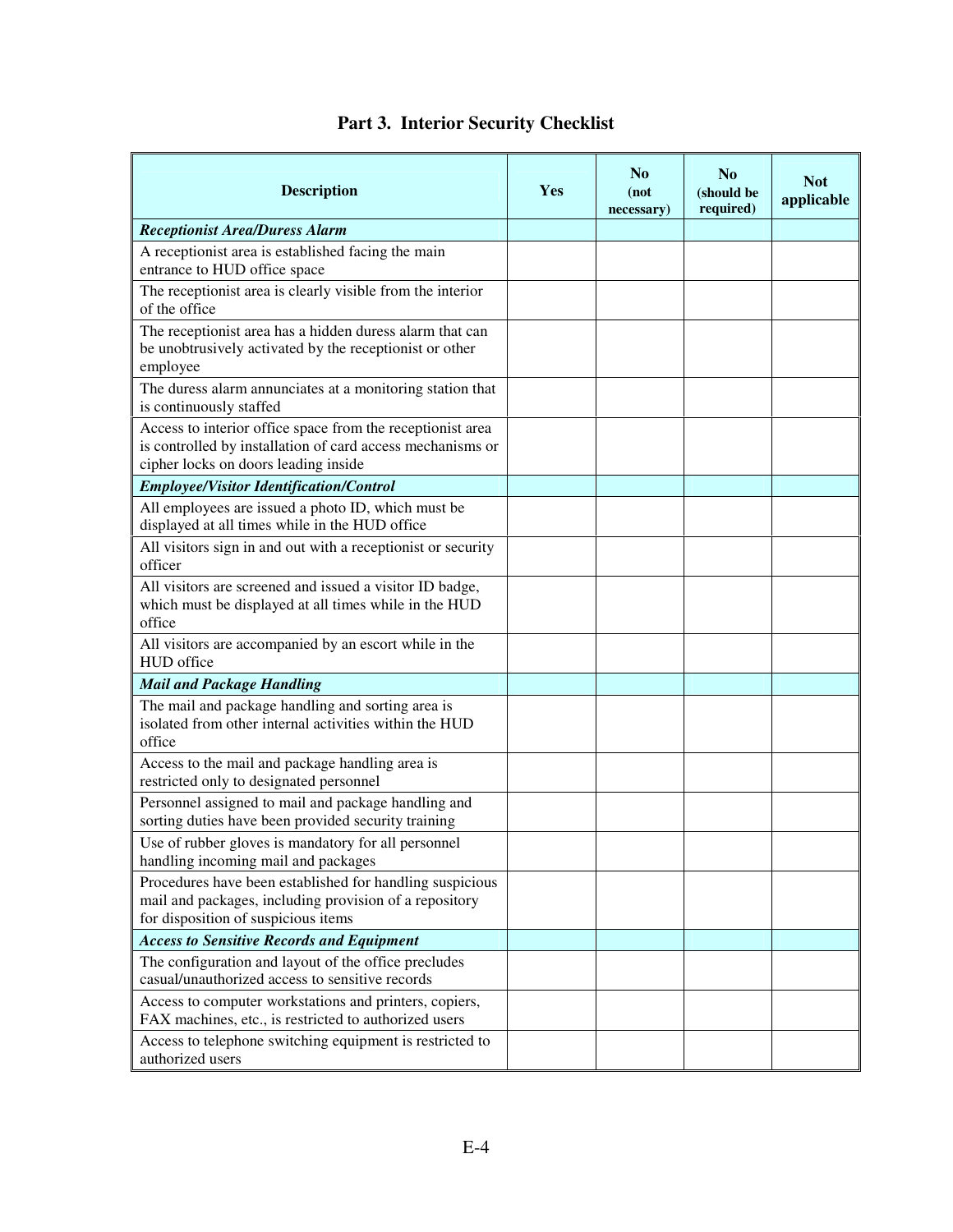| <b>Description</b>                                                                                                                                                                                                       | Yes | No<br>(not<br>necessary) | No<br>(should be<br>required) | <b>Not</b><br>applicable |
|--------------------------------------------------------------------------------------------------------------------------------------------------------------------------------------------------------------------------|-----|--------------------------|-------------------------------|--------------------------|
| <b>Public Address System</b>                                                                                                                                                                                             |     |                          |                               |                          |
| A public address system has been installed to permit<br>emergency announcements to all occupants of HUD<br>office space and/or the building in which the HUD office<br>is located                                        |     |                          |                               |                          |
| <b>Access to Public Restrooms</b>                                                                                                                                                                                        |     |                          |                               |                          |
| Provisions have been made to restrict access to public<br>restrooms to authorized personnel only                                                                                                                         |     |                          |                               |                          |
| <b>Utilities</b>                                                                                                                                                                                                         |     |                          |                               |                          |
| Utility areas in the facility in which the HUD office is<br>located are secure and only authorized personnel can<br>gain entry                                                                                           |     |                          |                               |                          |
| Emergency back-up power to critical systems (e.g., alarm<br>systems, radio communications, computer facilities, etc.)<br>is available                                                                                    |     |                          |                               |                          |
| Emergency lighting is provided throughout HUD office<br>space, including illuminated exit signs powered by the<br>emergency lighting system.                                                                             |     |                          |                               |                          |
| A fire detection and suppression (sprinkler) system is<br>installed that provides 100 percent coverage of HUD<br>office space.                                                                                           |     |                          |                               |                          |
| Protection from airborne chemical, biological, or<br>radiological (CBR) attack                                                                                                                                           |     |                          |                               |                          |
| Access to fresh air intakes, mechanical areas, and roof<br>tops in the facility in which the HUD office is located is<br>strictly controlled                                                                             |     |                          |                               |                          |
| Access to building heating, ventilation, and air<br>conditioning (HVAC) systems information is restricted<br>to authorized personnel only                                                                                |     |                          |                               |                          |
| Procedures are in place for notification of the building<br>manager, security force desk, local emergency personnel,<br>and/or other key personnel in the event that toxic<br>airborne hazards are suspected or detected |     |                          |                               |                          |

## **Part 3. Interior Security Checklist (***continued)*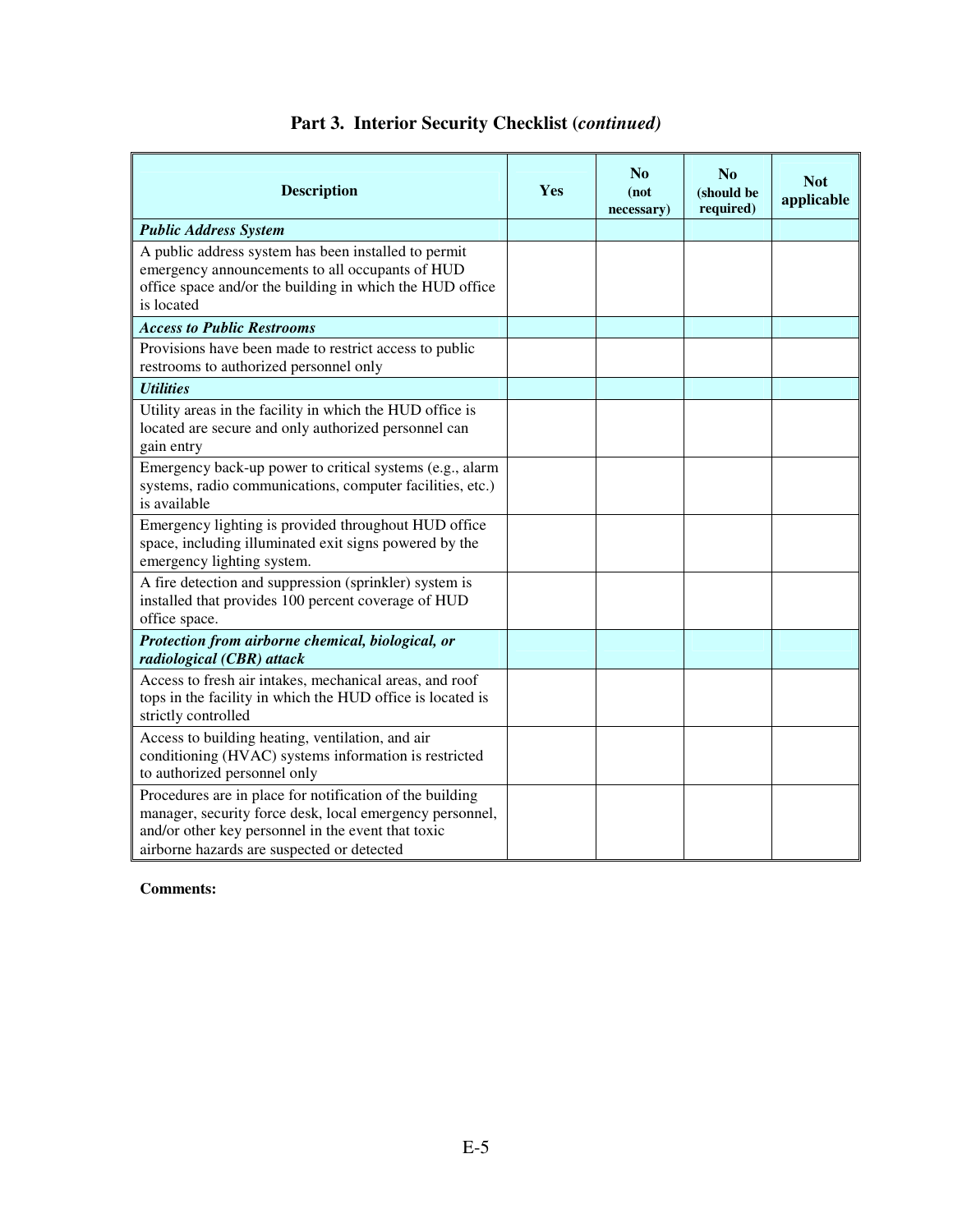| <b>Description</b>                                                                                                                                                                                                                               | <b>Yes</b> | No<br>(not<br>necessary) | No<br>(should be<br>required) | <b>Not</b><br>applicable |
|--------------------------------------------------------------------------------------------------------------------------------------------------------------------------------------------------------------------------------------------------|------------|--------------------------|-------------------------------|--------------------------|
| <b>Physical Security Plan</b>                                                                                                                                                                                                                    |            |                          |                               |                          |
| A comprehensive Physical Security Plan for the HUD<br>office exists and is kept current                                                                                                                                                          |            |                          |                               |                          |
| Copies of the Physical Security Plan are made available<br>to all office employees                                                                                                                                                               |            |                          |                               |                          |
| Provisions of the Physical Security Plan are made known<br>to all employees through a comprehensive security<br>training, education, and awareness program                                                                                       |            |                          |                               |                          |
| <b>Occupant Emergency Program</b>                                                                                                                                                                                                                |            |                          |                               |                          |
| An Occupant Emergency Organization (OEO) has been<br>established and includes the participation of all tenants in<br>the facility in which the HUD office is located                                                                             |            |                          |                               |                          |
| An Occupant Emergency Plan (OEP) is in place, updated<br>annually, and periodically tested                                                                                                                                                       |            |                          |                               |                          |
| Copies of the OEP are made available to all office<br>employees                                                                                                                                                                                  |            |                          |                               |                          |
| A formal OEP test, training, and exercise program has<br>been established                                                                                                                                                                        |            |                          |                               |                          |
| <b>Standardized Alert Levels and Threat Conditions</b>                                                                                                                                                                                           |            |                          |                               |                          |
| Standardized alert levels and threat terminology have<br>been established                                                                                                                                                                        |            |                          |                               |                          |
| Procedures are in place to disseminate alert level and<br>threat information to all concerned in a timely manner                                                                                                                                 |            |                          |                               |                          |
| Provisions have been made to jointly upgrade alert levels<br>and security procedures in the facility in which the HUD<br>office is located during emergency situations such as<br>terrorist attacks, natural disasters, and/or civil unrest      |            |                          |                               |                          |
| <b>Security Training, Education, and Awareness</b>                                                                                                                                                                                               |            |                          |                               |                          |
| Security training and awareness materials have been<br>developed and distributed, as appropriate, to provide up-<br>to-date information covering security practices, employee<br>security awareness, personal safety during emergencies,<br>etc. |            |                          |                               |                          |
| A formal security training program has been established,<br>including a new employee orientation and an annual<br>update for all HUD employees                                                                                                   |            |                          |                               |                          |
| <b>Background Security Checks for Contract Service</b><br><b>Personnel</b>                                                                                                                                                                       |            |                          |                               |                          |
| Background security checks and security control<br>procedures are required for contract service personnel<br>within the facility in which the HUD office is located                                                                              |            |                          |                               |                          |

## **Part 4. Security Planning and Coordination Checklist**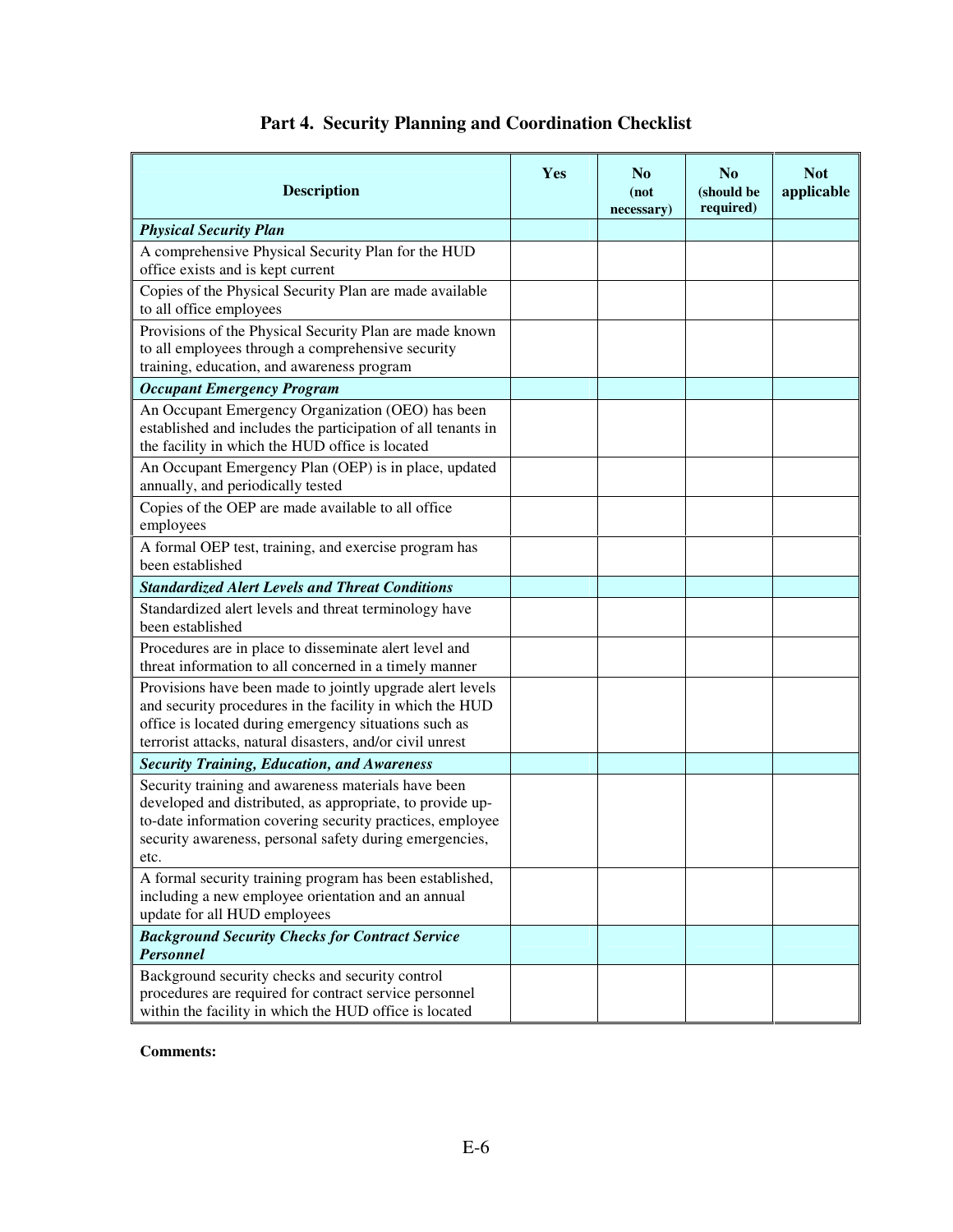| Other comments concerning office security not covered above:                                                                                                                                                                                                                                                                                                                                                                                                                                         |  |
|------------------------------------------------------------------------------------------------------------------------------------------------------------------------------------------------------------------------------------------------------------------------------------------------------------------------------------------------------------------------------------------------------------------------------------------------------------------------------------------------------|--|
| Major problems or concerns:                                                                                                                                                                                                                                                                                                                                                                                                                                                                          |  |
| Overall assessment of security posture:                                                                                                                                                                                                                                                                                                                                                                                                                                                              |  |
| ____ Excellent<br>$\qquad \qquad \textbf{Good}$<br>$\frac{1}{\sqrt{1-\frac{1}{2}}\sqrt{1-\frac{1}{2}}\sqrt{1-\frac{1}{2}}\sqrt{1-\frac{1}{2}}\sqrt{1-\frac{1}{2}}\sqrt{1-\frac{1}{2}}\sqrt{1-\frac{1}{2}}\sqrt{1-\frac{1}{2}}\sqrt{1-\frac{1}{2}}\sqrt{1-\frac{1}{2}}\sqrt{1-\frac{1}{2}}\sqrt{1-\frac{1}{2}}\sqrt{1-\frac{1}{2}}\sqrt{1-\frac{1}{2}}\sqrt{1-\frac{1}{2}}\sqrt{1-\frac{1}{2}}\sqrt{1-\frac{1}{2}}\sqrt{1-\frac{1}{2}}\sqrt{1-\frac{1}{2}}\sqrt{1-\frac$<br>$\rule{1em}{0.15mm}$ Poor |  |
| If assessment is fair or poor, indicate reason(s) below.                                                                                                                                                                                                                                                                                                                                                                                                                                             |  |
|                                                                                                                                                                                                                                                                                                                                                                                                                                                                                                      |  |
| Approved:                                                                                                                                                                                                                                                                                                                                                                                                                                                                                            |  |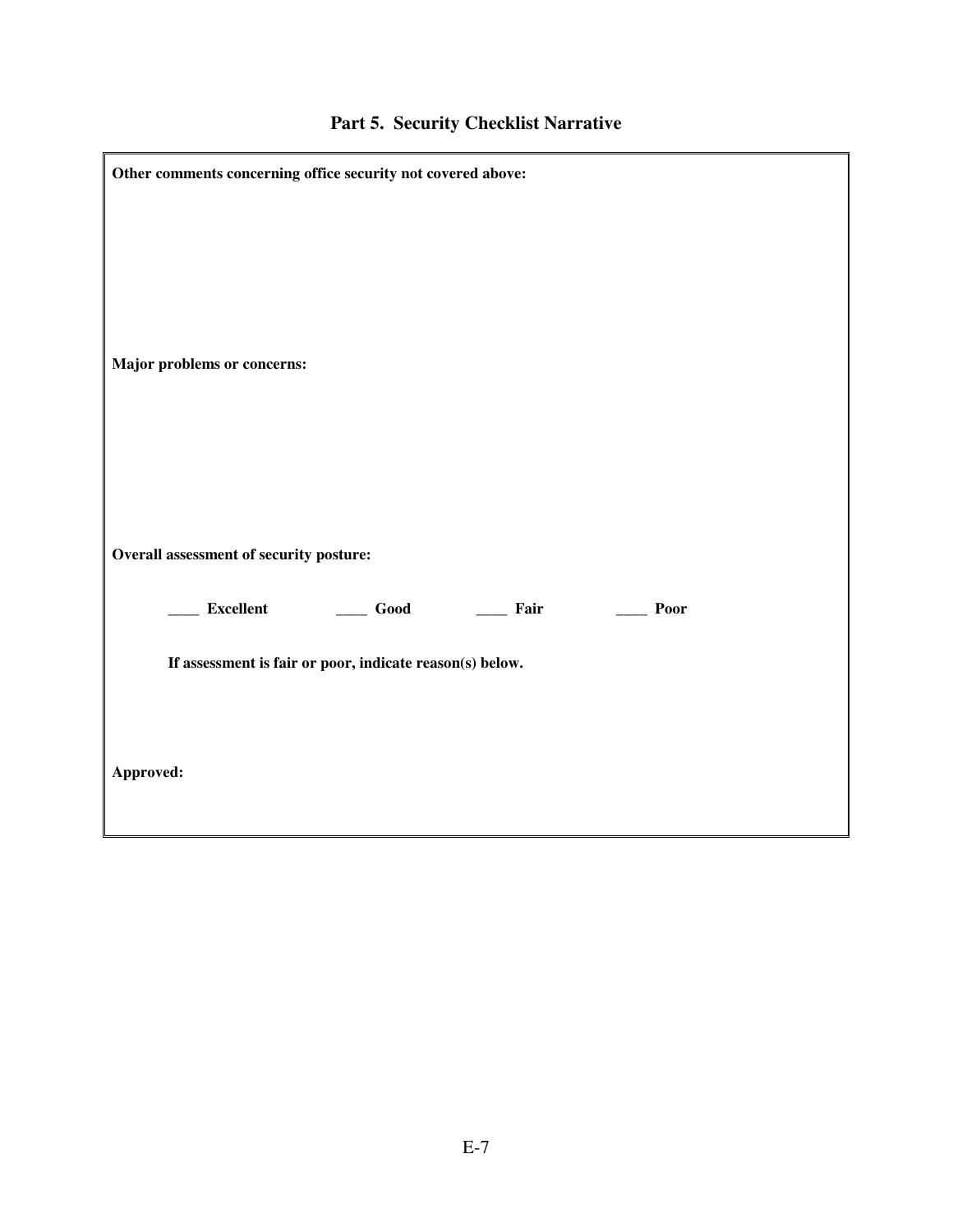## **Appendix F - Field Office Physical Security Status Report**

An annual **Physical Security Status Report** (Report) will be prepared by each HUD Field Office and submitted to the Security Coordinator of the Regional Office under which the Field Office is located. The Report will contain two parts:

- **Part I** of the Report will be prepared by the Field Office Security Coordinator and approved by the Field Office Director. It will include an overall assessment of the security posture of the Field Office, including recommended corrective actions, based on a comprehensive survey using the checklist described in Appendix E; and
- **Part II** of the Report will provide an opportunity for the Regional Office to comment on the information included in Part I and present any additional information that may be pertinent to the security status of the Field Office.

Part I of the Report will be submitted by each Field Office to its Regional Office by October 15 of each year and will cover the period October 1 through September 30 of the preceding fiscal year. The Regional Office will complete Part II of each Field Office Report and incorporate all Reports into a consolidated Regional Summary Report (see Appendix G) for subsequent distribution to: the Director, Physical Security Division, Office of Security and Emergency Planning (OSEP), Headquarters, HUD, and the HUD Headquarters Office of Field Policy and Management (FPM).

Completed Field Office Security Status Reports are an important source of background information and justification for funding any improvements in the security posture of each office. In addition, information provided in any of the Reports may engender a follow-up visit(s) by a Headquarters Quality Management Review (QMR) team or other outside entity to validate the information provided in the Report.

A suggested organization and format for the Field Office Physical Security Status Report are shown in Figure F-1 on the following two pages.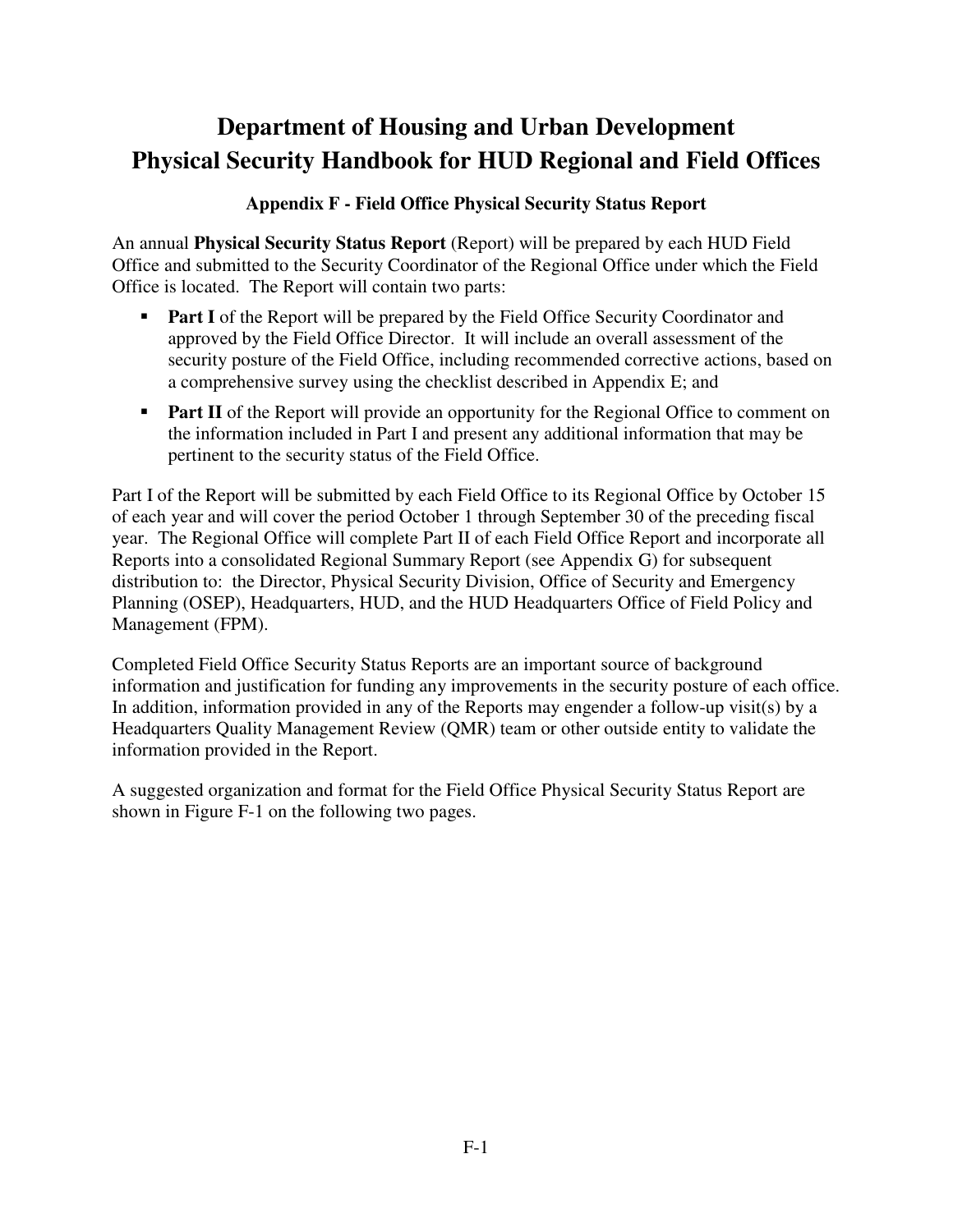|    | <b>Field Office Physical Security Status Report</b><br>for period October 1, 20xx, through September 30, 20xx |                                                                                                |  |  |  |
|----|---------------------------------------------------------------------------------------------------------------|------------------------------------------------------------------------------------------------|--|--|--|
|    |                                                                                                               | (Date)                                                                                         |  |  |  |
|    |                                                                                                               |                                                                                                |  |  |  |
|    |                                                                                                               | Office Population: ________                                                                    |  |  |  |
|    | Federal Security Level: _______                                                                               |                                                                                                |  |  |  |
|    | Part I. Basic Report                                                                                          |                                                                                                |  |  |  |
|    | 1. Date of office Physical Security Plan:                                                                     |                                                                                                |  |  |  |
| a. | <b>Website location:</b>                                                                                      |                                                                                                |  |  |  |
| b. | year:                                                                                                         | Types and dates of security education, training, and awareness activities conducted during the |  |  |  |
|    | 2. Date of office Occupant Emergency Plan (OEP):                                                              |                                                                                                |  |  |  |
| a. | <b>Website location:</b>                                                                                      |                                                                                                |  |  |  |
| b. | Types and dates of OEP drills, training activities, and exercises conducted during the year:                  |                                                                                                |  |  |  |
|    | 3. Security-related incidents during reporting period, including action(s) taken:                             |                                                                                                |  |  |  |
|    | 4. Other problems or areas of concern:                                                                        |                                                                                                |  |  |  |
|    | 5. Overall assessment of security posture:                                                                    |                                                                                                |  |  |  |
|    | 6. Recommended corrective actions in order of priority:                                                       |                                                                                                |  |  |  |
|    | Survey conducted by:                                                                                          | <b>Field Office Security Coordinator</b>                                                       |  |  |  |
|    | Approved:                                                                                                     | <b>Field Office Director</b>                                                                   |  |  |  |

# **Figure F-1. Format – Field Office Physical Security Status Report**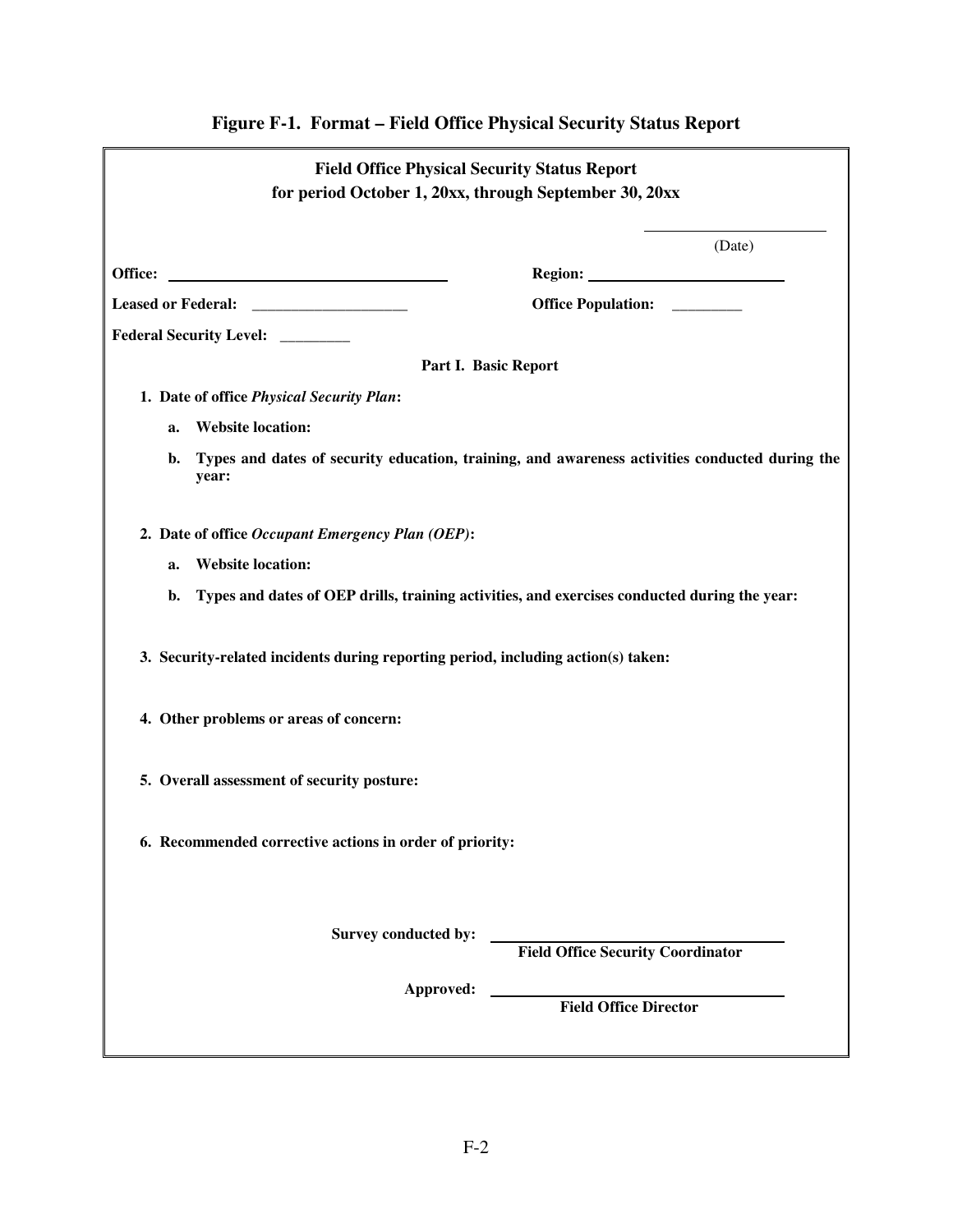### **Figure F-1. Format – Field Office Physical Security Status Report (***continued)*

**\_\_\_\_\_\_\_\_\_\_\_\_\_\_\_\_\_\_\_\_\_\_\_ Field Office Physical Security Status Report for period October 1, 20xx, through September 30, 20xx** 

**Part II. Regional Comments** 

**1. (Concur) (Do not concur) in overall assessment of security posture.** 

**Reason(s) for non-concurrence, if applicable:** 

**2. (Agree) (Do not agree) with recommended corrective actions and order of priority.** 

**Reason(s) for non-agreement, if applicable:** 

**3. Additional comments and/or suggestions.** 

 **Regional Office Security Coordinator** 

 **Regional Director**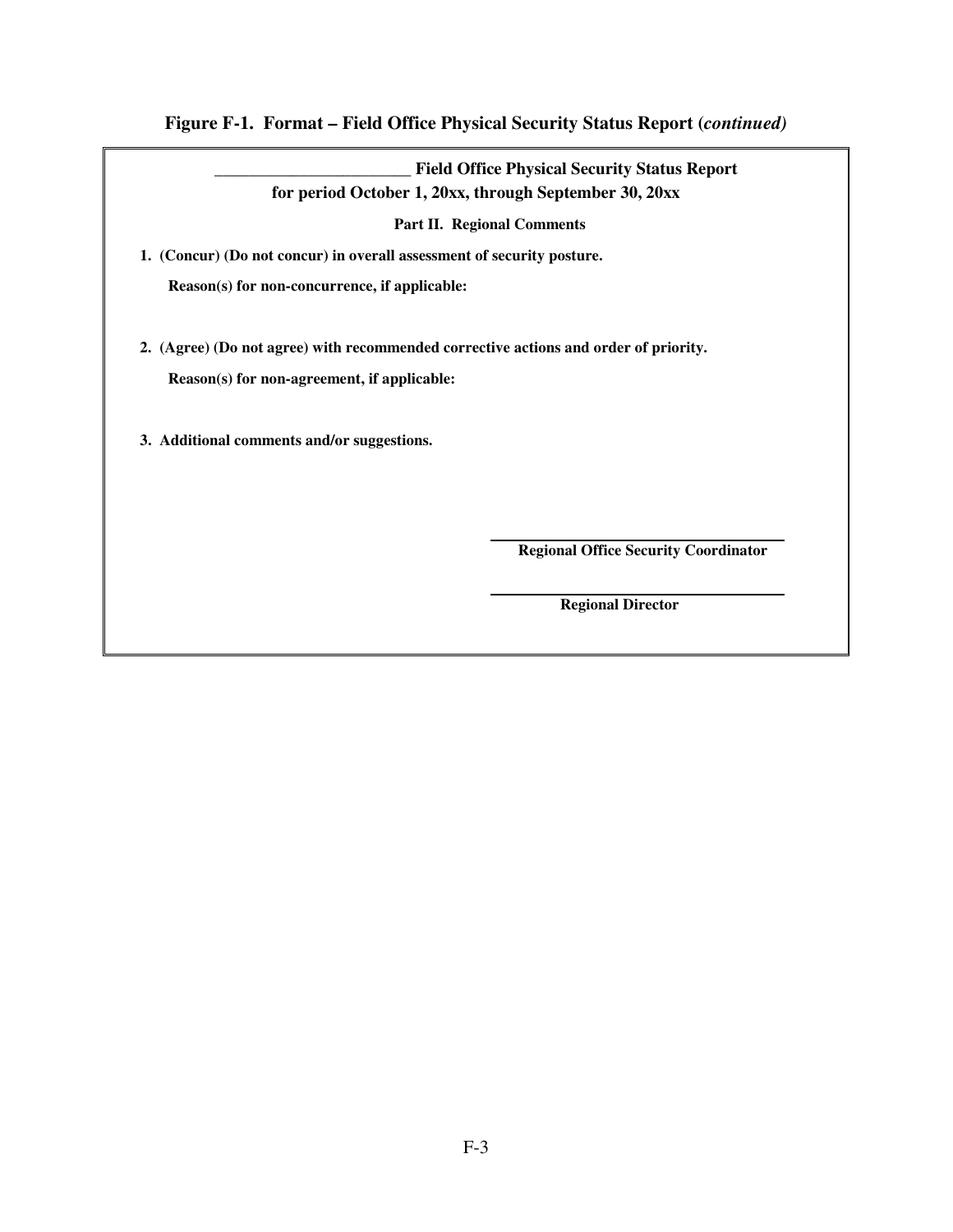**Appendix G. Regional Physical Security Status Report** 

An annual, consolidated **Regional Physical Security Status Report** will be prepared by each HUD region and will consist of a **Summary Report** (see outline of contents in Figure G-1) with:

**Enclosure 1**. The **Regional Office Physical Security Status Report** (see organization and format in Figure G-2); and

**Enclosures 2 through x**. The **Field Office Physical Security Status Reports** for each Field Office in the Region (as described in Appendix F).

The Regional Office Physical Security Status Report (Figure G-2) will focus only on the Regional Office itself and will contain the same information as Part I of a Field Office Physical Security Status Report.

The Regional Summary Report will summarize highlights from the Regional Office Physical Security Status Report and the individual Field Office Physical Security Status Reports. In general, the Summary Report should address areas of concern, security issues, lessons learned, etc. from a Region-wide perspective focusing on matters that are applicable across-the-board. However, in the instance that a truly egregious security problem or issue exists at only one or a few HUD facilities in the Region, that should be duly noted in the Summary Report as a matter requiring priority attention.

The Summary Report, with the enclosures as indicated, should be submitted by October 31 of each year to the Director, Physical Security Division, Office of Security and Emergency Planning (OSEP), Headquarters, HUD, and the HUD Headquarters Office of Field Policy and Management (FPM).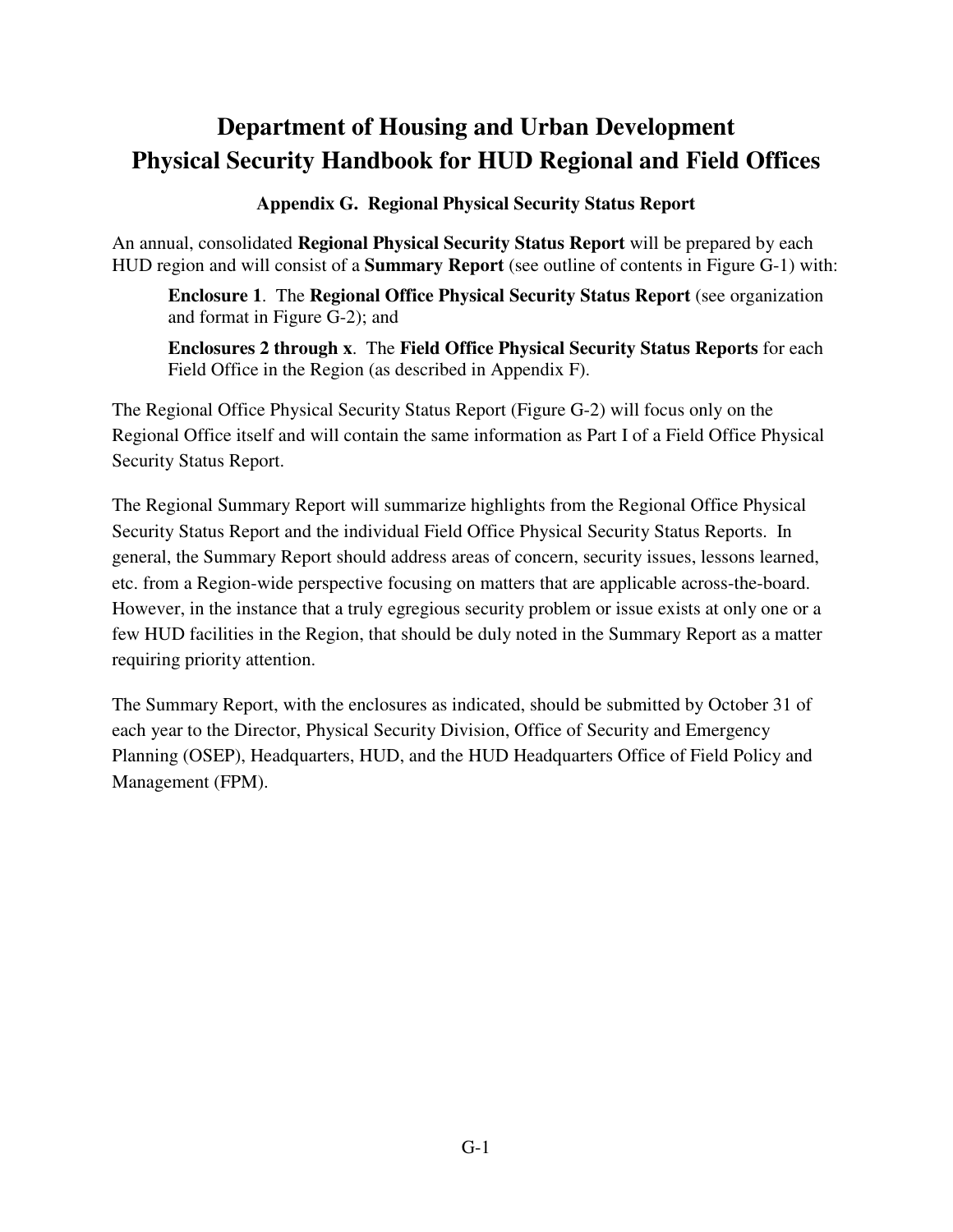# **Figure G-1. Outline – Regional Physical Security Status Summary Report**

| <b>Physical Security Status</b><br>for period October 1, 20xx, through September 30, 20xx<br>Region ____<br><b>Summary Report</b> |  |  |  |
|-----------------------------------------------------------------------------------------------------------------------------------|--|--|--|
| (date)<br>1. Security-related incidents during reporting period, including action(s) taken.                                       |  |  |  |
| 2. Security reviews, including results, conducted during reporting period.                                                        |  |  |  |
| 3. Prevailing areas of concern and/or most pressing security issues.                                                              |  |  |  |
| 4. Lessons learned.                                                                                                               |  |  |  |
| 5. Region-wide security-related initiatives undertaken during reporting period.                                                   |  |  |  |
| 6. Sufficiency of funding for security-related projects.                                                                          |  |  |  |
| 7. Overall assessment of security posture.                                                                                        |  |  |  |
| 8. Recommendations for enhancing security in order of priority.                                                                   |  |  |  |
| <b>Regional Director</b>                                                                                                          |  |  |  |
| <b>Enclosures:</b><br><b>Regional Office and Field Office Physical Security Status Reports</b>                                    |  |  |  |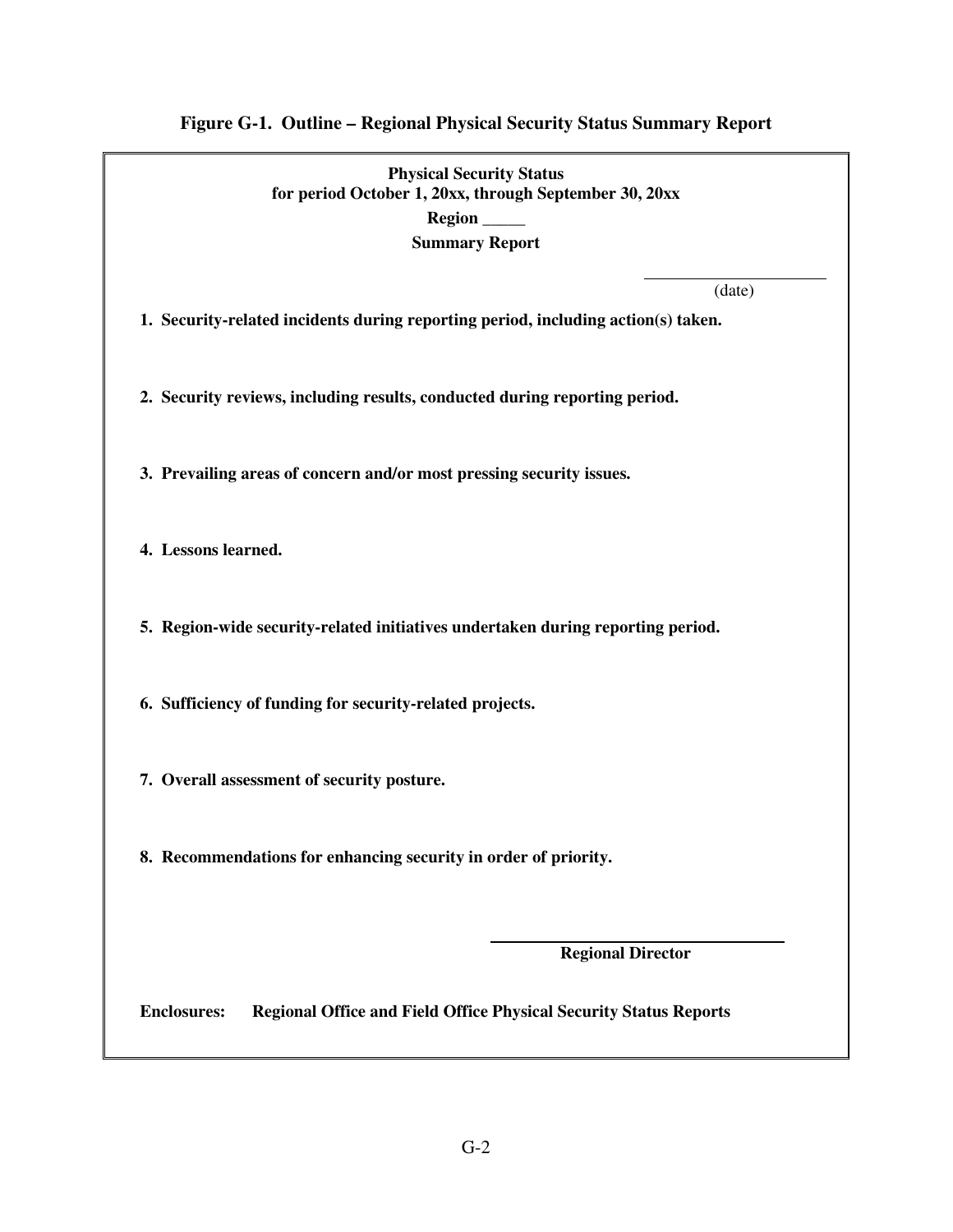| <b>Regional Office Physical Security Status Report</b><br>for period October 1, 20xx, through September 30, 20xx |                                                                                               |  |  |  |
|------------------------------------------------------------------------------------------------------------------|-----------------------------------------------------------------------------------------------|--|--|--|
|                                                                                                                  | (date)                                                                                        |  |  |  |
|                                                                                                                  |                                                                                               |  |  |  |
|                                                                                                                  | Office Population: __________                                                                 |  |  |  |
| Federal Security Level: ________                                                                                 |                                                                                               |  |  |  |
| 1. Date of Office Physical Security Plan:                                                                        |                                                                                               |  |  |  |
| <b>Website location:</b><br>c.                                                                                   |                                                                                               |  |  |  |
| d.<br>year:                                                                                                      | Type and dates of security education, training, and awareness activities conducted during the |  |  |  |
| 2. Date of Office Occupant Emergency Plan (OEP):                                                                 |                                                                                               |  |  |  |
| <b>Website location:</b><br>c.                                                                                   |                                                                                               |  |  |  |
| Type and dates of OEP drills, training activities, and exercises conducted during the year:<br>d.                |                                                                                               |  |  |  |
| 3. Security-related incidents during reporting period, including action(s) taken:                                |                                                                                               |  |  |  |
| 4. Other problems or areas of concern:                                                                           |                                                                                               |  |  |  |
| 5. Overall assessment of security posture:                                                                       |                                                                                               |  |  |  |
| 6. Recommended corrective actions in order of priority:                                                          |                                                                                               |  |  |  |
| <b>Survey conducted by:</b>                                                                                      |                                                                                               |  |  |  |
|                                                                                                                  | <b>Regional Office Security Coordinator</b>                                                   |  |  |  |
| Approved:                                                                                                        | <b>Example 3 Regional Director</b>                                                            |  |  |  |
|                                                                                                                  |                                                                                               |  |  |  |

# **Figure G-2. Format – Regional Office Physical Security Status Report**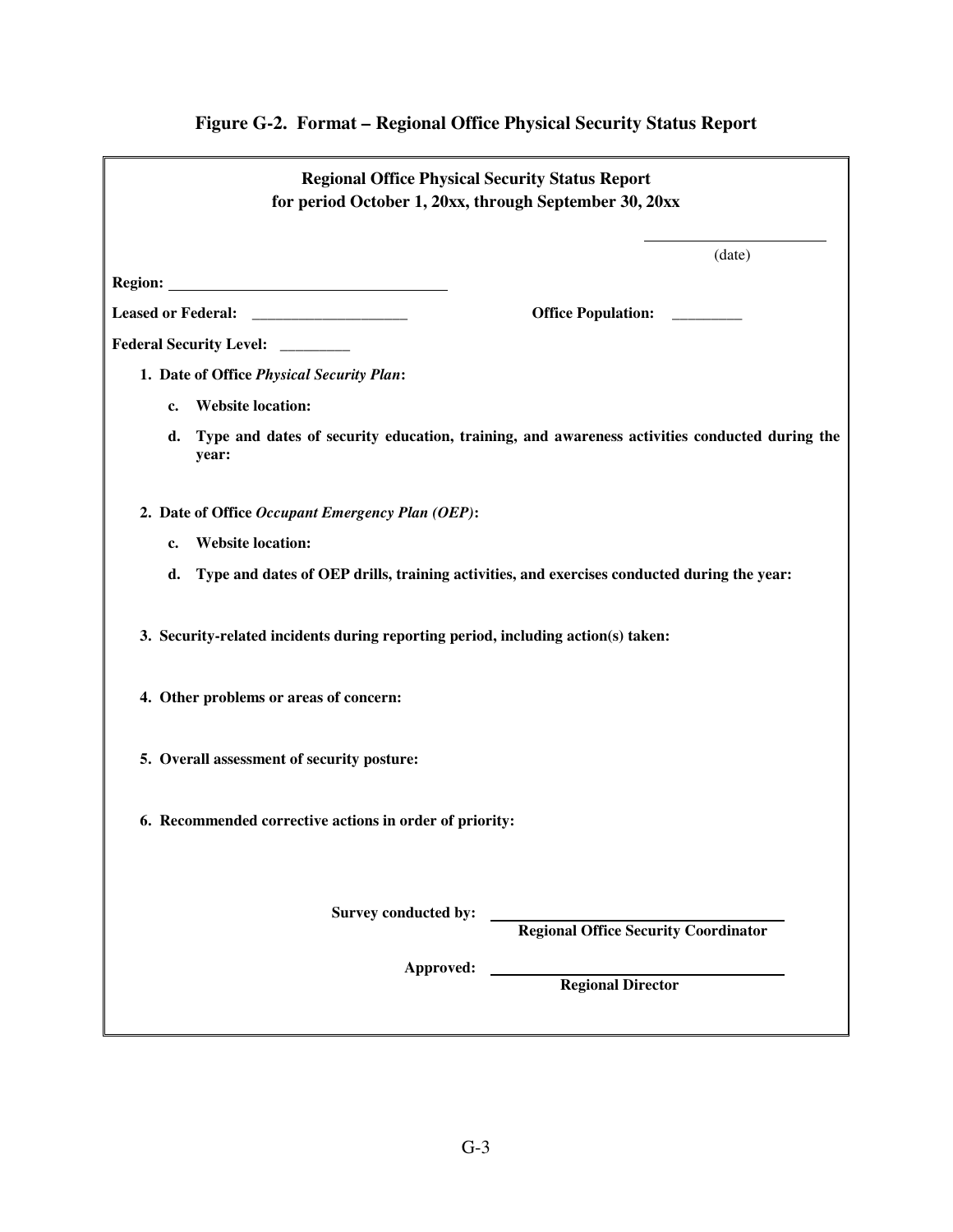## **Appendix H - Urgent Physical Security Issue Report**

An urgent physical security issue(s) requiring immediate attention may arise in any HUD Regional or Field Office at any time. Such an issue may involve physical damage to the facility, a situation that creates a hazardous environment for occupants of the office, or some other condition that has an adverse effect on the security of office operations.

In such cases, a telephonic report should be made immediately, followed up by e-mail as soon as practicable to:

- The Regional Director (for Field Offices);
- The Director of the Office of Field Administrative Resources (OFAR);
- The HUD Headquarters office of Field Policy and Management (FPM); and
- The Director, Physical Security Division, Office of Security and Emergency Planning (OSEP), HUD Headquarters.

The information to be provided in the report is indicated in Figure I-1.

### **Figure H-1. Contents of Urgent Physical Security Issue Report**

#### **From:**

**To:** 

**Subject: Urgent Physical Security Issue** 

- **1. Briefly describe the nature of the urgent physical security issue and the impact on personnel, property, and/or office operations. If the issue was caused by a specific incident or incidents, provide the time/date of the incident(s).**
- **2. Indicate actions taken locally in dealing with the issue and the results. If applicable, identify any agencies outside of HUD that are or have been involved (e.g., GSA, FPS, FBI, local law enforcement, local fire department, etc.).**
- **3. Indicate corrective action(s) deemed necessary to rectify the situation and resolve the issue.**
- **4. Describe the consequences if this issue is not dealt with in a timely manner.**
- **5. State whether or not the issue has been separately reported as an incident under the HUD Incident Management System (HIMS) or other communication; and cite the specific prior report or other communication if applicable.**
- 6. **Provide any additional comments and/or recommendations.**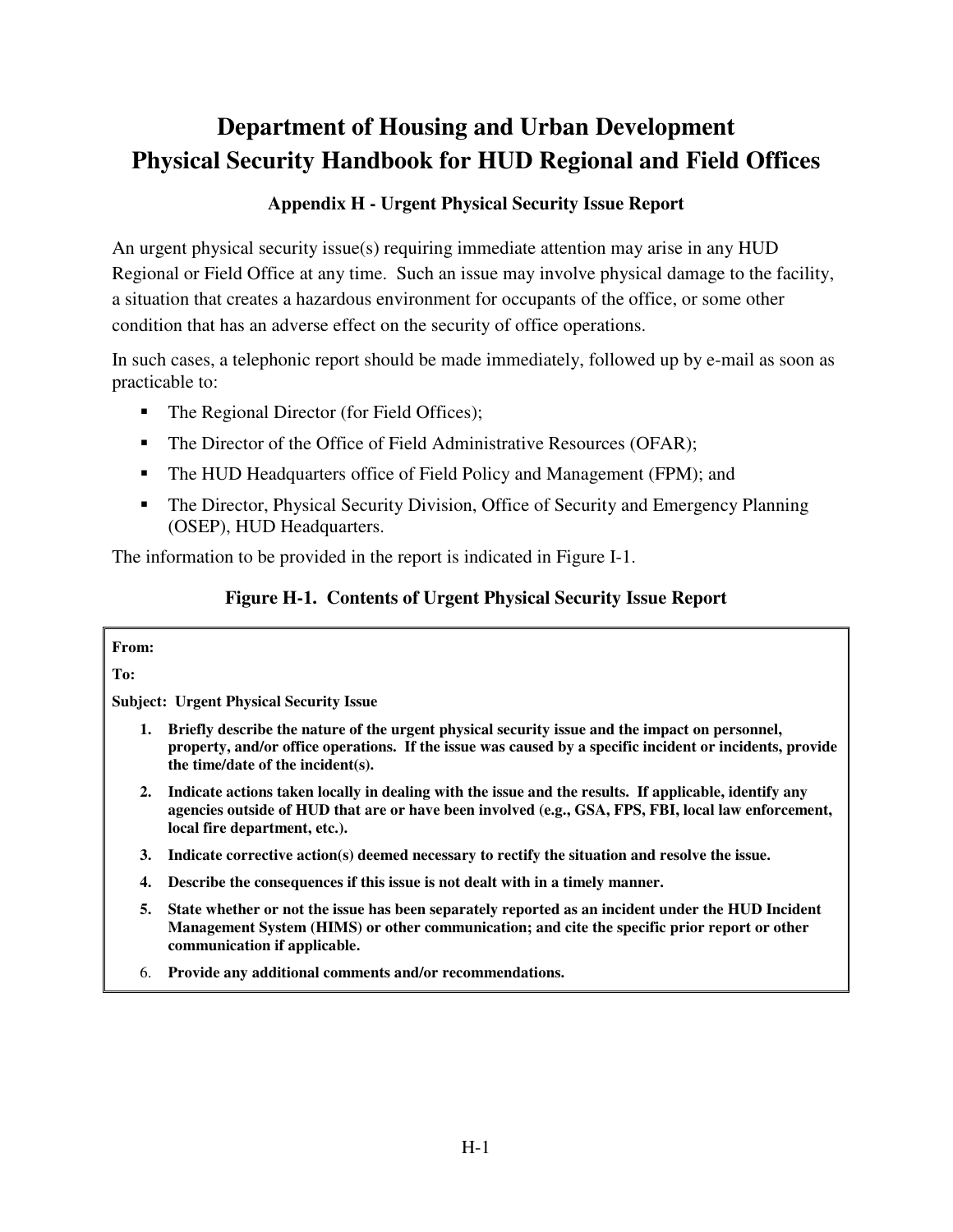## **Appendix I. Glossary of Acronyms and Terms**

## **I.1 Acronyms**

| AO            | Administrative Officer                                                    |
|---------------|---------------------------------------------------------------------------|
| BM            | <b>Building Manager</b>                                                   |
| <b>CBR</b>    | Chemical, Biological, or Radiological                                     |
| <b>CCTV</b>   | <b>Closed Circuit Television</b>                                          |
| <b>CIA</b>    | Central Intelligence Agency                                               |
| <b>COOP</b>   | <b>Continuity of Operations</b>                                           |
| <b>CPR</b>    | Cardiopulmonary Resuscitation                                             |
| <b>DCT</b>    | Damage Control Team                                                       |
| <b>DCTC</b>   | Damage Control Team Coordinator                                           |
| <b>DOD</b>    | Department of Defense                                                     |
| <b>DHS</b>    | Department of Homeland Security                                           |
| DO.           | Designated Official                                                       |
| <b>DOJ</b>    | Department of Justice                                                     |
| ECC           | <b>Emergency Command Center</b>                                           |
| <b>ECCT</b>   | <b>Emergency Command Center Team</b>                                      |
| <b>FBI</b>    | Federal Bureau of Investigation                                           |
| FM            | <b>Floor Monitor</b>                                                      |
| <b>FPM</b>    | Office of Field Policy and Management                                     |
| <b>FPS</b>    | <b>Federal Protective Service</b>                                         |
| FT            | Floor Team                                                                |
| <b>FTC</b>    | Floor Team Coordinator                                                    |
| <b>FOD</b>    | <b>Field Office Director</b>                                              |
| GAO           | Government Accountability Office (formerly the General Accounting Office) |
| <b>GSA</b>    | <b>General Services Administration</b>                                    |
| <b>GFE</b>    | Government Furnished Equipment                                            |
| <b>HAZMAT</b> | Hazardous Materials                                                       |
| <b>HSAS</b>   | Homeland Security Advisory System                                         |
| <b>HUD</b>    | Department of Housing and Urban Development                               |
| <b>HVAC</b>   | Heating, Ventilation, and Air Conditioning                                |
| <b>HIMS</b>   | <b>HUD Incident Management System</b>                                     |
| ID            | Identification [badge or system]                                          |
| <b>IDS</b>    | <b>Intrusion Detection System</b>                                         |
| <b>ISC</b>    | <b>Interagency Security Committee</b>                                     |
| MC            | <b>Medical Coordinator</b>                                                |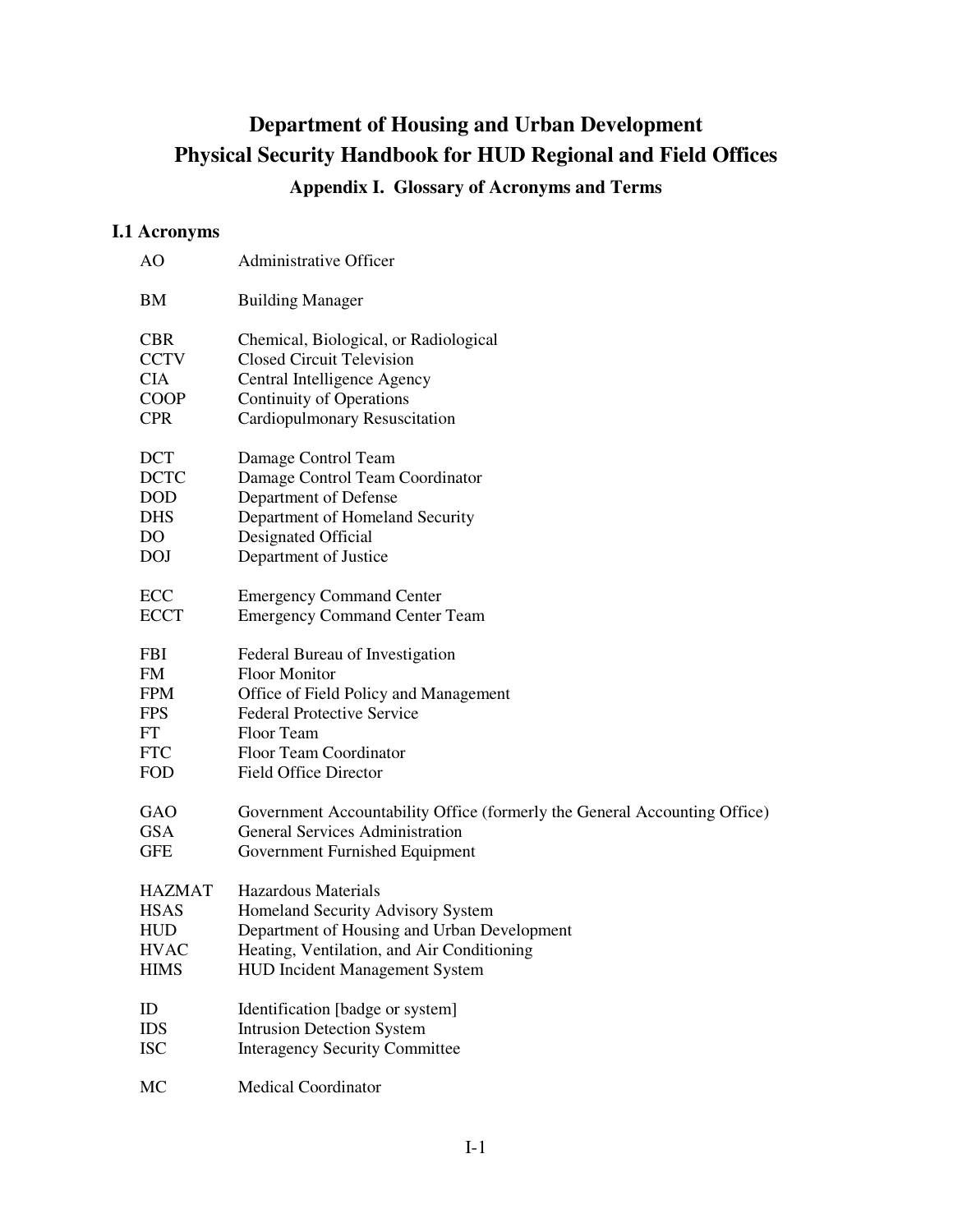| <b>OAMS</b> | Office of Administrative and Management Services (Office of Administration) |
|-------------|-----------------------------------------------------------------------------|
| <b>OBAS</b> | Office of Budget and Administrative Support (Office of Administration)      |
| <b>OEC</b>  | Occupant Emergency Coordinator                                              |
| <b>OEO</b>  | Occupant Emergency Organization                                             |
| <b>OEP</b>  | Occupant Emergency Plan                                                     |
| <b>OFAR</b> | Office of Field Administrative Resources (Office of Administration)         |
| <b>OSEP</b> | Office of Security and Emergency Planning (Office of Administration)        |
| <b>PSAG</b> | <b>Physical Security Advisory Group</b>                                     |
| <b>PSS</b>  | <b>Physical Security Specialist</b>                                         |
| QMR         | <b>Quality Management Review</b>                                            |
| <b>RD</b>   | <b>Regional Director</b>                                                    |
| <b>SDB</b>  | Space Design Branch (OAMS)                                                  |
| TT&E        | Test, Training, and Exercises                                               |
| <b>UPS</b>  | Uninterrupted Power Supply                                                  |

### **I.2 Terms**

**Access Control.** An aspect of physical security that utilizes hardware systems and/or specialized procedures to control and monitor the movement of individuals, materials, or vehicles into, out of, or within designated areas.

**Access Control System.** A combination of electronic, electro-mechanical, mechanical, or physical means configured to identify authorized personnel and admit them into a designated area.

**Closed Circuit Television (CCTV).** A television system, usually hard-wired, used for observation and surveillance of designated areas within a facility or office.

**Controlled Access Area.** A specifically designated area, such as a room or office where sensitive or privileged information has been authorized for handling, storage, discussion, or processing, and for which supplemental controls have been established to monitor, control, or limit access only to authorized personnel.

**Designated Official (DO).** The individual who is the highest-ranking federal official in a given facility (or other person agreed upon by all tenant agencies). The DO directs the activities of the local OEO in implementation of the OEP.

**Duress Alarm.** A hidden alarm that can be unobtrusively activated by a receptionist or other individual to warn of a threatening situation.

**Entry Security.** The application of security standards for the protection of occupants and imposition of controls relative to the entry of persons, equipment, and packages into a given facility.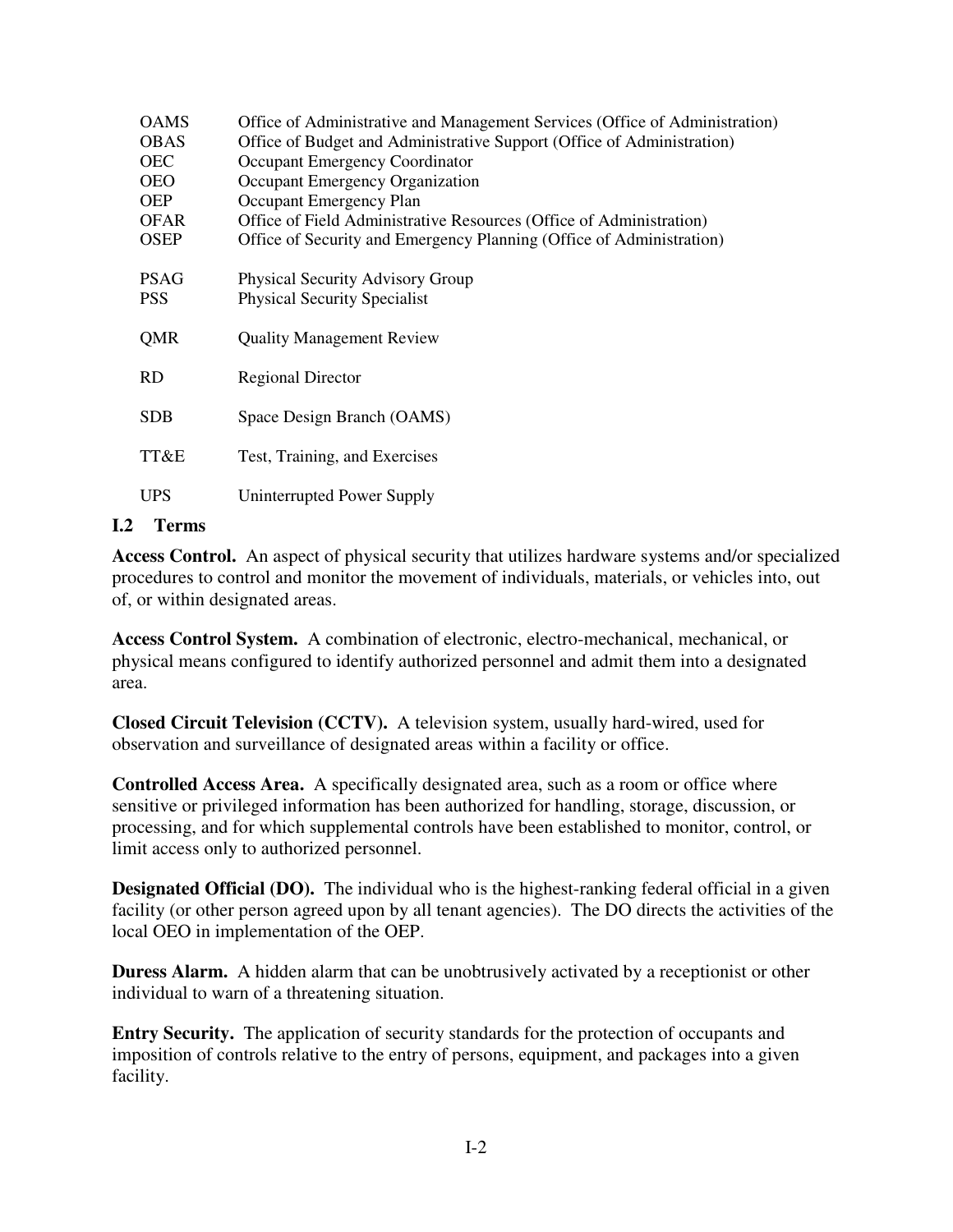**Facility.** A physical building, structure, or complex in which a HUD Regional or Field Office is located.

**Federal Facility.** A facility that is owned or under the management and control of the Federal Government.

Federal Security Levels. Five security levels  $(I, II, III, IV, and V)$  established to determine minimum security standards for each level based on factors such as size of a given facility, number of employees, primary activity, the need for public access, and other factors such as perceived threat, crime statistics in the local area, etc.

**Homeland Security Advisory System (HSAS).** A set of graduated threat conditions used to alert federal departments and agencies to implement specified protective measures in order to minimize vulnerability to terrorist attacks. From lowest to highest, the threat conditions are identified by color as: (1) green – low risk; (2) blue – guarded risk; (3) yellow – elevated risk; (4) orange – high risk; and  $(5)$  red – severe risk.

**Information Security.** The protection of information and information systems against unauthorized access or modification of information, whether in storage, processing, or transit, and against denial of service to authorized users.

**Interagency Security Committee (ISC).** A permanent body established by Executive Order 12977 that is chaired by GSA and consists of representatives from the federal cabinet-level departments and other federal agencies. The principal responsibilities of the ISC are to: establish policies for the security and protection of federal facilities; develop and evaluate security standards for federal facilities; and develop a strategy for ensuring compliance with such standards.

**Interior Security.** The application of security standards for the protection and safeguarding of employees, information, equipment, and materials within a given facility against espionage, sabotage, damage, theft, and/or unauthorized access.

**Intrusion Detection System (IDS).** A system designed to detect and monitor unauthorized entry or attempted entry into a facility or designated area.

**Leased Space Facility.** A facility that has been leased by the Federal Government for conducting government business and the level of security that is attainable in a federal facility may not be possible.

**Monitor.** (1) A video display unit used with a CCTV system. (2) A centrally-located alarm processing device that receives alarm signals and displays system status.

**Occupant Emergency Organization (OEO).** A group of employees assigned to undertake certain responsibilities and perform specific tasks in response to an emergency that threatens a facility and/or its occupants.

**Occupant Emergency Plan (OEP).** A document that delineates a set of procedures designed to protect life and property in federally-occupied space under specified emergency conditions.